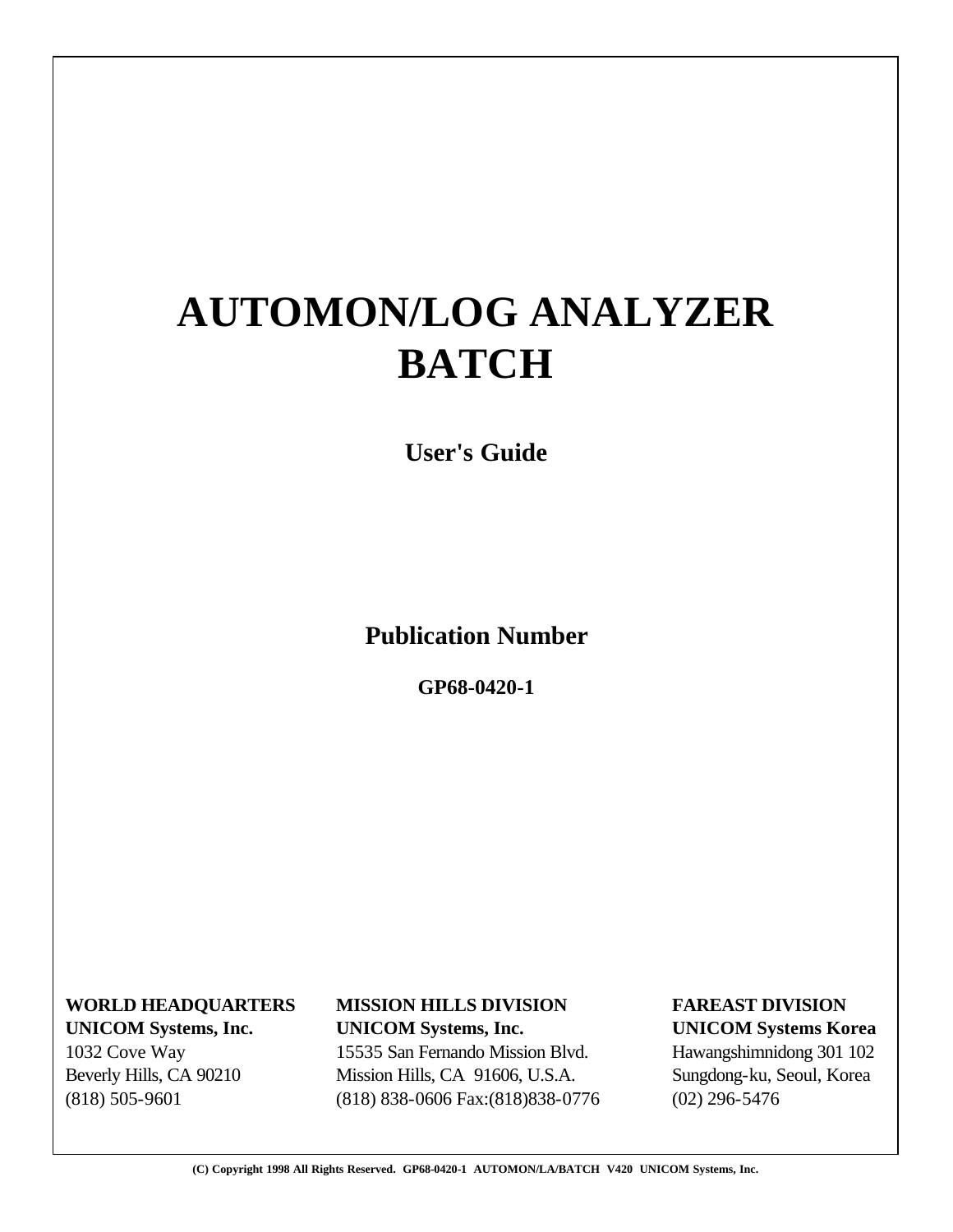## Second Edition: October 8, 2002

The information in this documentation applies to Version 4 Release 2 Modification 0 of the program product AUTOMON/LA/BATCH for MVS/SP, MVS/XA, MVS/ESA and OS/390.

(AUTOMON/LA/BATCH V420).

Information in this publication is subject to change. Changes will be published in new editions or technical newsletters.

#### **COPYRIGHT NOTICE**

AUTOMON/LA/BATCH (the Programs and associated materials) is a proprietary product of UNICOM Systems, Inc. The Programs have been provided pursuant to License Agreement containing restrictions on their use. The programs and associated materials contain valuable trade secrets and proprietary information of UNICOM Systems, Inc. and are protected by United States Federal and non-United States copyright laws. The Programs and associated materials may not be reproduced, copied, changed, stored, disclosed to third parties, and distributed in any form or media (including but not limited to copies on magnetic media) without the express prior written permission of UNICOM Systems, Inc., 15535 San Fernando Mission Blvd., Suite 310, Mission Hills, California 91345 U.S.A. (818) 838-0606.

#### **AUTOMON/LA/BATCH**

Copyright 1985-1998.

UNICOM Systems, Inc. All rights reserved. No part of this Program may be reproduced in any form or by electronic means, including the use of information storage and retrieval systems, without the express prior written consent and authorization of UNICOM Systems, Inc.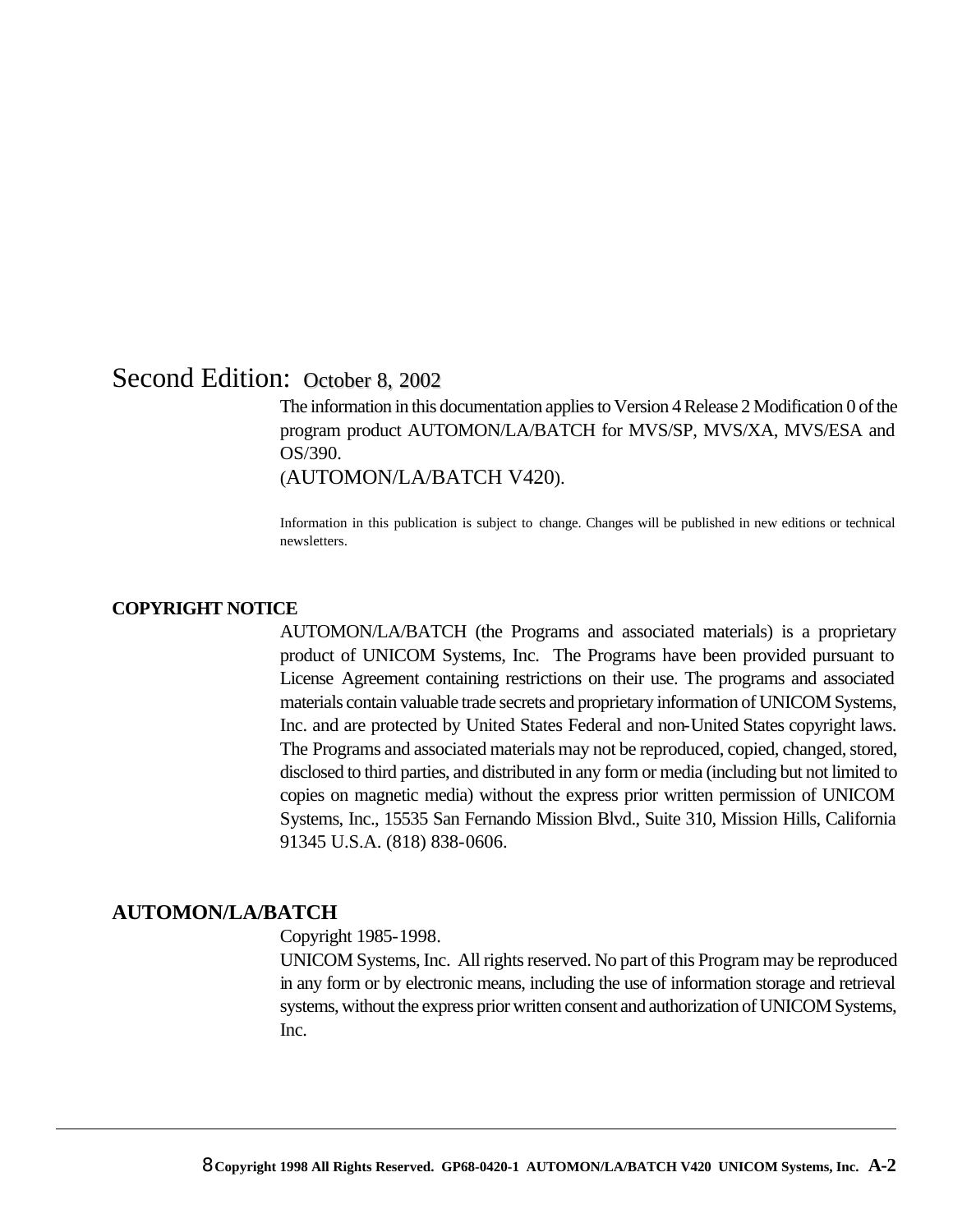## **Preface**

This manual contains a description of the AUTOMON/LA/BATCH Version 4 Release 2 Modification 0. It provides information necessary to install AUTOMON/LA/BATCH, maintenance and use of the product and is intended primarily for the person responsible for installing, maintaining and using AUTOMON/LA/BATCH. General audience for this manual are the system manager, systems programmer, programmer analyst and system operator.

This manual contains six chapters and three appendices:

#### **Chapter 1 Introduction**

This chapter provides a general description of the AUTOMON/LA/BATCH architecture and key functions.

#### **Chapter 2 Transaction Abends**

This chapter describes the operation and control of the AUTOMON/LA/BATCH transaction reporting facility. It discusses the options available to the user to produce different transaction abend reports.

#### **Chapter 3 Storage Violations/System Crashes**

 This chapter describes the operation and control of the AUTOMON/LA/BATCH storage violation and system abend reporting facility. It discusses the options available to the user to produce different storage violation and system crash reports.

#### **Chapter 4 Message Analysis**

This chapter describes the operation and control of the AUTOMON/LA/BATCH message analysis reporting facility. It discusses the options available to the user to produce different message analysis reports.

#### **Chapter 5 Performance Data Analysis**

This chapter describes the operation and control of the AUTOMON/LA/BATCH performance data analysis reporting facility. It discusses the options available to the user to produce different performance analysis reports.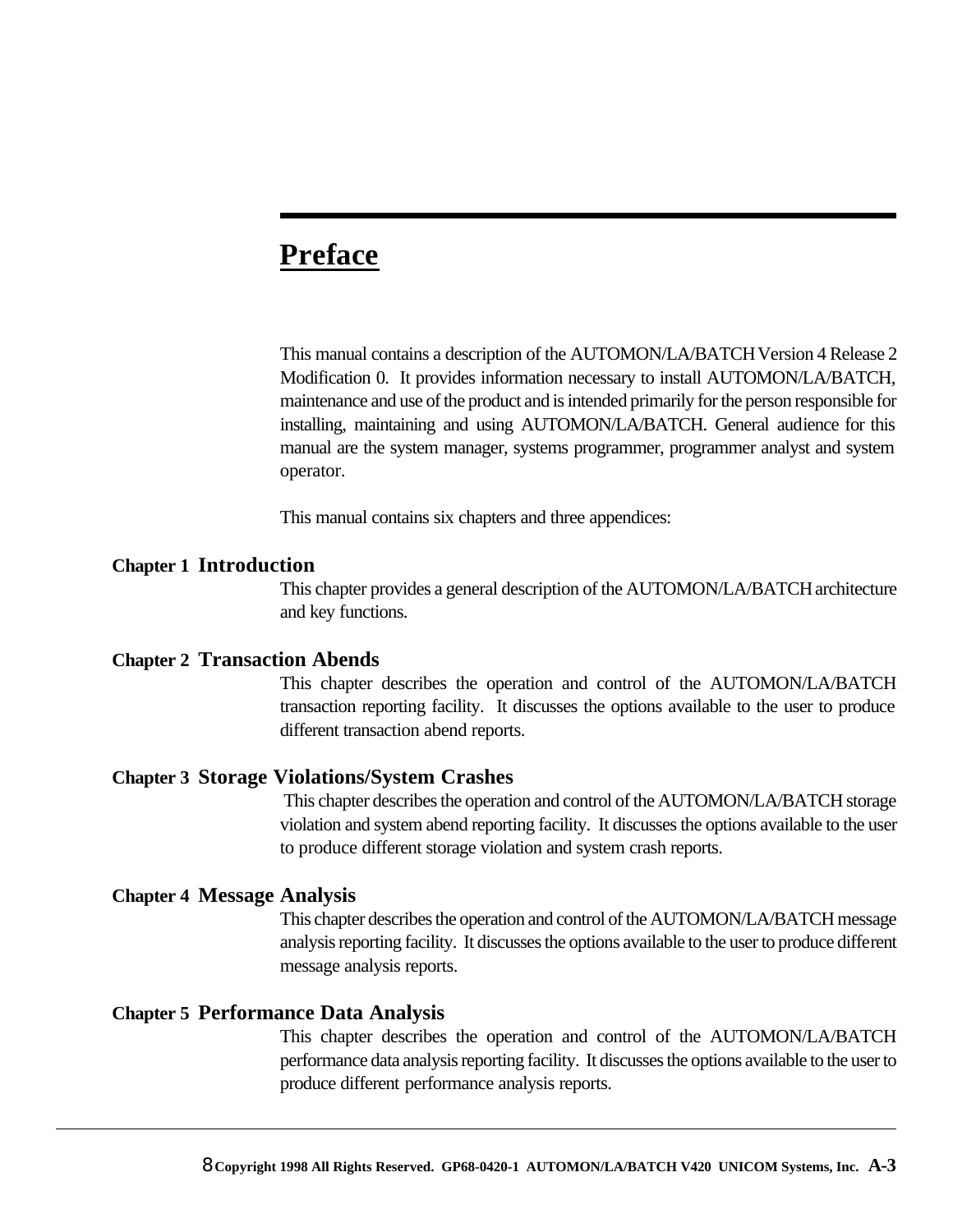#### **Chapter 6 AUTOMON/LA Messages**

This chapter describes the AUTOMON/LA/BATCH messages. Each message has an explanation, system action and user response.

#### **Chapter 7 Installation Considerations**

This chapter details the hardware and software requirements for AUTOMON/CICS Log Analyzer.

The appendices contains the default values for each of the AUTOMON/LA/BATCH utilities. The contents of the AUTOMON/LA/BATCH INSTLIB is included in the second appendix. Sample JCL's are included in the third appendix.

An index allows you to quickly locate answers to specific questions.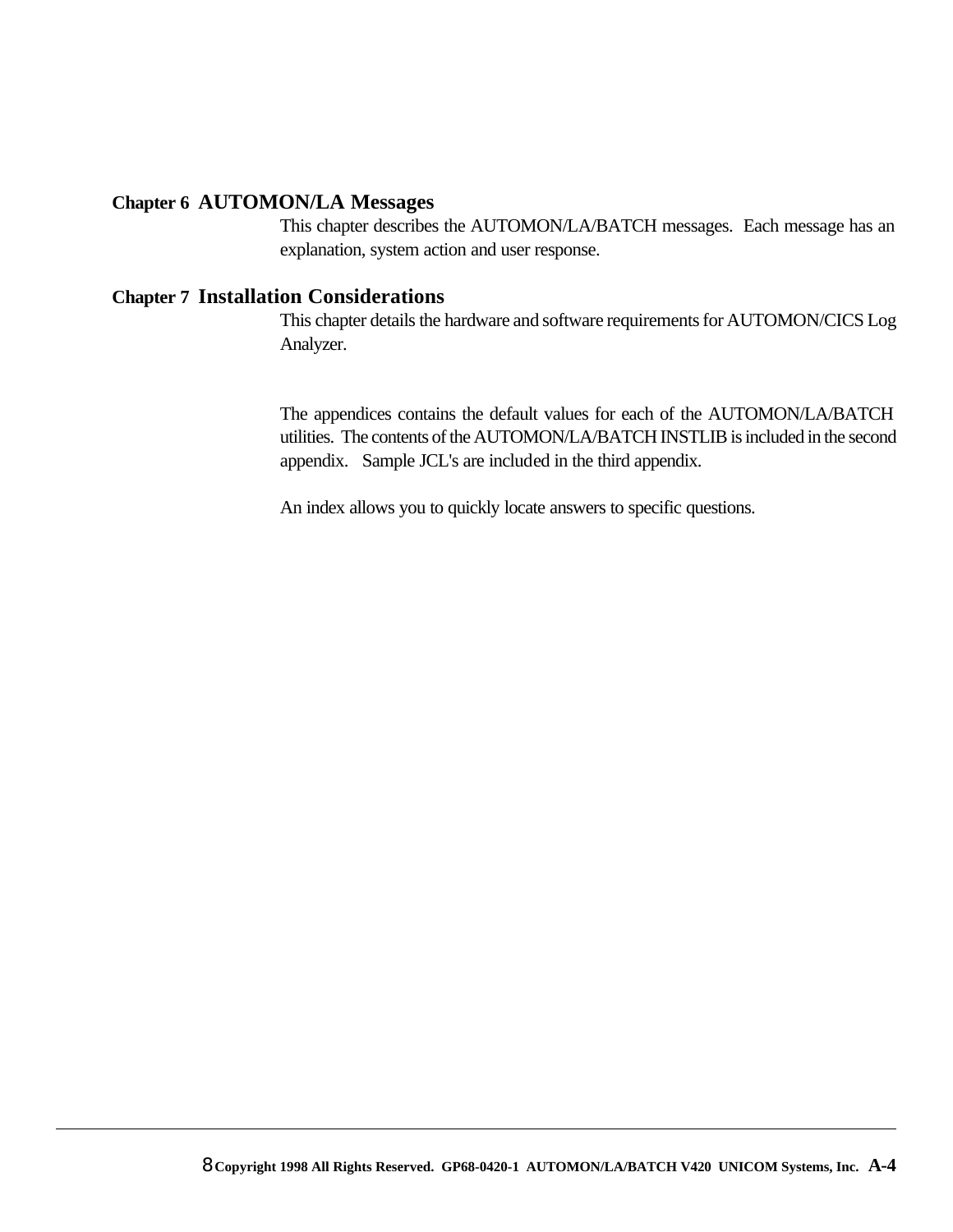## **AUTOMON/LA/BATCH User's Guide**

## **Table of Contents**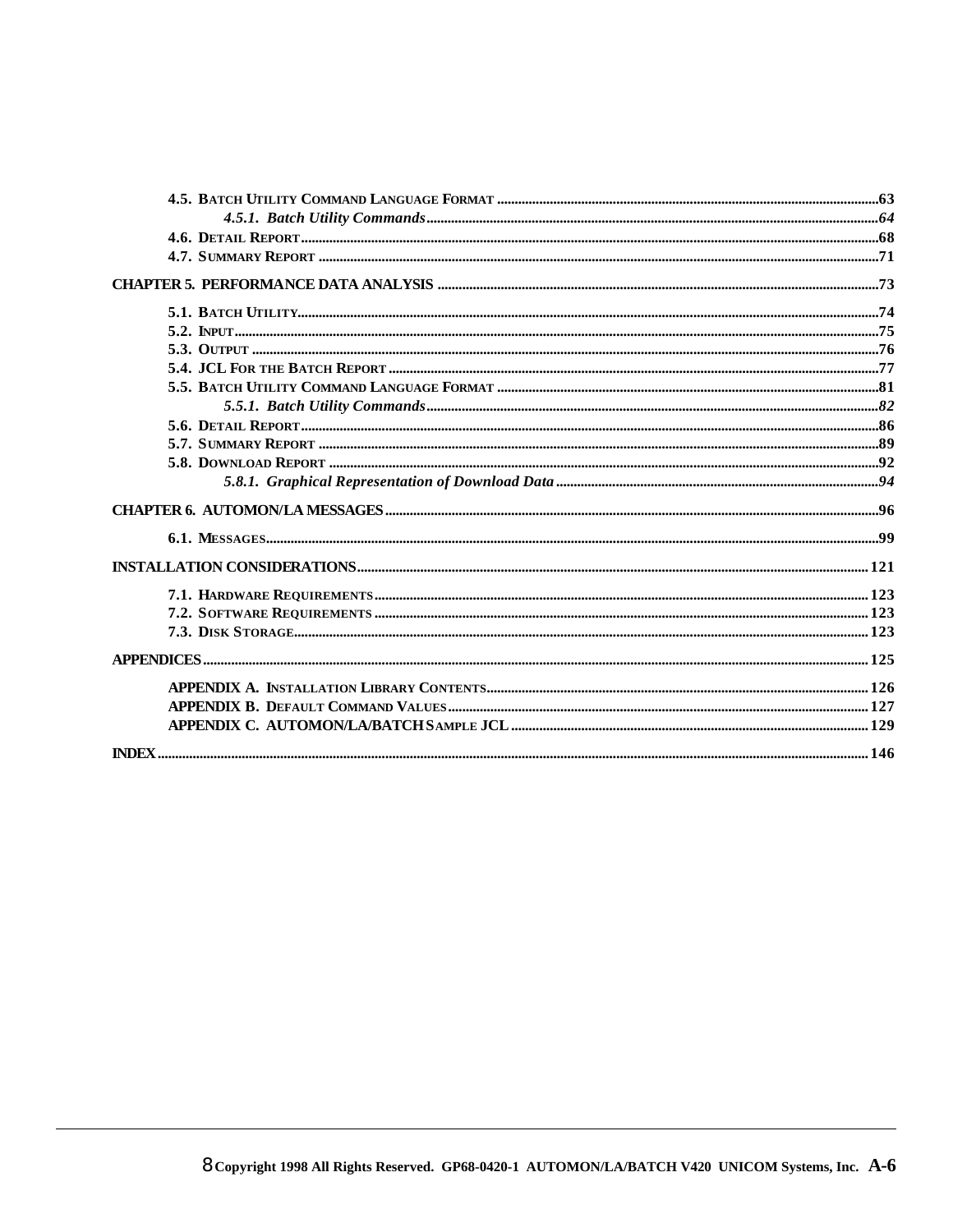# **Figures**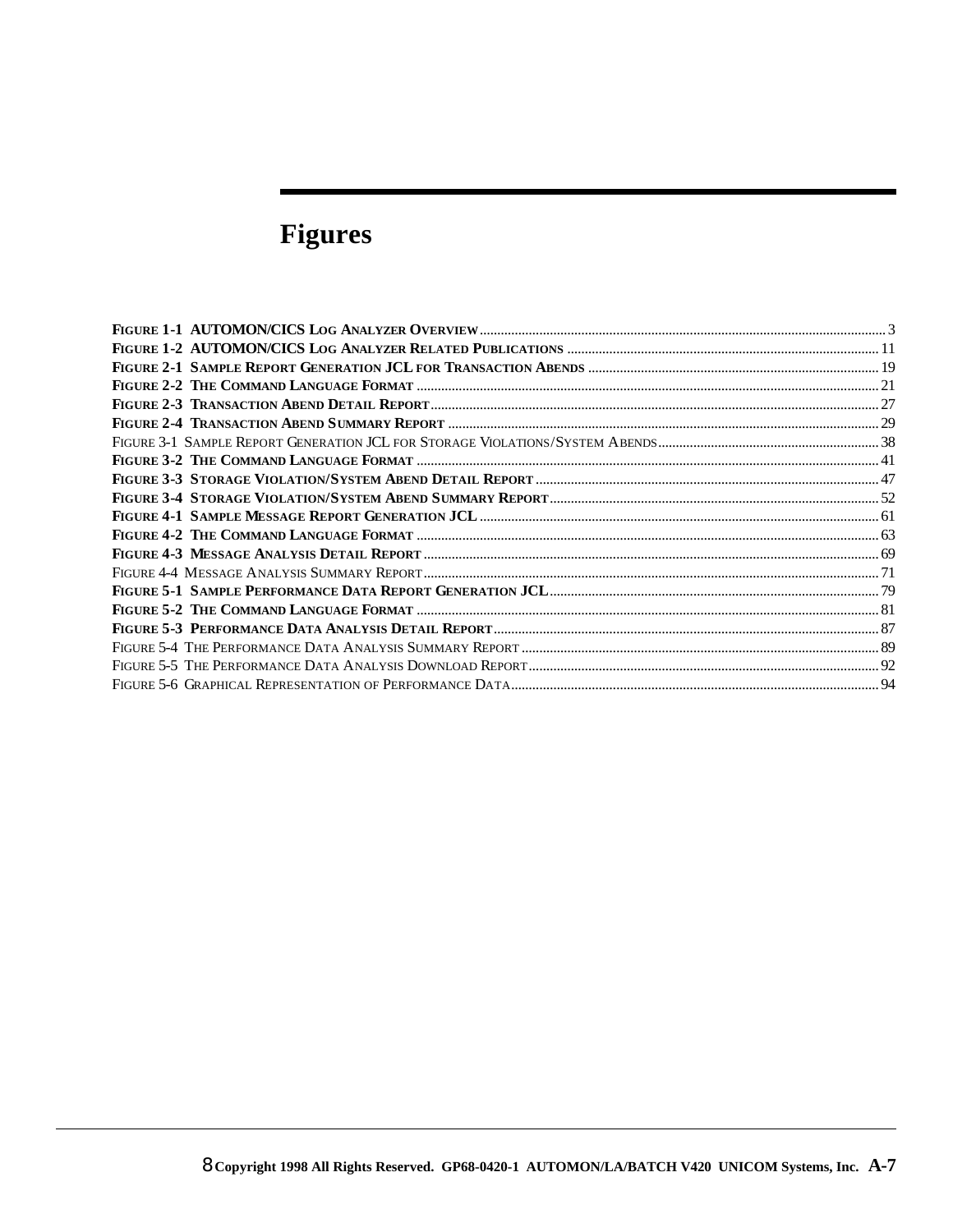# **Chapter 1. Introduction**

### **This Chapter Describes:**

- # What is AUTOMON/LA/BATCH ?
- # What Does AUTOMON/LA/BATCH Do ?
- # Why Would You Need AUTOMON/LA/BATCH ?
- # Product Overview
- # Functions and Capabilities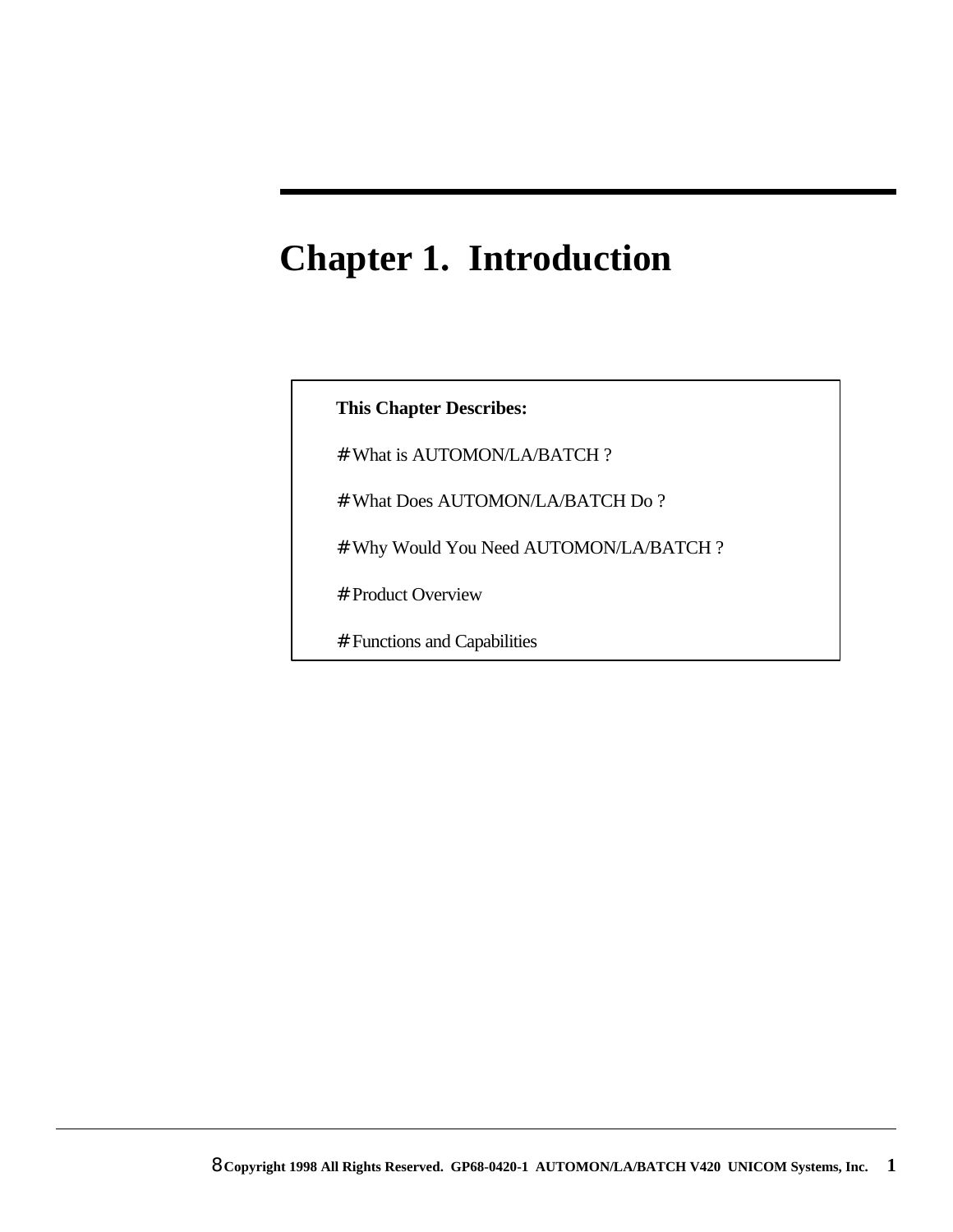## **1.0. What is AUTOMON/LA/BATCH ?**

"*AUTOMON/LA*", which stands for AUTOMON Log Analyzer, works in conjunction and as an enhancement to AUTOMON/CICS. Experienced AUTOMON users are aware of the valuable information written to the history log. Diagnosis of this log on a regular basis proves to be a valuable aid to both problem determination and performance tuning. AUTOMON/LA/BATCH takes the information provided by AUTOMON and produces a clear easy to read report of the problems encountered within your system. The report may be distributed to both system and application programmers to speed problem determination and rectification.

## **Features of AUTOMON/LA/BATCH**

| <b>Components</b> |                                                                                                                                                                                                                                                                                                                                                                                                                                                                                                                                                                                              |  |
|-------------------|----------------------------------------------------------------------------------------------------------------------------------------------------------------------------------------------------------------------------------------------------------------------------------------------------------------------------------------------------------------------------------------------------------------------------------------------------------------------------------------------------------------------------------------------------------------------------------------------|--|
|                   | It consists of four major components:                                                                                                                                                                                                                                                                                                                                                                                                                                                                                                                                                        |  |
|                   | <b>System Abend and Storage Violation Analysis</b>                                                                                                                                                                                                                                                                                                                                                                                                                                                                                                                                           |  |
|                   | 1<br><b>Transaction Abend Analysis</b>                                                                                                                                                                                                                                                                                                                                                                                                                                                                                                                                                       |  |
|                   | Message Description and Analysis.                                                                                                                                                                                                                                                                                                                                                                                                                                                                                                                                                            |  |
|                   | Performance Data Analysis                                                                                                                                                                                                                                                                                                                                                                                                                                                                                                                                                                    |  |
| <b>Features</b>   | Some of AUTOMON/LA/BATCH's features include reporting and detailed analysis of all<br>Storage Violations/System Abends occurring within the system. A diagnosis of all<br>transaction abends occurring within the system. A complete description of all messages<br>produced by AUTOMON\CICS as well as analysis of the system condition causing these<br>messages to be generated. All functions produce both a detail and summary report and<br>have a complete sort and search capabilities allowing the user to obtain reports for specific<br>conditions occurring within their system. |  |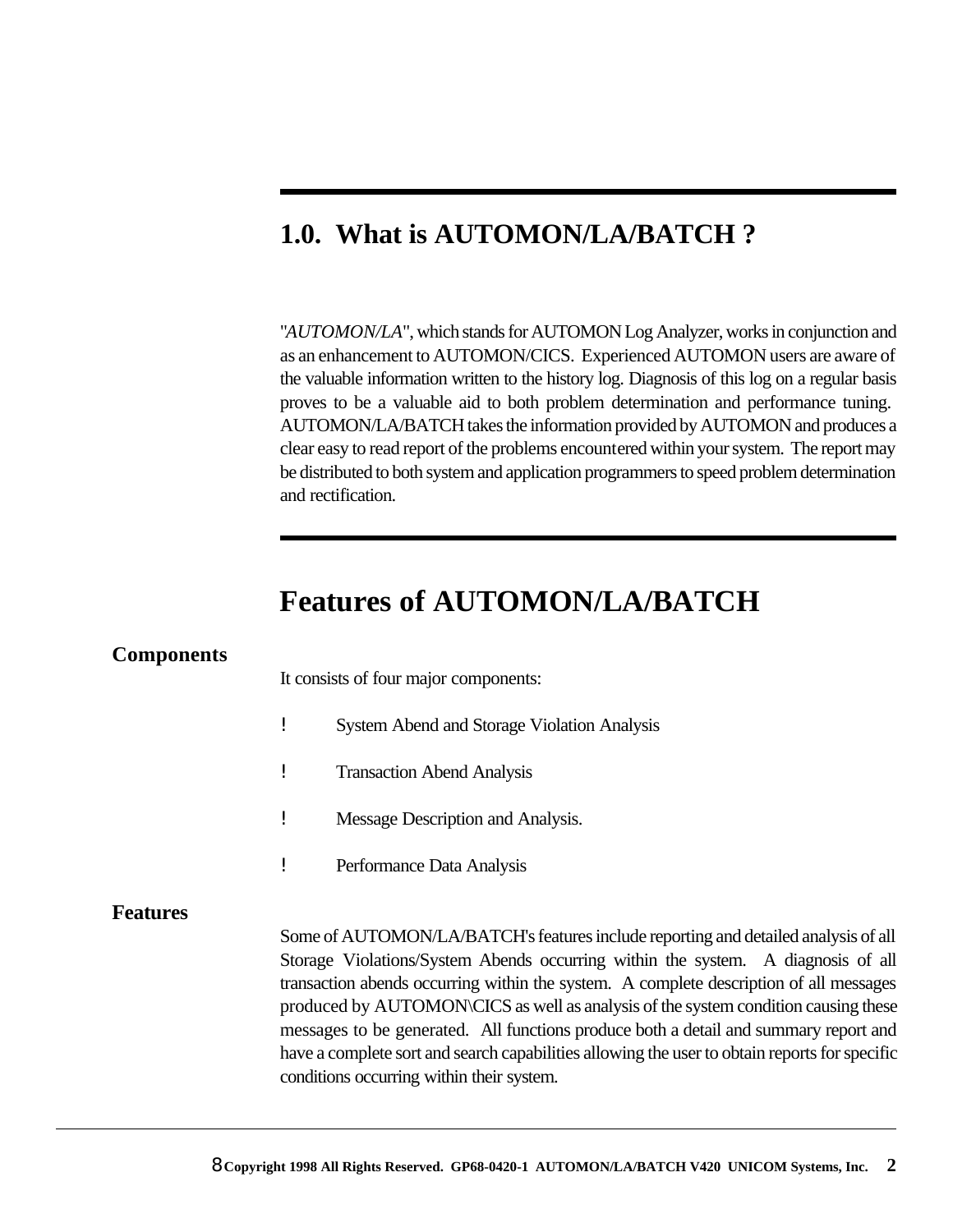

**Figure 1-1. AUTOMON/CICS Log Analyzer Overview**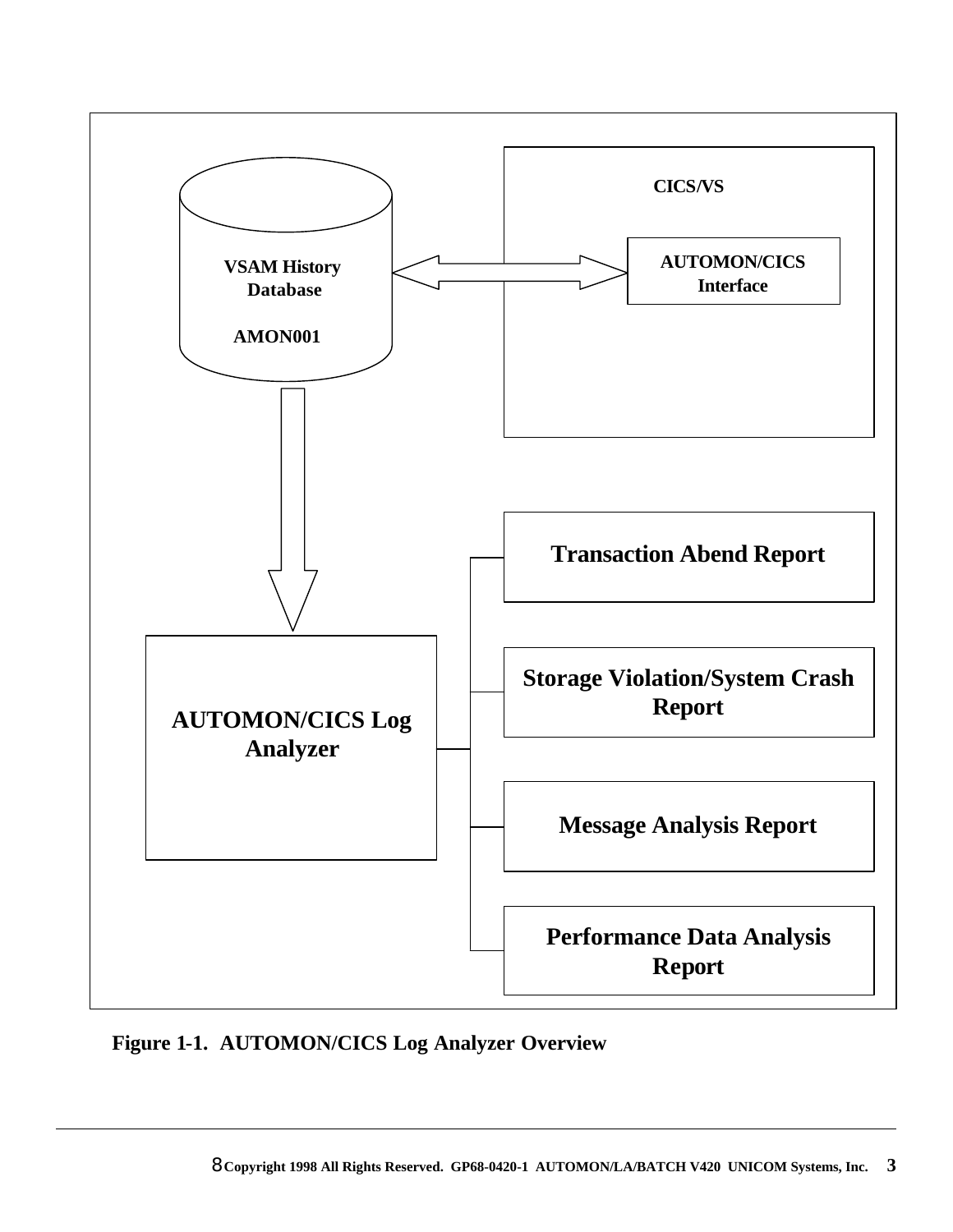## **1.1. Why Do You Need AUTOMON/LA/BATCH ?**

AUTOMON/LA/BATCH boosts confidence and productivity by helping data center personnel find swift solutions to availability problems. It conserves your most precious commodity time. Cutbacks have been made throughout the industry and many facilities now have fewer individuals to diagnose and correct the same amount of problems occurring within the system. These people need tools to increase their efficiency and speed the corrective process. AUTOMON/LA provides a means to quickly compile information useful for both problem determination and performance tuning. Statistical analysis provided in the synopsis reports gives the frequency that these problems occur. Higher priority may then be given to the problems which will yield the best returns in system performance.

## **Availability Issues**

#### **System Availability**

In today's data processing environments, the high availability of production CICS systems is more critical than ever before. In the data processing marketplace, there is a proliferation of products which will monitor CICS systems and, will inform the systems programmer of currently occurring problems (unfortunately, in some cases, the System is contaminated beyond repair such as a major storage violation problem or maybe an SOS dead-lock condition, etc.). It is the responsibility of the Systems Programmer to find the right solution to these problems in a timely manner or, the problem might surface again and again. AUTOMON/LA allows the user to compile historical reports showing the problems of the past. It provides suggestions and insight into these problems allowing the user to adjust system parameters so that stress conditions are handled without noticeable system degradation. Companies who require a highly available CICS on-line system, have come to realize that more than just a performance monitor is needed to maintain their systems, many have realized they need AUTOMON/LA/BATCH.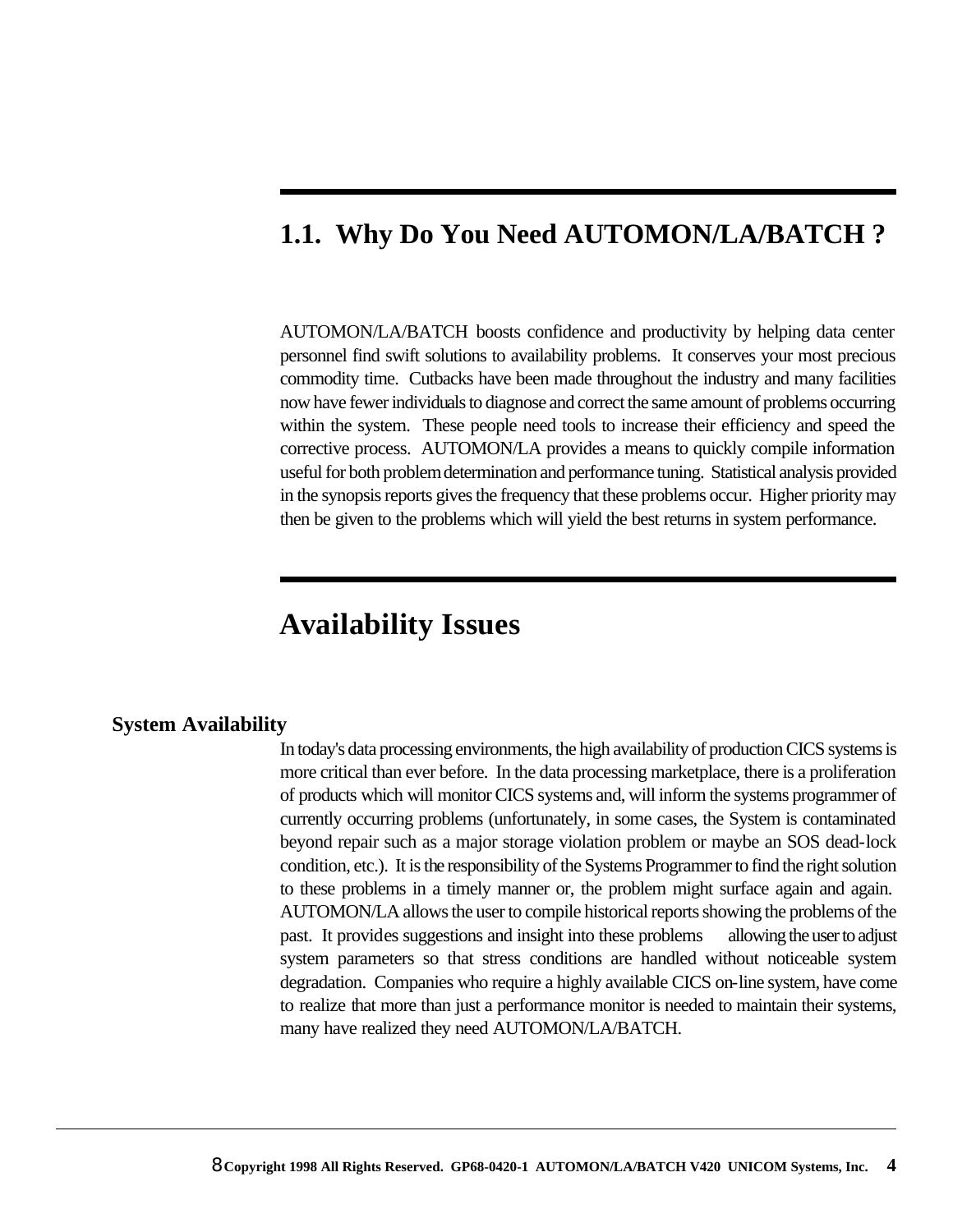#### **Automation**

In today's Data Processing environments, AUTOMATION is primary on the minds of various Data Processing Personnel. Companies have taken the position that not only is it not possible to have technical staff on-site 24-hours a day, 365 -days per year. Instead they have put their confidence in their staff as well as Software Tools to take them to an AUTOMATED solution. While AUTOMON/CICS is able to keep the system available to the user, it is not able to provide a permanent solution to the problems that it averts. Finding permanent solutions is still a time consuming process. AUTOMON/LA can dramatically reduce the many hours dedicated to problem rectification by providing the user with both statistical analysis and insightful information pertaining to the problems recorded in the AUTOMON/CICS history database.

#### **Artificial Intelligence**

CICS on-line system availability can be directly translated to dollars. Unscheduled "*down time*" or slow "*response time*" can cause lost customers, departmental inefficiency, lost orders, scheduling problems and overall inefficiency. Once CICS problems are encountered, those responsible for its availability and performance need to find permanent solutions to these problems quickly. Whether you have a large or small scale on-line system, AUTOMON/LA/BATCH's analysis aids in providing immediate solutions in many aspects of CICS. These solutions allow you to operate your CICS system with minimum down time and maximum throughput. This results in a smoothly operating on-line environment and most of all satisfied end users. Easy to read reports allow your system programmers to remedy the detected problems quickly and easily. The prime concern of AUTOMON/LA/BATCH is to save time in problem determination, while at the same time reducing system programmer load and easing change control.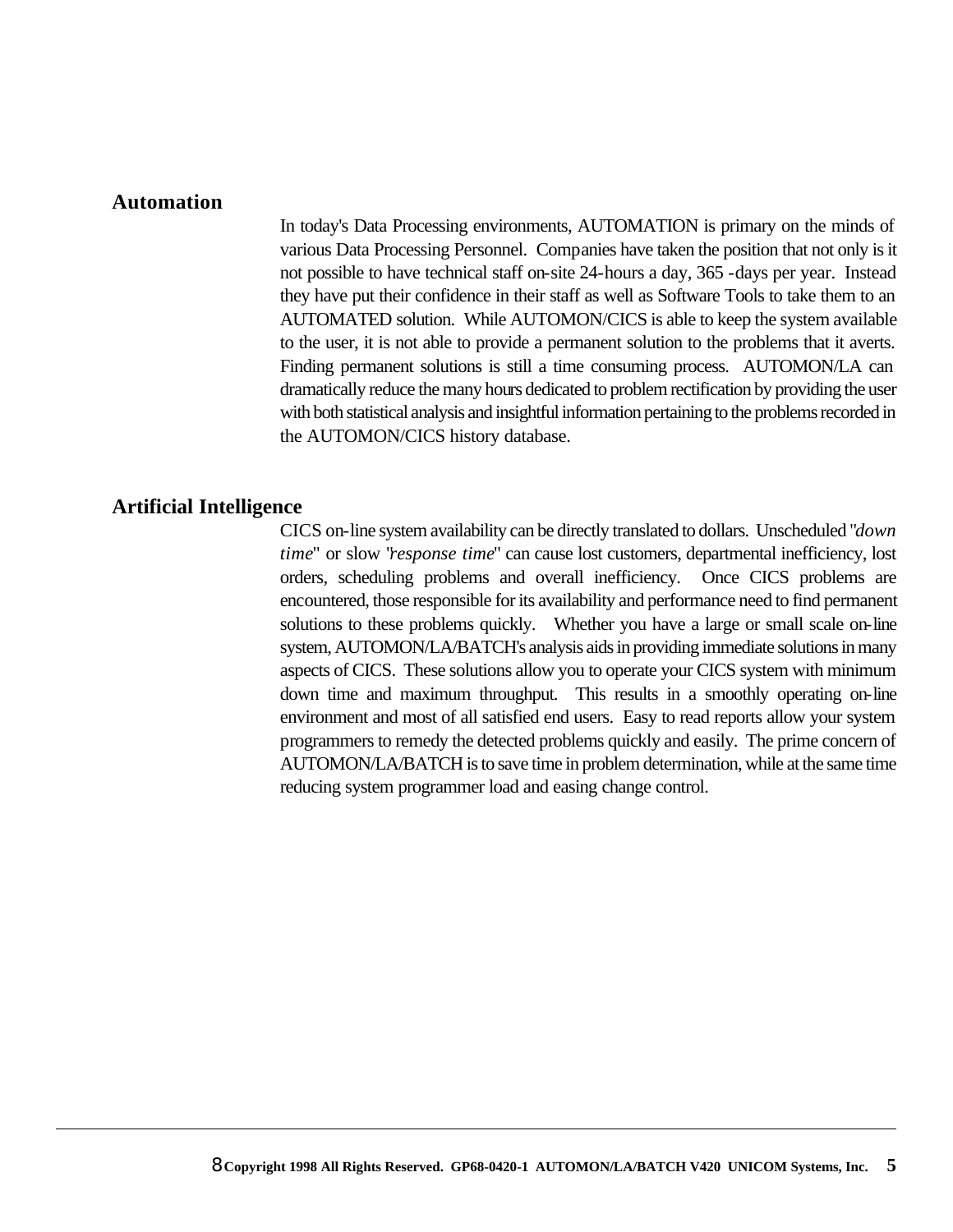## **1.2. What Does AUTOMON/LA/BATCH Do ?**

The AUTOMON/CICS history database contains a compilation of all system conditions occurring outside of user specified threshold values. The messages written to this database provide information pertaining to many exceptional and degredational conditions occurring within the system. In addition, all transaction abends, storage violations and system crash conditions are recorded in this VSAM file. The data within the history database is an invaluable aid to problem determination and performance tuning. A regular review of the history database file can help the system programmer to maintain optimal performance from all CICS regions. However, the sheer volume of information provided can sometimes make the evaluation of this important data a time consuming process. That is why AUTOMON/LA was developed.

AUTOMON/LA/BATCH allows the system programmer to compile this vast array of data into a number of report formats, allowing for a statistical review of all abnormal conditions occurring within your system. AUTOMON/LA/BATCH prepares and prints reports offline using the AUTOMON/CICS messages recorded in the history database (AMON001) as input. Four separate batch jobs will produce reports for the following:

- ! Storage Violations and System Crash Conditions
- ! Transaction Abends
- ! AUTOMON/CICS message analysis
- ! Performance data analysis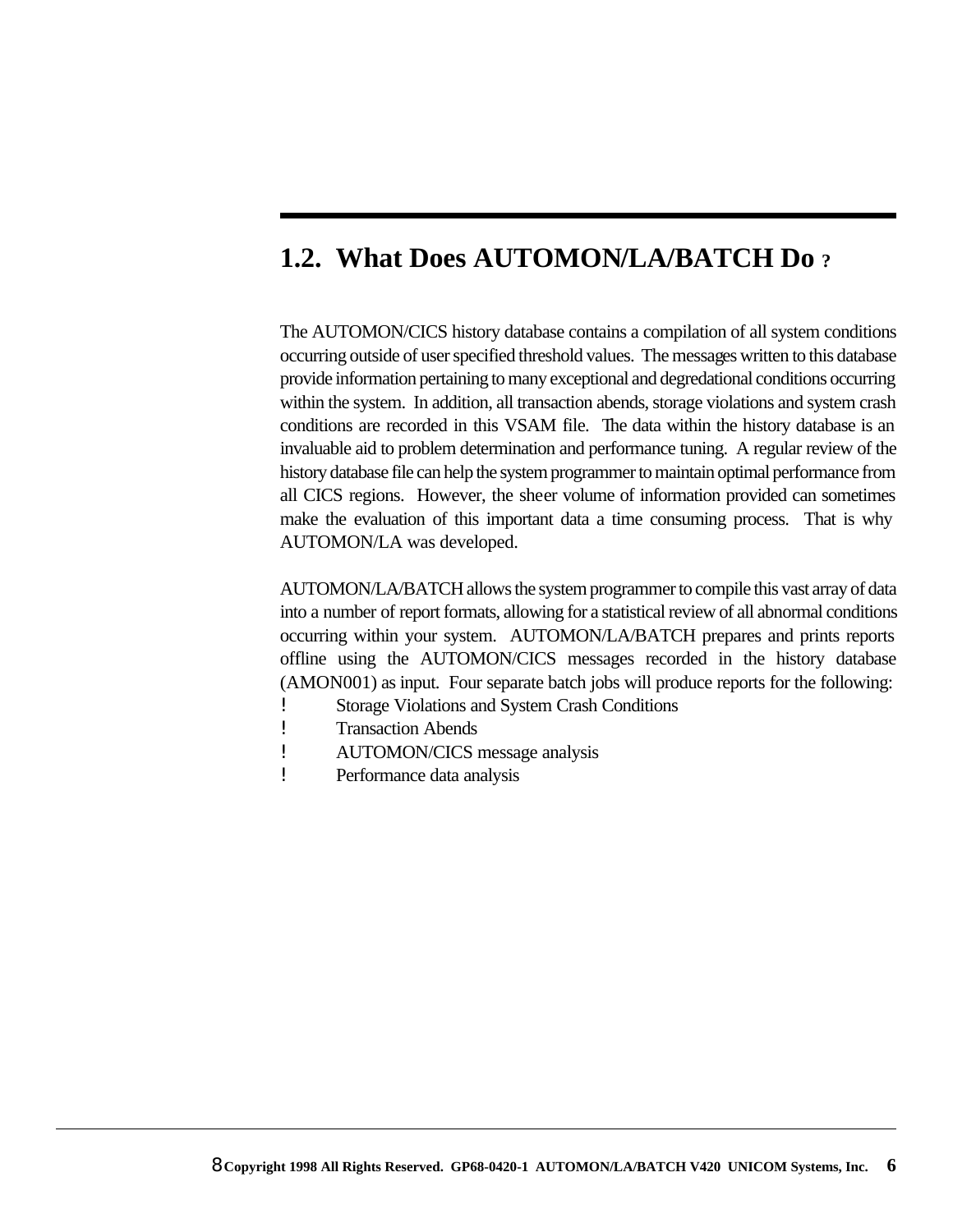## **System Analysis**

#### **Storage Violations and System Crashes**

Each occurrence of a storage violation or system crash condition captured by AUTOMON/CICS will be analyzed. The Detail report will display the messages produced by AUTOMON along with an explanation of the system conditions causing these messages to be generated. Each of the eight AUTOMON system recovery stages is explained in detail and a diagnosis of the key data produced by AUTOMON/CICS is provided. In the case of a storage violation, the data around the SAA/Storage Check Zone header and trailer is also displayed. This information is often a valuable aid in determining the cause of the storage violation. The Summary report displays for each storage violation an assigned sequence number, the page number of the storage violation in the detail report(if both detail and summary are chosen), the VTAM application identification, the date and time on which the incident occurred, the transaction and program involved, the terminal identification, abend code, and task number.

The user has the option of producing the summary report, detail report or both reports. It is recommended that the summary report be run first. After the summary report has been analyzed more information may be obtained on particular situations by running the detail report using the full range of sort and search capabilities provided by AUTOMON/LA. The user may selectively display events by VTAM application id, transaction id, program name, and terminal id. A date and time range may also be specified by the user to produce reports for specific time periods. The number of records processed as well as a number of records to skip may also be designated by the user.

#### **Transaction Abends**

A transaction abend code is a four character alphanumeric code. All CICS transactions begin with the letter "A" followed by a two character code to identify the module that detected the error. This code and the final one character alphanumeric code identifying the specific error is assigned by CICS. Most transaction abends result in a CICS transaction dump which is provided at abnormal termination of the task. Transaction dumps cause additional overhead to the system while they are written. AUTOMON/LA is designed to provide the

information necessary to reduce this overhead to your system.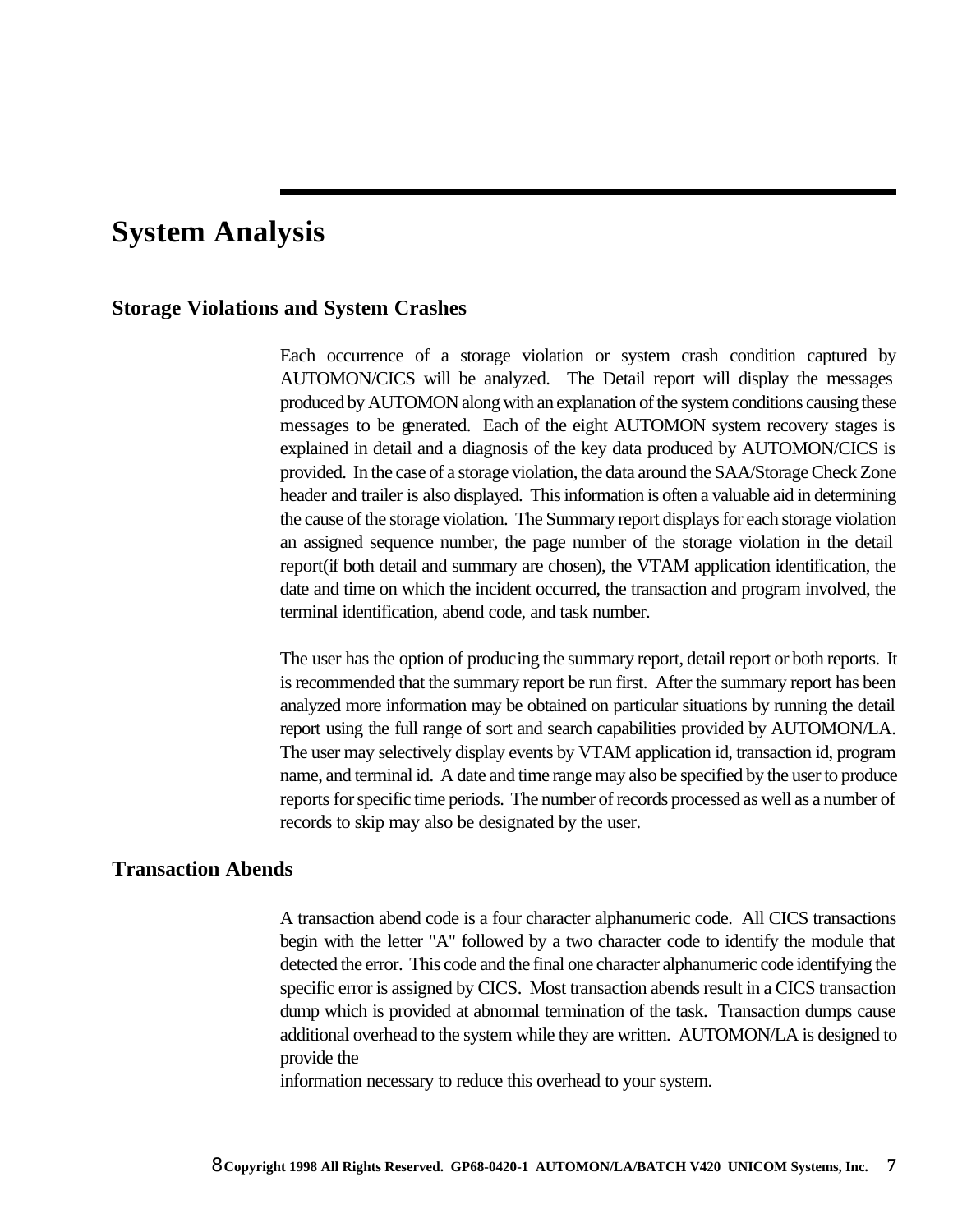AUTOMON/LA provides for both a detail and a summary report of all transaction abends occurring within your system. The Detail report contains all the messages associated with a particular transaction abend. AUTOMON/LA will then provide an explanation of the events leading to and following these messages. The system action that has been taken by CICS will be given and recommendations for the response by the user, console or terminal operator are included. Additionally the module that detected the error condition will be reported. A diagnosis of the key data reported by AUTOMON/CICS is also incorporated into this report. The Summary report displays for each transaction abend an assigned sequence number, the page number of the transaction abend in the detail report(if both detail and summary are chosen), the VTAM application identification, the date and time on which the incident occurred, the transaction and program involved, the terminal identification, abend code, the offset at the time of abnormal termination, the PSW and the reason code for the abend. If the synopsis option (default) is specified only the first occurrence of abend with matching applids, transaction ids, abend codes and offsets will be reported and a total count of duplicate transaction abends will be listed with the first occurrence of the abend.

The user has the option of producing the summary report, detail report or both reports. It is recommended that the summary report be run first. After the summary report has been analyzed more information may be obtained on particular situations by running the detail report using the full range of sort and search capabilities provided by AUTOMON/LA. The user may selectively display events by VTAM application id, abend code, transaction id, program name, and terminal id. A date and time range may also be specified by the user to produce reports for specified periods. The number of records processed as well as a number of records to skip may also designated by the user.

#### **Message Analysis**

AUTOMON/CICS reports many conditions which have a degradational effect to your system to the history database AMON001. Examples of these types of messages inform the user of short on storage conditions, looping conditions, excessive storage usage by a transaction, high levels of DSA subpool usage, VSAM string waits, VTAM terminal pending conditions etc. In the detail report AUTOMON/LA will determine the system conditions causing these messages to be produced and report them to you. Where applicable AUTOMON/LA will show AUTOMON/CICS threshold and table values which affect the generation of these messages. This can aid the system programmer in customizing AUTOMON to a particular environment. A diagnosis of the key data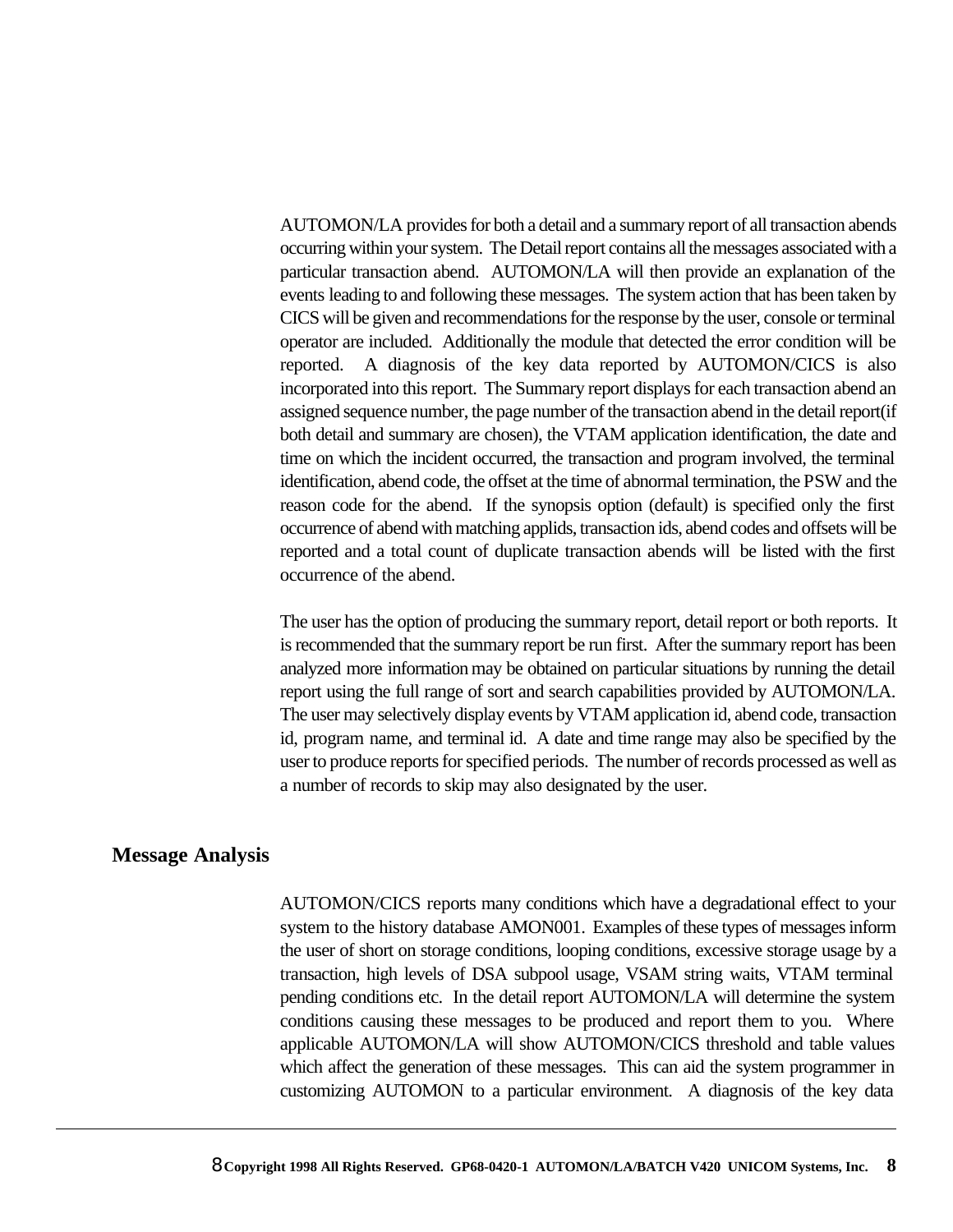reported by AUTOMON/CICS is also incorporated into this report. The Summary report displays for each transaction abend an assigned sequence number, the page number of the transaction abend in the detail report(if both detail and summary are chosen), the VTAM application identification, the date and time of the message as well as the message information is reported. If the synopsis option (default) is specified only the first occurrence of a message with matching applids and message number will be reported and a total count of duplicate messages will be listed with the first occurrence of the message.

The user has the option of producing the summary report, detail report or both reports. It is recommended that the summary report be run first. After the summary report has been analyzed more information may be obtained on particular messages by running the detail report using the full range of sort and search capabilities provided by AUTOMON/LA. The user may selectively display messages by VTAM application id and message number. A date and time range may also be specified by the user to produce reports for specified periods. The number of records processed as well as a number of records to skip may also designated by the user.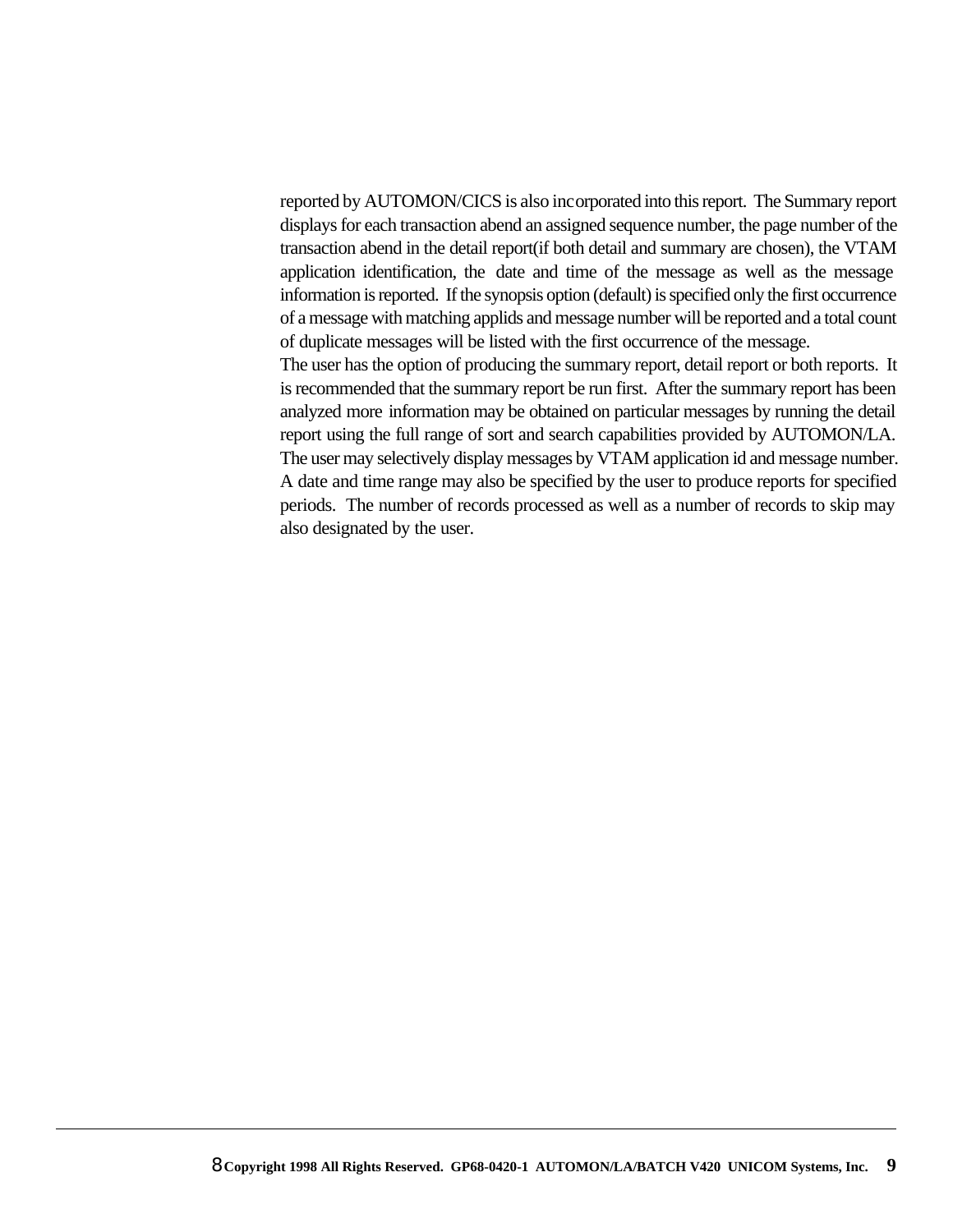# 1.3. Functions and Capabilities

## Key Features

## **Major Functions**

|   | AUTOMON/LA/BATCH provides the following major functions                                                                                                                                                                                                  |
|---|----------------------------------------------------------------------------------------------------------------------------------------------------------------------------------------------------------------------------------------------------------|
| ļ | Analyzes the AUTOMON/CICS history database (AMON001)                                                                                                                                                                                                     |
| i | Generates reports containing conclusions drawn from this analysis                                                                                                                                                                                        |
| ļ | Detail and/or Summary reports for each of the following four areas:                                                                                                                                                                                      |
|   | Storage Violations/System Crash Conditions<br><b>Transaction Abends</b><br><b>AUTOMON/CICS</b> messages<br>Performance Data                                                                                                                              |
| ï | Synopsis report listing only the first occurrence of duplicate events<br>When this option is specified the summary report contains the number<br>of duplicate occurrences. This option is available for transaction<br>abends and AUTOMON/CICS messages. |
| İ | Inclusion feature allows for events to be reported only if they meet<br>user specified criteria. (ECG. VTAM applid, tranid etc)                                                                                                                          |
| i | Time and date range may be specified for reporting.                                                                                                                                                                                                      |
| i | Explains system conditions causing the generation of AUTOMON messages                                                                                                                                                                                    |
|   | Explains AUTOMON parameters affecting the generation of these messages                                                                                                                                                                                   |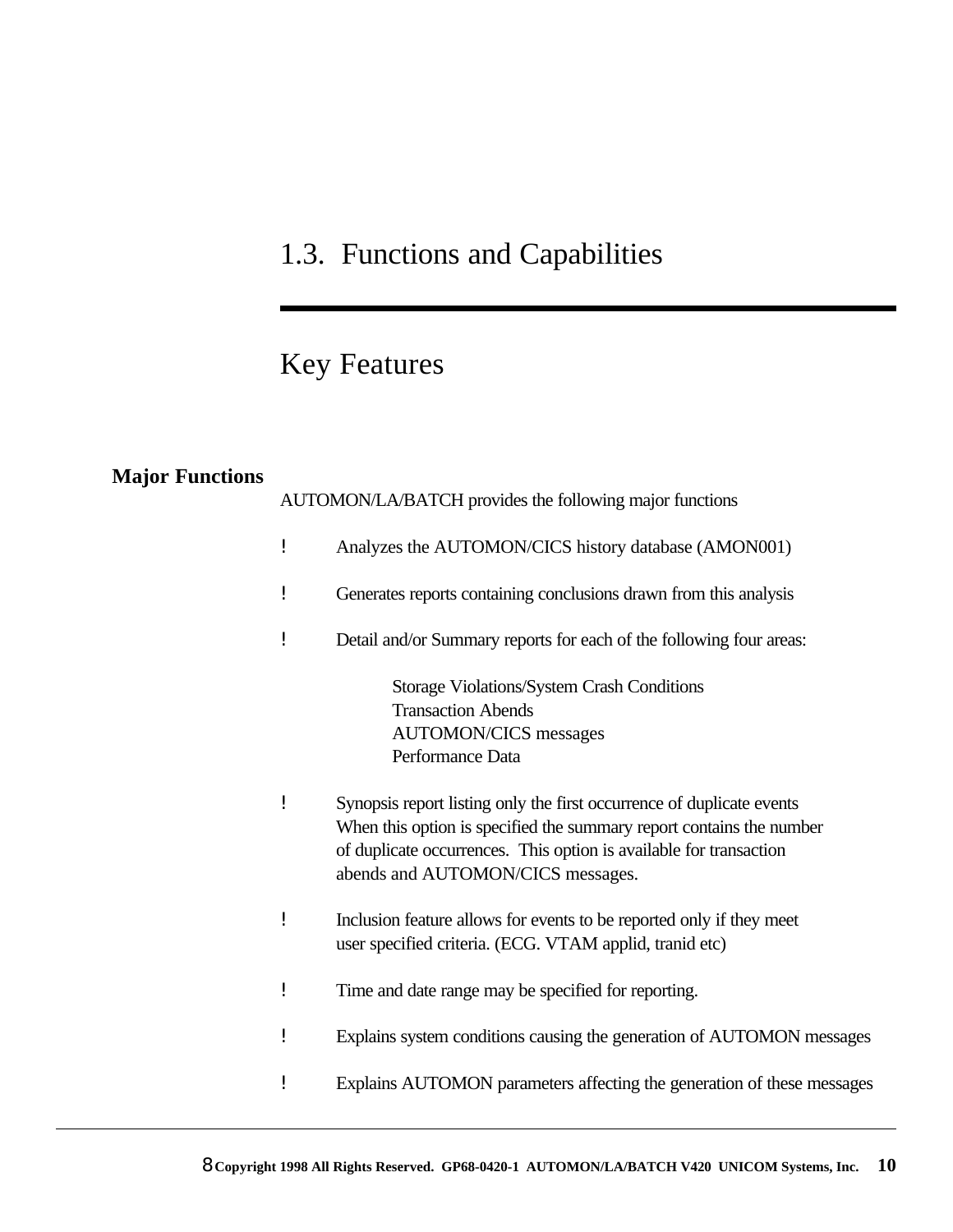## **1.4. Related Publications**

AUTOMON/LA/BATCH Related Publications.

## **Publications**

AUTOMON/CICS related publications are listed in figure 1-2.

| <b>ORDER NO.</b> | TITLE                                   |
|------------------|-----------------------------------------|
| GP38-0420-1      | <b>AUTOMON/CICS User's Guide</b>        |
| GP39-0420-1      | <b>UNIMON/CICS User's Guide</b>         |
| GP38-0420-2      | <b>AUTOMON/CICS General Information</b> |
| GB38-0420-1      | Artificial Intelligence: AUTOMON/CICS   |
| GM38-0420-3      | <b>AUTOMON/CICS Overview</b>            |

## **Figure 1-2. AUTOMON/CICS Log Analyzer Related Publications.**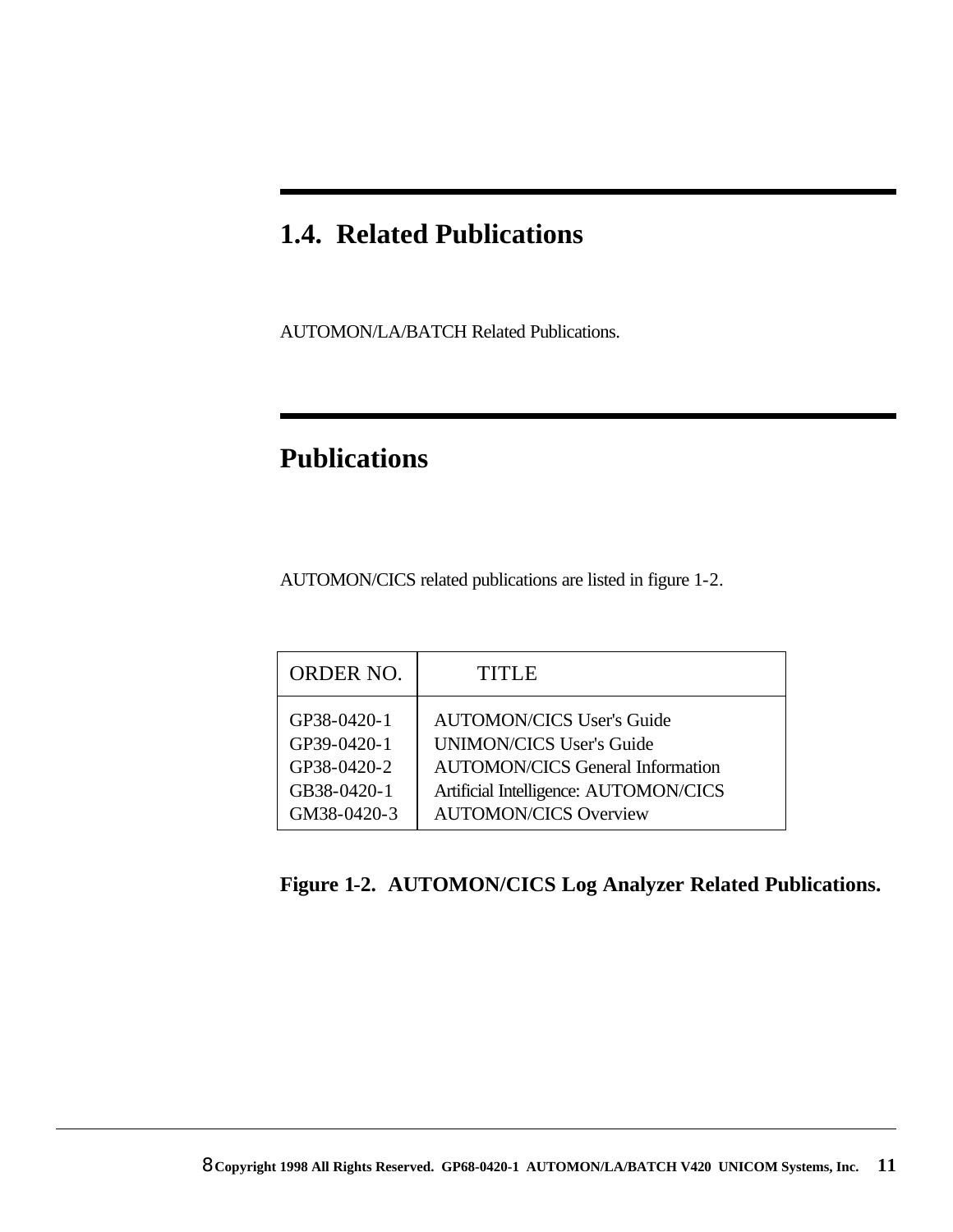**(End of Section)**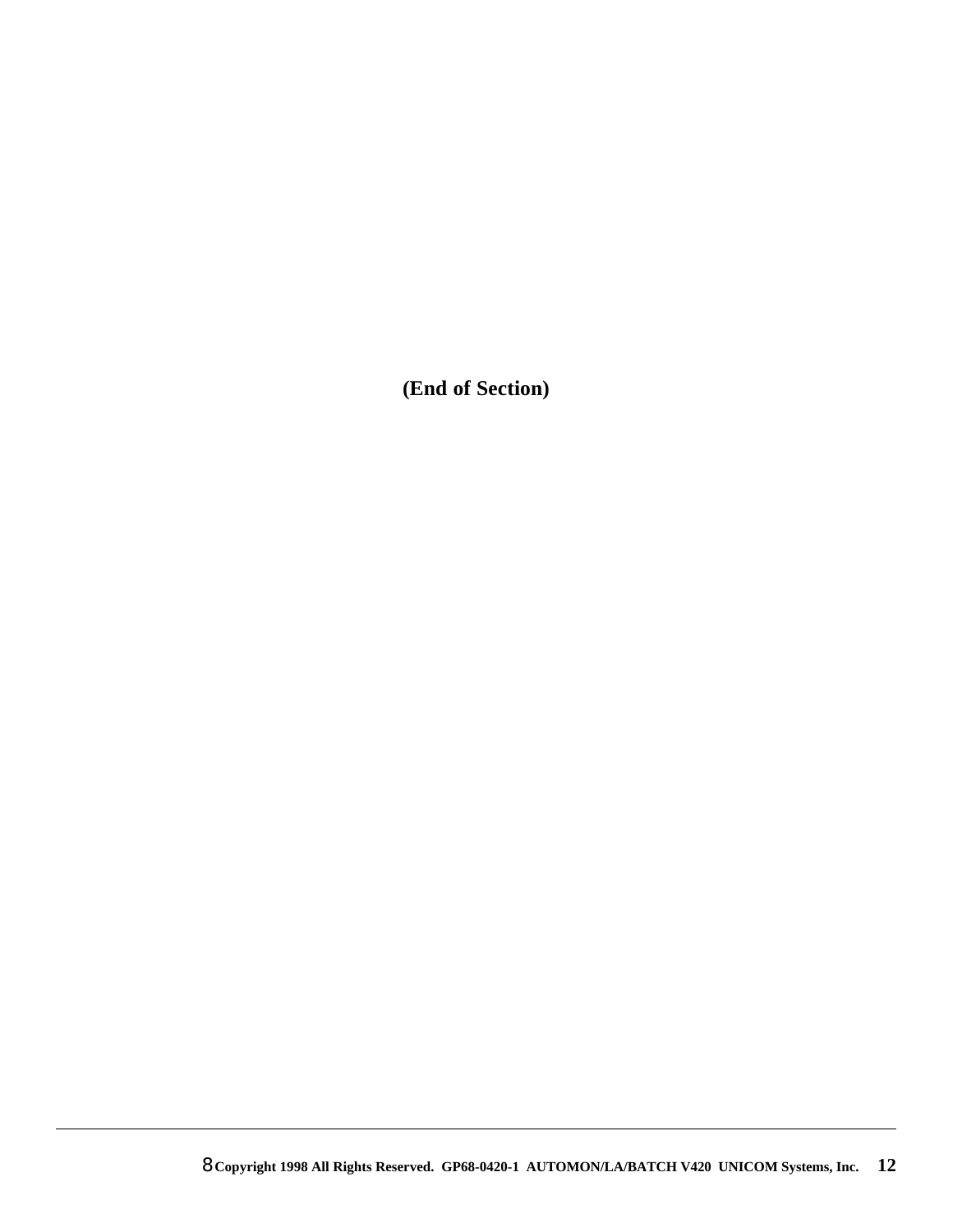# **Chapter 2. Transaction Abends**

| <b>This Chapter Describes:</b>          |
|-----------------------------------------|
| # Input File                            |
| # Output Report Format                  |
| # JCL for Batch Report                  |
| # Batch Utility Command Language Format |
| # Detail Report                         |
| # Summary Report                        |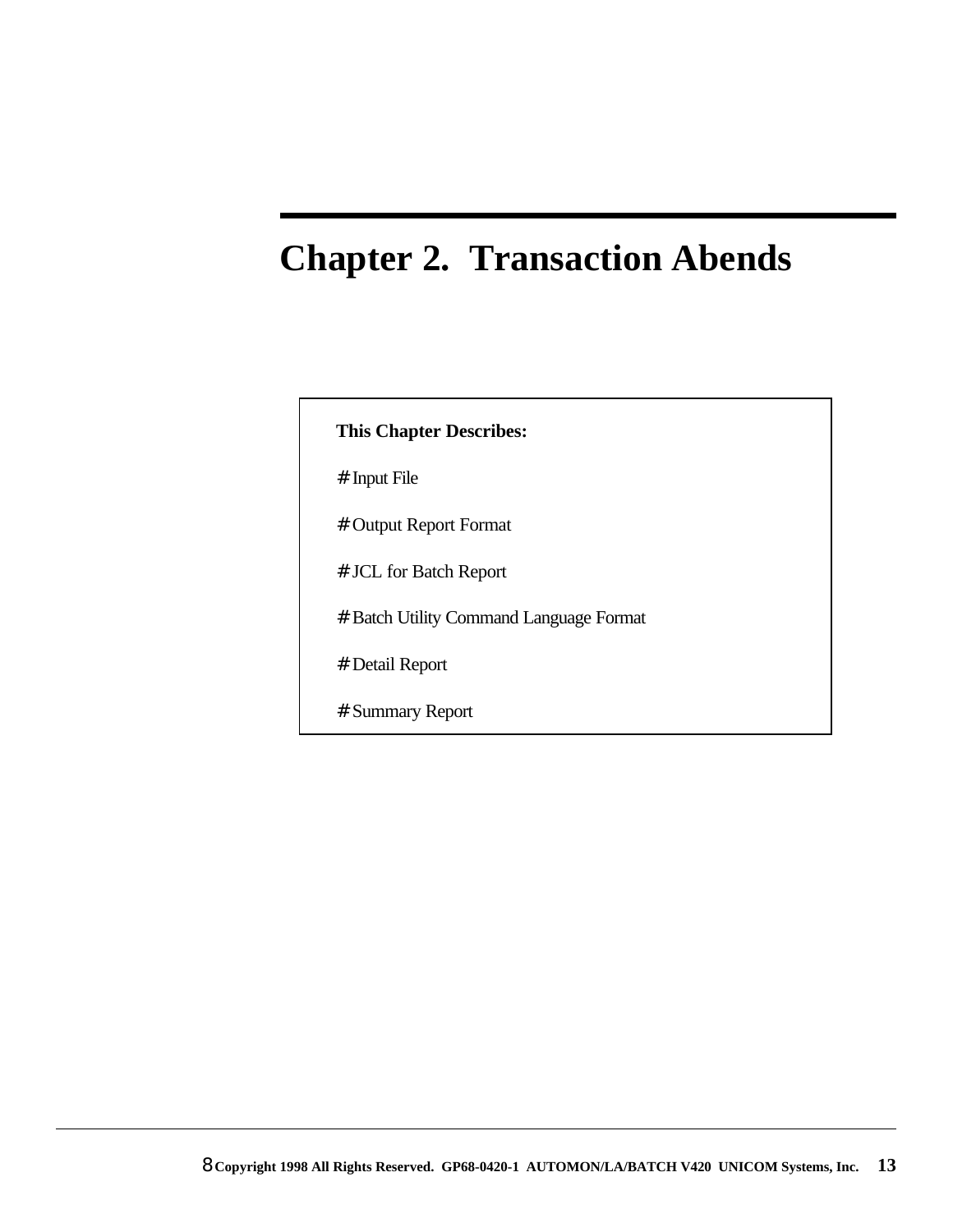# **2.1. Batch Utility**

This chapter introduces the functions of AUTOMON/LA batch utility for transaction abends. It lists the AUTOMON/LA detail and summary output reports for transaction abends and tells you how to select certain type of records.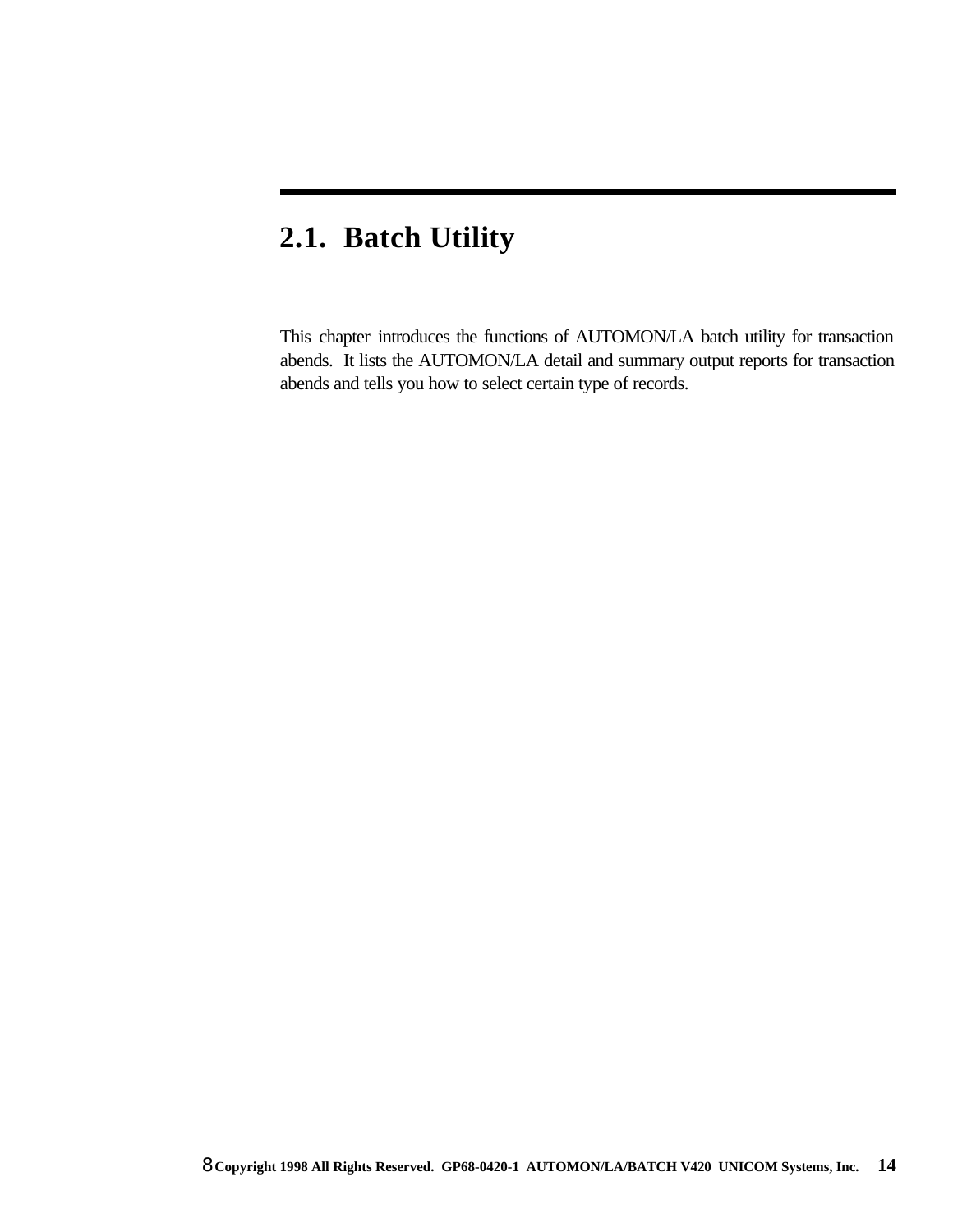## **2.2. Input**

AUTOMON/LA batch utility uses AUTOMON/CICS history database (AMON001) as an input. The AMON001 is a standard KSDS VSAM file, and it is sharable with CICS/VS systems. (You do not need to close or deallocate the file).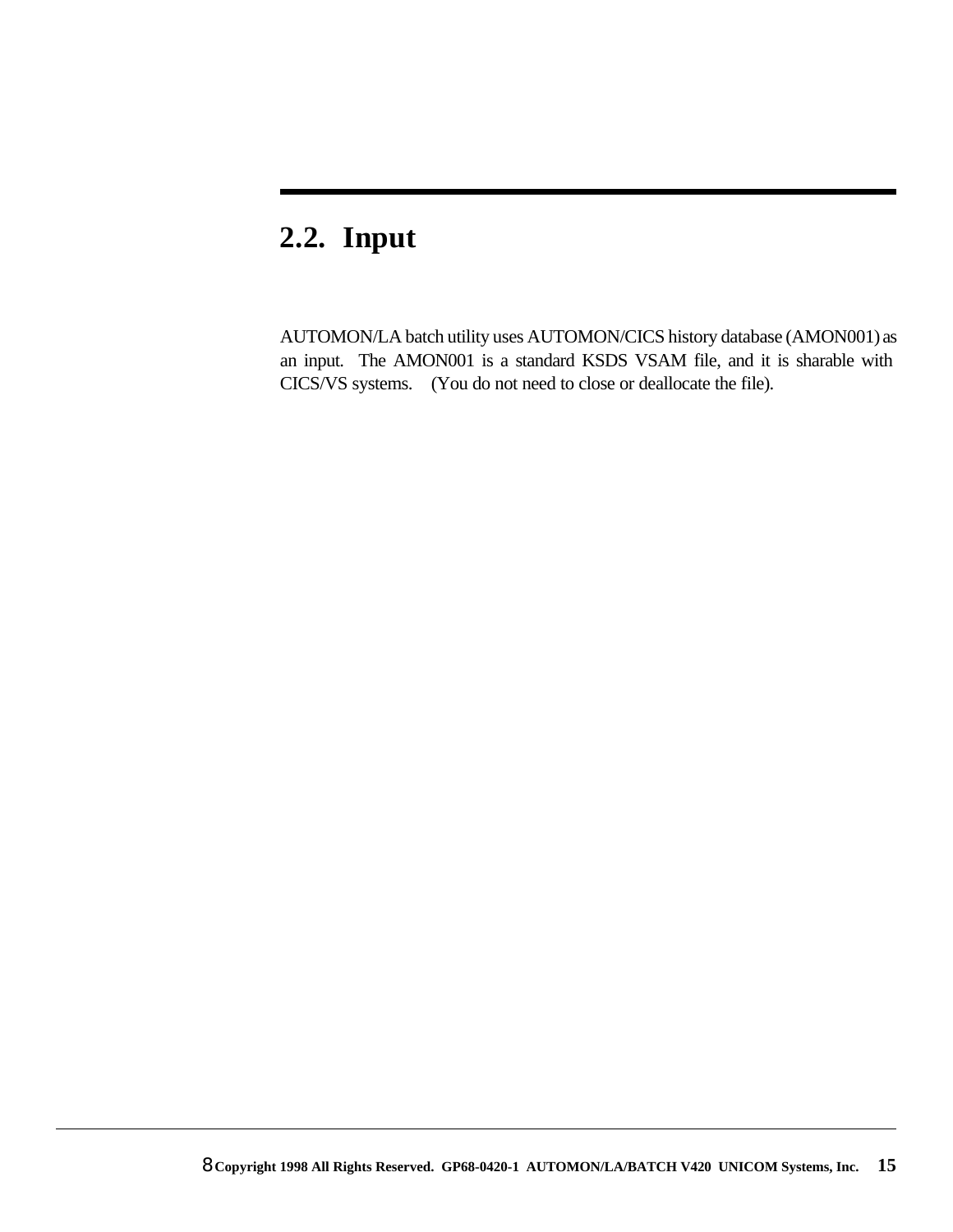## **2.3. Output**

The AUTOMON/LA report for transaction abends consists of two parts: a detail and a summary section. The detail section contains information from all data records pertaining to transaction abends that AUTOMON/CICS has collected. The summary section provides a sum of the selected transaction abends.

- ! Detail report
- ! Summary report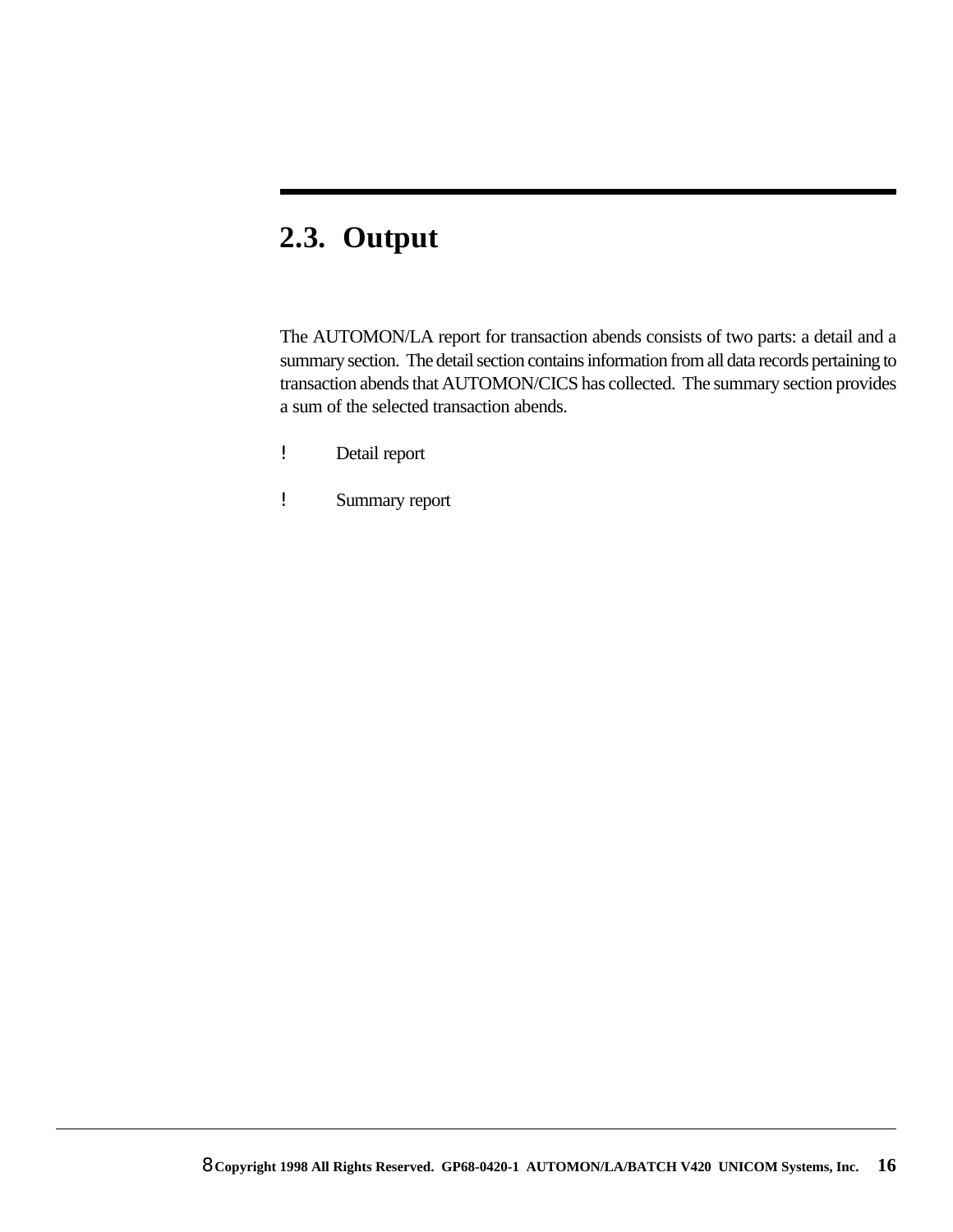## **2.4. JCL For the Transaction Abend Report**

Figure 2-1 is a sample of the job stream that must be submitted to request reports from AUTOMON/LA transaction abend utility. The job stream to generate batch reports must meet the following requirements:

- ! The first STEPLIB must point the AUTOMON/CICS loadlib.
- ! The second STEPLIB must point the AUTOMON/LA/BATCH loadlib.
- ! SYSPRINT must exist and should be checked for AUTOMON/LA/BATCH and operating error messages.
- ! SYSOUT must exist.
- ! SYSDET and SYSSUM MUST EXIST.
- ! AMON001 must exist and should point AUTOMON.SYS001 history database.
- ! AMON003 must exist and should point UNICOM/CENTRAL security database file (AMON501).
- ! UMON001 must exist and should point UNIMON.SYS001 system file.
- ! DFHCMACD must exist and should point CICSvvv.DFHCMACD CICS message file where "vvv" represents the appropriate CICS release. (eg. CICS330.DFHCMACD)
- ! The SYSIN DD statement points to the AUTOMON/LA batch utility commands and keyword that specify the reports you want to produce. In the first job step (CSHLIST) , Detail(yes) must be specified as a SYSIN parameter.
- ! You should follow your system naming conventions and replace UNIT=uuuu with DASD devices at your installation.
- ! You should replace VOL=SER=vvvvvv with a suitable volume serial number.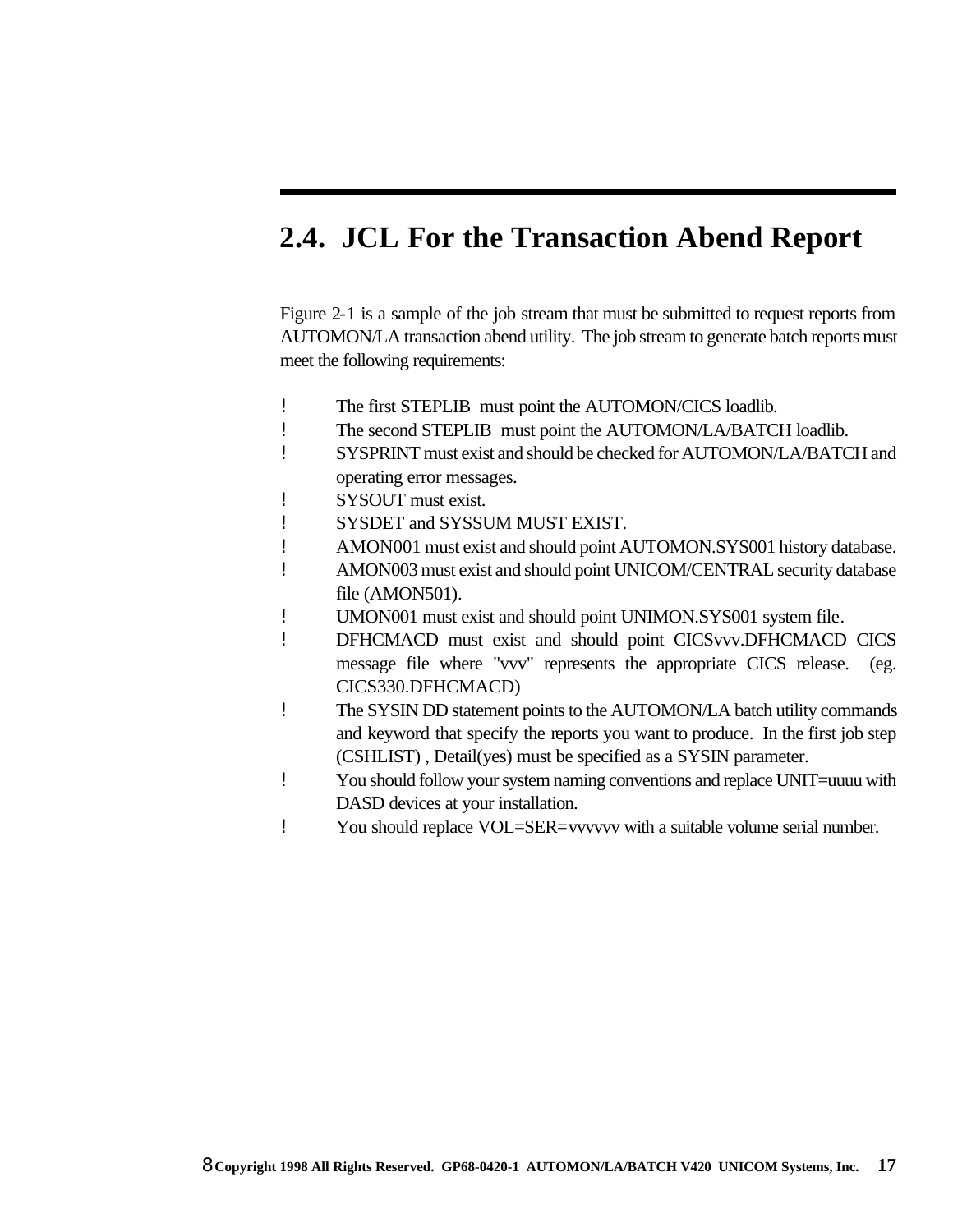```
//AMONLA JOB (0,0000),'AUTOMON/LA/BATCH',CLASS=0,NOTIFY=AMON 
//************************************************************* 
                     //*+=========================================================+* 
//*| ACCESS AUTOMON/CICS HISTORY DATABASE |* 
//*+=========================================================+* 
//************************************************************* 
//CSHLIST EXEC PGM=CSHLIST,REGION=4096K 
 //* 
    //STEPLIB DD DISP=SHR,DSN=AUTOMON.V420.CICS311.LOADLIB 
     //AMON001 DD DISP=SHR,DSN=CICS311.AUTOMON.SYS001 
     //UMON001 DD DISP=SHR,DSN=CICS311.UNIMON.SYS001 
     //SYSPRINT DD SYSOUT=*,DCB=BLKSIZE=133 
//SYSOUT DD DISP=(,PASS),UNIT=uuuu,VOL=SER=vvvvvv,
// SPACE=(CYL,(20,1),RLSE),DSN=&&LOG
//SYSIN DD * 
APPLID(*), - APPLICATION ID(S).......UP TO 8
 DETAIL(YES), - PRINT DETAIL REPORT......YES|NO 
SUMMARY(NO), - PRINT SUMMARY REPORT.....YES|NO
 FROM(1900/01/01,00:00:00), - FROM......(YYYY/MM/DD,HH:MM:SS)
TO(2099/12/31, 23:59:59), - TO.......(YYYY/MM/DD, HH:MM:SS)
 COUNT(9999999), - MAX RECORD SELECTIONS.0-9999999 
 SKIP(0) BYPASS................0-9999999 
 SCAN(FORWARD) DIRECTION....(FORWARD]BACKWARD)
/*
//*
//************************************************************* 
//*+=========================================================+* 
//*| SORT OUTPUT FROM CSHLIST BY APPLID, DATE AND TIME |* 
//*+=========================================================+* 
//************************************************************* 
//SORT EXEC PGM=SORT,REGION=40M,COND=(4,LT)
//SORTWK01 DD UNIT=uuuu,SPACE=(CYL,20),VOL=SER=vvvvvv
//SORTWK02 DD UNIT=uuuu,SPACE=(CYL,20),VOL=SER=vvvvvv
//SORTWK03 DD UNIT=uuuu,SPACE=(CYL,20),VOL=SER=vvvvvv
//SORTIN DD DISP=(OLD,DELETE,DELETE),DSN=&&LOG
//SORTOUT DD DISP=(,PASS),UNIT=uuuu,VOL=SER=vvvvvv,
// SPACE=(CYL,(20,1),RLSE),DSN=&&LOG1
//SYSPRINT DD SYSOUT=*
//SYSOUT DD SYSOUT=*
//SYSIN DD *
 SORT FIELDS=(2,31,BI,A),EQUALS
/*
```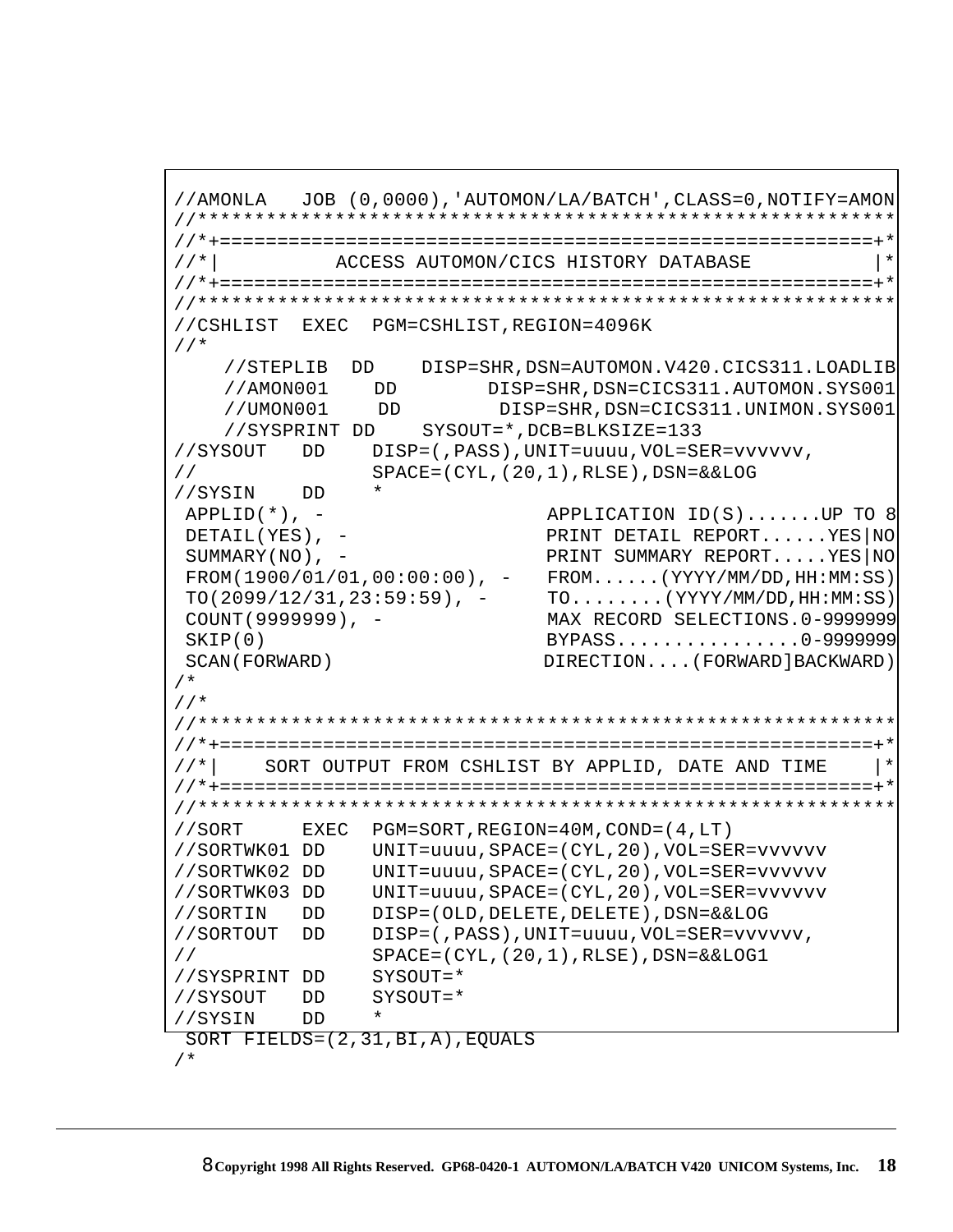**Figure 2-1. Sample Report Generation JCL for Transaction Abends.**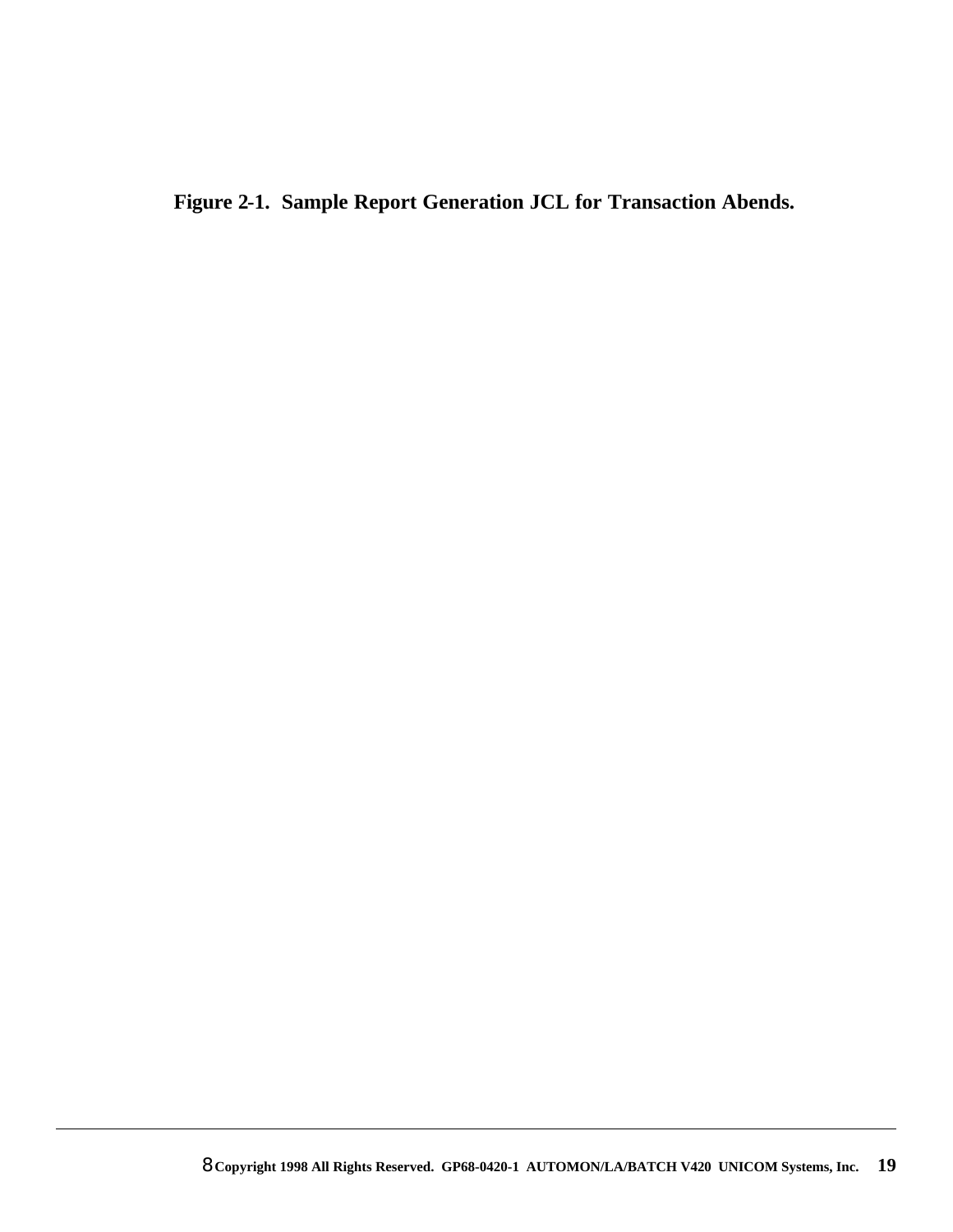```
//************************************************************* 
//*+=========================================================+* 
//*| PRINT AUTOMON/LA/BATCH TRANSACTION ABEND REPORT |* 
//*+=========================================================+* 
//************************************************************* 
//REPORT EXEC PGM=CSH68TA,REGION=40M,COND=(4,LT)
//*
//STEPLIB DD DISP=SHR,DSN=UNICOM.AMONLA.V420.LOADLIB 
//AMON002 DD DISP=(OLD,DELETE,DELETE),DSN=&&LOG1 
//AMON003 DD DISP=SHR.DSN=UNICOM.CENTRAL.AMON501
//DFHCMACD DD DISP=SHR,DSN=CICSvvv.DFHCMACD 
//UMON001 DD DISP=SHR,DSN=CICS311.UNIMON.SYS001
//SYSDET DD SYSOUT=*,DCB=BLKSIZE=133
//SYSSUM DD SYSOUT=*,DCB=BLKSIZE=133
//SYSPRO DD SYSOUT=*,DCB=BLKSIZE=133
//SYSPRINT DD SYSOUT=*,DCB=BLKSIZE=133 
//SYSIN DD * 
WTO(YES), - WRITE TO OPERATOR MSG....YES|NO
 COMPANY(YOUR COMPANY NAME), - YOUR COMPANY NAME......UP TO 42
APPLID(*), - APPLICATION ID(S).......UP TO 8
TRAN(*), - TRANSACTION ID(S)......UP TO 12
TERM(*), - TERMINAL ID(S)........UP TO 12
ABCD (*), - ABEND CODE(S).........UP TO 12
PGM(*), - PROGRAM NAME(S)........UP TO 8
SYNOPSIS(YES), - PRINT SYNOPSIS REPORT....YES|NO
 DETAIL(YES), - PRINT DETAIL REPORT......YES|NO 
SUMMARY(YES), - PRINT SUMMARY REPORT.....YES NO
 FROM(1900/01/01,00:00:00), - FROM......(YYYY/MM/DD,HH:MM:SS)
TO(2099/12/31,23:59:59), - TO........(YYYY/MM/DD, HH:MM:SS)
 COUNT(9999999), - MAX RECORD SELECTIONS.0-9999999 
 SKIP(0) BYPASS................0-9999999 
/*
```
**Figure 2-1. Sample Report Generation JCL for Transaction Abends. cont**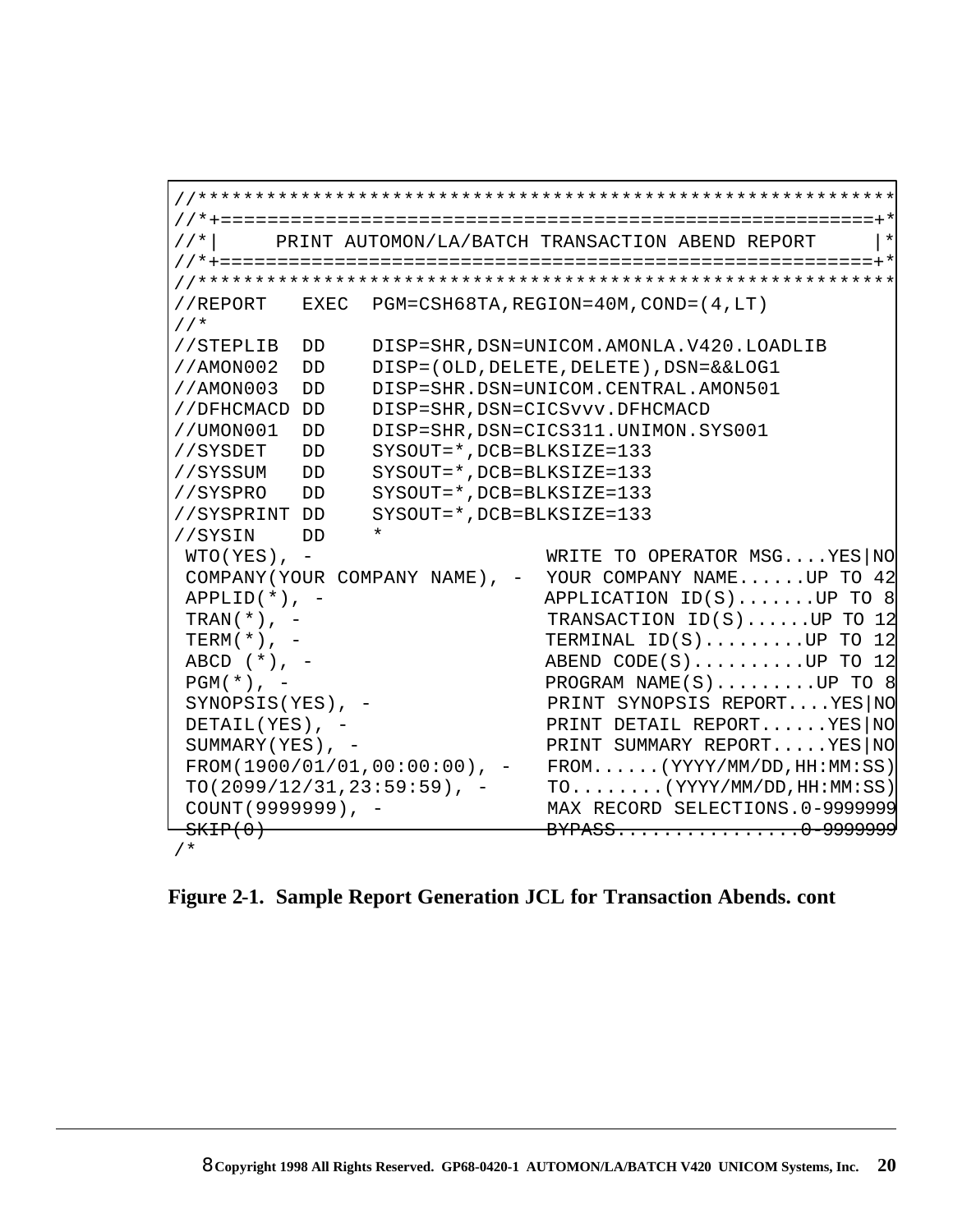## **2.5. Batch Utility Command Language Format**

With AUTOMON/LA/BATCH transaction abend utility, control statements created from a command language are used to request the various reports. This command language format is shown in figure 2-2.

| BLANK | COMMAND      | OPERANDS             | COMMENTS |
|-------|--------------|----------------------|----------|
| blank | command name | one or more operands | comments |

**Figure 2-2. The Command Language Format.**

#### **Command Format**

The general format of the command to produce a AUTOMON/CICS batch report is:

#### **Keyword(subkeyword)**

Where keyword is the keyword parameter for the report being requested.

To request selective application report, use the keyword APPLID and a subkeyword to specify the application ID. The general format of the command is:

#### **APPLID(subkeyword)**

Where subkeyword is the application ID.

AUTOMON/L batch utility commands are read in from the data set pointed to by the SYSIN DD statement in your job stream. A single command can contain a maximum of one line.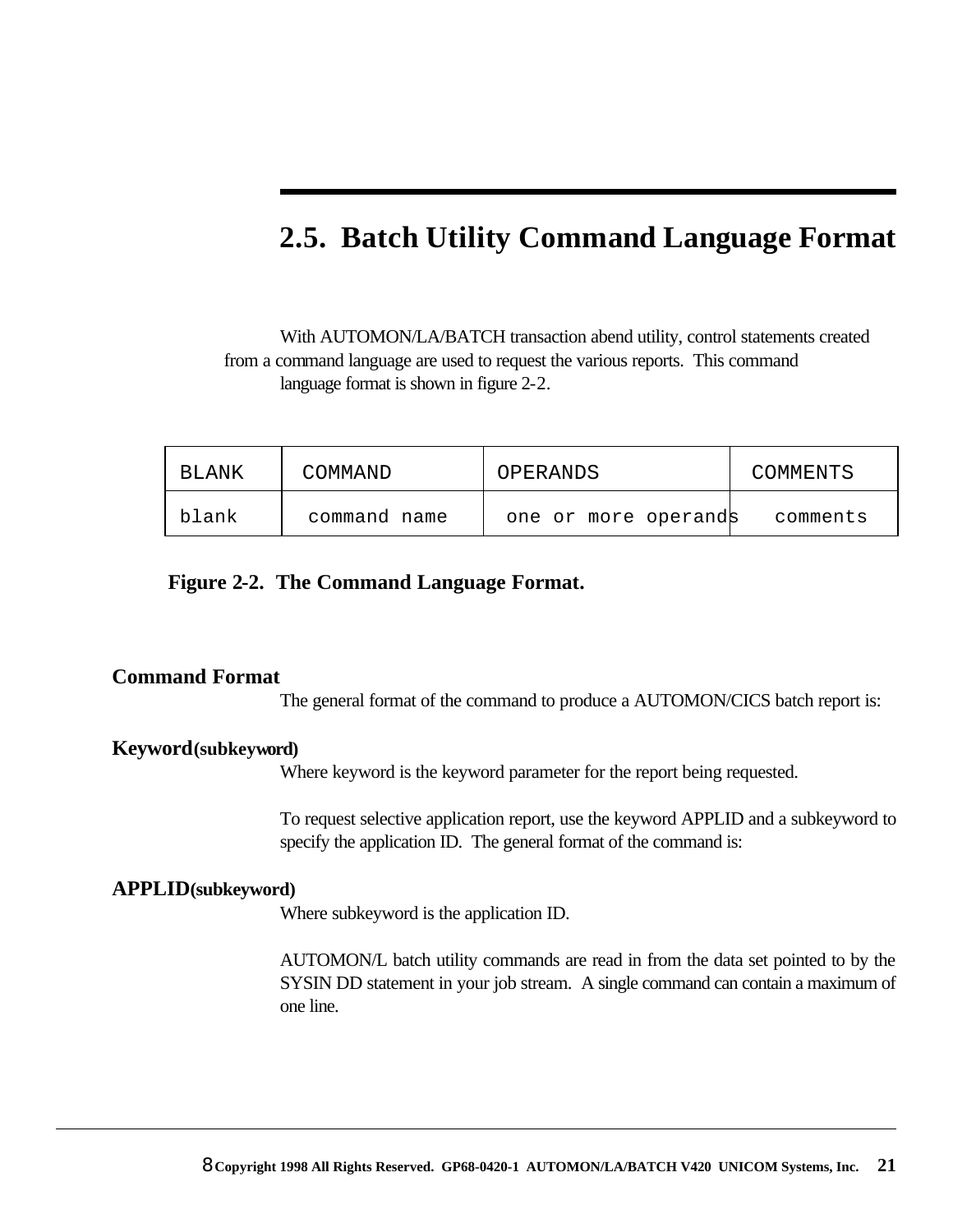## **2.5.1. Batch Utility Commands**

The keyword used for the tailoring are as follows:

## **Batch Commands**

| <b>ABCD</b>    |                                                                                                                                                                |
|----------------|----------------------------------------------------------------------------------------------------------------------------------------------------------------|
|                | <b>Transaction Abend Code.</b>                                                                                                                                 |
|                | Value: One to twelve transaction abend codes.                                                                                                                  |
|                | Example: ABCD (AEY9, UAMD) - select abend codes AEY9 and UAMD                                                                                                  |
|                | Default: *                                                                                                                                                     |
| <b>EABCD</b>   |                                                                                                                                                                |
|                | To exclude a transaction abend, proceed the statement with an E.                                                                                               |
|                | Example: EABCD(AEY9,UAMD) - selected abend codes AEY9 and UAMD will be<br>excluded from the report.                                                            |
| <b>APPLID</b>  | NOTE: ABCD and EABCD are mutually exclusive parameters.                                                                                                        |
|                | VTAM application identification.                                                                                                                               |
|                | Value: One to eight VTAM APPLIDs or $*$ - all                                                                                                                  |
|                | Example: APPLID (CICSTOR, AOR1) - select CICSTOR and AOR1                                                                                                      |
|                | Default: *                                                                                                                                                     |
| <b>EAPPLID</b> |                                                                                                                                                                |
|                | To exclude a certain APPLID (s), proceed the statement with an E.                                                                                              |
|                | Example: EAPPLID(CICSTOR, AOR1) - selected applids CICSTOR and AOR1 will be<br>excluded from the report, however this is not available for job step (CSHLIST). |
|                | NOTE: APPLID and EAPPLID are mutually exclusive parameters.                                                                                                    |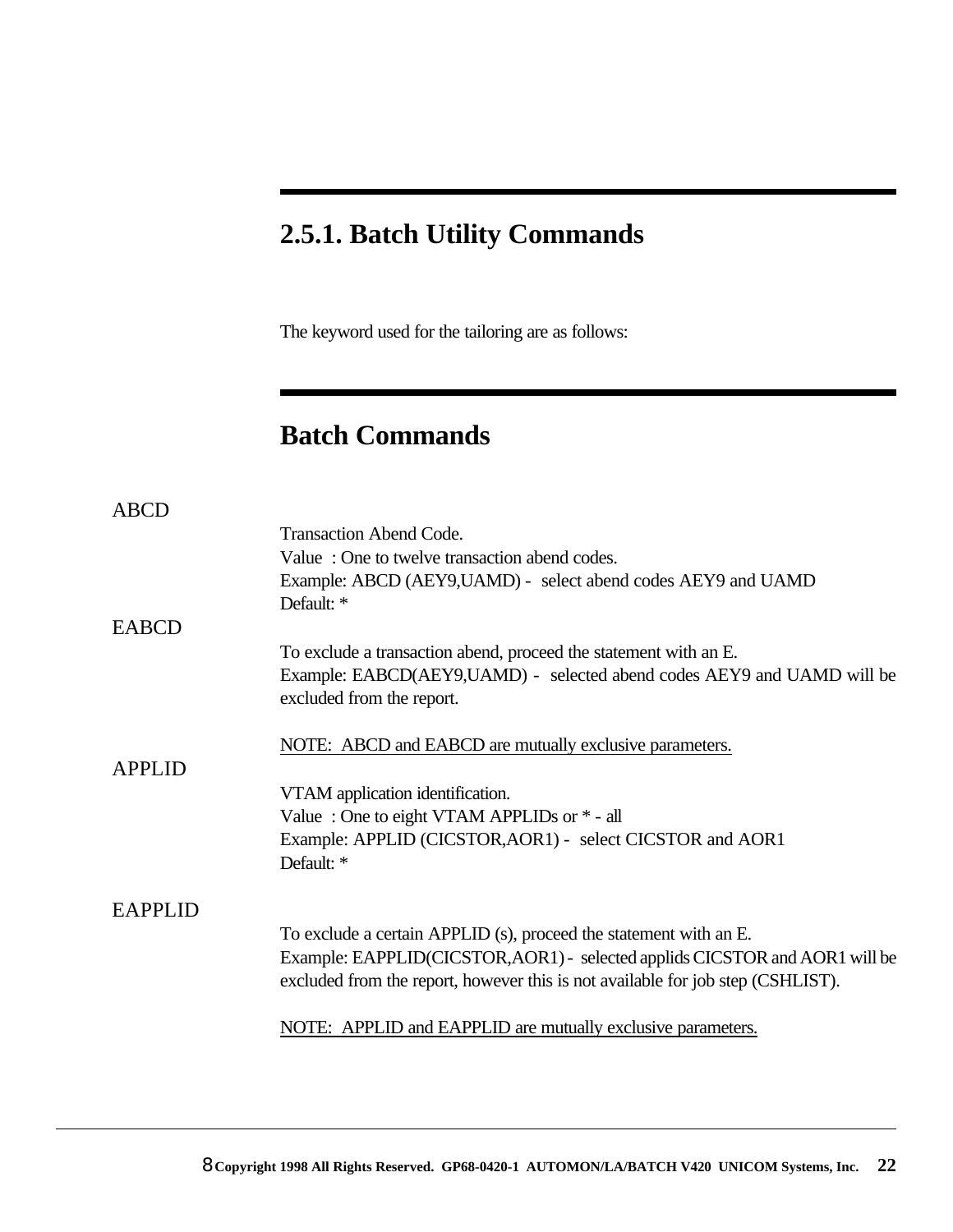### **COMPANY**

| COMI TU U     |                                                                                              |
|---------------|----------------------------------------------------------------------------------------------|
|               | Your company name for the report heading.                                                    |
|               | Value: up to 42 Characters                                                                   |
|               | Example: COMPANY(ABC COMPANY)                                                                |
| <b>COUNT</b>  |                                                                                              |
|               | Used to specify the maximum line count.                                                      |
|               | Value: 0 to 9999999                                                                          |
|               | Example: COUNT(2000)                                                                         |
|               | Default: 9999999                                                                             |
| <b>DETAIL</b> |                                                                                              |
|               | Print detail report.                                                                         |
|               | Value: YES or NO                                                                             |
|               | Example: DETAIL(YES)                                                                         |
|               | Default: YES                                                                                 |
| <b>FROM</b>   |                                                                                              |
|               | Used to specify the start of the reporting period. This keyword is coded as a date along     |
|               | with a time in the format(YYYY/MM/DD,HH:MM:SS) and specifies a start time. Only              |
|               | data collected after this start time will be processed. Both date and time are optional. The |
|               | subkeyword of "****/**/**" will be substituted with today's date.                            |
|               | Value: YYYY/MM/DD,HH:MM:SS or ****/**/**,HH:MM:SS                                            |
|               | Example: FROM(1994/01/01,05:00:00)                                                           |
|               | Default: 0000/01/01,00:00:00                                                                 |
| <b>PGM</b>    |                                                                                              |
|               | Program names to be reported on.                                                             |
|               | Value: One to eight program names or $*$ - all                                               |
|               | Example: PGM(DFHEMTP,CCASDCTL) - select DFHEMTP and CCASDCTL                                 |
|               | Default: *                                                                                   |
| <b>EPGM</b>   |                                                                                              |
|               | To exclude a certain program(s), proceed the statement with an E.                            |
|               | Example: EPGM(DFHEMTP,CCASDCTL) - selected programs DFHEMTP and                              |
|               | CCASDCTL will be excluded from the report.                                                   |
|               | Default: *                                                                                   |
|               | NOTE: PGM and EPGM are mutually exclusive parameters.                                        |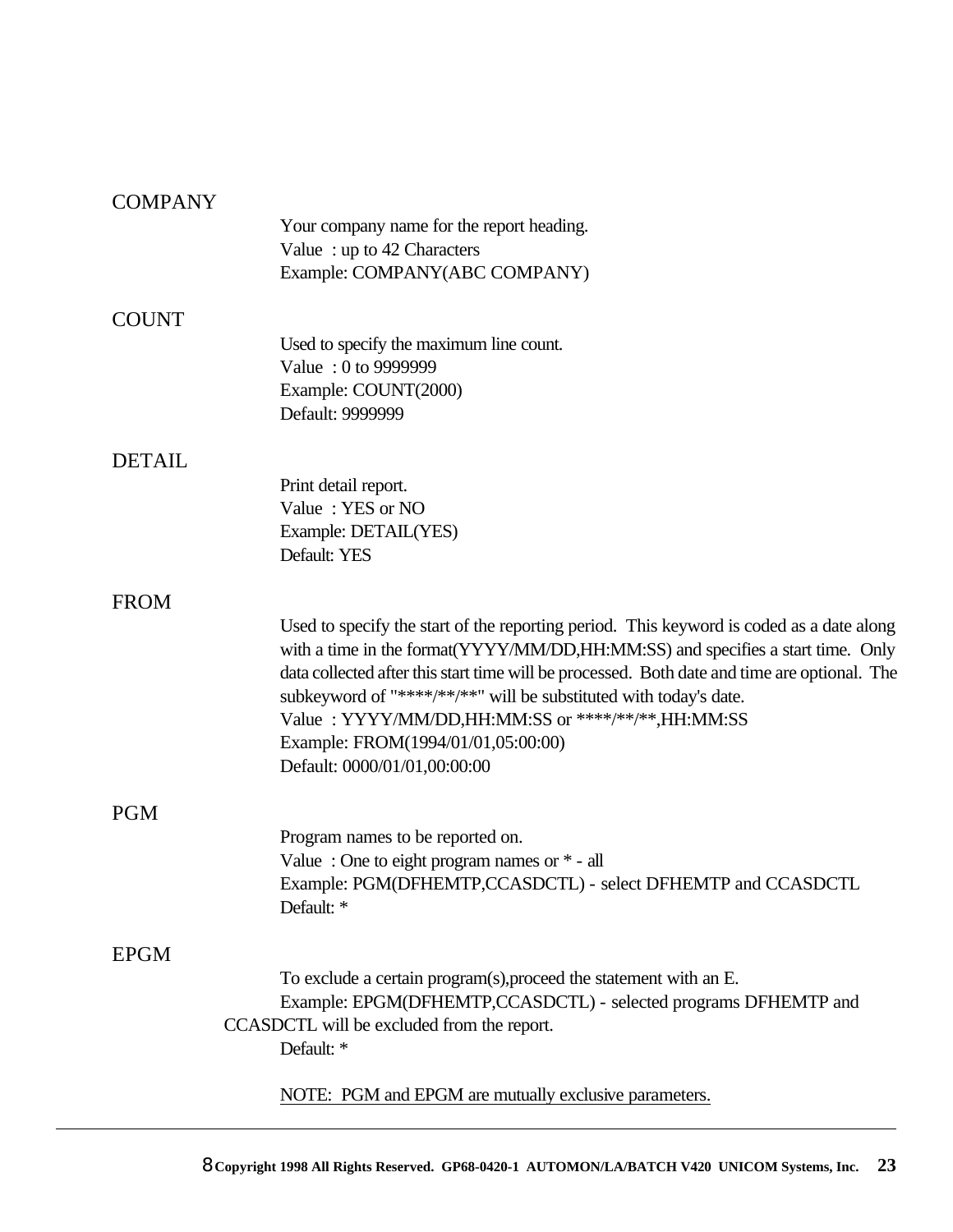### PAGESIZE

|                 | Used to specify the number of data lines per page.<br>Value: 0 - 9999999                                                                                                           |
|-----------------|------------------------------------------------------------------------------------------------------------------------------------------------------------------------------------|
|                 | If 0 is specified for this parameter then no report header will be written.<br>Example: PAGESIZE(57), - 57 data lines per page<br>Default: 52                                      |
| <b>SKIP</b>     |                                                                                                                                                                                    |
|                 | Used to specify the number of records to be bypassed.                                                                                                                              |
|                 | Value: 0 to 9999999                                                                                                                                                                |
|                 | Example: SKIP(2000)<br>Default: 0                                                                                                                                                  |
| <b>SUMMARY</b>  |                                                                                                                                                                                    |
|                 | Print summary report.                                                                                                                                                              |
|                 | Value: YES or NO                                                                                                                                                                   |
|                 | Example: SUMMARY(YES)<br>Default: YES                                                                                                                                              |
| <b>SYNOPSIS</b> |                                                                                                                                                                                    |
|                 | Print synopsis report. Only the first occurrence of identical transaction abends will be                                                                                           |
|                 | processed in the detail report. The summary report will include a field for the number of<br>identical occurrences of a particular transaction abend. In order to be considered an |
|                 | identical transaction abend the transaction id, program name, abend code and offset must                                                                                           |
|                 | match. If NO is specified all occurrences of a transaction abends will appear in the detail                                                                                        |
|                 | report. In the summary report all occurrences of transaction abends will be reported and                                                                                           |
|                 | the total field will be blank.                                                                                                                                                     |
|                 | Value: YES or NO<br>Example: SYNOPSIS(YES)                                                                                                                                         |
|                 | Default: YES                                                                                                                                                                       |
| <b>TERM</b>     |                                                                                                                                                                                    |
|                 | <b>Terminal Identification</b>                                                                                                                                                     |
|                 | Value: One to twelve terminal ids.                                                                                                                                                 |
|                 | Example: TERM(TV01,TV05) - select terminal id TV01 and TV05<br>Default: *                                                                                                          |
|                 |                                                                                                                                                                                    |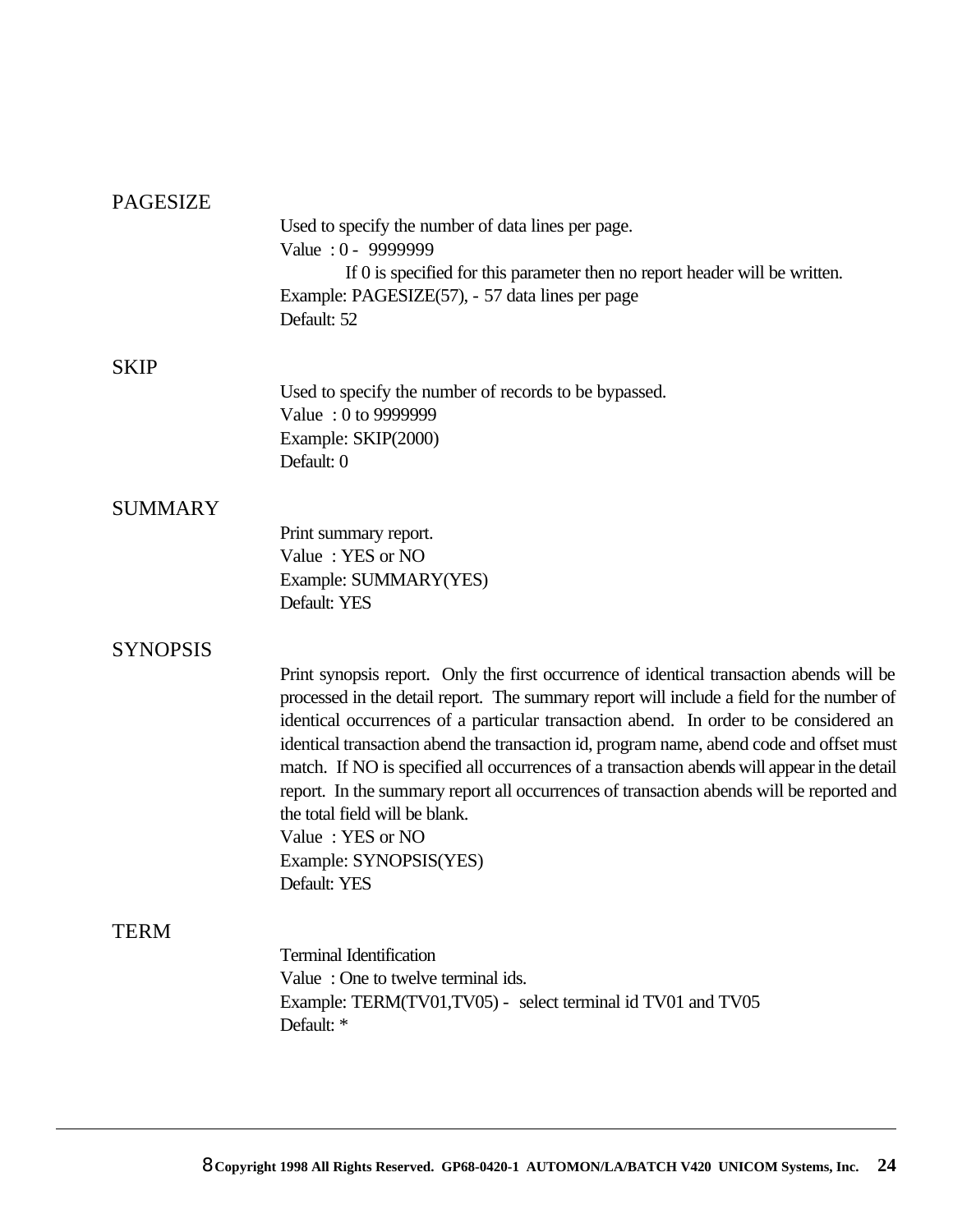| <b>ETERM</b> |                                                                                                                                                                                                                                                                                                                                                                                                                                                                       |
|--------------|-----------------------------------------------------------------------------------------------------------------------------------------------------------------------------------------------------------------------------------------------------------------------------------------------------------------------------------------------------------------------------------------------------------------------------------------------------------------------|
|              | To exclude a certain terminal(s), proceed the statement with an E.<br>Example: ETERM(TV01,TV05) - selected terminals TV01 and TV05 will be excluded<br>from the report.                                                                                                                                                                                                                                                                                               |
|              | NOTE: TERM and ETERM are mutually exclusive parameters.                                                                                                                                                                                                                                                                                                                                                                                                               |
| <b>TO</b>    |                                                                                                                                                                                                                                                                                                                                                                                                                                                                       |
|              | Used to specify the end of the reporting period. This keyword is coded as a date along<br>with a time in the format(YYYY/MM/DD,HH:MM:SS) and specifies an end time. Only<br>data collected before this end time will be processed. Both date and time are optional.<br>The subkeyword of "****/**/**" will be substituted with today's date.<br>Value: YYYY/MM/DD,HH:MM:SS or ****/**/**,HH:MM:SS<br>Example: TO(1994/01/01,20:00:00)<br>Default: 2099/12/31,23:59:59 |
| <b>TRAN</b>  |                                                                                                                                                                                                                                                                                                                                                                                                                                                                       |
|              | <b>Transaction Identification</b><br>Value: One to twelve transaction ids.<br>Example: TRAN(CEMT,DYNT) - select transaction ids CEMT and DYNT<br>Default: *                                                                                                                                                                                                                                                                                                           |
| <b>ETRAN</b> |                                                                                                                                                                                                                                                                                                                                                                                                                                                                       |
|              | To exclude a certain transaction(s), proceed the statement with an E.<br>Example: ETRAN(CEMT,DYNT) - selected transactions CEMT and DYNT will be<br>excluded from the report.                                                                                                                                                                                                                                                                                         |
|              | NOTE: TRAN and ETRAN are mutually exclusive parameters.                                                                                                                                                                                                                                                                                                                                                                                                               |
| WTO          |                                                                                                                                                                                                                                                                                                                                                                                                                                                                       |
|              | The selected keyword will be logged to the system console<br>Value: YES or NO<br>Example: WTO(YES)<br>Default: YES                                                                                                                                                                                                                                                                                                                                                    |
|              |                                                                                                                                                                                                                                                                                                                                                                                                                                                                       |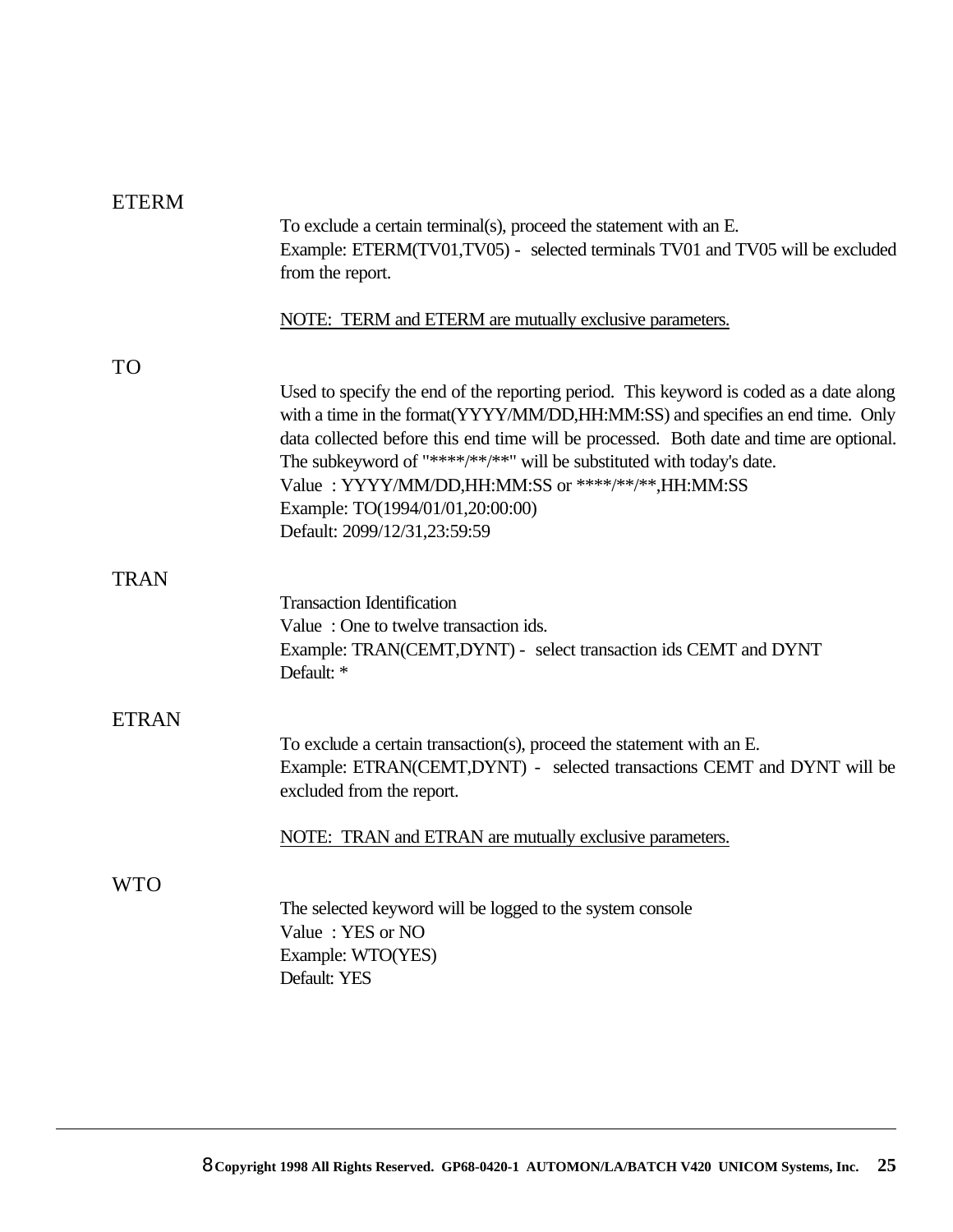# **2.6. Detail Report**

| (CPUID=00174234)                                    | (DATE=1994/07/03, JDATE=1994/185) AUTOMON/CICS LOG ANALYZER DETAIL REPORT<br>(UNICOM Systems, Inc.)                                                        | $PAGE = 36$<br>(MODEL=3090) |
|-----------------------------------------------------|------------------------------------------------------------------------------------------------------------------------------------------------------------|-----------------------------|
|                                                     | (REPORTING PERIOD=1994/07/02,06:01:52-1994/07/03,18:33:26)                                                                                                 | --------------------------- |
| SEQUENCE NUMBER P3800031                            |                                                                                                                                                            |                             |
| TESTCICS/DYNT TRANSACTION ABEND                     |                                                                                                                                                            |                             |
| AUTOMON/CICS MESSAGES                               |                                                                                                                                                            |                             |
|                                                     | CSH6205I-TASK ABENDED. TRAN=DYNT, PGM=CATODSP, TERM=L382, ABCD=ATNI                                                                                        |                             |
|                                                     | CSH6206I-PSW=00000000, ENTRY=00AE7008, OFFSET=+0000, LAN=ASSMBLER                                                                                          |                             |
|                                                     | CSH6207I-OBJ=,RC=ABNORMAL CONDITION                                                                                                                        |                             |
|                                                     | CSH6016W-(0-5) 00000000 00A34880 ClD2C3E3 00683614 006FE000 00A34880                                                                                       |                             |
|                                                     | CSH6016W-(6-B) 00558BC0 006FF5E8 00A34800 00AE7008 006A8084 005400A8                                                                                       |                             |
| CSH6016W-(C-F) 00420400 00540100 00842720 00067008  |                                                                                                                                                            |                             |
| DESCRIPTION                                         |                                                                                                                                                            |                             |
| EXPLANATION: THERE ARE TWO FORMS OF THIS ABEND:     |                                                                                                                                                            |                             |
| VTAM FORM                                           |                                                                                                                                                            |                             |
|                                                     | THE NODE ERROR PROGRAM (NEP) OR NACP DECIDES THE TASK SHOULD BE ABNORMALLY                                                                                 |                             |
|                                                     | TERMINATED. DFHZNAC INFORMS THE REQUEST MODULE TO ABEND THE TRANSACTION                                                                                    |                             |
| AFTER THE TC UNIT HAS COMPLETED.                    |                                                                                                                                                            |                             |
|                                                     | SYSTEM ACTION: THE TASK IS ABNORMALLY TERMINATED WITH A CICS TRANSACTION                                                                                   |                             |
| <b>DUMP</b>                                         |                                                                                                                                                            |                             |
|                                                     | USER RESPONSE: THIS USUALLY OCCURS WHEN, DUE TO A HARDWARE FAILURE, A                                                                                      |                             |
|                                                     | NETWORK DEVICE REJECTS THE DATA STREAM SENT TO IT. THE DEVICE ITSELF MAY<br>MAY INDICATE AN ERROR CODE THAT WILL GIVE A SPECIFIC REASON FOR THE REJECTION. |                             |
| CHECK THE CSMT LOG FOR FURTHER INFORMATION.         |                                                                                                                                                            |                             |
|                                                     | THIS ABEND CAN ALSO RESULT FROM AN ERROR IN A CONNECTED SYSTEM SUCH AS A                                                                                   |                             |
|                                                     | MIRROR TRANSACTION ABEND. FOR THE NEP (VTAM) FORM, RUN A VTAM TRACE                                                                                        |                             |
|                                                     | TYPE=BUF FOR THE LOGICAL UNIT AND REPEAT THE ERROR.                                                                                                        |                             |
|                                                     | FOR THE TEP (NON-VTAM) FORM, RUN A LINK TRACE FOR THE LINE OR LOCAL CHANNEL                                                                                |                             |
|                                                     | ADDRESS FOR THE DEVICE. EXAMINE THE DATA STREAM AND ERROR RESPONSE TO                                                                                      |                             |
| DETERMINE THE CAUSE OF THE ERROR.                   |                                                                                                                                                            |                             |
|                                                     | THIS TYPE OF ERROR WILL OCCUR IF THE DEFINITIONS IN THE TCT DO NOT MATCH                                                                                   |                             |
| THE ATTRIBUTES OF THE ACTUAL DEVICE.                |                                                                                                                                                            |                             |
| MODULE: DFHZARL, DFHZARM, DFHZARQ, DFHZRAQ, DFHZSUP |                                                                                                                                                            |                             |
| <b>DIAGNOSIS</b>                                    |                                                                                                                                                            |                             |
| APPLID:                                             | <b>TESTCICS</b>                                                                                                                                            |                             |
| <b>DATE:</b>                                        | 1994/07/03                                                                                                                                                 |                             |
| <b>TIME:</b>                                        | 15:19:30                                                                                                                                                   |                             |
| $\overline{\phantom{1}1382}$<br>TERMINAL:           |                                                                                                                                                            |                             |
| TRANSACTION: DYNT                                   |                                                                                                                                                            |                             |
| ABEND CODE: AKCT                                    |                                                                                                                                                            |                             |
| PROGRAM:                                            | CATODSP                                                                                                                                                    |                             |
| <b>LANGUAGE:</b>                                    | <b>ASSEMBLER</b>                                                                                                                                           |                             |
| FAILING LOCATION:                                   | OFFSET=+0000                                                                                                                                               |                             |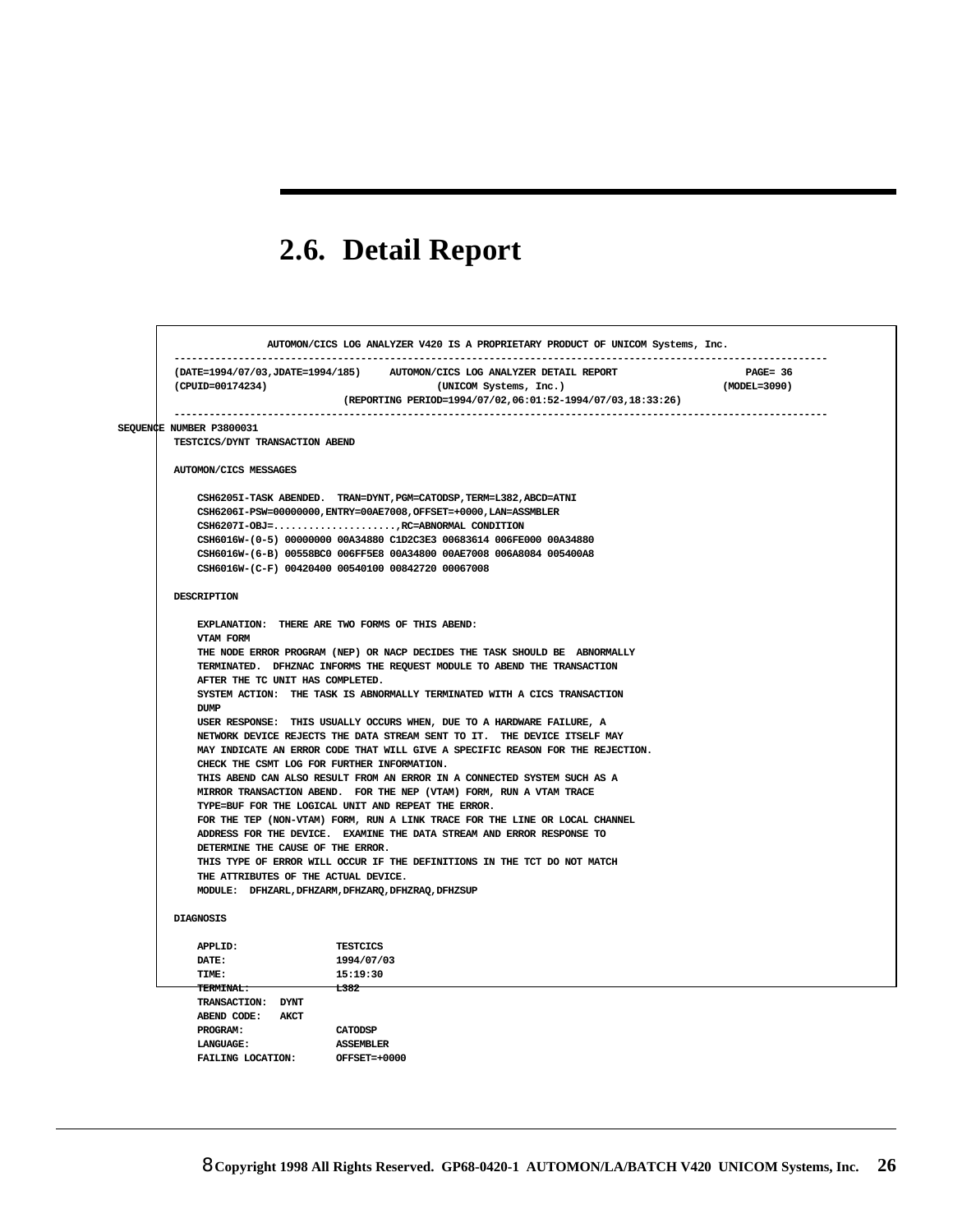**Figure 2-3. Transaction Abend Detail Report.**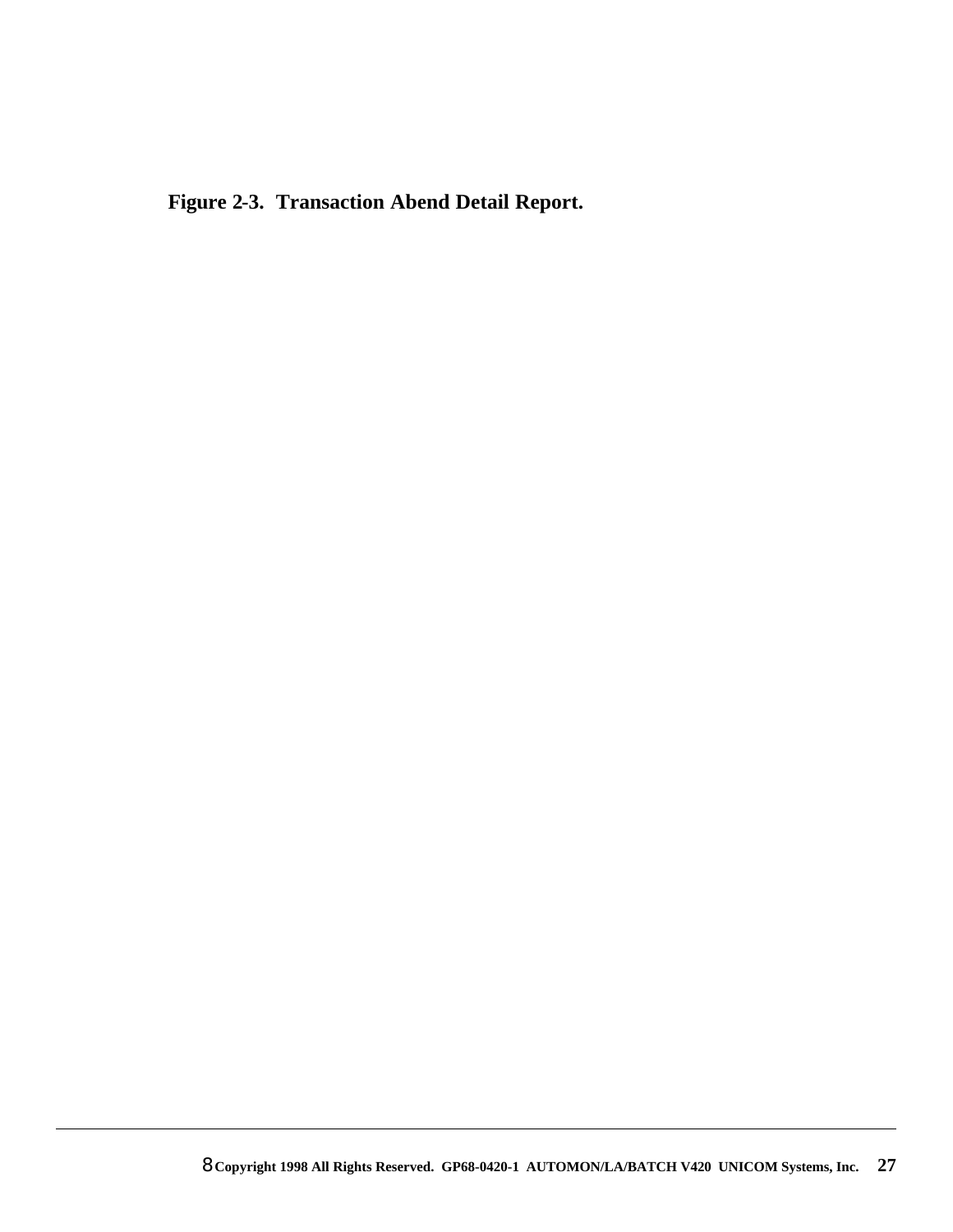## **The following is a description of each field in the detail report:** SEQUENCE # AUTOMON/LA assigned sequence number. PAGE TITLE The page title contains the application identification and the transaction identification and identifies this as a transaction abend. AUTOMON/CICS MESSAGES All AUTOMON/CICS messages associated with this transaction abend will be listed. DESCRIPTION AUTOMON/LA will give the following information for each transaction abend. ! An explanation of the events causing these AUTOMON/CICS messages to be generated. ! The system action taken by CICS will be given. ! Recommendations for the user response. ! The name of the CICS module that caused the abend code to be generated. DIAGNOSIS AUTOMON/LA will give the following information for each transaction abend. ! APPLID - VTAM application identification. ! DATE - Date of this particular transaction abend. Format yyyy/mm/dd. ! TIME - Time of this particular transaction abend. Format hh:mm:ss. ! TERMINAL - Terminal identification. ! TRANSACTION - CICS transaction identification. ! ABEND CODE – CICS/USER transaction abend code. ! PROGRAM – CICS program identification. ! LANGUAGE – anguage in which the program is written. ! REASON CODE – Program interruption code. ! FAILING LOCATION – Offset at the time of the abend.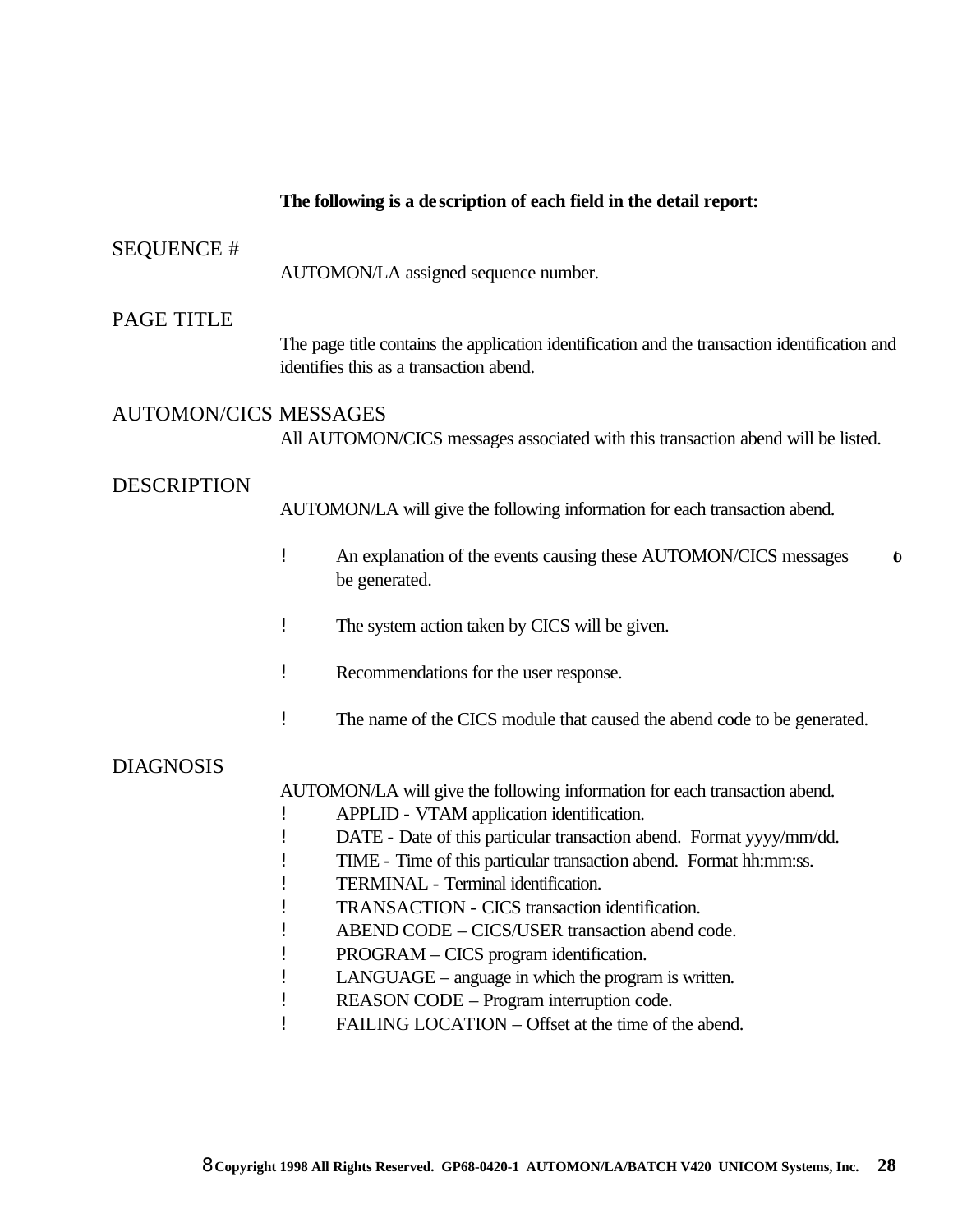## **2.7. Summary Report**

|                                                                                             | $(MODEL = 3090)$ |                                   |  | (UNICOM Systems, Inc.) |      | (DATE=1994/07/03,JDATE=1994/185) AUTOMON/CICS LOG ANALYZER SUMMARY REPORT             |                            | (CPUID=00174234) |
|---------------------------------------------------------------------------------------------|------------------|-----------------------------------|--|------------------------|------|---------------------------------------------------------------------------------------|----------------------------|------------------|
|                                                                                             |                  |                                   |  |                        |      | (REPORTING PERIOD=1994/07/02,06:01:52-1994/07/03,18:33:26)                            |                            |                  |
| REASON CODE<br>TOTAL #                                                                      |                  | TRAN PROGRAM TERM ABCD OFSET LANG |  |                        | TIME |                                                                                       | $SEQ$ # PAGE # APPLID DATE |                  |
| 1 CICSTOR1 1994/07/02 06:01:52 MAST MAFI030 TN96 ATNI +0000 ASSMBLER 0C1-OPATION EXC        |                  |                                   |  |                        |      |                                                                                       |                            | P3800001         |
| 2 CICSTOR1 1994/07/02 06:15:26 BUPL HBUPLOD TN96 AICA +0000 ASSMBLER ABNORMAL COND.         |                  |                                   |  |                        |      |                                                                                       |                            | P3800002         |
| ABNORMAL COND.                                                                              |                  |                                   |  |                        |      | 3 CICSPROD 1994/07/02 06:26:22 PGL1 DFHEDFX ACP2 AED3 +3E4F COBOL                     |                            | P3800003         |
| ABNORMAL COND.                                                                              |                  |                                   |  |                        |      | 4 CICSPROD 1994/07/02 06:33:26 P820 PPA8200 AJHO AEI9 +2B87 COBOL                     |                            | P3800004         |
| 5 CICSTEST 1994/07/02 07:21:16 P599 PPA5990 AID1 UAMB +0000 ASSMBLER ABNORMAL COND.         |                  |                                   |  |                        |      |                                                                                       |                            | P3800005         |
| TN96 ASRA +2E5B ASSMBLER 0C7-DATA EXC                                                       |                  |                                   |  |                        |      | 6 CICSTOR1 1994/07/02 07:55:07 MAST MAFI030                                           |                            | P3800006         |
| ABNORMAL COND.                                                                              |                  |                                   |  |                        |      | 7 CICSPROD 1994/07/02 08:13:12 SMS WI6000X ABJ0 AEI1 +9138 COBOL                      |                            | P3800007         |
| AC33 AEY9 +0000 ASSMBLER ABNORMAL COND.                                                     |                  |                                   |  |                        |      | 9 CICSPROD 1994/07/02 08:33:26 STLM UTL4200                                           |                            | P3800008         |
| TN96 ATCV +0000 ASSMBLER ABNORMAL COND.                                                     |                  |                                   |  |                        |      | 11 CICSTOR1 1994/07/02 08:41:37 MAST MAFI030                                          |                            | P3800009         |
| ACP2 APCT +28C6 ASSMBLER ABNORMAL COND.                                                     |                  |                                   |  |                        |      | 12 CICSTOR1 1994/07/02 09:15:26 MAPT MAPTST                                           |                            | P3800010         |
| 13 CICSPROD 1994/07/02 09:28:32 P599 PPA5990 AID1 AEIM +0000 ASSMBLER ABNORMAL COND.        |                  |                                   |  |                        |      |                                                                                       |                            | P3800011         |
| OC7-DATA EXC                                                                                |                  |                                   |  |                        |      | 14 CICSPROD 1994/07/02 09:57:36 XO02 XPT7200 ACO0 ASRA +5CBF COBOL                    |                            | P3800012         |
| 15 CICSTEST 1994/07/02 10:29:06 APUA DSNCETX BA21 AEXY +0000 ASSMBLER ABNORMAL COND.        |                  |                                   |  |                        |      |                                                                                       |                            | P3800013         |
| ABNORMAL COND.                                                                              |                  | T404 UAMA +0000 COBOL             |  |                        |      | 16 CICSTOR1 1994/07/02 10:41:38 EM43 EMAP430                                          |                            | P3800014         |
|                                                                                             |                  |                                   |  |                        |      | 17 CICSPROD 1994/07/02 10:41:55 F925 FIM500X P5B0 ATCH +2534 ASSMBLER ABNORMAL COND.  |                            | P3800015         |
| T513 ATNI +0000 ASSMBLER 0C1-OPERATION EXC                                                  |                  |                                   |  |                        |      | 18 CICSPROD 1994/07/02 12:33:26 PM41 PMAP410                                          |                            | P3800016         |
| 19 CICSTOR1 1994/07/02 13:01:52 ISQL ARIITRM L3DR AKCT +A354 ASSMBLER 0C4-PROTECTION EXC 21 |                  |                                   |  |                        |      |                                                                                       |                            | P3800017         |
|                                                                                             |                  |                                   |  |                        |      | 20 CICSTOR1 1994/07/02 15:15:26 OLLY OLLXCUI LT8A AICA +0F36 ASSMBLER ABNORMAL COND.  |                            | P3800018         |
| ABNORMAL COND.                                                                              |                  |                                   |  |                        |      | 22 CICSPROD 1994/07/02 18:26:22 ASL1 HSPFCHE ACP2 AMTH +0000 COBOL                    |                            | P3800019         |
|                                                                                             |                  |                                   |  |                        |      | 23 CICSPROD 1994/07/03 06:33:26 DYNT CATODSPA LT8C AKCT +0000 ASSMBLER ABNORMAL COND. |                            | P3800020         |
| LT96 AZI4 +0000 ASSMBLER ABNORMAL COND.                                                     |                  |                                   |  |                        |      | 24 CICSTEST 1994/07/03 07:21:16 FAOS DFHCRP                                           |                            | P3800021         |
| 25 CICSTOR1 1994/07/03 07:55:07 OLXP OLXP1000 LPDU ATNI +A354 ASSMBLER 0C4-PROTECTION EXC   |                  |                                   |  |                        |      |                                                                                       |                            | P3800022         |
|                                                                                             |                  |                                   |  |                        |      | 26 CICSPROD 1994/07/03 08:13:12 UFO UFLJBT00 ABJ0 AZI6 +0000 ASSMBLER ABNORMAL COND.  |                            | P3800023         |
|                                                                                             |                  |                                   |  |                        |      | 28 CICSPROD 1994/07/03 08:33:26 SPS5 DCBINIT AC33 AEY9 +0000 ASSMBLER ABNORMAL COND.  |                            | P3800024         |
|                                                                                             |                  |                                   |  |                        |      | 29 CICSTOR1 1994/07/03 08:41:37 SCHE HSPFCHE TN96 ARIE +0000 ASSMBLER ABNORMAL COND.  |                            | P3800025         |
| <b>OC1-OPERATION EXC</b>                                                                    |                  | ADC9 AEY9 +B938 COBOL             |  |                        |      | 30 CICSTOR1 1994/07/03 09:15:26 SPFC HSPA1T                                           |                            | P3800026         |
|                                                                                             |                  |                                   |  |                        |      | 31 CICSPROD 1994/07/03 09:28:32 P1MG VHEP990 AID1 UAMF +1886 ASSMBLER ABNORMAL COND.  |                            | P3800027         |
| 32 CICSPROD 1994/07/03 09:57:36 KTT5 PTFD506 ACO0 ASRA +DC04 ASSMBLER 0C4-OPERATION EXC     |                  |                                   |  |                        |      |                                                                                       |                            | P3800028         |
| ABNORMAL COND.                                                                              |                  |                                   |  |                        |      | 34 CICSTEST 1994/07/03 10:29:06 FSBK SNCFR05 BA21 AEXY +0000 COBOL                    |                            | P3800029         |
| ABNORMAL COND.                                                                              |                  |                                   |  |                        |      | 35 CICSTOR1 1994/07/03 12:41:38 DPG3 DSQMAIN T404 AEY8 +0000 COBOL                    |                            | P3800030         |
| 36 TESTCICS 1994/07/03 15:19:30 FNTL ATDSPCR L382 AKCT +A735 ASSMBLER 0C4-PROTECTION EXC 3  |                  |                                   |  |                        |      |                                                                                       |                            | P3800031         |

## **Figure 2-4. Transaction Abend Summary Report.**

**The following is a description of each field in the summary report:**

SEQ #

AUTOMON/LA assigned sequence number.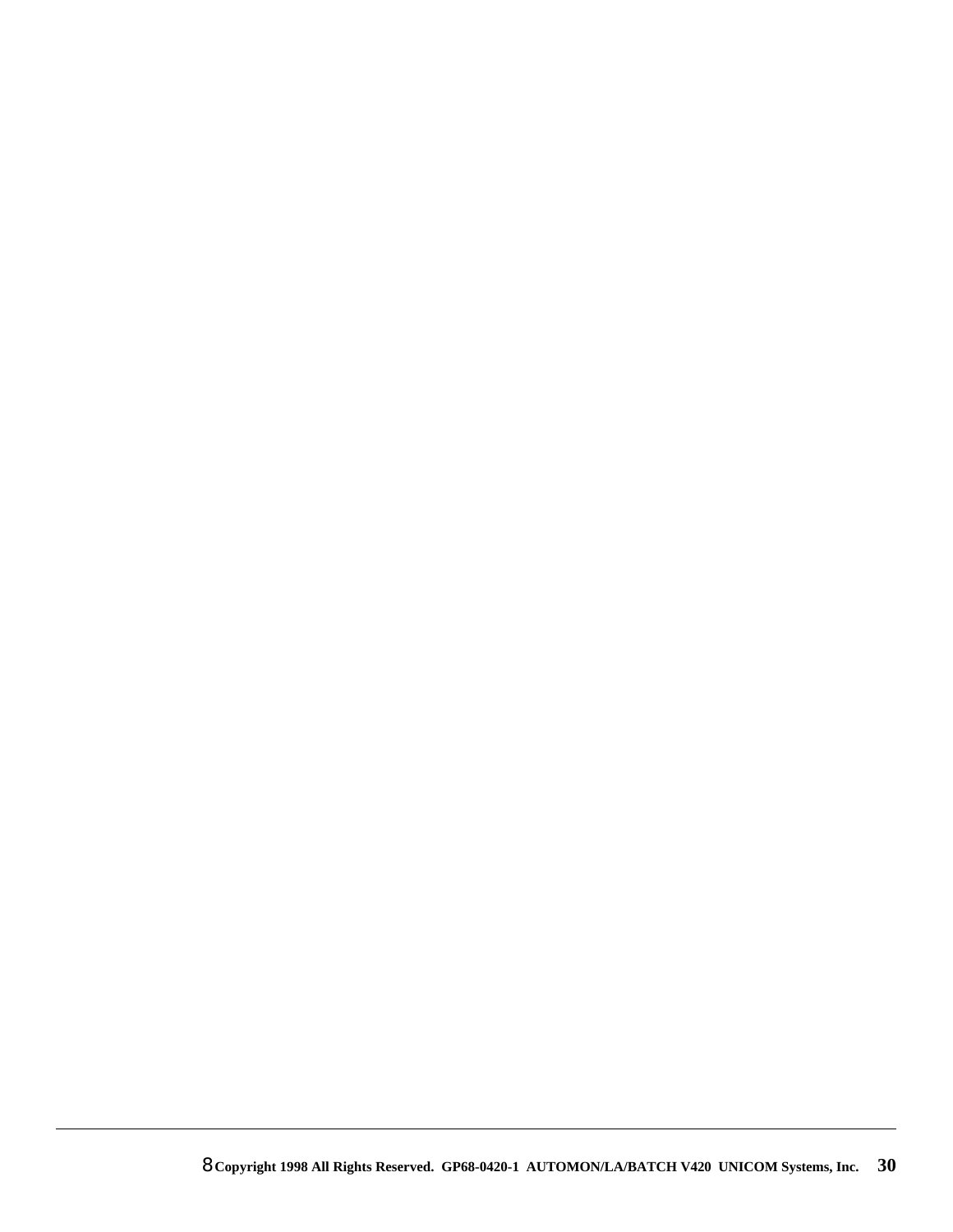| PAGE#              | Page number in the corresponding detail report. This field is displayed only if<br>SUMMARY=YES and DETAIL=YES) |
|--------------------|----------------------------------------------------------------------------------------------------------------|
| <b>APPLID</b>      | VTAM application identification.                                                                               |
| <b>DATE</b>        | Date in the format YYYY/MM/DD.                                                                                 |
| <b>TIME</b>        | Time in the format HH:MM:SS.                                                                                   |
| <b>TRAN</b>        | CICS transaction identification.                                                                               |
| <b>PROGRAM</b>     | CICS program identification.                                                                                   |
| <b>TERM</b>        | CICS terminal identification.                                                                                  |
| <b>ABCD</b>        | CICS/USER abend code.                                                                                          |
| <b>OFFSET</b>      | Offset at the time of the abend.                                                                               |
| <b>LANG</b>        | Program's language.                                                                                            |
| <b>REASON CODE</b> | Type of the abend.                                                                                             |
| TOTAL #            | Total number of matching occurrences.                                                                          |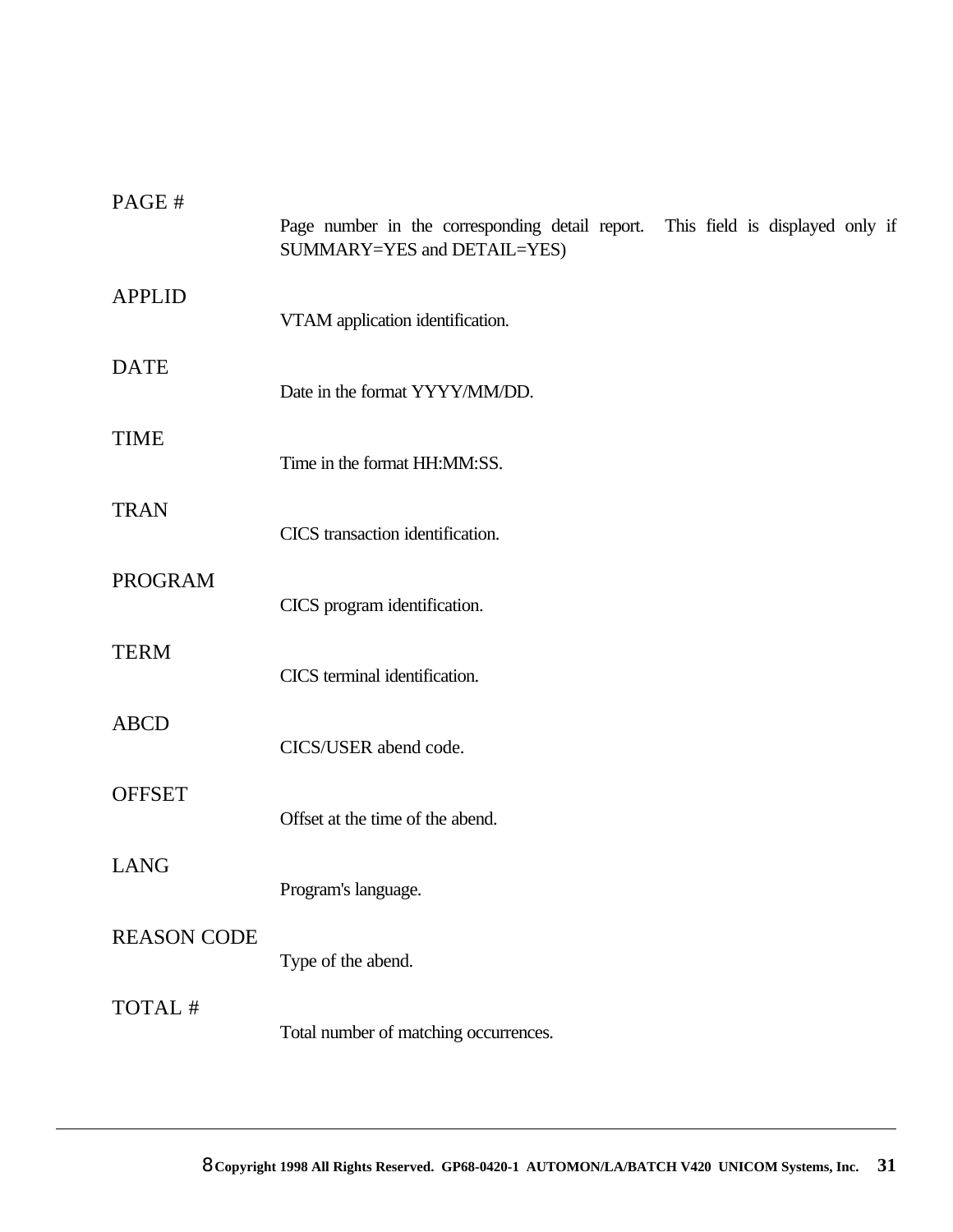# **Chapter 3. Storage Violations/System Crashes**

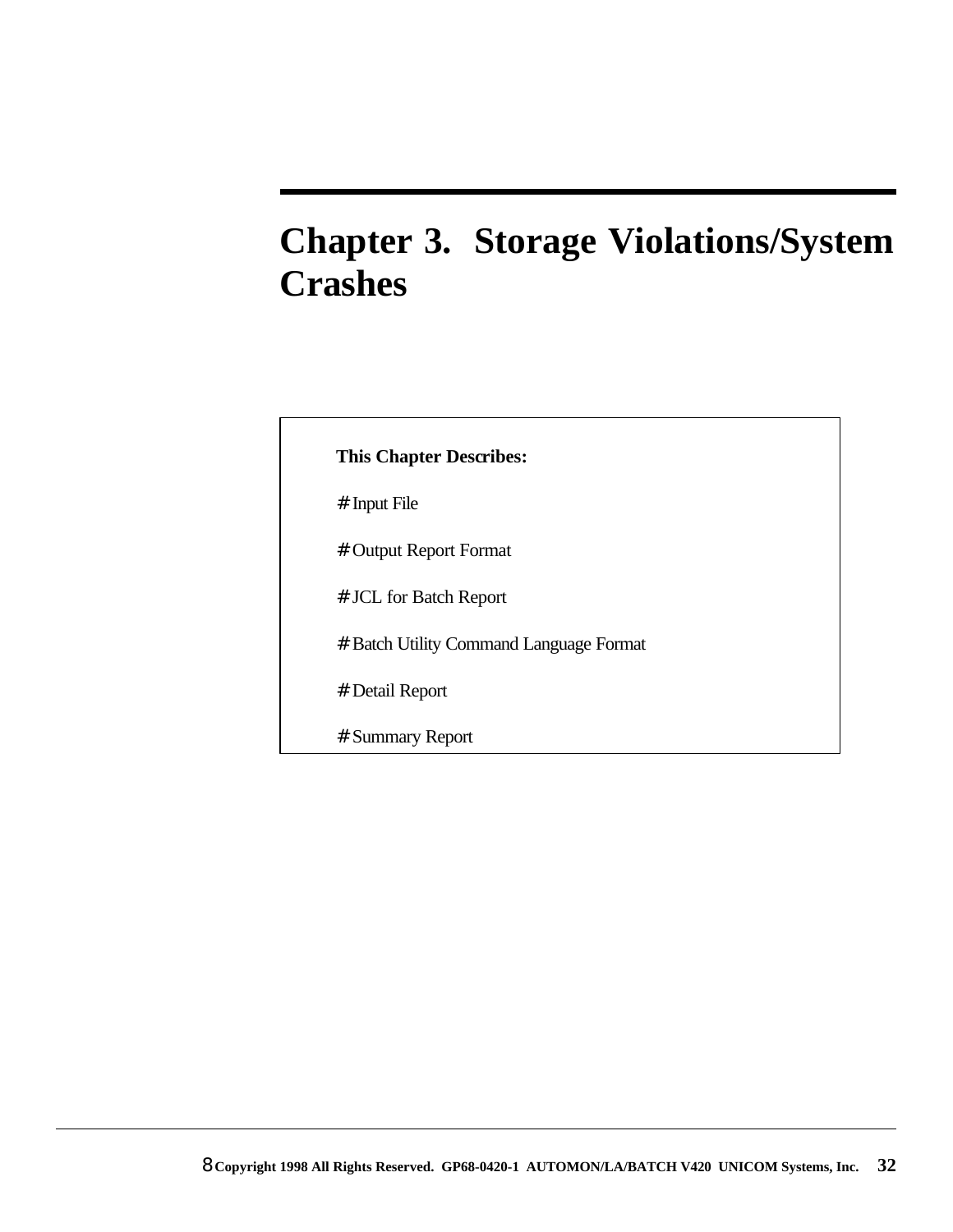### **3.1. Batch Utility**

This chapter introduces the functions of AUTOMON/LA batch utility for storage violations and system crash analysis. It lists the AUTOMON/LA detail and summary output reports for storage violations and system crashes and tells you how to select certain type of records.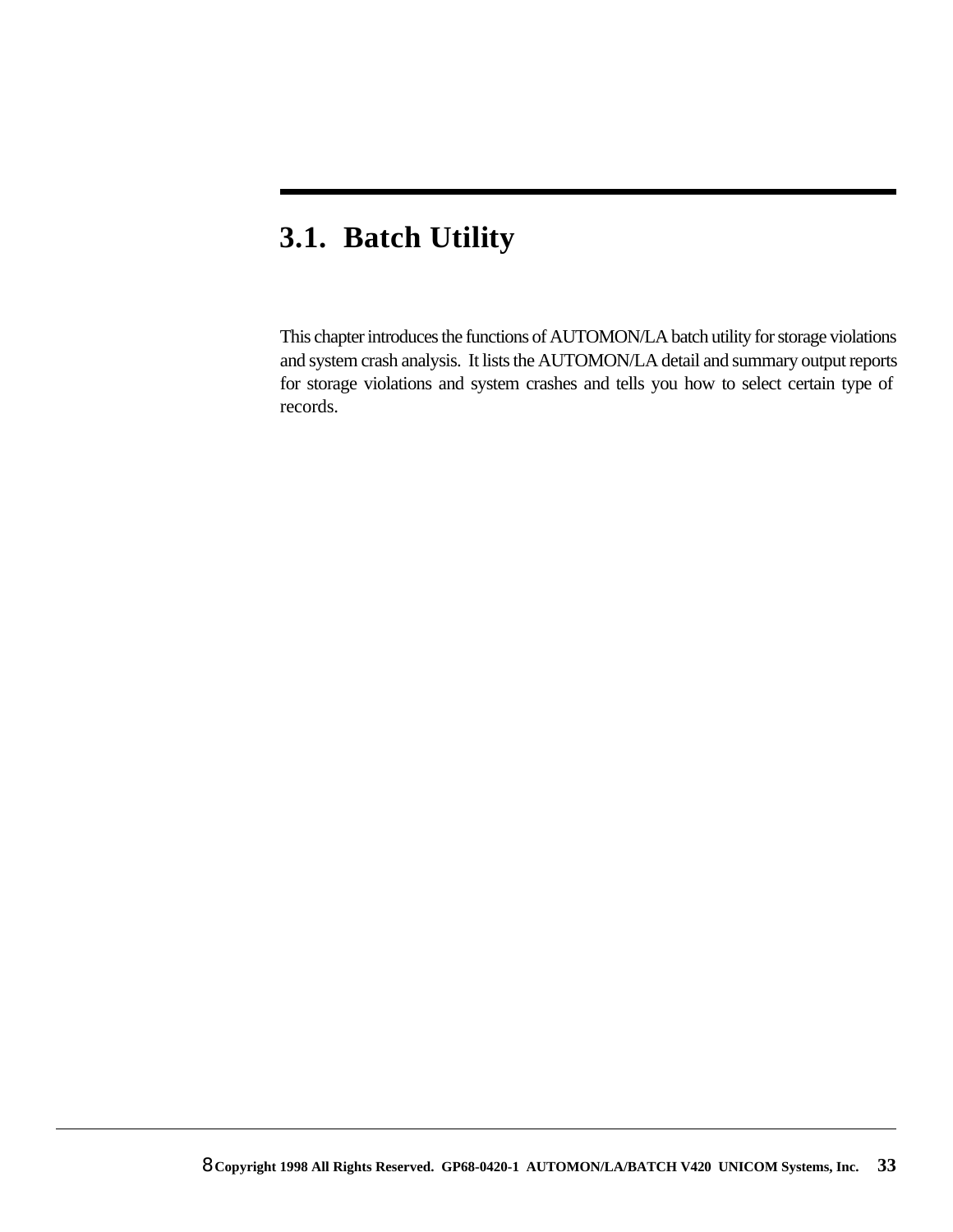### **3.2. Input**

The AUTOMON/LA batch utility uses AUTOMON/CICS history database (AMON001) as an input. The AMON001 is a standard KSDS VSAM file, and it is sharable with CICS/VS systems. (You do not need to close or de-allocate the file).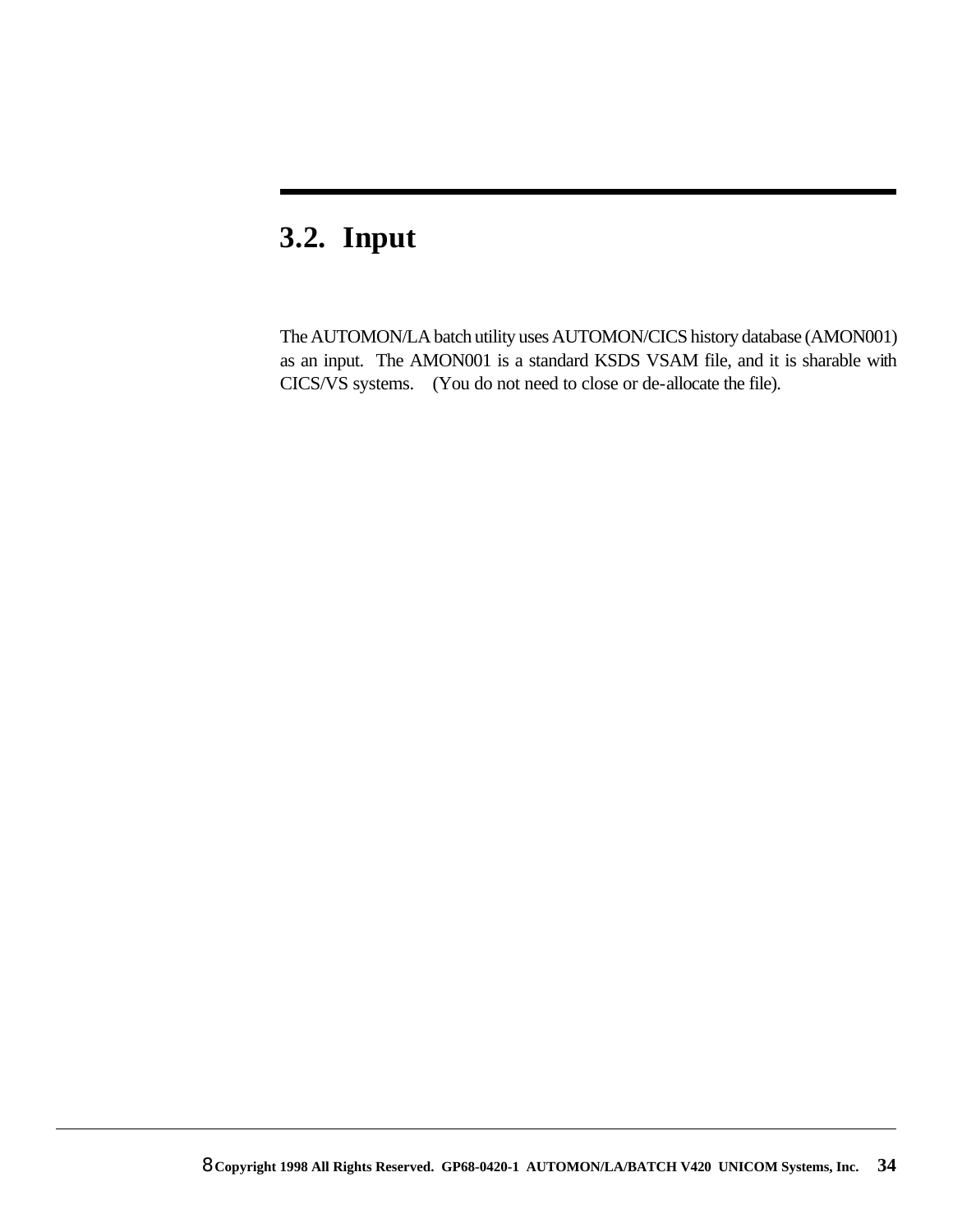### **3.3. Output**

AUTOMON/LA report for storage violations and system crashes consists of two parts: a detail and a summary section. The detail section contains information from all data records pertaining to storage violations and system crashes that AUTOMON/CICS has collected. The summary section provides a sum of the selected storage violations and system crashes.

- ! Detail report
- ! Summary report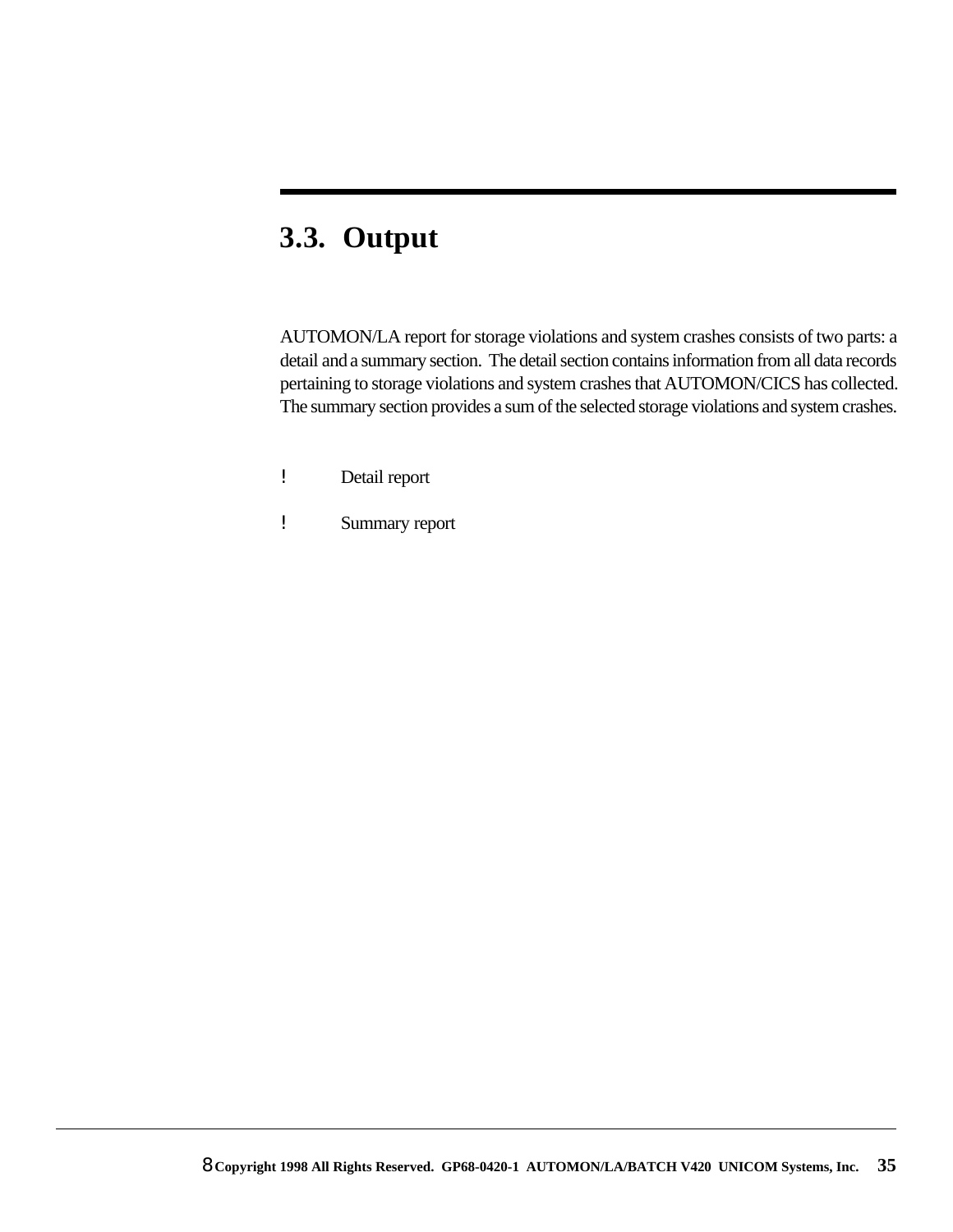## **3.4. JCL For the Storage Violation/System Abends Report**

|          |       |                                    |      |      |     | Figure 3-1 is a sample of the job stream that must be submitted to request reports |                                                                                  |
|----------|-------|------------------------------------|------|------|-----|------------------------------------------------------------------------------------|----------------------------------------------------------------------------------|
|          |       |                                    |      |      |     | from AUTOMON/LA storage violation/system abend utility. The job stream to          |                                                                                  |
| generate | batch | reports                            | must | meet | the | following                                                                          | requirements:                                                                    |
|          |       |                                    |      |      |     |                                                                                    |                                                                                  |
|          |       |                                    |      |      |     | The first STEPLIB must point the AUTOMON/CICS loadlib.                             |                                                                                  |
|          |       |                                    |      |      |     | The second STEPLIB must point the AUTOMON/LA/BATCH loadlib.                        |                                                                                  |
|          |       |                                    |      |      |     | SYSPRINT must exist and should be checked for AUTOMON/LA/BATCH                     |                                                                                  |
|          |       | and operating error messages.      |      |      |     |                                                                                    |                                                                                  |
|          |       | SYSOUT must exist.                 |      |      |     |                                                                                    |                                                                                  |
|          |       | SYSDET and SYSSUM must exist.      |      |      |     |                                                                                    |                                                                                  |
|          |       |                                    |      |      |     | AMON001 must exist and should point AUTOMON.SYS001 history                         |                                                                                  |
|          |       | database.                          |      |      |     |                                                                                    |                                                                                  |
|          |       |                                    |      |      |     | AMON003 must exist and should point UNICOM/CENTRAL security                        |                                                                                  |
|          |       | file (AMON501).                    |      |      |     |                                                                                    |                                                                                  |
|          |       |                                    |      |      |     | UMON001 must exist and should point UNIMON.SYS001 system file.                     |                                                                                  |
|          |       |                                    |      |      |     |                                                                                    | DFHCMACD must exist and should point CICSvvv.DFHCMACD CICS                       |
|          |       |                                    |      |      |     | message file where "vvv" represents the appropriate CICS release.                  | (eg.                                                                             |
|          |       | CICS330.DFHCMACD)                  |      |      |     |                                                                                    |                                                                                  |
|          | Ţ     |                                    |      |      |     |                                                                                    | The SYSIN DD statement points to the AUTOMON/LA batch utility commands           |
|          |       |                                    |      |      |     |                                                                                    | and keywords that specify the reports you want to produce. In the first job step |
|          |       |                                    |      |      |     |                                                                                    | (CSHLIST), DETAIL(YES) must be specified as a SYSIN parameter.                   |
|          |       |                                    |      |      |     |                                                                                    |                                                                                  |
|          |       |                                    |      |      |     |                                                                                    | You should follow your system naming conventions and replace UNIT=uuuu with      |
|          |       | DASD devices at your installation. |      |      |     |                                                                                    |                                                                                  |
|          |       |                                    |      |      |     | You should replace VOL=SER=vvvv with a suitable volume serial number.              |                                                                                  |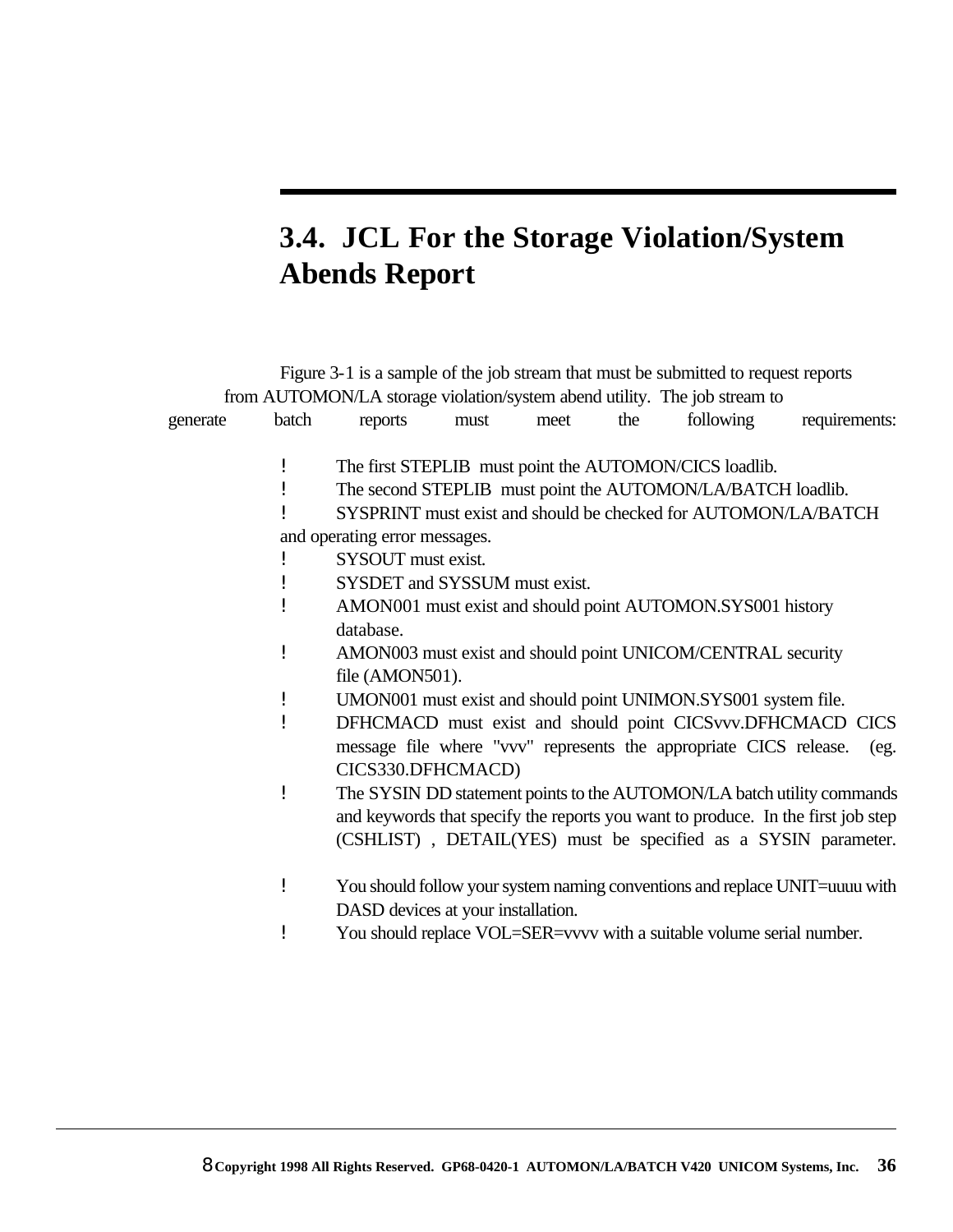//AMONLA JOB (0,0000),'AUTOMON/LA/BATCH',CLASS=0,NOTIFY=AMON //\*\*\*\*\*\*\*\*\*\*\*\*\*\*\*\*\*\*\*\*\*\*\*\*\*\*\*\*\*\*\*\*\*\*\*\*\*\*\*\*\*\*\*\*\*\*\*\*\*\*\*\*\*\*\*\*\*\*\*\*\* //\*+=========================================================+\* //\*| ACCESS AUTOMON/CICS HISTORY DATABASE |\* //\*+=========================================================+\* //\*\*\*\*\*\*\*\*\*\*\*\*\*\*\*\*\*\*\*\*\*\*\*\*\*\*\*\*\*\*\*\*\*\*\*\*\*\*\*\*\*\*\*\*\*\*\*\*\*\*\*\*\*\*\*\*\*\*\*\*\* //CSHLIST EXEC PGM=CSHLIST,REGION=4096K //\* //STEPLIB DD DISP=SHR,DSN=AUTOMON.V420.CICS311.LOADLIB //\* //AMON001 DD DISP=SHR,DSN=CICS311.AUTOMON.SYS001 //UMON001 DD DISP=SHR,DSN=CICS311.UNIMON.SYS001 //SYSPRINT DD SYSOUT=\*,DCB=BLKSIZE=133 //SYSOUT DD DISP=(,PASS),UNIT=uuuu,VOL=SER=vvvvvv, // SPACE=(CYL,(20,1),RLSE),DSN=&&LOG //SYSIN DD \* APPLID(\*), - APPLICATION ID(S)............(UP TO8) DETAIL(YES), - PRINT DETAIL REPORT..........(YES|NO) SUMMARY(NO), - PRINT SUMMARY  $REPORT. . . . . . . . (YES|NO)$  $FROM(1900/01/01,00:00:00)$ FROM............(YYYY/MM/DD,HH:MM:SS)  $TO(2099/12/31,23:59:59)$ , TO..............(YYYY/MM/DD,HH:MM:SS) COUNT(9999999), - COUNT(999999), - MAX RECORD SELECTION......(0-9999999) SKIP(0)  $\qquad$   $\qquad$   $\qquad$   $\qquad$   $\qquad$  OF RECORDS TO BYPASSED..(0-9999999) /\* //\*\*\*\*\*\*\*\*\*\*\*\*\*\*\*\*\*\*\*\*\*\*\*\*\*\*\*\*\*\*\*\*\*\*\*\*\*\*\*\*\*\*\*\*\*\*\*\*\*\*\*\*\*\*\*\*\*\*\*\*\* //\*+=========================================================+\*  $\mathcal{U}/*|$  SORT OUTPUT FROM CSHLIST BY APPLID, DATE AND TIME //\*+=========================================================+\* //\*\*\*\*\*\*\*\*\*\*\*\*\*\*\*\*\*\*\*\*\*\*\*\*\*\*\*\*\*\*\*\*\*\*\*\*\*\*\*\*\*\*\*\*\*\*\*\*\*\*\*\*\*\*\*\*\*\*\*\*\* //SORT EXEC PGM=SORT,REGION=40M,COND=(4,LT) //\* //SORTWK01 DD UNIT=UUUU,SPACE=(CYL,20),VOL=SER=vvvvvv //SORTWK02 DD UNIT=UUUU,SPACE=(CYL,20),VOL=SER=vvvvvv //SORTWK03 DD UNIT=UUUU,SPACE=(CYL,20),VOL=SER=vvvvvv //SORTIN DD DISP=(OLD,DELETE,DELETE),DSN=&&LOG //SORTOUT DD DISP=(,PASS),UNIT=UUUU,VOL=SER=vvvvvv,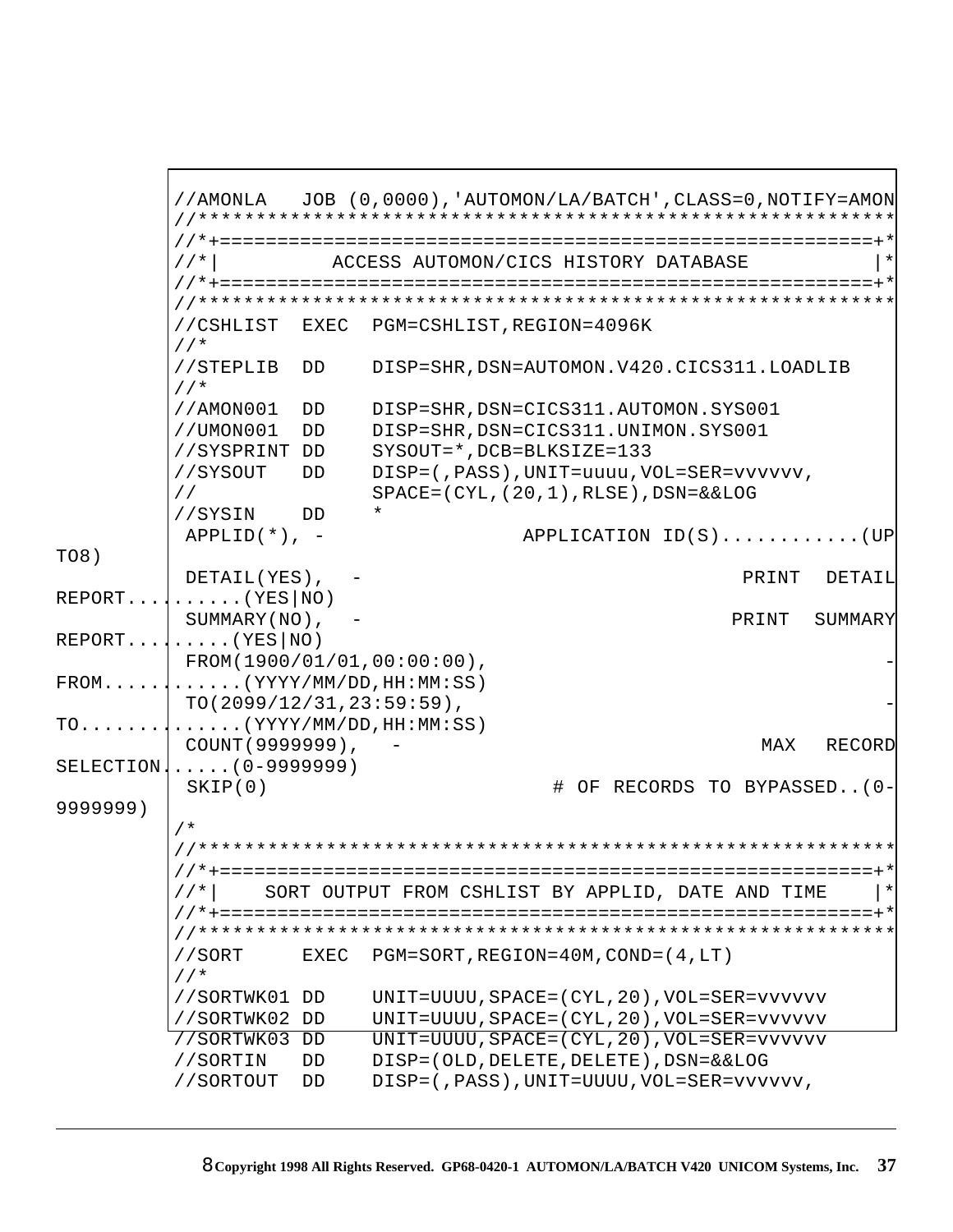```
// SPACE=(CYL,(20,1),RLSE),DSN=&&LOG1
//SYSPRINT DD SYSOUT=*
//SYSOUT DD SYSOUT=*
//SYSIN DD *
 SORT FIELDS=(2,31,BI,A),EQUALS
/*
```
**Figure 3-1. Sample Report Generation JCL for Storage Violations/System Abends**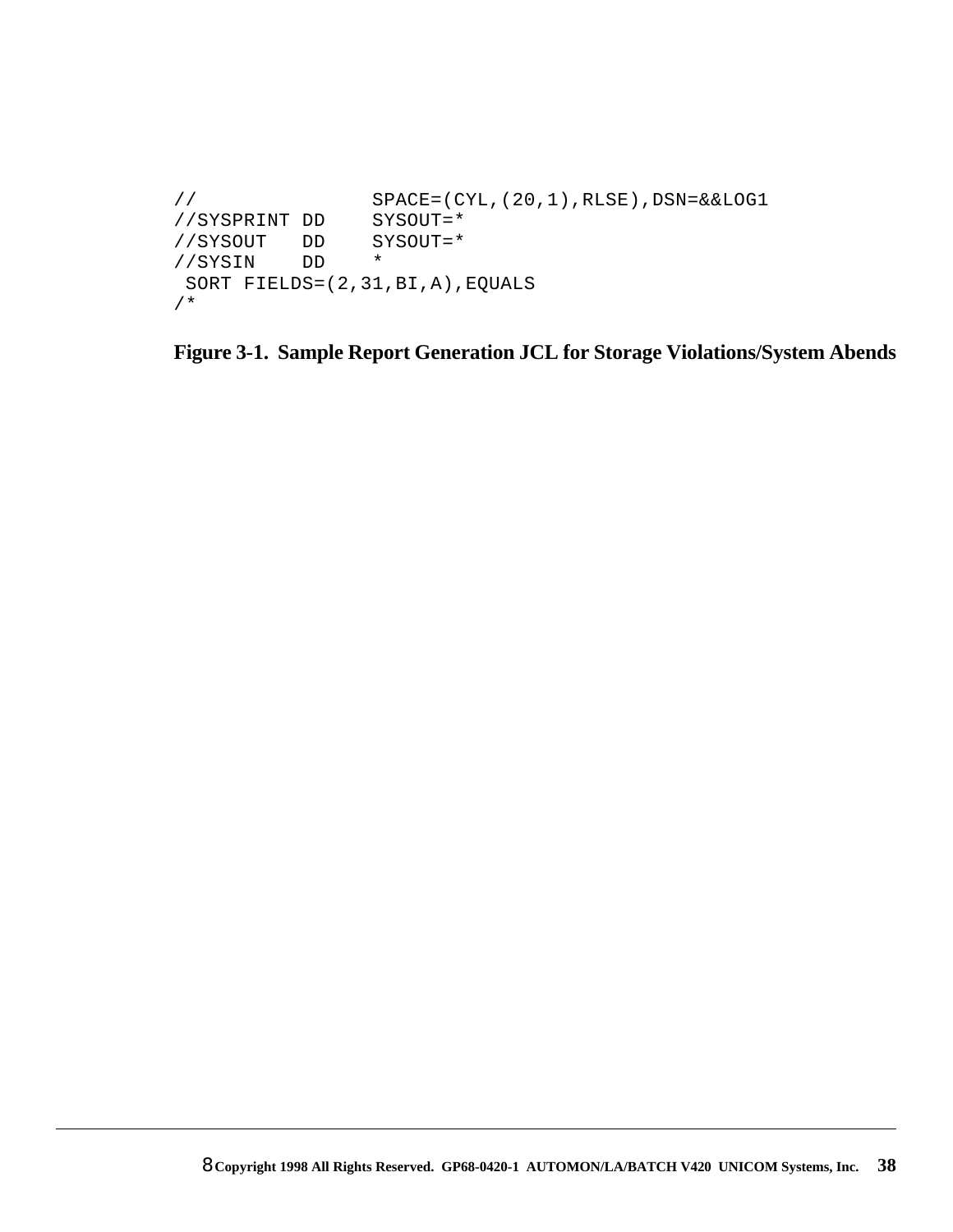```
 //*************************************************************
          //*+=========================================================+*
          //*| PRINT AUTOMON/LA STORAGE VIOLATION/SYSTEM ABEND REPORT |*
          //*+=========================================================+*
          //*************************************************************
          //REPORT EXEC PGM=CSH68SV,COND=(4,LT)
          //*
          //STEPLIB DD DISP=SHR,DSN=UNICOM.AMONLA.V420.LOADLIB
          //AMON002 DD DISP=(OLD,DELETE,DELETE),DSN=&&LOG1
          //AMON003 DD DISP=SHR,DSN=UNICOM.CENTRAL.AMON501
          //DFHCMACD DD DISP=SHR,DSN=CICSVVV.DFHCMACD
          //UMON001 DD DISP=SHR,DSN=CICS311.UNIMON.SYS001
          //SYSDET DD SYSOUT=*,DCB=BLKSIZE=133
          //SYSSUM DD SYSOUT=*,DCB=BLKSIZE=133
          //SYSPRO DD SYSOUT=*,DCB=BLKSIZE=133
          //SYSPRINT DD SYSOUT=*,DCB=BLKSIZE=133
          //SYSIN DD *
          WTO(YES), - WRITE TO OPERATOR
MSG... (YES NO))
           COMPANY(YOUR COMPANY NAME), - YOUR COMPANY NAME......(UP TO 
42)
           APPLID(*), - APPLICATION ID(S).......(UP TO 
8)
          SABCD(*), - SYSTEM ABENDS OR *SVD*..(UP
TO12)
          TRAN(*), - TRANSACTION ID(S)......(UP TO
12)
           TERM(*), - TERMINAL ID(S).........(UP TO 
12)
          PGM(*), - PROGRAM NAME(S)........(UP TO
8)
           DETAIL(YES), - PRINT DETAIL
REPORT......(YES|NO)
          SUMMARY(YES), - PRINT SUMMARY
REPORT.....(YES|NO)
          FROM(1900/01/01,00:00:00)FROM.........(YYYY/MM/DD,HH:MM:SS)
          TO(2099/12/31,23:59:59),
TO...........(YYYY/MM/DD,HH:MM:SS)
           COUNT(9999999), - MAX RECORD
SELECTIONS.()0-9999999)
           SKIP(0) # OF RECORDS TO BE
BYPASSED.(0-9999999)
```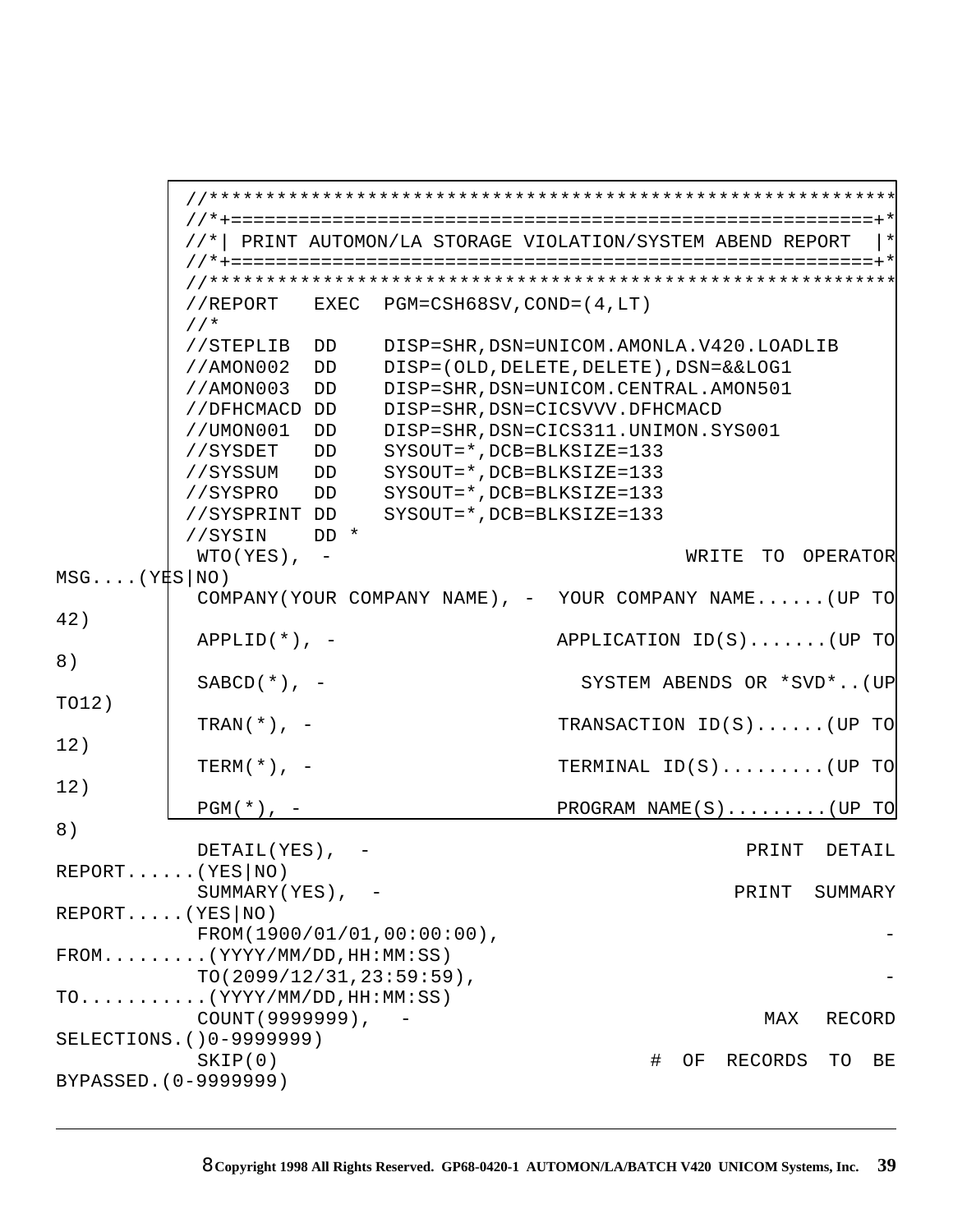/\*

**Figure 3-1. Sample Report Generation JCL for Storage Violations/System Abends cont.**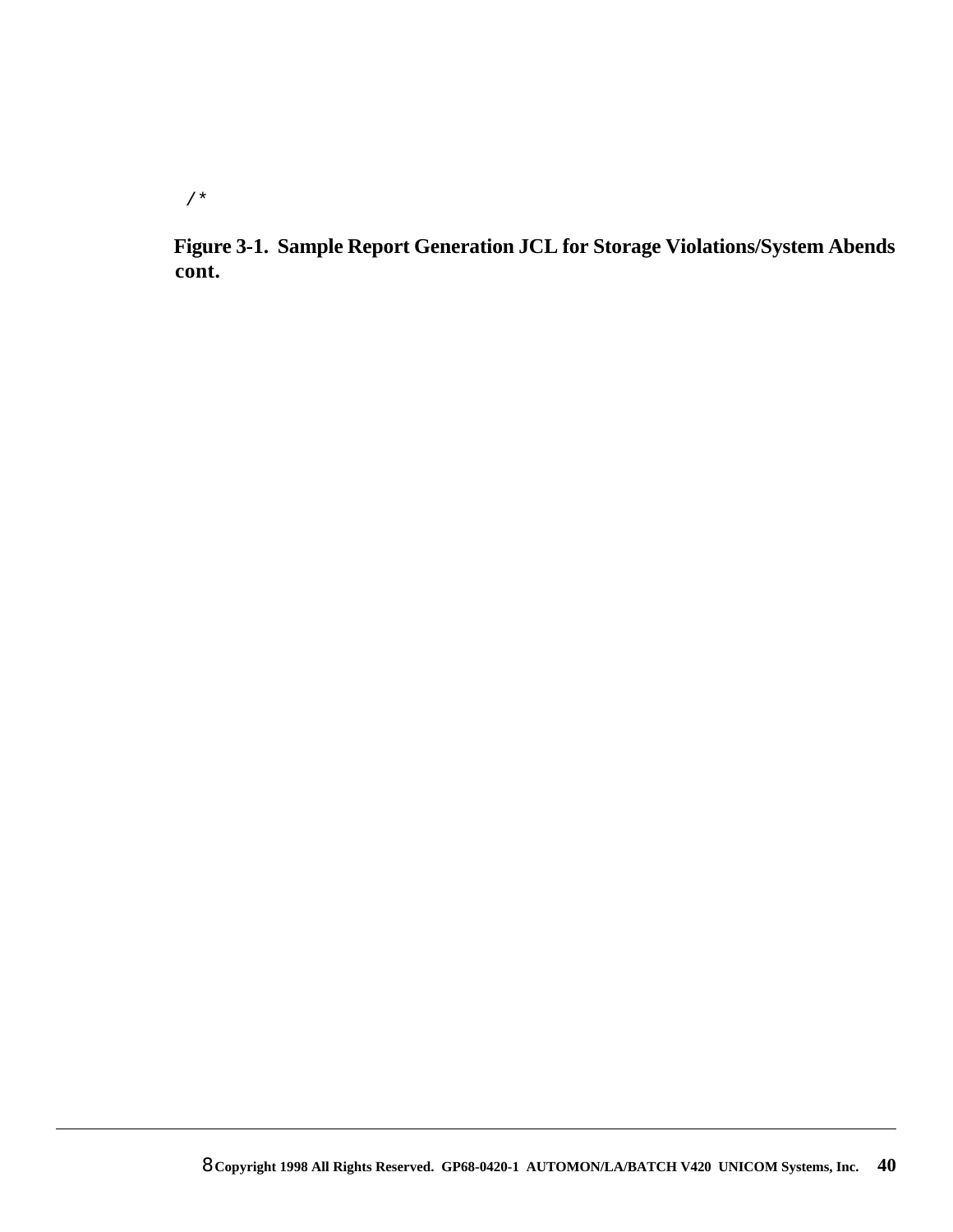### **3.5. Batch Utility Command Language Format**

With AUTOMON/LA/BATCH storage violation/system crash utility, control statements created from a command language are used to request the various reports. This command language format is shown in figure 3-2.

| BLANK | COMMAND      | OPERANDS             | COMMENTS |
|-------|--------------|----------------------|----------|
| blank | command name | one or more operands | comments |

#### **Figure 3-2. The Command Language Format.**

#### **Command Format**

The general format of the command to produce a AUTOMON/CICS batch report is:

#### **Keyword(subkeyword)**

Where keyword is the keyword parameter for the report being requested.

To request selective application report, use the keyword APPLID and a subkeyword to specify the application ID. The general format of the command is:

#### **APPLID (subkeyword)**

Where subkeyword is the application ID.

AUTOMON/L batch utility commands are read in from the data set pointed to by the SYSIN DD statement in your job stream. A single command can contain a maximum of one line.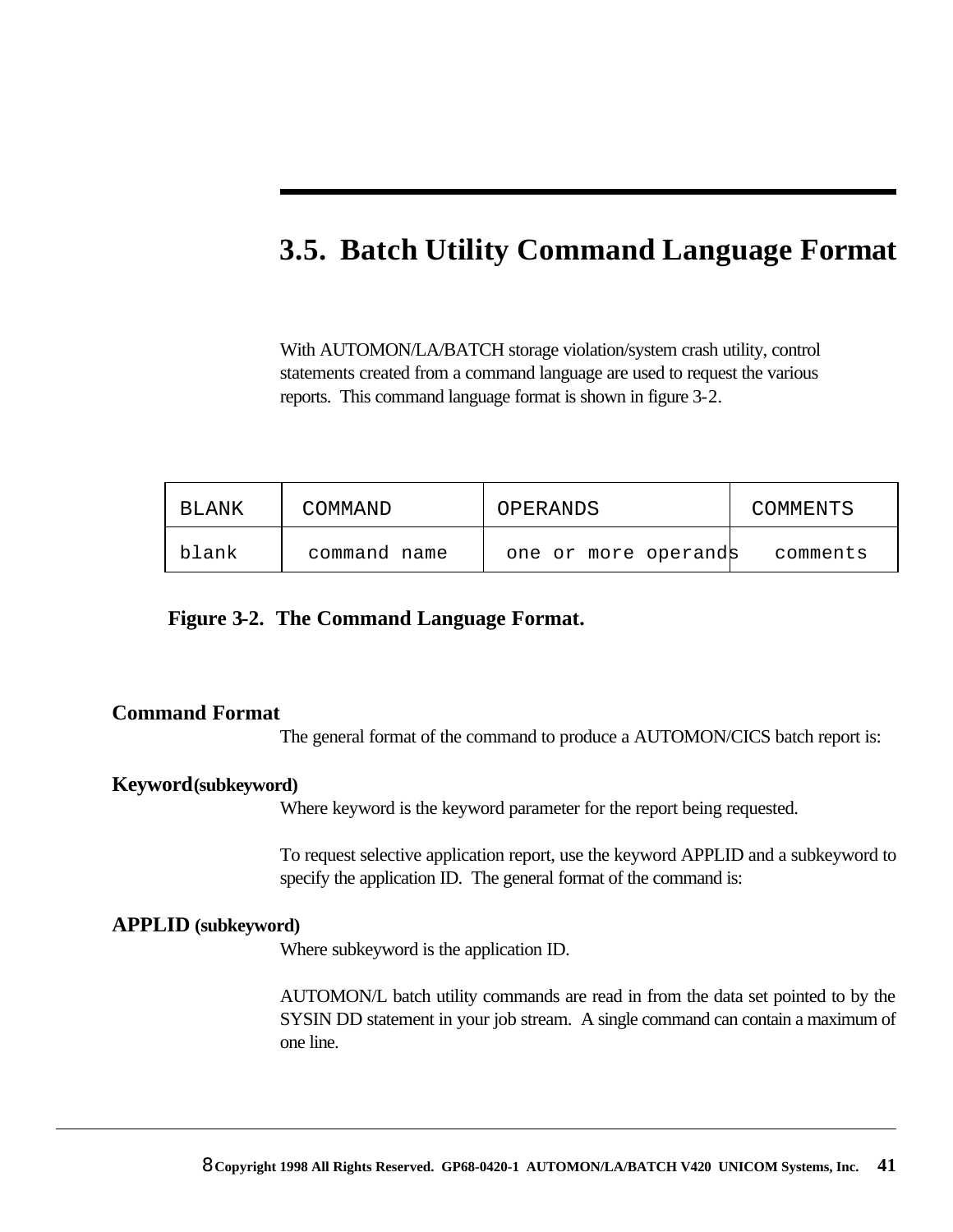### **3.5.1. Batch Utility Commands**

The keyword used for the tailoring are as follows:

### **Batch Commands**

| <b>APPLID</b>  |                                                                                 |
|----------------|---------------------------------------------------------------------------------|
|                | VTAM application identification.                                                |
|                | Value: One to eight VTAM APPLIDs or $*$ - all                                   |
|                | Example: APPLID(CICSTOR, AOR1) - select CICSTOR and AOR1                        |
|                | Default: *                                                                      |
| <b>EAPPLID</b> |                                                                                 |
|                | To exclude a certain APPLID (s), proceed the statement with an E.               |
|                | Example: EAPPLID(CICSTOR, AOR1) - selected applids CICSTOR and AOR1 will be     |
|                | excluded from the report, however this is not available for job step (CSHLIST). |
|                | NOTE: APPLID and EAPPLID are mutually exclusive parameters.                     |
| <b>COMPANY</b> |                                                                                 |
|                | Your company name for the report heading.                                       |
|                | Value: $up to 42$ Characters                                                    |
|                | Example: COMPANY(ABC COMPANY)                                                   |
| <b>COUNT</b>   |                                                                                 |
|                | Used to specify the maximum line count.                                         |
|                | Value: 0 to 9999999                                                             |
|                | Example: COUNT(2000)                                                            |
|                | Default: 9999999                                                                |
|                |                                                                                 |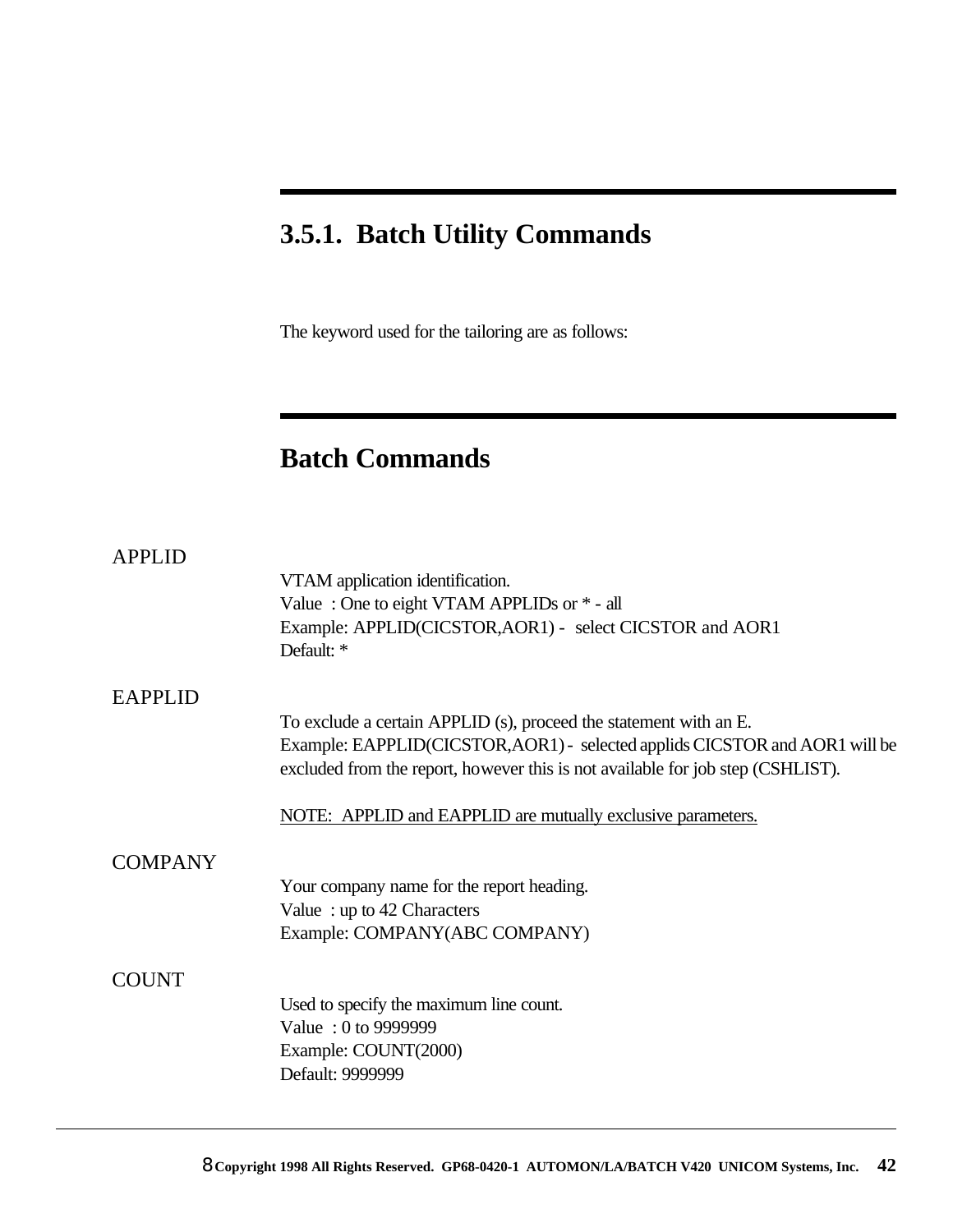| <b>DETAIL</b> |                                                                                                                                                                                                                                                                                                                                                                                                                                                                                 |
|---------------|---------------------------------------------------------------------------------------------------------------------------------------------------------------------------------------------------------------------------------------------------------------------------------------------------------------------------------------------------------------------------------------------------------------------------------------------------------------------------------|
|               | Print detail report.                                                                                                                                                                                                                                                                                                                                                                                                                                                            |
|               | Value: YES or NO<br>Example: DETAIL(YES)                                                                                                                                                                                                                                                                                                                                                                                                                                        |
|               | Default: YES                                                                                                                                                                                                                                                                                                                                                                                                                                                                    |
|               |                                                                                                                                                                                                                                                                                                                                                                                                                                                                                 |
| <b>FROM</b>   | Used to specify the start of the reporting period. This keyword is coded as a date along<br>with a time in the format (YYYY/MM/DD, HH: MM: SS) and specifies a start time. Only<br>data collected after this start time will be processed. Both date and time are optional. The<br>subkeyword of "****/**/**" will be substituted with today's date.<br>Value: YYYY/MM/DD,HH:MM:SS or ****/**/**,HH:MM:SS<br>Example: FROM(1994/01/01,05:00:00)<br>Default: 0000/01/01,00:00:00 |
| <b>PGM</b>    |                                                                                                                                                                                                                                                                                                                                                                                                                                                                                 |
|               | Program names to be reported on.                                                                                                                                                                                                                                                                                                                                                                                                                                                |
|               | Value: One to eight program names or $*$ - all<br>Example: PGM(DFHEMTP,CCASDCTL) select DFHEMTP and CCASDCTL<br>Default: *                                                                                                                                                                                                                                                                                                                                                      |
| <b>EPGM</b>   |                                                                                                                                                                                                                                                                                                                                                                                                                                                                                 |
|               | To exclude a certain program(s), proceed the statement with an E.                                                                                                                                                                                                                                                                                                                                                                                                               |
|               | Example: EPGM(DFHEMTP,CCASDCTL) - selected programs DFHEMTP and<br>CCASDCTL will be excluded from the report.<br>Default: *                                                                                                                                                                                                                                                                                                                                                     |
|               | NOTE: PGM and EPGM are mutually exclusive parameters.                                                                                                                                                                                                                                                                                                                                                                                                                           |
| <b>SABCD</b>  |                                                                                                                                                                                                                                                                                                                                                                                                                                                                                 |
|               | System Abend codes or Storage Violation identifier.<br>Value: One to twelve System Abend codes and/or the Storage Violation identifier<br>$(*SVD*)$<br>Example: SABCD(U0409,S0106,*SVD*) Report all occurrences of user abend<br>code U0409, system abend code S0106 as well as any storage violations.<br>Default: *                                                                                                                                                           |
|               |                                                                                                                                                                                                                                                                                                                                                                                                                                                                                 |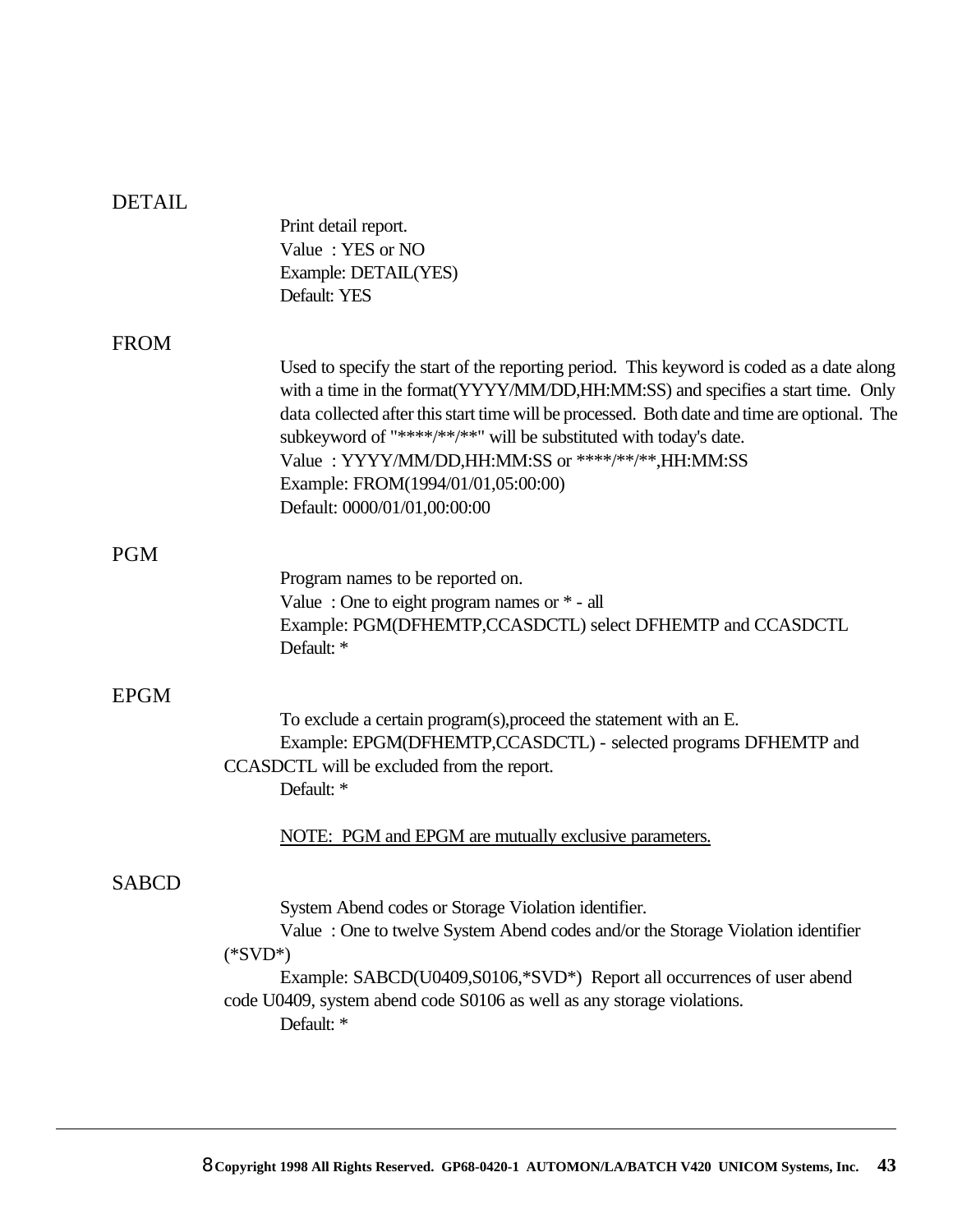### ESABCD

|                 | Excludes System Abend codes or Storage Violation identifier.                    |
|-----------------|---------------------------------------------------------------------------------|
|                 | Value: One to twelve System Abend codes and/or the Storage Violation identifier |
|                 | $(*SVD*)$                                                                       |
|                 | Example: ESABCD(U0409,S0106,*SVD*) Excludes all occurrences of user abend       |
|                 | code U0409, system abend code S0106 as well as any storage violations.          |
|                 | Default: *                                                                      |
|                 |                                                                                 |
|                 | NOTE: SABCD and ESABCD are mutually exclusive parameters.                       |
| <b>PAGESIZE</b> |                                                                                 |
|                 | Used to specify the number of data lines per page.                              |
|                 | Value: 0 - 9999999                                                              |
|                 | If 0 is specified for this parameter then no report header will be written.     |
|                 | Example: PAGESIZE(57), - 57 data lines per page                                 |
|                 | Default: 52                                                                     |
|                 |                                                                                 |
| <b>SKIP</b>     |                                                                                 |
|                 | Used to specify the number of records to be bypassed.                           |
|                 | Value: 0 to 9999999                                                             |
|                 | Example: SKIP(2000)                                                             |
|                 | Default: 0                                                                      |
| <b>SUMMARY</b>  |                                                                                 |
|                 | Print summary report.                                                           |
|                 | Value: YES or NO                                                                |
|                 | Example: SUMMARY(YES)                                                           |
|                 | Default: YES                                                                    |
| TERM            |                                                                                 |
|                 | <b>Terminal Identification</b>                                                  |
|                 | Value: One to twelve terminal ids.                                              |
|                 | Example: TERM(TV01,TV05) - select terminal id TV01 and TV05                     |
|                 | Default: *                                                                      |
|                 |                                                                                 |
|                 |                                                                                 |
|                 |                                                                                 |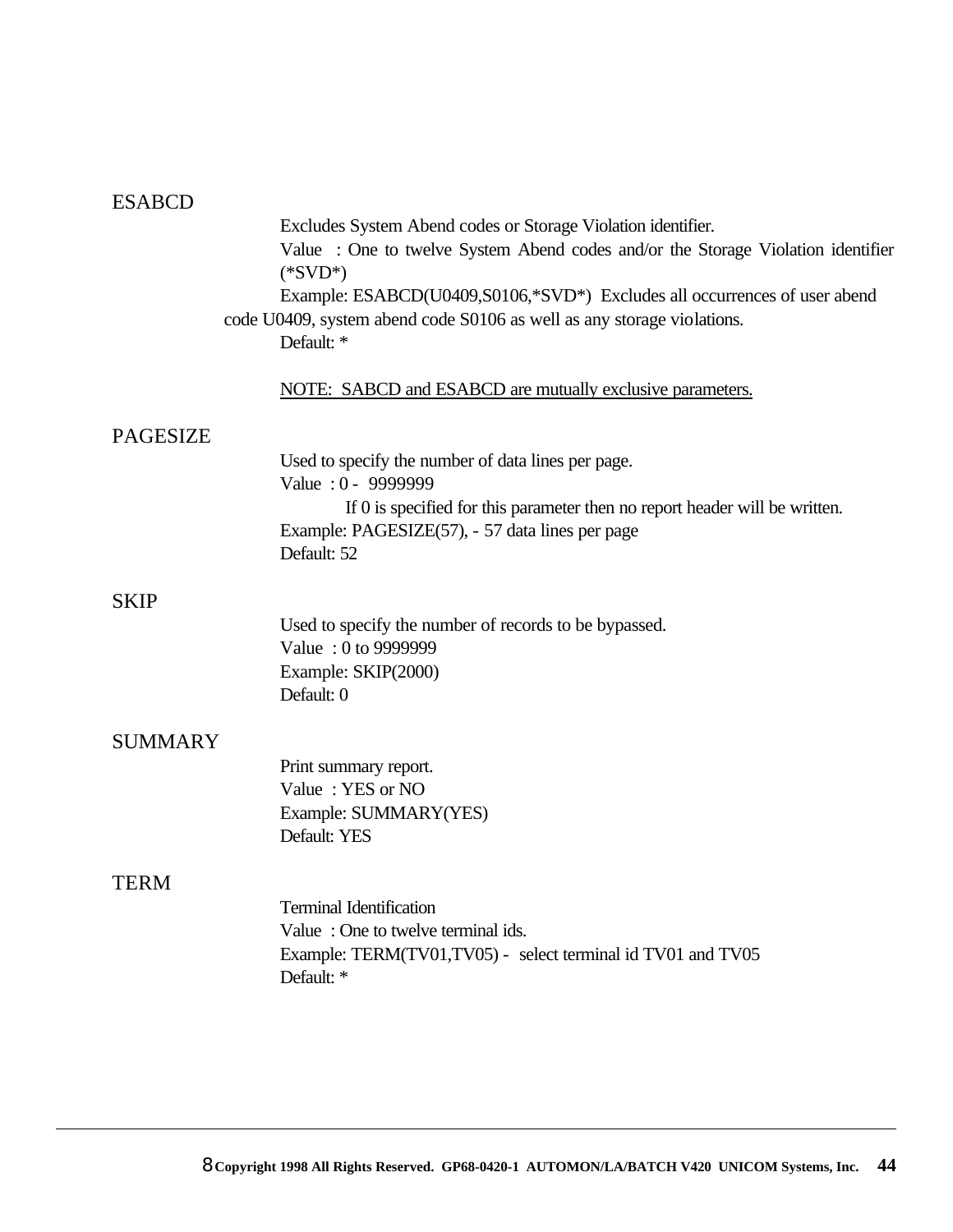| <b>ETERM</b> |                                                                                                                                                                                                                                                                                                                                                                                                                                                                       |
|--------------|-----------------------------------------------------------------------------------------------------------------------------------------------------------------------------------------------------------------------------------------------------------------------------------------------------------------------------------------------------------------------------------------------------------------------------------------------------------------------|
|              | To exclude a certain terminal(s), proceed the statement with an E.<br>Example: ETERM(TV01,TV05) - selected terminals TV01 and TV05 will be excluded<br>from the report.                                                                                                                                                                                                                                                                                               |
|              | NOTE: TERM and ETERM are mutually exclusive parameters.                                                                                                                                                                                                                                                                                                                                                                                                               |
| <b>TO</b>    |                                                                                                                                                                                                                                                                                                                                                                                                                                                                       |
|              | Used to specify the end of the reporting period. This keyword is coded as a date along<br>with a time in the format(YYYY/MM/DD,HH:MM:SS) and specifies an end time. Only<br>data collected before this end time will be processed. Both date and time are optional.<br>The subkeyword of "****/**/**" will be substituted with today's date.<br>Value: YYYY/MM/DD,HH:MM:SS or ****/**/**,HH:MM:SS<br>Example: TO(1994/01/01,20:00:00)<br>Default: 2099/12/31,23:59:59 |
| <b>TRAN</b>  |                                                                                                                                                                                                                                                                                                                                                                                                                                                                       |
|              | <b>Transaction Identification</b><br>Value: One to twelve transaction ids.<br>Example: TRAN(CEMT,DYNT) - select transaction ids CEMT and DYNT<br>Default: *                                                                                                                                                                                                                                                                                                           |
| <b>ETRAN</b> |                                                                                                                                                                                                                                                                                                                                                                                                                                                                       |
|              | To exclude a certain transaction(s), proceed the statement with an E.<br>Example: ETRAN(CEMT,DYNT) - selected transactions CEMT and DYNT will be<br>excluded from the report.                                                                                                                                                                                                                                                                                         |
|              | NOTE: TRAN and ETRAN are mutually exclusive parameters.                                                                                                                                                                                                                                                                                                                                                                                                               |
| WTO          |                                                                                                                                                                                                                                                                                                                                                                                                                                                                       |
|              | The selected keyword will be logged to the system console<br>Value: YES or NO<br>Example: WTO(YES)<br>Default: YES                                                                                                                                                                                                                                                                                                                                                    |
|              |                                                                                                                                                                                                                                                                                                                                                                                                                                                                       |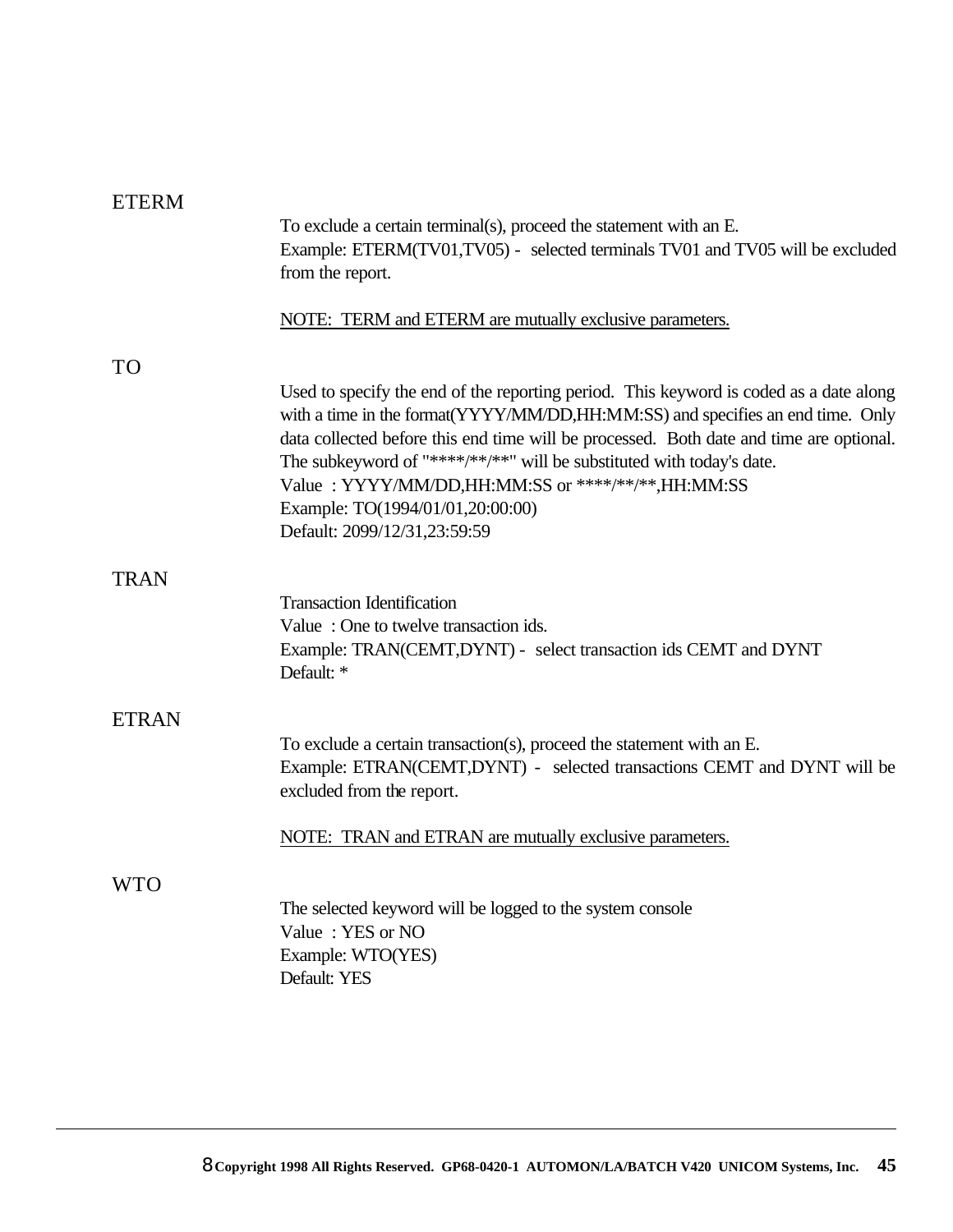## **3.6. Detail Report**

 $\Gamma$ 

| (DATE=1994/07/03, JDATE=1994/185) AUTOMON/CICS LOG ANALYZER DETAIL REPORT<br>$PAGE = 25$<br>(CPUID=00174234)<br>(UNICOM Systems, Inc.)                    | (MODEL=3090) |
|-----------------------------------------------------------------------------------------------------------------------------------------------------------|--------------|
| (REPORTING PERIOD=1994/07/02,06:01:52-1994/07/03,18:33:26)                                                                                                |              |
| SEQUENCE NUMBER P3800005                                                                                                                                  |              |
| TESTCICS/STORAGE VIOLATION IN UFRT                                                                                                                        |              |
| AUTOMON/CICS MESSAGES                                                                                                                                     |              |
| CSH6600I-*(SRP)* AUTOMON/CICS RECOVERY IN CONTROL. CNT= 0, MAX= 20                                                                                        |              |
| CSH6601I-*(SRP)* STAGE=12345678, NOTIFY=12345678, ACTION=.234567.<br>CSH6602I-*(SRP)* STAGE (1) RECOVERY IN PROGRESS.                                     |              |
| CSH6611I-*(SRP)* TRAN=UFRT, PGM=UFRTBT00, TERM=T1VA, TASK=45691, TCATCDC=80                                                                               |              |
| CSH6610E-*(SRP)* PSW=00000000 A0581706, ABCD=*SVD*, AREA=STORAGE-VIOLATION                                                                                |              |
| CSH6681E-*(SRP)* STORAGE VIOLATION. (IC=0100, RC=INVALID FREEMAIN ADDRESS) DFHCSA                                                                         |              |
| CSH6016W- (0-5) 006D2800 00000D00 006D1F10 50586F92 00587F91 005FF260                                                                                     |              |
| CSH6016W- (6-B) 90587502 006D1210 0054E26C 006C1004 00696A04 50587216<br>CSH6016W- (C-F) 006C1190 00543560 00586FE0 0058757E                              |              |
| DIAGNOSTICS                                                                                                                                               |              |
| THESE MESSAGES ARE PRODUCED WHEN AUTOMON/CICS DETECTS A STORAGE VIOLATION                                                                                 |              |
| CONDITION. AN INVALID FREEMAIN ADDRESS: THE ADDRESS SPECIFIED IN A                                                                                        |              |
| FREEMAIN MACRO CANNOT BE FOUND ON THE APPROPRIATE STORAGE CHAIN.                                                                                          |              |
| REGISTER 13 AT THE TIME OF THIS MESSAGE POINTS TO THE CICS CSA.                                                                                           |              |
| REGISTER 12 AT THE TIME OF THIS MESSAGE POINTS TO THE TCA.                                                                                                |              |
| MOST FREEMAINS ARE FOR A SINGLE PIECE OF STORAGE. HOWEVER, AT TASK                                                                                        |              |
| TERMINATION, A TCA FREEMAIN IS EXECUTED WHICH INVOLVES THE FREEING<br>OF ALL STORAGE CHAINED OFF THE TCA AS WELL AS THE TCA ITSELF. IF                    |              |
| A TCA FREEMAIN IS BEING PROCESSED, THE X'OA' BITS OF PAMTRCOD ARE SET                                                                                     |              |
| TO 1'S. IF A USER TRANSACTION ISSUED THE INVALID FREEMAIN, IT WILL                                                                                        |              |
| HAVE ABENDED WITH TRANSACTION CODE ASCF. FOR A DETAILED ANALYSIS OF                                                                                       |              |
| THIS ABEND REFER TO IBM CICS MESSAGES AND CODES.                                                                                                          |              |
| CSH6611I-*(SRP)* TRAN=UFRT, PGM=UFRTBT00, TERM=T1VA, TASK=45691, TCATCDC=80                                                                               |              |
| CSH6610E-*(SRP)* PSW=00000000 A0581706, ABCD=*SVD*, AREA=STORAGE-VIOLATION                                                                                |              |
| CSH6681E-*(SRP)* STORAGE VIOLATION. (IC=0100, RC=INVALID FREEMAIN ADDRESS)DFHCSA<br>CSH6016W- (0-5) 006D2800 00000D00 006D1F10 50586F92 00587F91 005FF260 |              |
| CSH6016W- (6-B) 90587502 006D1210 0054E26C 006C1004 00696A04 50587216                                                                                     |              |
| CSH6016W- (C-F) 006C1190 00543560 00586FE0 0058757E                                                                                                       |              |
| IN STAGE 1 OF THE AUTOMON/CICS SYSTEM RECOVERY PROGRAM, THE PSW, REGISTER                                                                                 |              |
| CONTENTS AT THE TIME OF THE ABEND, ABEND CODE, TRANSACTION NAME, PROGRAM NAME,                                                                            |              |
| TERMINAL ID, TASK NUMBER, ETC. WILL BE REPORTED. IF THE STAGE 1 ACTION FLAG IS                                                                            |              |
| TURNED ON, A SNAP DUMP (ID=01) WILL BE PRODUCED ON TO THE AMON002 FILE. THE                                                                               |              |
|                                                                                                                                                           |              |
| INFORMATION FOUND IN THE DUMP CONTAINS SYSTEM INFORMATION BEFORE THE REPAIR<br>SUBTASK INTERCEPTS THE ABEND.                                              |              |

٦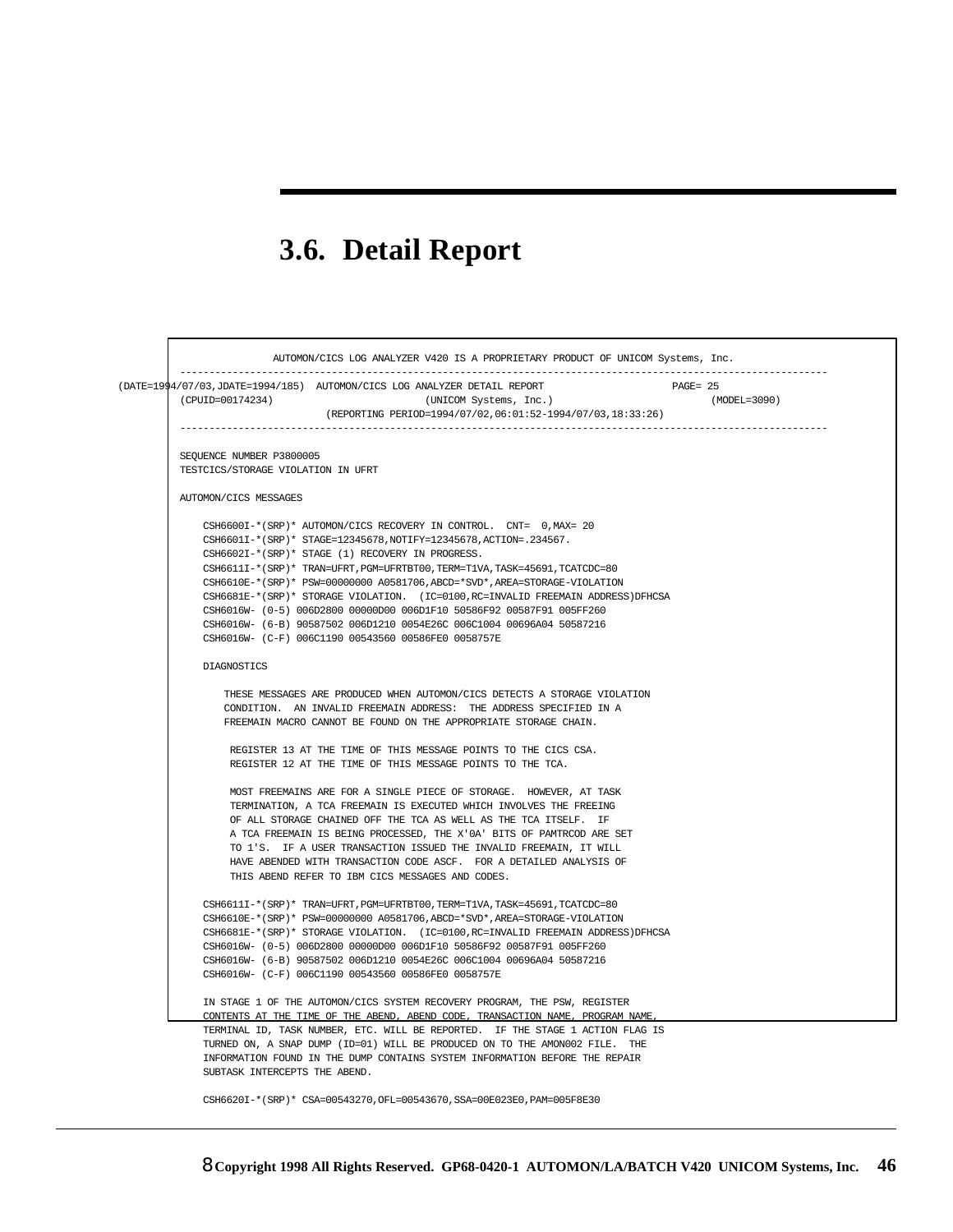CSH6624I-\*(SRP)\* ACTION IN STORAGE VIOLATION.

### **Figure 3-3. Storage Violation/System Abend Detail Report**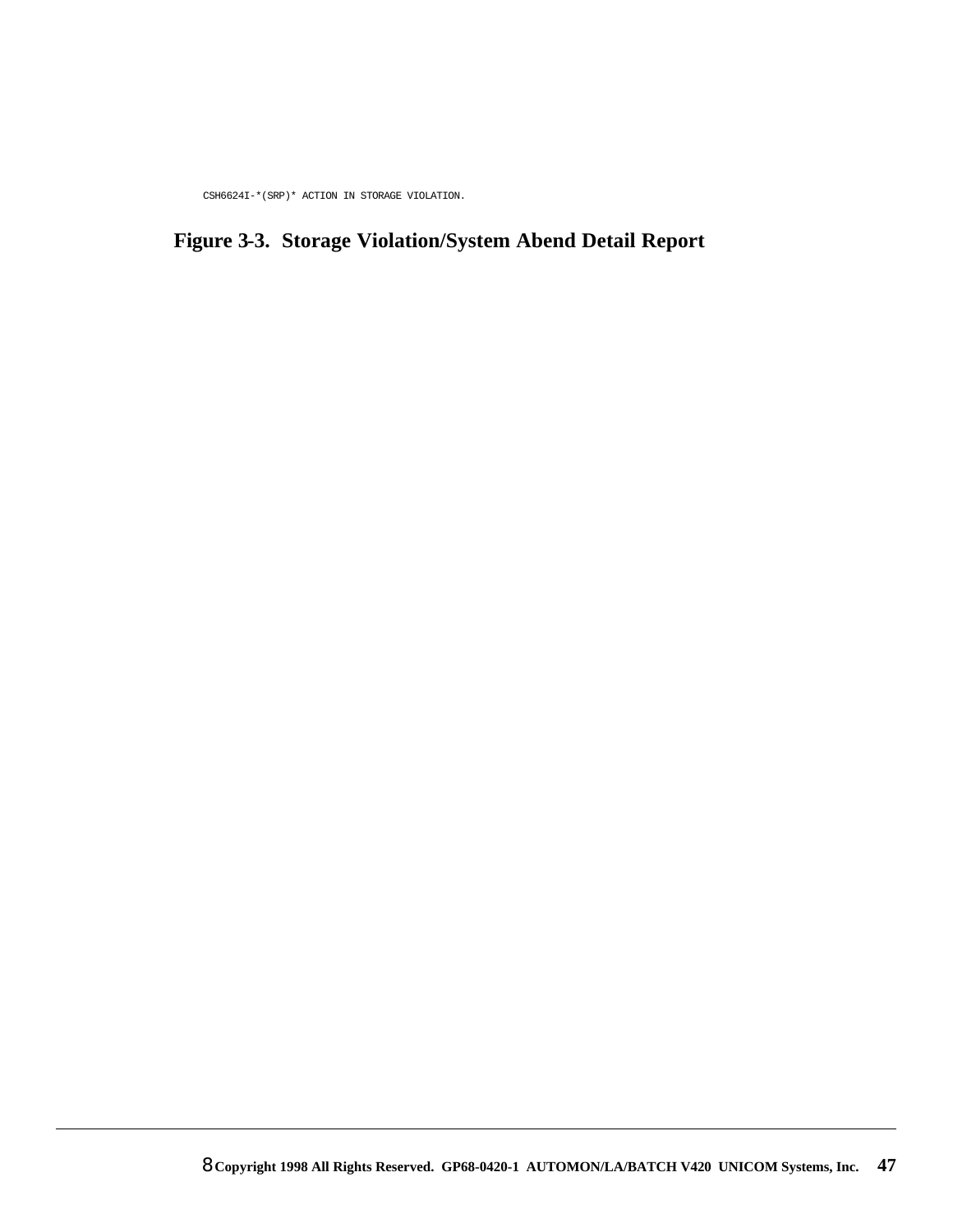```
 IN STAGE 2 OF THE AUTOMON/CICS RECOVERY PROGRAM, THE VERIFICATION OF THE CICS/VS
 FOUNDATION WILL BE PERFORMED FOR THE POSSIBILITY OF STORAGE OVERLAY CONDITIONS.
 THE REPAIR SUBTASK WILL BE ATTACHED TO TAKE CORRECTIVE ACTIONS TO REPAIR THE 
 DAMAGED CICS/VS FOUNDATION. AUTOMON/CICS SPECIFIES WHETHER THE DAMAGED SYSTEM
 AREAS (ECG. CSA, OPFL,ECT) WILL BE REPAIRED OR NOT.
\verb+CSH6630I-*(SRP)*{\dots}{\dots}{\dots}{\dots}{\dots}{\dots}.\nonumber\\ \verb+ACTIVE TASKS+{\dots}{\dots}{\dots}{\dots}{\dots}{\dots}.\nonumber\texttt{CSH6611I-*(SRP)*} \texttt{TRAN=CSTP}, \texttt{PGM=} \texttt{7ERN=DTKO}, \texttt{TASK=TCP} \texttt{7CATCDC=44} CSH6611I-*(SRP)* TRAM=AMON,PGM=CSHAMPC ,TERM=N/A ,TASK= 15,TCATCDC=80
 CSH6611I-*(SRP)* TRAN=UFRT,PGM=UFRTBT00,TERM=T1VA,TASK=45691,TCATCDC=80
 CSH6611I-*(SRP)* TRAM=FAQW,PGM=FAQSCICW,TERM=N/A ,TASK= 14,TCATCDC=80
 CSH6611I-*(SRP)* TRAN=XXFC,PGM=CACCXFM0,TERM=N/A ,TASK= 20,TCATCDC=80
\verb|CSH6611I-*(SRP)*\verb|TRAM=CSSY,PGM=~~,TERM=N/A \text{ ,} \verb|TASK= 12, TCATCDC=80 CSH6630I-*(SRP)* .................SUSPENDED TASKS......................
<code>CSH6611I-*(SRP)* TRAM=CSNC</code> , <code>PGM=DFHCRNP</code> , <code>TERM=N/A</code> , <code>TASK=\quad16</code> ,<br><code>TCATCDC=10</code>
 IN STAGE 3 OF THE AUTOMON/CICS RECOVERY PROGRAM, THE VERIFICATION OF CICS/VS
 TASK CHAINS WILL BE PERFORMED FOR THE POSSIBILITY OF STORAGE OVERLAY CONDITIONS.
 THE REPAIR SUBTASK WILL BE ATTACHED TO TAKE CORRECTIVE ACTIONS TO REPAIR THE
 DAMAGED TASK CHAINS. AUTOMON/CICS SPECIFIES WHETHER THE TRANSACTION AT THE TIME
 OF A SYSTEM CRASH AND/OR STORAGE VIOLATION WILL BE DISABLED OR NOT.
 CSH6620I-*(SRP)* DSA=00183000,PGA=000001EC,PGF=000003EE,PGT=0000067E
 CSH6621E-*(SRP)* A STORAGE VERIFICATION FAILED.
 CSH6622E-*(SRP)* ADDRESS=00214300,MODULE=FAQE-CON,OFFSET=+00922D0
 CSH6623E-*(SRP)* CURRENT=D5C4E340E3C5C3C8 SHOULD BE=?????????????????
 CSH6624I-*(SRP)* ACTION IN STORAGE VIOLATION.
 IN STAGE 4 OF THE SYSTEMS RECOVERY PROGRAM, THE VERIFICATION OF THE 
 DYNAMIC STORAGE AREA WILL BE PERFORMED FOR THE POSSIBILITY OF STORAGE OVERLAY
 CONDITIONS. THE REPAIR SUBTASK WILL BE ATTACHED TO TAKE CORRECTIVE ACTIONS
 TO REPAIR THE DAMAGED STORAGE AREAS. AUTOMON/CICS SPECIFIES WHETHER THE 
 DAMAGED STORAGE AREAS WILL BE CORRECTED OR NOT. 
 CSH6620I-*(SRP)* KCP=408F1744,PCP=008D0F00,SCP=00CCC020,TCP=008D91F8
 CSH6624I-*(SRP)* ACTION IN STORAGE VIOLATION.
 IN STAGE 5 OF THE AUTOMON/CICS SYSTEMS RECOVERY PROGRAM, THE VERIFICATION
 OF KEY CICS/VS NUCLEUS MODULES WILL BE PERFORMED FOR THE POSSIBILITY OF 
 STORAGE OVERLAY CONDITIONS. THE REPAIR SUBTASK WILL BE ATTACHED TO TAKE
 CORRECTIVE ACTIONS TO REPAIR THE DAMAGED CICS/VS NUCLEUS MODULES.
 CSH6620I-*(SRP)* FCT=008CD660,PCT=001EA744,PPT=001DA904,TCT=001900C4
 CSH6650I-*(SRP)* DFHFCT VERIFICATION IN PROGRESS
 CSH6650I-*(SRP)* DFHPCT VERIFICATION IN PROGRESS
 CSH6650I-*(SRP)* DFHPPT VERIFICATION IN PROGRESS
 CSH6650I-*(SRP)* DFHTCT VERIFICATION IN PROGRESS
 IN STAGE 6 OF THE AUTOMON/CICS SYSTEMS RECOVERY PROGRAM, THE VERIFICATION
 OF KEY CICS/VS SYSTEM TABLES AND TABLE MANAGER'S STORAGE POINTERS WILL BE
 PERFORMED FOR THE POSSIBILITY OF STORAGE OVERLAY CONDITIONS. THE REPAIR
 SUBTASK WILL BE ATTACHED TO TAKE CORRECTIVE ACTION TO REPAIR THE DAMAGED
 CICS SYSTEM TABLES.
 CSH6602I-*(SRP)* TCX=008D8BE8,QCA=008F8C28,TBM=008083B8,TST=00000000
 CSH6650I-(*SRP)* DFHAID VERIFICATION IN PROGRESS.
 CSH6650I-(*SRP)* DFHICE VERIFICATION IN PROGRESS.
 IN STAGE 7 OF THE AUTOMON/CICS SYSTEMS RECOVERY PROGRAM, THE VERIFICATION
```
 OF KEY CICS/VS SYSTEM AREAS AND POINTERS WILL BE PERFORMED FOR THE POSSIBILITY OF STORAGE OVERLAY CONDITIONS. THE REPAIR SUBTASK WILL BE ATTACHED TO TAKE CORRECTIVE ACTION TO REPAIR THE DAMAGED CICS/VS SYSTEM AREAS AND POINTERS.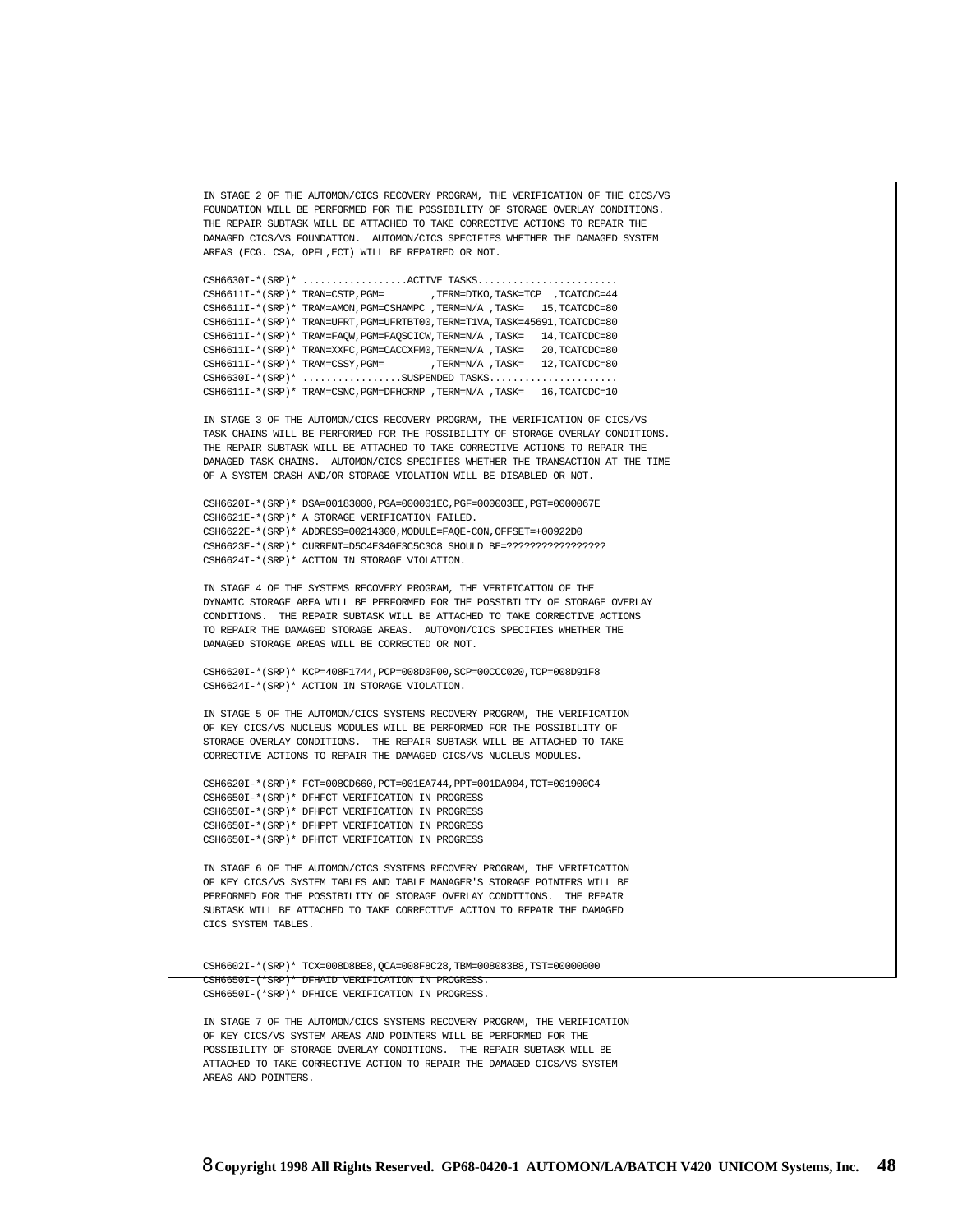**Figure 3-3. Storage Violation/System Abend Detail Report cont.**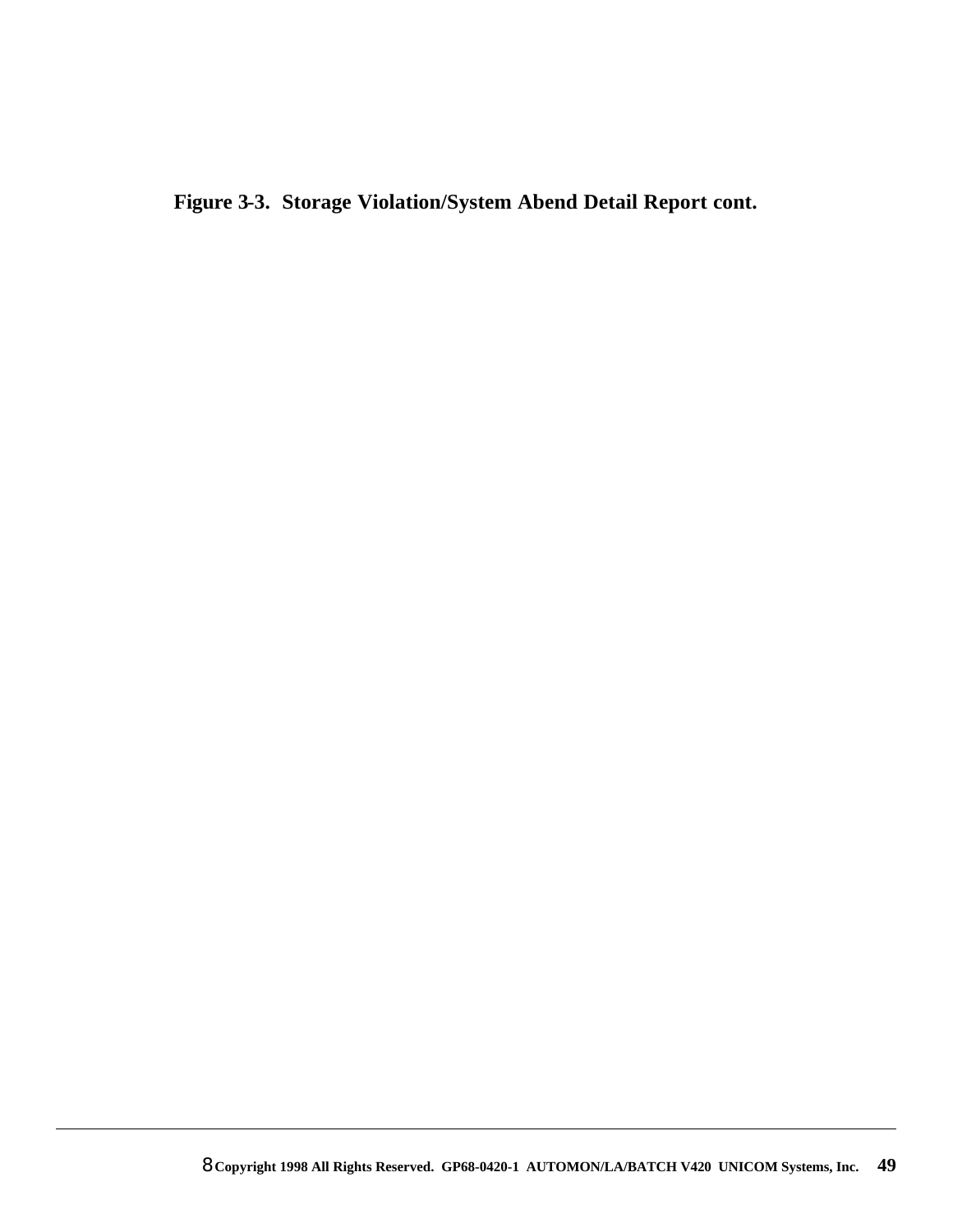| CSH6680I-*(SRP)* .ENTRIESENABLEDUSEDTOTAL                                   |       |                          |     |       |  |  |  |  |
|-----------------------------------------------------------------------------|-------|--------------------------|-----|-------|--|--|--|--|
| $\text{CSH6680I-*} (\text{SRP})$ * $\text{FCTTE}$                           | 19    |                          | 22  | 124   |  |  |  |  |
| $CSH6680I-* (SRP)*$ PCTTE 493                                               |       |                          | 94  | 493   |  |  |  |  |
| $CSH6680I-* (SRP)*$ PPTTE 1,642                                             |       |                          | 270 | 1,642 |  |  |  |  |
| $\text{CSH6680I-*} (\text{SRP})$ *  TCTTE 173                               |       |                          | 12  | 186   |  |  |  |  |
|                                                                             |       |                          |     |       |  |  |  |  |
| IN STAGE 8 OF THE AUTOMON/CICS SYSTEMS RECOVERY PROGRAM, THE SUMMARY REPORT |       |                          |     |       |  |  |  |  |
| WILL BE PRODUCED. IF THE STAGE 8 ACTION FLAG IS TURNED ON, A SNAP DUMP      |       |                          |     |       |  |  |  |  |
| (ID-08) WILL BE PRODUCED ON TO THE AMON002 FILE. THE INFORMATION FOUND IN   |       |                          |     |       |  |  |  |  |
| THE DUMP CONTAINS THE AFTER IMAGE OF WHICH THE REPAIR SUBTASK HAS BEEN      |       |                          |     |       |  |  |  |  |
| SUCCESSFULLY PERFORMED FOR ALL RECOVERY STAGES.                             |       |                          |     |       |  |  |  |  |
|                                                                             |       |                          |     |       |  |  |  |  |
| DIAGNOSIS                                                                   |       |                          |     |       |  |  |  |  |
|                                                                             |       |                          |     |       |  |  |  |  |
| APPLID:                                                                     |       | <b>TESTCICS</b>          |     |       |  |  |  |  |
| DATE:                                                                       |       | 1994/07/03               |     |       |  |  |  |  |
| TIME:                                                                       |       | 18:15:26                 |     |       |  |  |  |  |
| TRANSACTION:                                                                | UFRT  |                          |     |       |  |  |  |  |
| PROGRAM:                                                                    |       | UFRTBT00                 |     |       |  |  |  |  |
| TASK NUMBER:                                                                | 45691 |                          |     |       |  |  |  |  |
| CURRENT TASK CNTL IND:                                                      |       | 80                       |     |       |  |  |  |  |
| TERMINAL:                                                                   |       | T1VA                     |     |       |  |  |  |  |
| ABEND CODE:                                                                 | *SVD* |                          |     |       |  |  |  |  |
| REASON CODE:                                                                |       | INVALID FREEMAIN ADDRESS |     |       |  |  |  |  |
| PSW:                                                                        |       | 00000000 8058856E        |     |       |  |  |  |  |
| AREA:                                                                       |       | STORAGE-VIOLATION        |     |       |  |  |  |  |
| AUTOMON/CICS MODE:                                                          |       | ACTTON                   |     |       |  |  |  |  |

#### **Figure 3-3. Storage Violation/System Abend Detail Report cont.**

#### **The following is a description of each field in the detail report:**

#### SEQUENCE #

AUTOMON/LA assigned sequence number.

#### PAGE TITLE

The page title contains the application identification. In the case of a storage violation the transaction involved in the storage violation is also given. In the case of a system crash the system abend code is listed with the applid.

#### AUTOMON/CICS MESSAGES

The AUTOMON/CICS messages associated with this storage violation/system crash condition will be listed. An explanation of the corresponding messages will give the user further insight about the problem occurring in the system.

#### DIAGNOSTICS

AUTOMON/LA will give a description of the condition occurring within the system as well as the probable cause of these conditions. Other diagnostic information including the areas specific registers are addressing at the time of the problem will also be listed in this section of the report.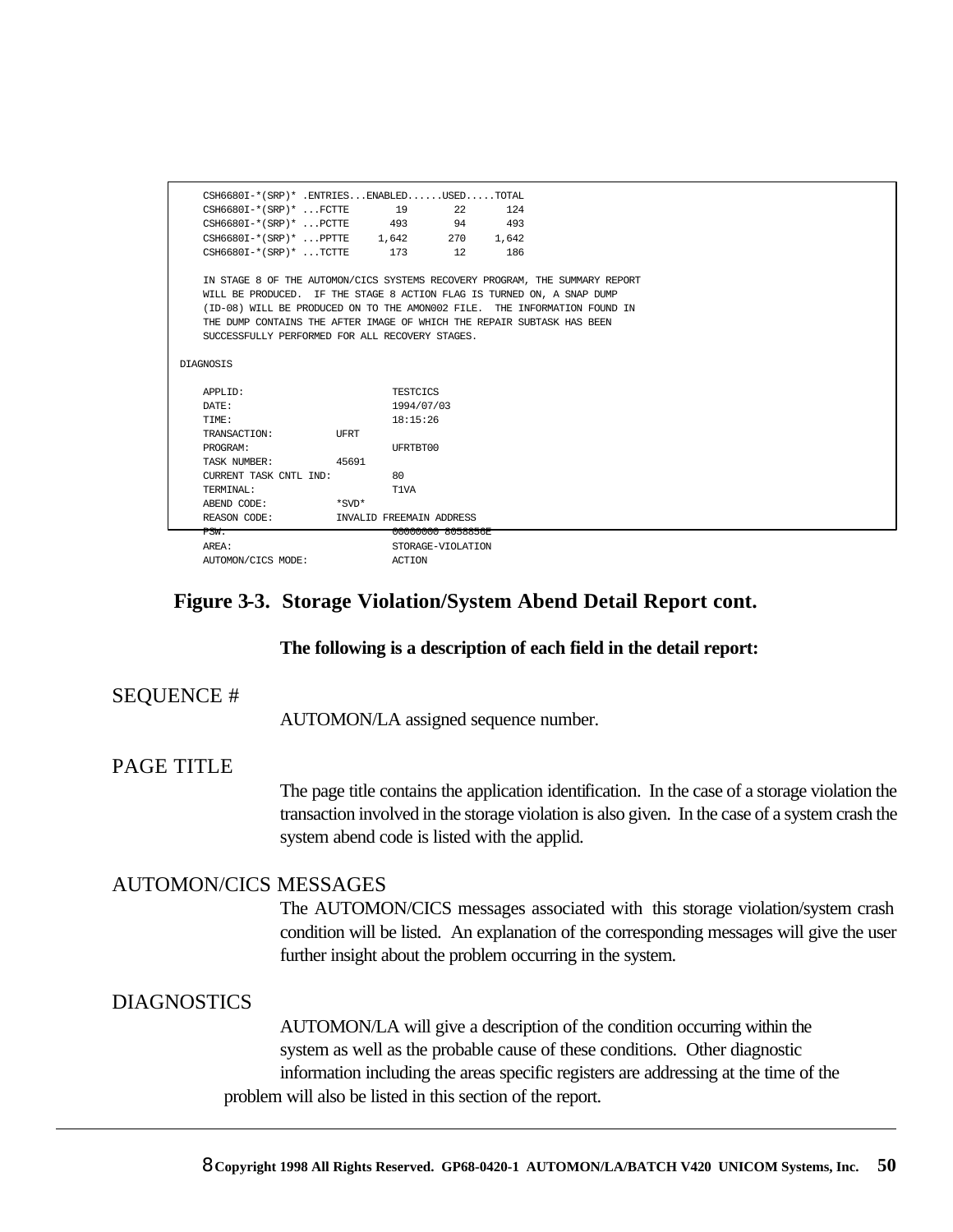#### DIAGNOSIS

AUTOMON/LA will give the following information for each storage violation/system crash condition:

- ! APPLID VTAM application identification.
- ! DATE Date of this particular transaction abend. Format yyyy/dd/mm.
- ! TIME Time of this particular transaction abend. Format hh:mm:ss.
- ! TRANSACTION CICS transaction identification.
- ! PROGRAM CICS program identification.
- ! TASK NUMBER CICS task number.
- ! ABEND CODE CICS/USER transaction abend code.
- ! HEADER ADDRESS SAA/Storage Check Zone header address.
- ! HEADER DATA Data at header address.
- ! TRAILER ADDRESS SAA/Storage Check Zone trailer address.
- ! TRAILER DATA Data at trailer address.
- ! REASON CODE CICS interrupt code explanation.
- ! LANGUAGE Language in which the program is written.
- ! REASON CODE Program interruption code.
- ! PSW CICS program status word.
- ! AREA Storage Violation or System Abend
- ! AUTOMON/CICS MODE Warning or Action.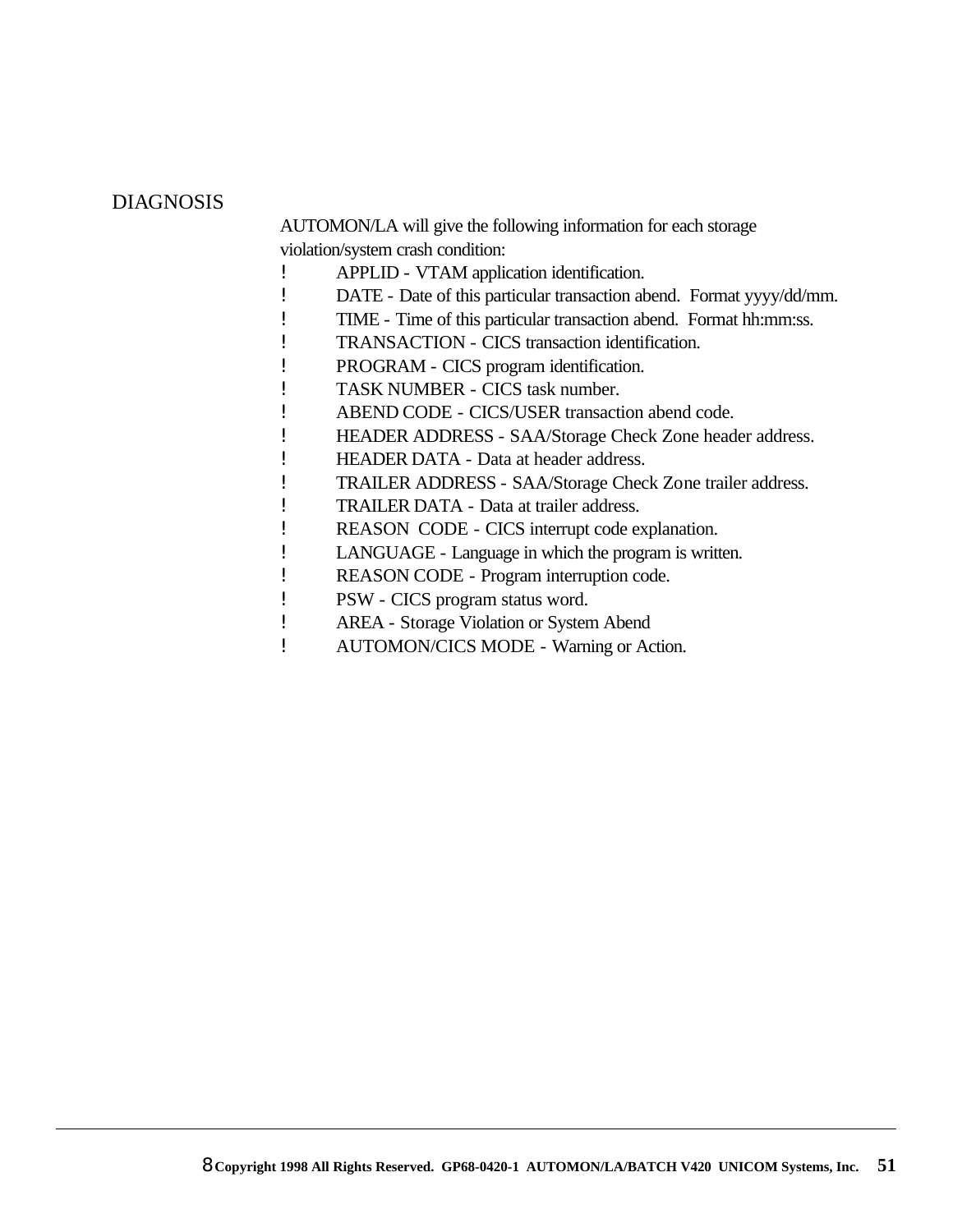### **3.7. Summary Report**

|                                                                  |  |               |                                                                                   |  |  |  |  |                  |                  | AUTOMON/CICS LOG ANALYZER V420 IS A PROPRIETARY PRODUCT OF UNICOM Systems, Inc.                 |
|------------------------------------------------------------------|--|---------------|-----------------------------------------------------------------------------------|--|--|--|--|------------------|------------------|-------------------------------------------------------------------------------------------------|
|                                                                  |  |               |                                                                                   |  |  |  |  |                  |                  | (DATE=1994/07/08,JDATE=1994/190) AUTOMON/CICS LOG ANALYZER SUMMARY REPORT TIME=13:0935,PAGE= 1) |
| $(\mathtt{UNICOM}$ Systems, $\mathtt{Inc.})$<br>(CPUID=00174234) |  |               |                                                                                   |  |  |  |  | $(MODEL = 3090)$ |                  |                                                                                                 |
| (REPORTING PERIOD=1994/07/02,06:10;52-07/08/94,18:33:56)         |  |               |                                                                                   |  |  |  |  |                  |                  |                                                                                                 |
| SEO #                                                            |  | PAGE # APPLID | DATE                                                                              |  |  |  |  |                  |                  | TIME TRAN PROGRAM TERM ABCD TSK # REASON CODE<br>------------------------------                 |
| P3800001                                                         |  |               | 1 CICSTOR1 1994/07/02 06:01:52 MAST MAFI030 TN96 *SVD* 10962                      |  |  |  |  |                  |                  | HEADER/TRAILER                                                                                  |
| P3800002                                                         |  |               | 4 CICSTOR1 1994/07/02 06:15:26 MAST MAFI030 TN96 *SVD* 10709                      |  |  |  |  |                  |                  | HEADER/TRAILER                                                                                  |
| P3800003                                                         |  |               | 7 CICSPROD 1994/07/02 09:26:22 PGL1 DFHEDFX ACP2 U0405 18116                      |  |  |  |  |                  |                  | SYSTEM FAILURE                                                                                  |
| P3800004                                                         |  |               | 9 CICSPROD 1994/07/02 11:33:26 P820 PPA8200 AJH0 *SVD* 30250                      |  |  |  |  |                  |                  | HEADER/TRAILER                                                                                  |
| P3800005                                                         |  |               | 12 CICSTEST 1994/07/02 15:21:16 P599 PPA5990 AID1 *SVD* 85634                     |  |  |  |  |                  |                  | STORAGE VIOLATION                                                                               |
| P3800006                                                         |  |               | 15 CICSTOR1 1994/07/03 06:55:07 MAST MAFI030 TN96 U0161 09838                     |  |  |  |  |                  |                  | SYSTEM_FAILURE                                                                                  |
| P3800007                                                         |  |               | 17 CICSPROD 1994/07/03 08:13:12 SMS WI6000X ABJ0 U0409 12787                      |  |  |  |  |                  |                  | SYSTEM FAILURE                                                                                  |
| P3800008                                                         |  |               | 19 CICSPROD 1994/07/03 11:33:26 STLM UTL4200 AC33 *SVD* 15989                     |  |  |  |  |                  |                  | HEADER/TRAILER                                                                                  |
| P3800009                                                         |  |               | 22 CICSTOR1 1994/07/03 13:41:37 MAST MAFI030 TN96 *SVD* 25649                     |  |  |  |  |                  |                  | HEADER/TRAILER                                                                                  |
| P3800010                                                         |  |               | 25 CICSTEST 1994/07/03 18:15:26 UFRT UFRTBT00 T1VA *SVD* 45691                    |  |  |  |  |                  |                  | HEADER/TRAILER                                                                                  |
| P3800011                                                         |  |               | 27 CICSPROD 1994/07/04 05:28:32 P599 PPA5990 AID1 *SVD* 01234                     |  |  |  |  |                  |                  | HEADER/TRAILER                                                                                  |
| P3800012                                                         |  |               | 29 CICSPROD 1994/07/04 08:57:36 XO02 XPT7200 ACO0 *SVD* 13874                     |  |  |  |  |                  |                  | HEADER/TRAILER                                                                                  |
| P3800013                                                         |  |               | 32 CICSTEST 1994/07/04 12:29:06 APUA DSNCETX1 BA21 *SVD* 23465                    |  |  |  |  |                  |                  | HEADER/TRAILER                                                                                  |
| P3800014                                                         |  |               | 35 CICSTOR1 1994/07/04 13:41:38 EM43 EMAP430 T404 *SVD* 35688                     |  |  |  |  |                  |                  | STORAGE VIOLATION                                                                               |
| P3800015                                                         |  |               | 38 CICSPROD 1994/07/04 15:41:55 F925 FIM500X P5B0 U0409 55290                     |  |  |  |  |                  |                  | SYSTEM FAILURE                                                                                  |
| P3800016                                                         |  |               | 40 CICSPROD 1994/07/05 02:33:26 PM41 PMAP410 T513 *SVD* 09563                     |  |  |  |  |                  |                  | HEADER/TRAILER                                                                                  |
| P3800017                                                         |  |               | 43 CICSTOR1 1994/07/05 06:01:52 MAST MAFI030 TN96 *SVD* 10967                     |  |  |  |  |                  |                  | HEADER/TRAILER                                                                                  |
| P3800018                                                         |  |               | 46 CICSTOR1 1994/07/05 06:15:26 MAST MAFI030 TN96 *SVD* 11909                     |  |  |  |  |                  |                  | HEADER/TRAILER                                                                                  |
| P3800019                                                         |  |               | 49 CICSPROD 1994/07/05 09:26:22 PGL1 DFHEDFX ACP2 U0405 28116                     |  |  |  |  |                  |                  | SYSTEM FAILURE                                                                                  |
| P3800020                                                         |  |               | 51 CICSPROD 1994/07/05 11:33:26 P820 PPA8200 AJH0 *SVD* 30270                     |  |  |  |  |                  |                  | STORAGE VIOLATION                                                                               |
| P3800021                                                         |  |               | 54 CICSTEST 1994/07/05 15:21:16 P599 PPA5990 AID1 *SVD* 64634                     |  |  |  |  |                  |                  | HEADER/TRAILER                                                                                  |
| P3800022                                                         |  |               | 56 CICSTOR1 1994/07/06 06:55:07 MAST MAFI030 TN96 U0161 05788                     |  |  |  |  |                  |                  | SYSTEM/FAILURE                                                                                  |
| P3800023                                                         |  |               | 58 CICSPROD 1994/07/06 08:13:12 SMS WI6000X ABJ0 U0409 09767                      |  |  |  |  |                  |                  | SYSTEM/FAILURE                                                                                  |
| P3800024                                                         |  |               | 60 CICSPROD 1994/07/06 11:33:26 STLM UTL4200 AC33 *SVD* 15538                     |  |  |  |  |                  |                  | HEADER/TRAILER                                                                                  |
| P3800025                                                         |  |               | 63 CICSTOR1 1994/07/06 13:41:37 MAST MAFI030 TN96 *SVD* 21648                     |  |  |  |  |                  |                  | HEADER/TRAILER                                                                                  |
| P3800026                                                         |  |               | 65 CICSTOR1 1994/07/06 18:15:26 MAPT MAPTST                                       |  |  |  |  |                  | ACP2 U0608 44391 | SYSTEM FAILUER                                                                                  |
| P3800027                                                         |  |               | 67 CICSPROD 1994/07/07 03:28:32 P599 PPA5990 AID1 *SVD* 03434                     |  |  |  |  |                  |                  | STORAGE VIOLATION                                                                               |
| P3800028                                                         |  |               | 70 CICSPROD 1994/07/07 07:57:36 XO02 XPT7200                     ACO0 *SVD* 13882 |  |  |  |  |                  |                  | STORAGE VIOLATION                                                                               |
| P3800029                                                         |  |               | 73 CICSTEST 1994/07/07 10:29:06 APUA DSNCETX1 BA21 *SVD* 23366                    |  |  |  |  |                  |                  | HEADER/TRAILER                                                                                  |
| P3800030                                                         |  |               | 76 CICSTOR1 1994/07/07 14:41:38 EM43 EMAP430 T404 *SVD* 31658                     |  |  |  |  |                  |                  | HEADER/TRAILER                                                                                  |
| P3800031                                                         |  |               | 78 CICSPROD 1994/07/07 18:41:55 F925 FIM500X P5B0 U0409 53290                     |  |  |  |  |                  |                  | SYSTEM FAILURE                                                                                  |
| P3800032                                                         |  |               | 80 CICSPROD 1994/07/08 21:33:26 PM41 PMAP410 T513 *SVD* 09356                     |  |  |  |  |                  |                  | HEADER/TRAILER                                                                                  |

### **Figure 3-4. Storage Violation/System Abend Summary Report.**

**The following is a description of each field in the summary report:**

SEQ #

AUTOMON/LA assigned sequence number.

PAGE #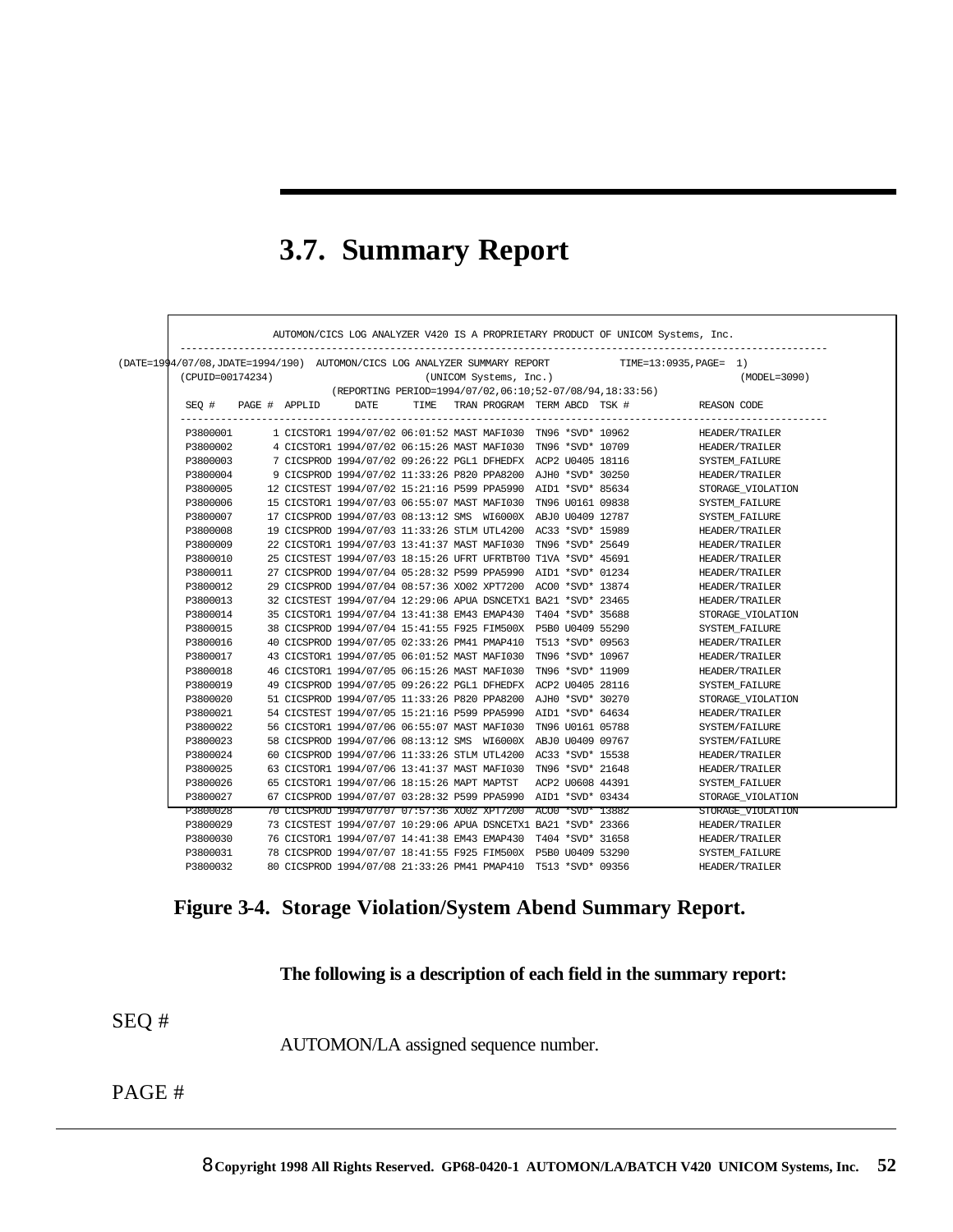Page number in the corresponding detail report. This field is displayed only if SUMMARY=YES and DETAIL=YES)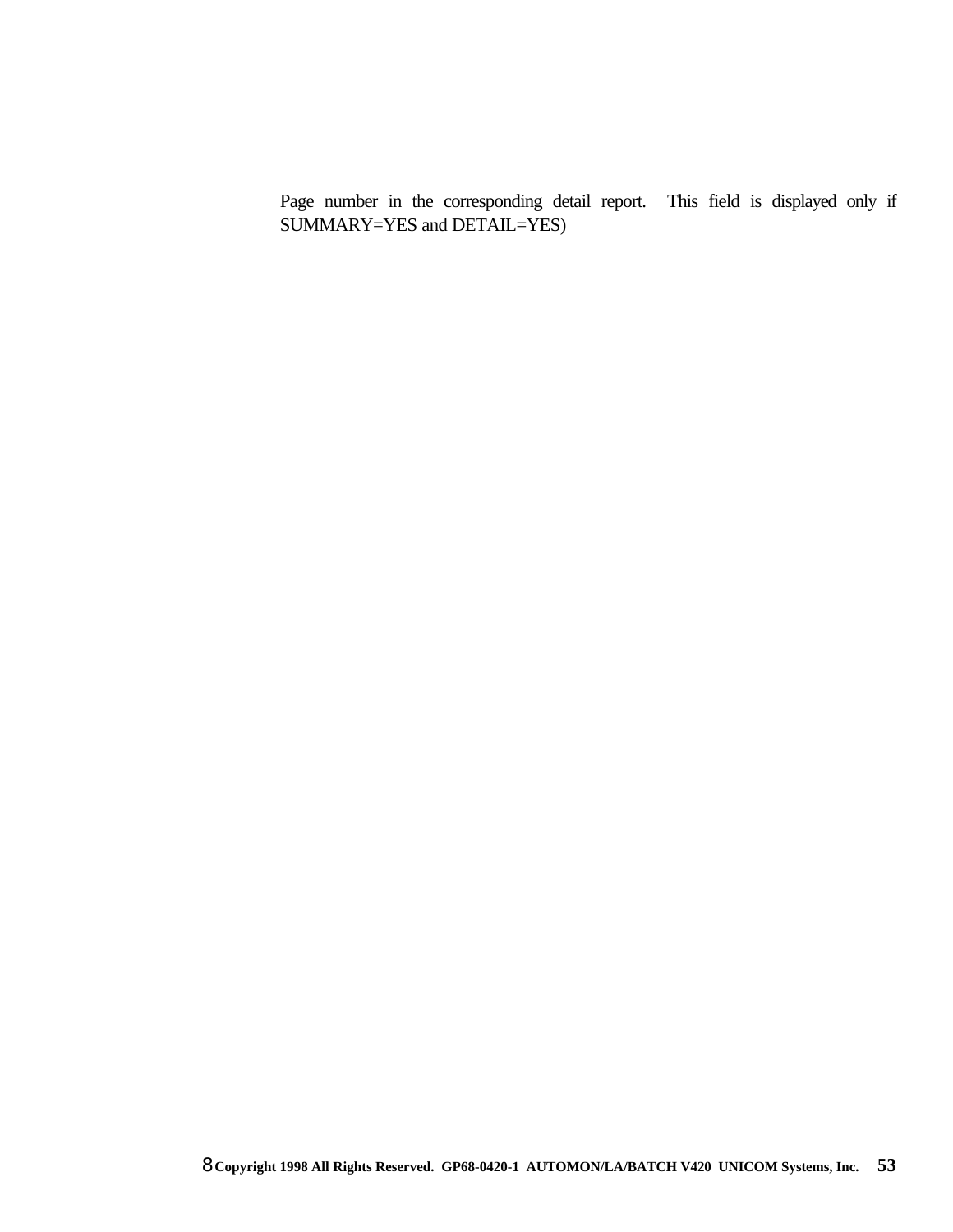| <b>APPLID</b>      | VTAM application identification.                                                           |
|--------------------|--------------------------------------------------------------------------------------------|
| <b>DATE</b>        | Date in the format YYYY/MM/DD.                                                             |
| <b>TIME</b>        | Time in the format HH:MM:SS.                                                               |
| <b>TRAN</b>        | CICS transaction identification.                                                           |
| <b>PROGRAM</b>     | CICS program identification.                                                               |
| <b>TERM</b>        | CICS terminal identification.                                                              |
| <b>ABCD</b>        | CICS system abend code, *SVD* for storage violation or *SGK* for storage key<br>violation. |
| TASK #             | CICS assigned task number.                                                                 |
| <b>REASON CODE</b> | Type of Abend.                                                                             |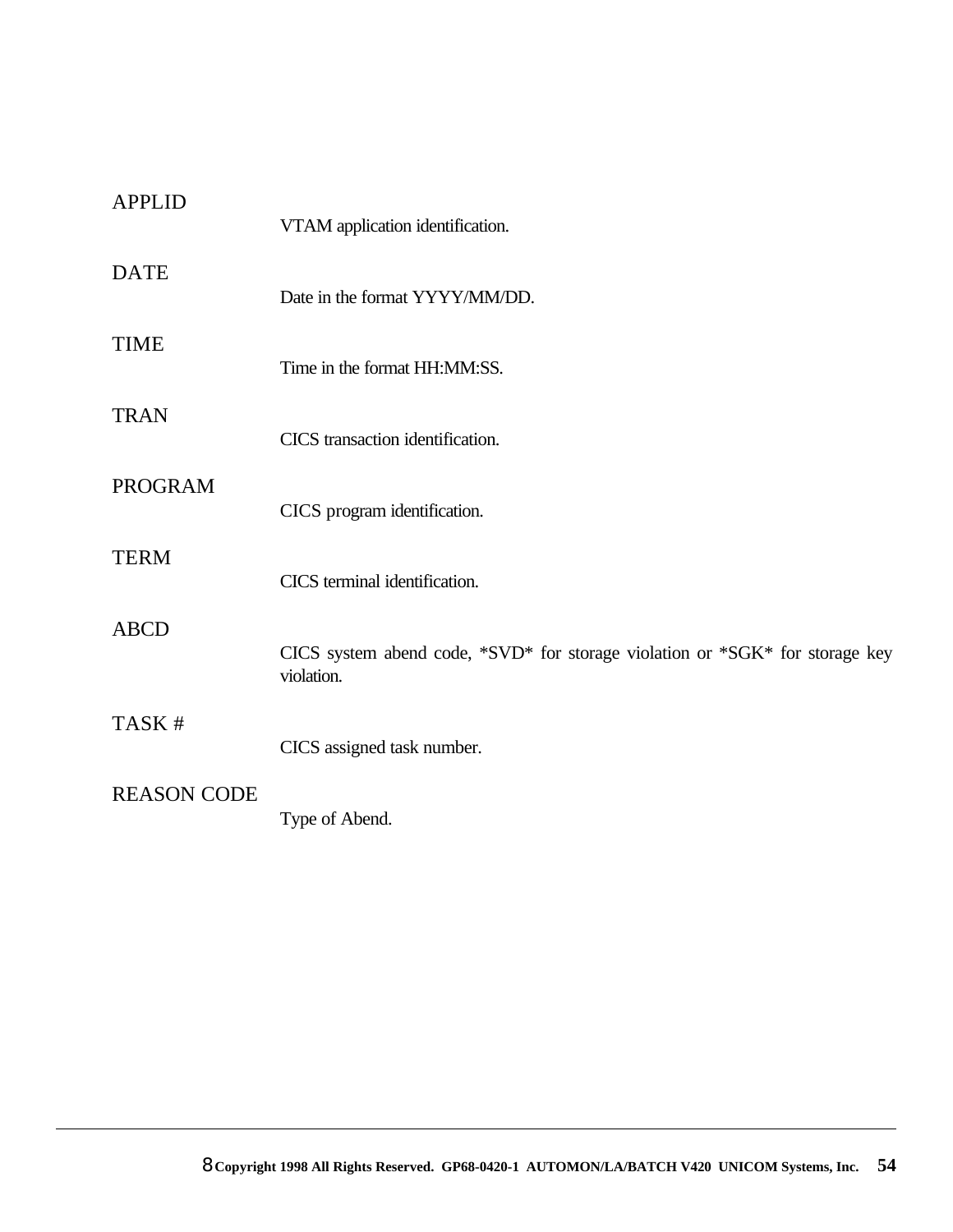# **Chapter 4. Message Analysis**

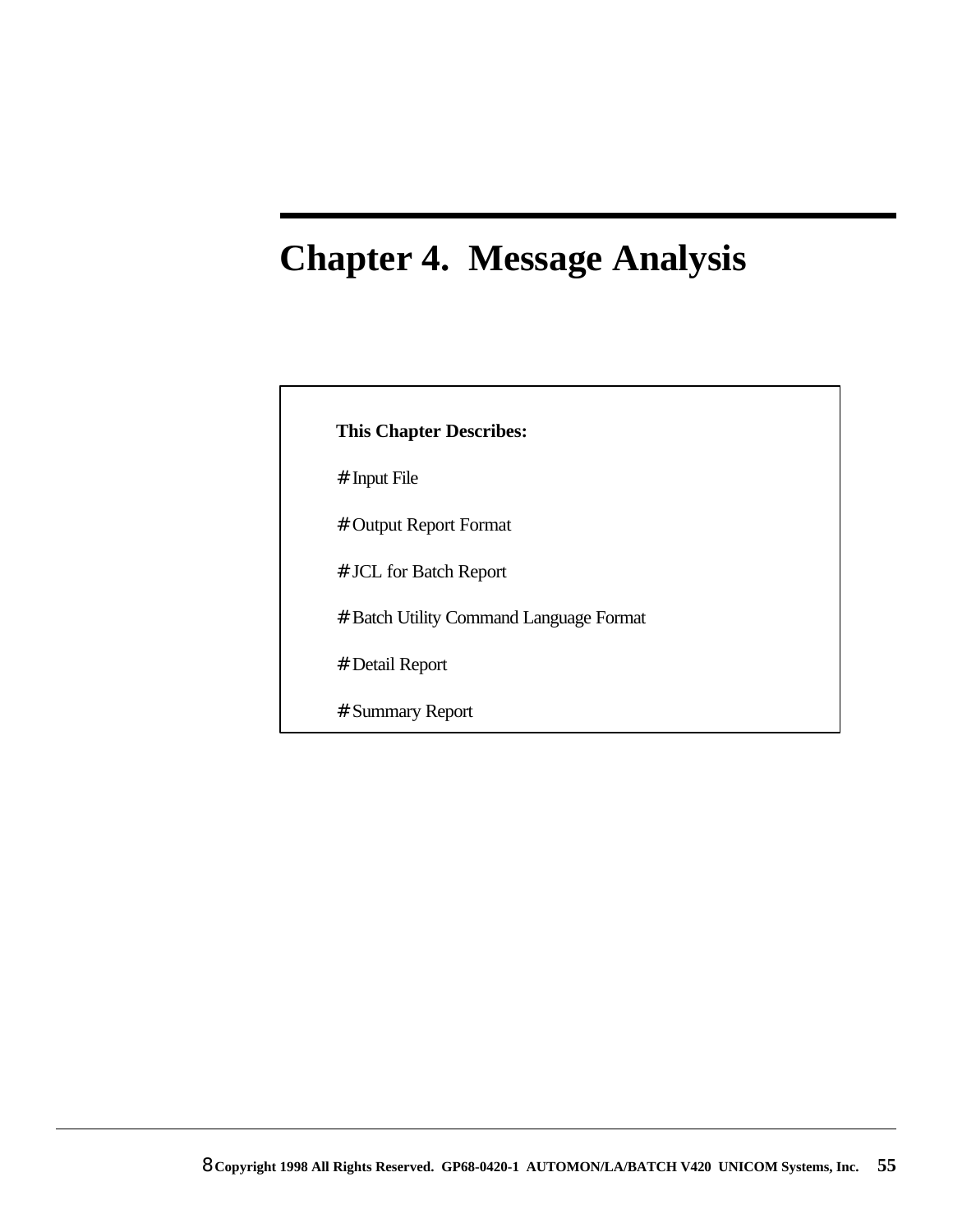### **4.1. Batch Utility**

This chapter introduces the functions of AUTOMON/LA batch utility for message analysis. It lists the AUTOMON/LA detail and summary output reports for message analysis and tells you how to select certain type of records.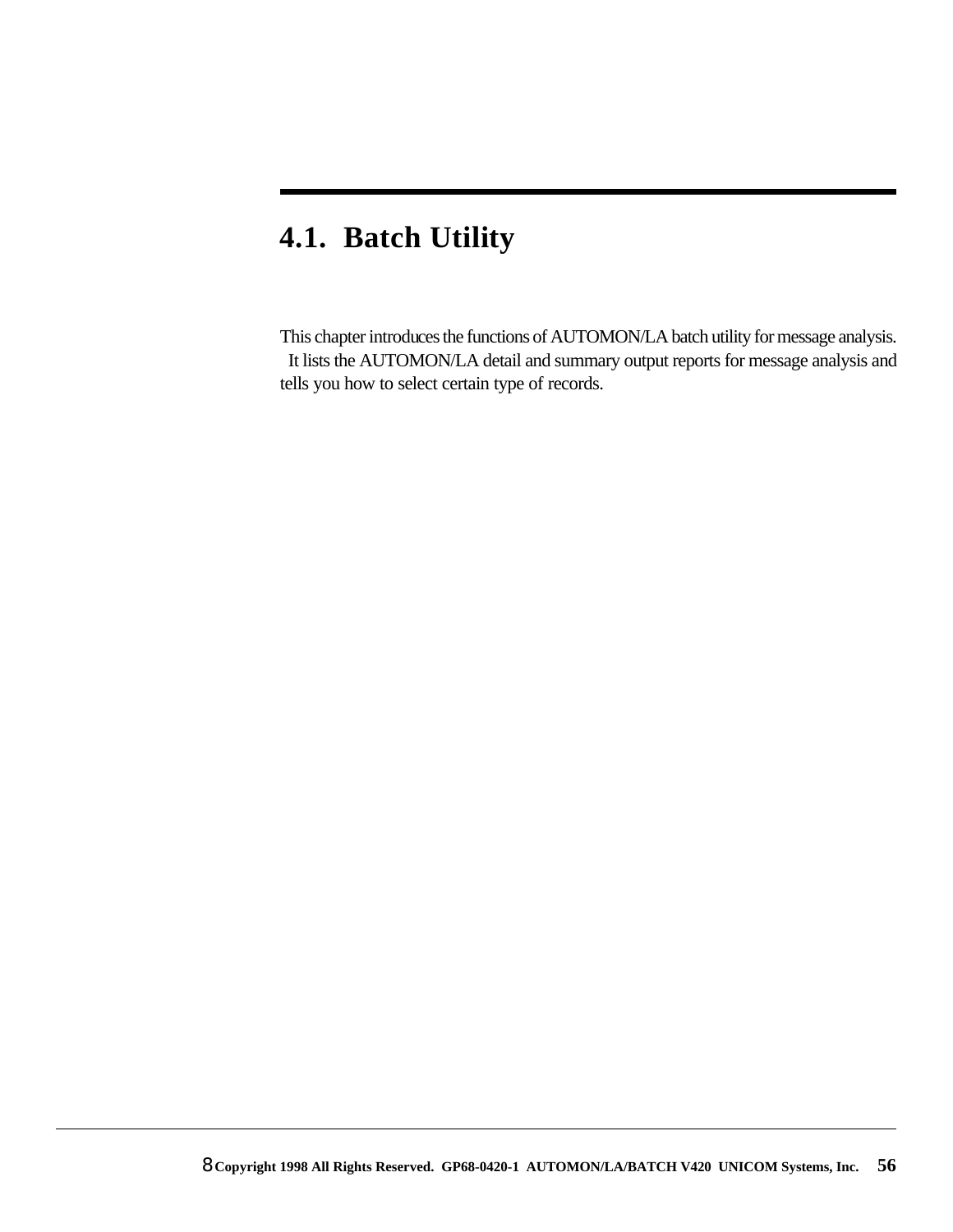## **4.2. Input**

AUTOMON/LA batch utility uses AUTOMON/CICS history database (AMON001) as an input. The AMON001 is a standard KSDS VSAM file, and it is sharable with CICS/VS systems. (You do not need to close or deallocate the file).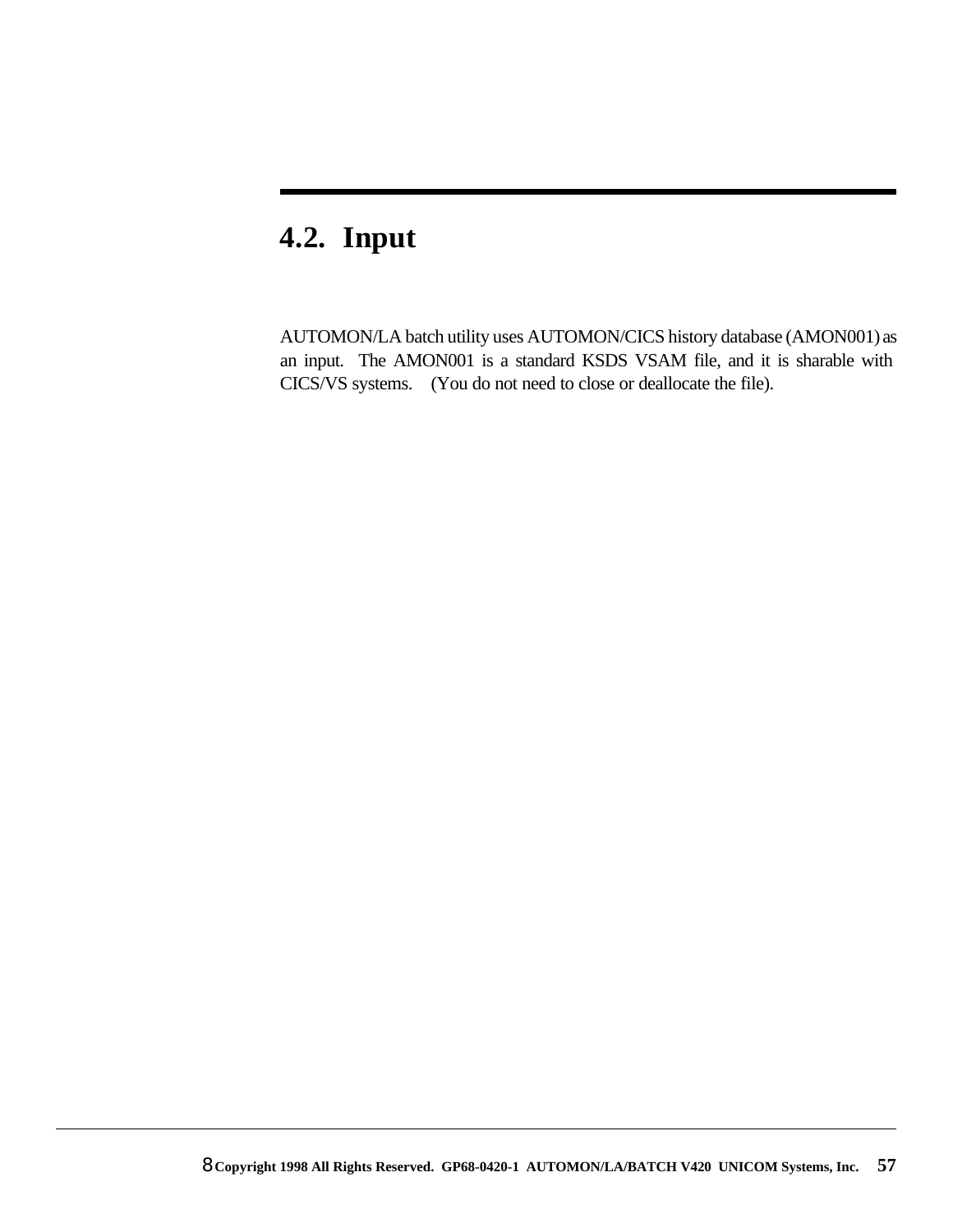# **4.3. Output**

The AUTOMON/LA report for message analysis consists of two parts: a detail and a summary section. The detail section contains information from all data records of the type that AUTOMON/CICS batch utility collected. The summary section provides a sum of the selected data record types.

! Detail report

! Summary report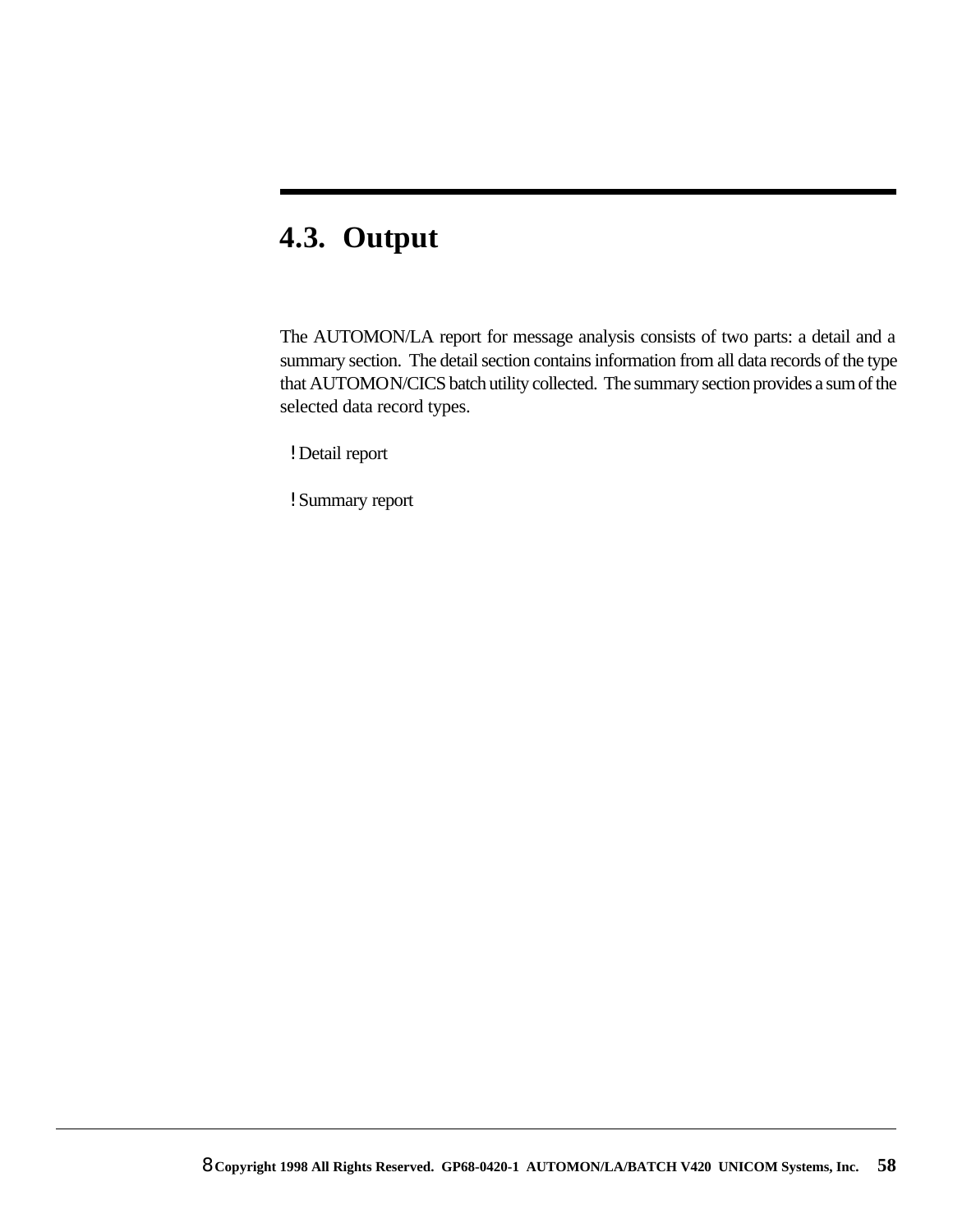### **4.4. JCL For the Batch Report**

Figure 4-1 is a sample of the job stream that must be submitted to request reports from AUTOMON/LA message analysis utility. The job stream to generate batch reports must meet the following requirements:

- ! The first STEPLIB must point the AUTOMON/CICS loadlib.
- ! The second STEPLIB must point the AUTOMON/LA/BATCH loadlib.
- ! SYSPRINT must exist and should be checked for AUTOMON/CICS and operating error messages.
- ! SYSOUT must exist.
- ! SYSDET and SYSSUM MUST EXIST.
- ! AMON001 must exist and should point AUTOMON.SYS001 history database.
- ! AMON003 must exist and should point UNICOM/CENTRAL security database (AMON501).
- ! UMON001 must exist and should point UNIMON.SYS001 system file.
- ! The SYSIN DD statement points to the AUTOMON/LA batch utility commands and keyword that specify the reports you want to produce. In the first job step (CSHLIST), DETAIL(YES) must be specified as a SYSIN parameter.
- ! You should follow your system naming conventions and replace UNIT=UUUU with DASD devices at your installation.
- ! You should replace VOL=SER=vvvvvv with a suitable volume serial number.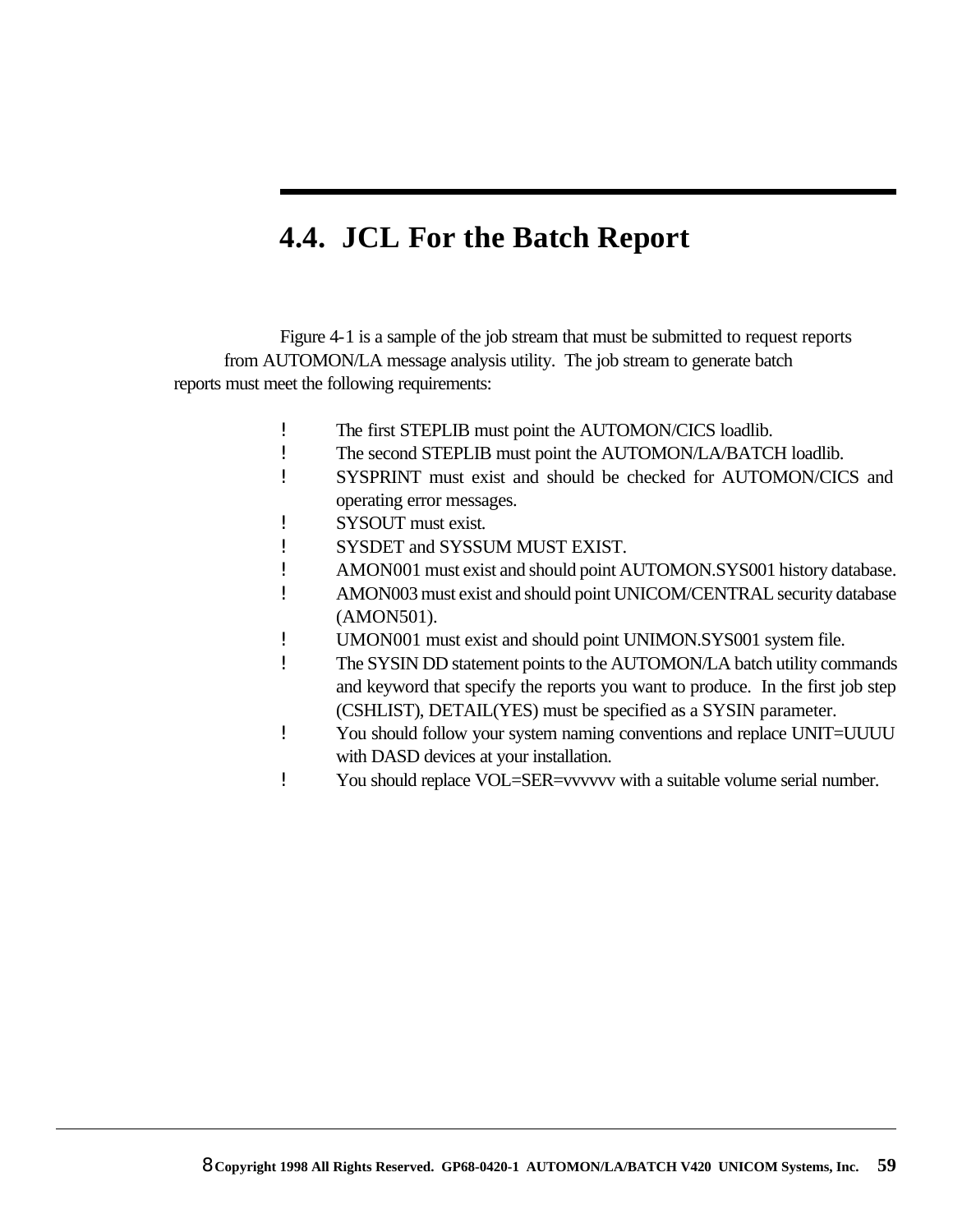//AMONLA JOB (0,0000),'AUTOMON/LA/BATCH',CLASS=0,NOTIFY=AMON //\*\*\*\*\*\*\*\*\*\*\*\*\*\*\*\*\*\*\*\*\*\*\*\*\*\*\*\*\*\*\*\*\*\*\*\*\*\*\*\*\*\*\*\*\*\*\*\*\*\*\*\*\*\*\*\*\*\*\*\*\* //\*+=========================================================+\* ACCESS AUTOMON/CICS HISTORY DATABASE //\*+=========================================================+\* //\*\*\*\*\*\*\*\*\*\*\*\*\*\*\*\*\*\*\*\*\*\*\*\*\*\*\*\*\*\*\*\*\*\*\*\*\*\*\*\*\*\*\*\*\*\*\*\*\*\*\*\*\*\*\*\*\*\*\*\*\* //CSHLIST EXEC PGM=CSHLIST,REGION=4096K //\* //STEPLIB DD DISP=SHR,DSN=AUTOMON.V420.CICS311.LOADLIB //\* //AMON001 DD DISP=SHR,DSN=CICS311.AUTOMON.SYS001 //UMON001 DD DISP=SHR,DSN=CICS311.UNIMON.SYS001 //SYSPRINT DD SYSOUT=\*,DCB=BLKSIZE=133 //SYSOUT DD DISP=(,PASS),UNIT=UUUU,VOL=SER=vvvvvv, // SPACE=(CYL,(20,1),RLSE),DSN=&&LOG //SYSIN DD \* APPLID(\*), - APPLICATION ID(S).......UP TO 8 EXCLUDE(CSH0000\*), - MESSAGES TO EXCLUDE.....UP TO 8 DETAIL(YES), - PRINT DETAIL REPORT......YES|NO SUMMARY(NO), - PRINT SUMMARY REPORT.....YES|NO FROM(1900/01/01,00:00:00), - FROM......(YYYY/MM/DD,HH:MM:SS)  $TO(2099/12/31, 23:59:59)$ , -  $TO......$ .(YYYY/MM/DD, HH:MM:SS) COUNT(9999999), - MAX RECORD SELECTIONS.0-9999999 SKIP(0), - BYPASS...............0-9999999 SCAN(FORWARD), - DIRECTION....(FORWARD|BACKWARD) TYPE(\*) RECORD SELECTIONS...(A,E,I,W,O) /\* //\*\*\*\*\*\*\*\*\*\*\*\*\*\*\*\*\*\*\*\*\*\*\*\*\*\*\*\*\*\*\*\*\*\*\*\*\*\*\*\*\*\*\*\*\*\*\*\*\*\*\*\*\*\*\*\*\*\*\*\*\* //\*+=========================================================+\*  $\mathcal{U}/*|$  SORT OUTPUT FROM CSHLIST BY APPLID, DATE AND TIME //\*+=========================================================+\* //\*\*\*\*\*\*\*\*\*\*\*\*\*\*\*\*\*\*\*\*\*\*\*\*\*\*\*\*\*\*\*\*\*\*\*\*\*\*\*\*\*\*\*\*\*\*\*\*\*\*\*\*\*\*\*\*\*\*\*\*\* //SORT EXEC PGM=SORT,REGION=40M,COND=(4,LT) //\* //SORTWK01 DD UNIT=UUUU,SPACE=(CYL,20),VOL=SER=vvvvvv //SORTWK02 DD UNIT=UUUU,SPACE=(CYL,20),VOL=SER=vvvvvv //SORTWK03 DD UNIT=UUUU,SPACE=(CYL,20),VOL=SER=vvvvvv //SORTIN DD DISP=(OLD,DELETE,DELETE),DSN=&&LOG //SORTOUT DD DISP=(,PASS),UNIT=UUUU,VOL=SER=vvvvvv, // SPACE=(CYL,(20,1),RLSE),DSN=&&LOG1 //SYSPRINT DD SYSOUT=\* //SYSOUT DD SYSOUT=\* //SYSIN DD \*

```
 SORT FIELDS=(2,31,BI,A),EQUALS
```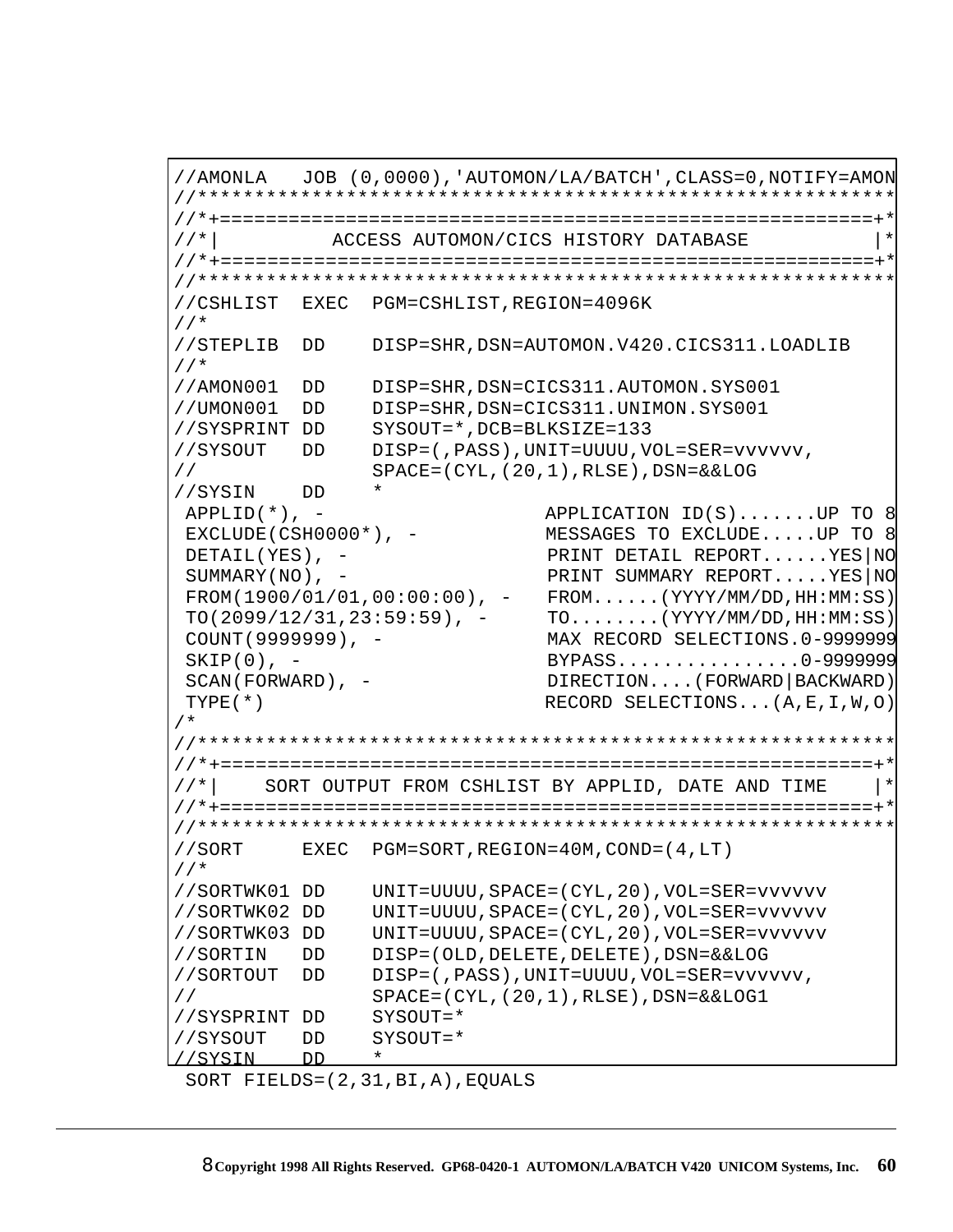**Figure 4-1. Sample Message Report Generation JCL.**

/\*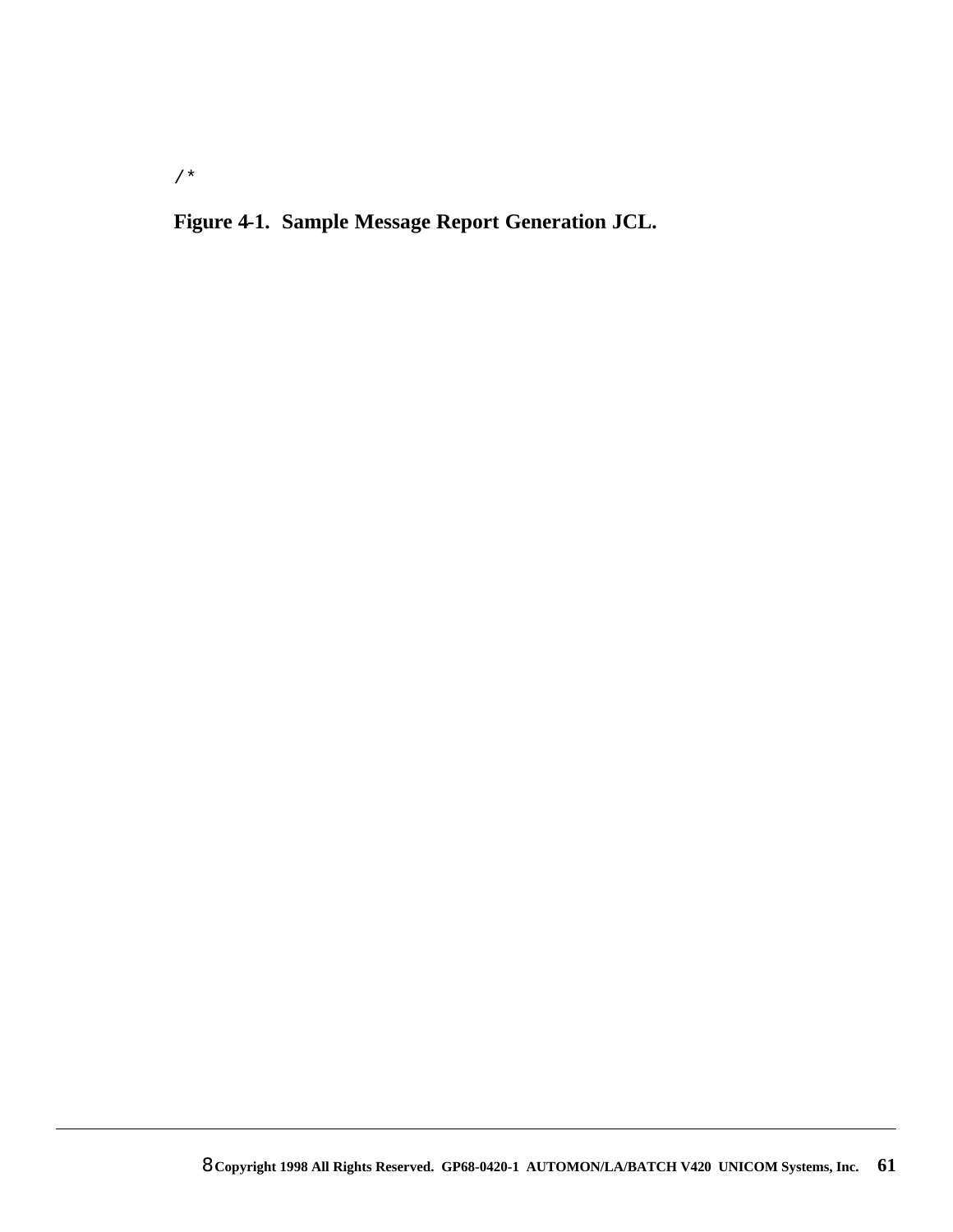```
 //*+=========================================================+*
 //*| PRINT AUTOMON/LA/BATCH MESSAGE ANALYSIS REPORT |*
 //*+=========================================================+*
 //REPORT EXEC PGM=CSH68AM,REGION=6M,COND=(4,LT)
 //*
 //STEPLIB DD DISP=SHR,DSN=UNICOM.AMONLA.V420.LOADLIB
 //AMON002 DD DISP=(OLD,DELETE,DELETE),DSN=&&LOG1
 //AMON003 DD DISP=SHR,DSN=UNICOM.CENTRAL.AMON501
 //UMON001 DD DISP=SHR,DSN=CICS311.UNIMON.SYS001
 //SYSDET DD SYSOUT=*,DCB=BLKSIZE=133
 //SYSSUM DD SYSOUT=*,DCB=BLKSIZE=133
 //SYSPRO DD SYSOUT=*,DCB=BLKSIZE=133
 //SYSPRINT DD SYSOUT=*,DCB=BLKSIZE=133
 //SYSIN DD *
WIO(YES), - WRITE MSG TO OPERATOR....YES|NO
 COMPANY(YOUR COMPANY NAME), - YOUR COMPANY NAME......UP TO 42
APPLID(*), - APPLICATION ID(S).......UP TO 8
MSG(*), - AUTOMON MESSAGE(S).....UP TO 8
DETAIL(YES), - PRINT DETAIL REPORT......YES|NO
 SUMMARY(YES), - PRINT SUMMARY REPORT.....YES|NO
 SYNOPSIS(YES), - PRINT SYNOPSIS REPORT....YES NO
 FROM(1900/01/01,00:00:00), - FROM......(YYYY/MM/DD,HH:MM:SS)
  TO(2099/12/31,23:59:59), - TO........(YYYY/MM/DD,HH:MM:SS)
  COUNT(9999999), - MAX RECORD SELECTIONS.0-9999999
 المن المستقل المستقل المستقل المستقل المستقل المستقل المستقل المستقل المستقل المستقل المستقل المستقل المستقل ا<br>المستقل المستقل المستقل المستقل المستقل المستقل المستقل المستقل المستقل المستقل المستقل المستقل المستقل المستق
```
/\*

**Figure 4-1. Sample Message Report Generation JCL.**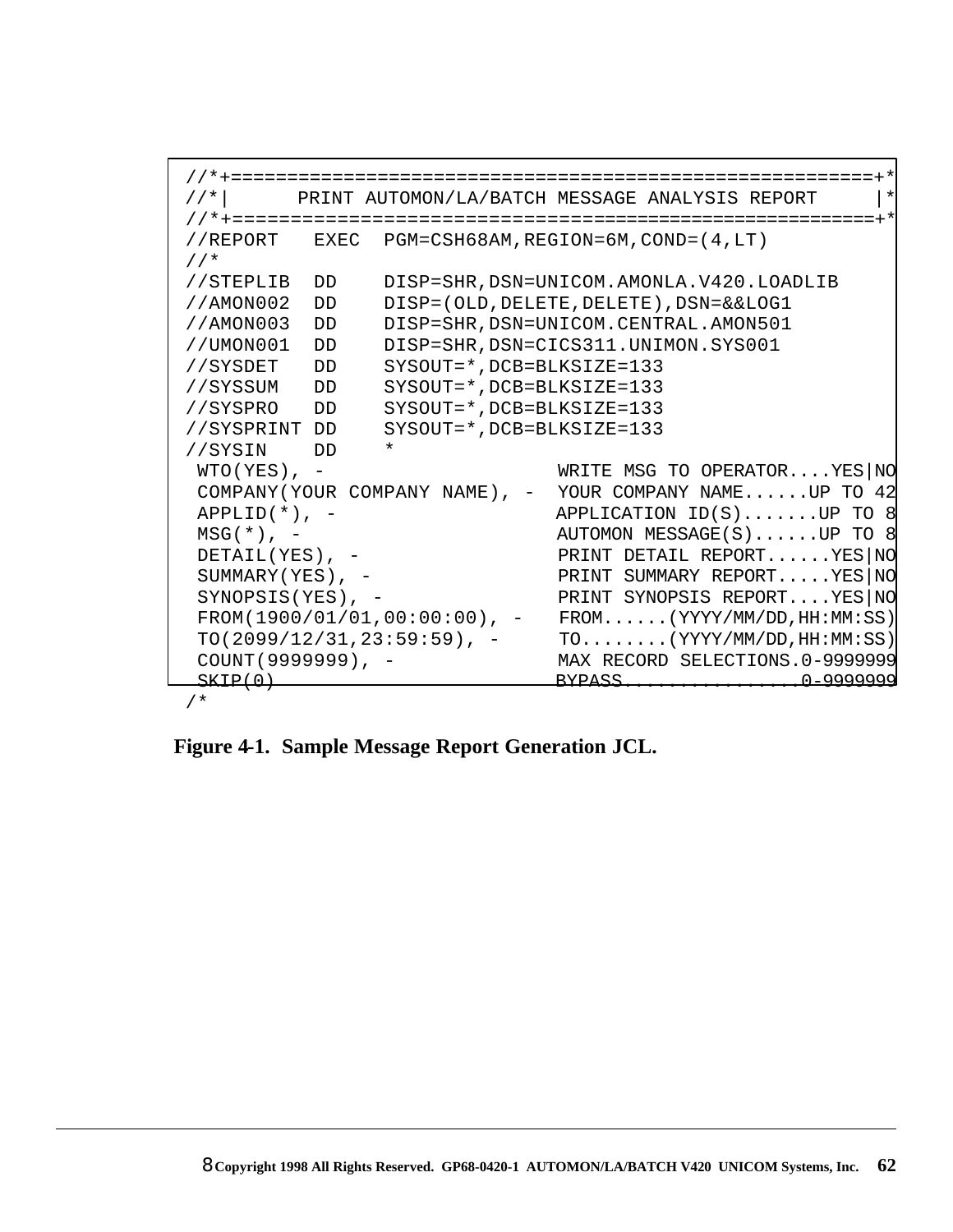### **4.5. Batch Utility Command Language Format**

With AUTOMON/LA message analysis batch utility, control statements created from a command language are used to request the various reports. This command language format is shown in figure 4-2.

| BLANK | COMMAND      | OPERANDS             | COMMENTS |
|-------|--------------|----------------------|----------|
| blank | command name | one or more operands | comments |

#### **Figure 4-2. The Command Language Format.**

#### **Command Format**

The general format of the command to produce a AUTOMON/CICS batch report is:

#### **Keyword(subkeyword)**

Where keyword is the keyword parameter for the report being requested.

To request selective application report, use the keyword APPLID and a subkeyword to specify the application ID. The general format of the command is:

#### **APPLID (subkeyword)**

Where subkeyword is the application ID.

AUTOMON/L batch utility commands are read in from the data set pointed to by the SYSIN DD statement in your job stream. A single command can contain a maximum of one line.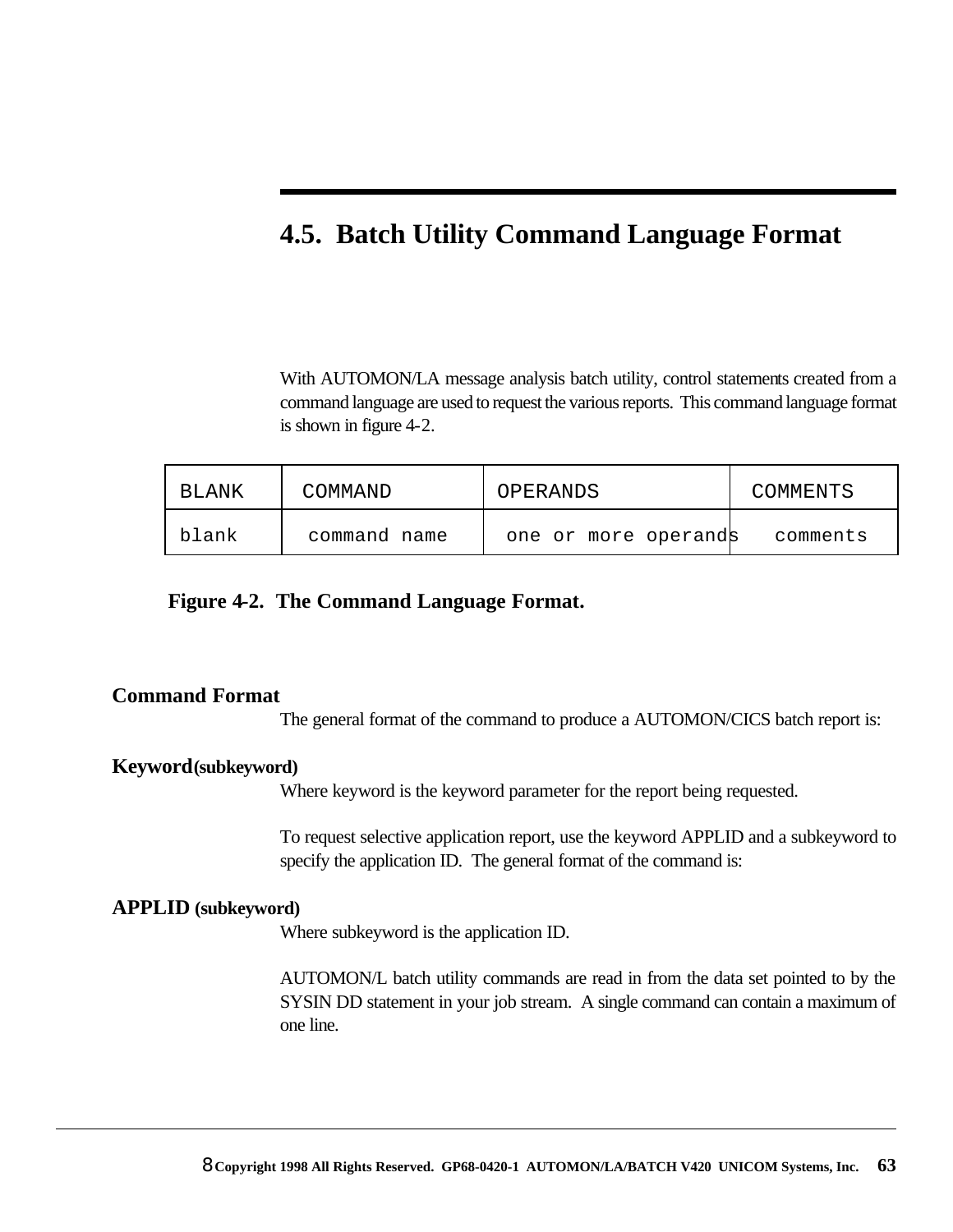### **4.5.1. Batch Utility Commands**

The keyword used for the tailoring are as follows:

### **Batch Commands**

| <b>APPLID</b>  |                                                                             |
|----------------|-----------------------------------------------------------------------------|
|                | VTAM application identification.                                            |
|                | Value: One to eight VTAM APPLIDs or $*$ - all                               |
|                | Example: APPLID (CICSTOR, AOR1) - select CICSTOR and AOR1<br>Default: *     |
|                |                                                                             |
| <b>EAPPLID</b> |                                                                             |
|                | To exclude a certain APPLID (s), proceed the statement with an E.           |
|                | Example: EAPPLID(CICSTOR, AOR1) - selected applids CICSTOR and AOR1 will be |
|                | excluded from the report, however this is not available for                 |
|                | job step (CSHLIST).                                                         |
|                | NOTE: APPLID and EAPPLID are mutually exclusive parameters.                 |
| <b>COMPANY</b> |                                                                             |
|                | Your company name for the report heading.                                   |
|                | Value: up to 42 Characters                                                  |
|                | Example: COMPANY(ABC COMPANY)                                               |
|                |                                                                             |
| <b>COUNT</b>   |                                                                             |
|                | Used to specify the maximum line count.                                     |
|                | Value: 0 to 9999999                                                         |
|                | Example: COUNT(2000)                                                        |
|                | Default: 9999999                                                            |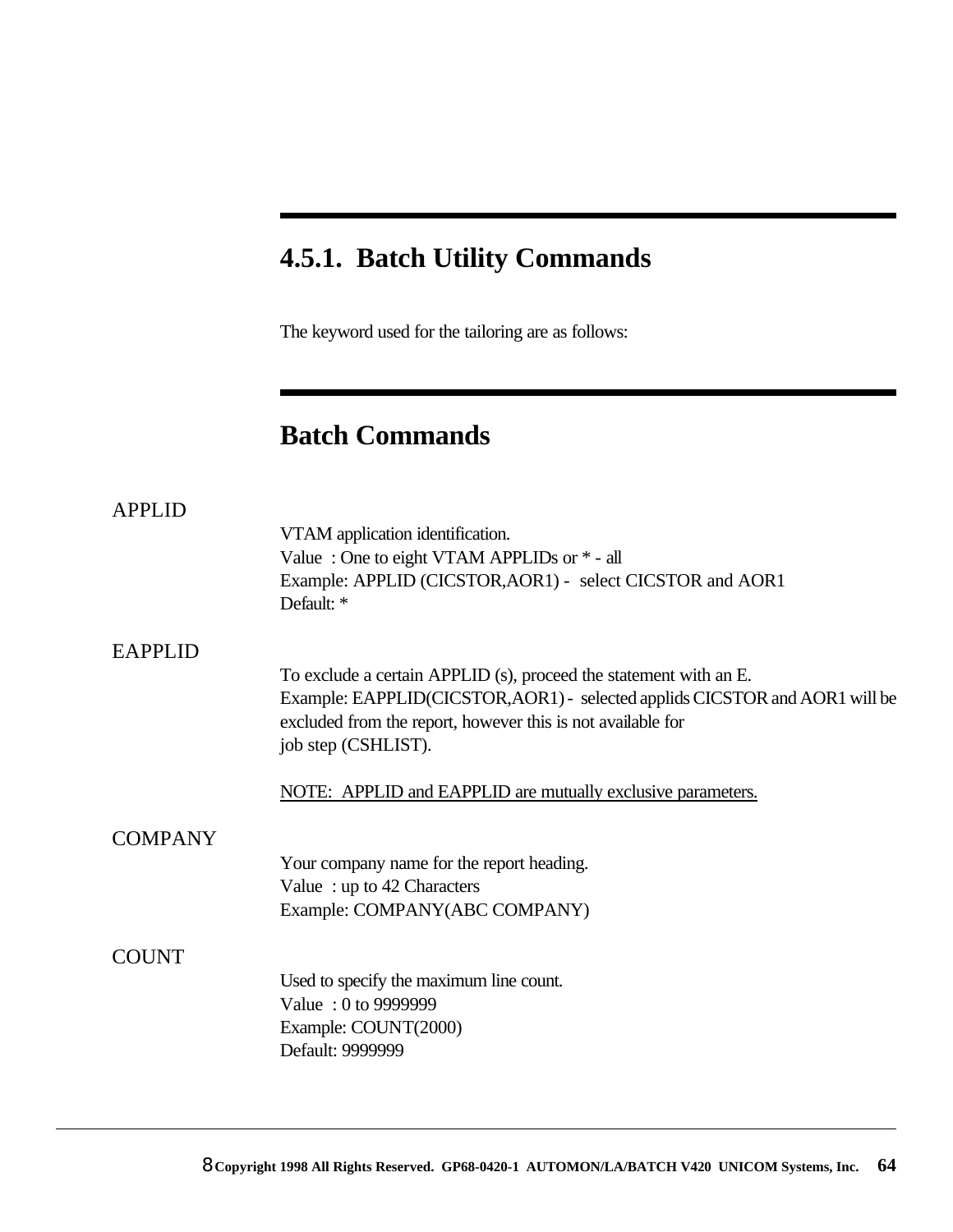| <b>DETAIL</b>  |                                                                                              |
|----------------|----------------------------------------------------------------------------------------------|
|                | Print detail report.                                                                         |
|                | Value: YES or NO                                                                             |
|                | Example: DETAIL(YES)                                                                         |
|                | Default: YES                                                                                 |
| <b>EXCLUDE</b> |                                                                                              |
|                | AUTOMON/CICS messages to be excluded from the batch utility                                  |
|                | Value: One to eight AUTOMON/CICS messages                                                    |
|                | Example: EXCLUDE(CSH6600*,CSH6601*), - exclude messages CSH6600 and                          |
|                | CSH6601 from the message analysis. Do not code this keyword if you want to include all       |
|                | AUTOMON/CICS messages.                                                                       |
|                | Please note: EXCLUDE is only available in job step (CSHLIST). In addition the                |
|                | EXCLUDE and INCLUDE keywords are mutually exclusive.                                         |
| <b>INCLUDE</b> |                                                                                              |
|                | AUTOMON/CICS messages to be included in the batch utility                                    |
|                | Value: One to eight AUTOMON/CICS messages                                                    |
|                |                                                                                              |
|                | Example: INCLUDE(CSH6600*,CSH6601*), - include messages CSH6600 and                          |
|                | CSH6601 in the message analysis. Do not code this keyword if you want to include all         |
|                | AUTOMON/CICS messages.                                                                       |
|                | Please note: INCLUDE is only available in job step (CSHLIST). In addition the                |
|                | INCLUDE and EXCLUDE keywords are mutually exclusive.                                         |
| <b>FROM</b>    |                                                                                              |
|                | Used to specify the start of the reporting period. This keyword is coded as a date along     |
|                | with a time in the format(YYYY/MM/DD,HH:MM:SS) and specifies a start time. Only              |
|                | data collected after this start time will be processed. Both date and time are optional. The |
|                | subkeyword of "****/**/**" will be substituted with today's date.                            |
|                | Value: YYYY/MM/DD,HH:MM:SS or ****/**/**,HH:MM:SS                                            |
|                | Example: FROM(1994/01/01,05:00:00)                                                           |
|                | Default: 0000/01/01,00:00:00                                                                 |
|                |                                                                                              |
| <b>MSG</b>     |                                                                                              |
|                | Used to create an inclusive list of AUTOMON/CICS messages.                                   |
|                | Value: One to eight AUTOMON/CICS message numbers or (*) for all                              |
|                | Example: MSG(CSH6205*,CSH6207*), - select messages CSH6205 and CSH6207                       |
|                | Default: *                                                                                   |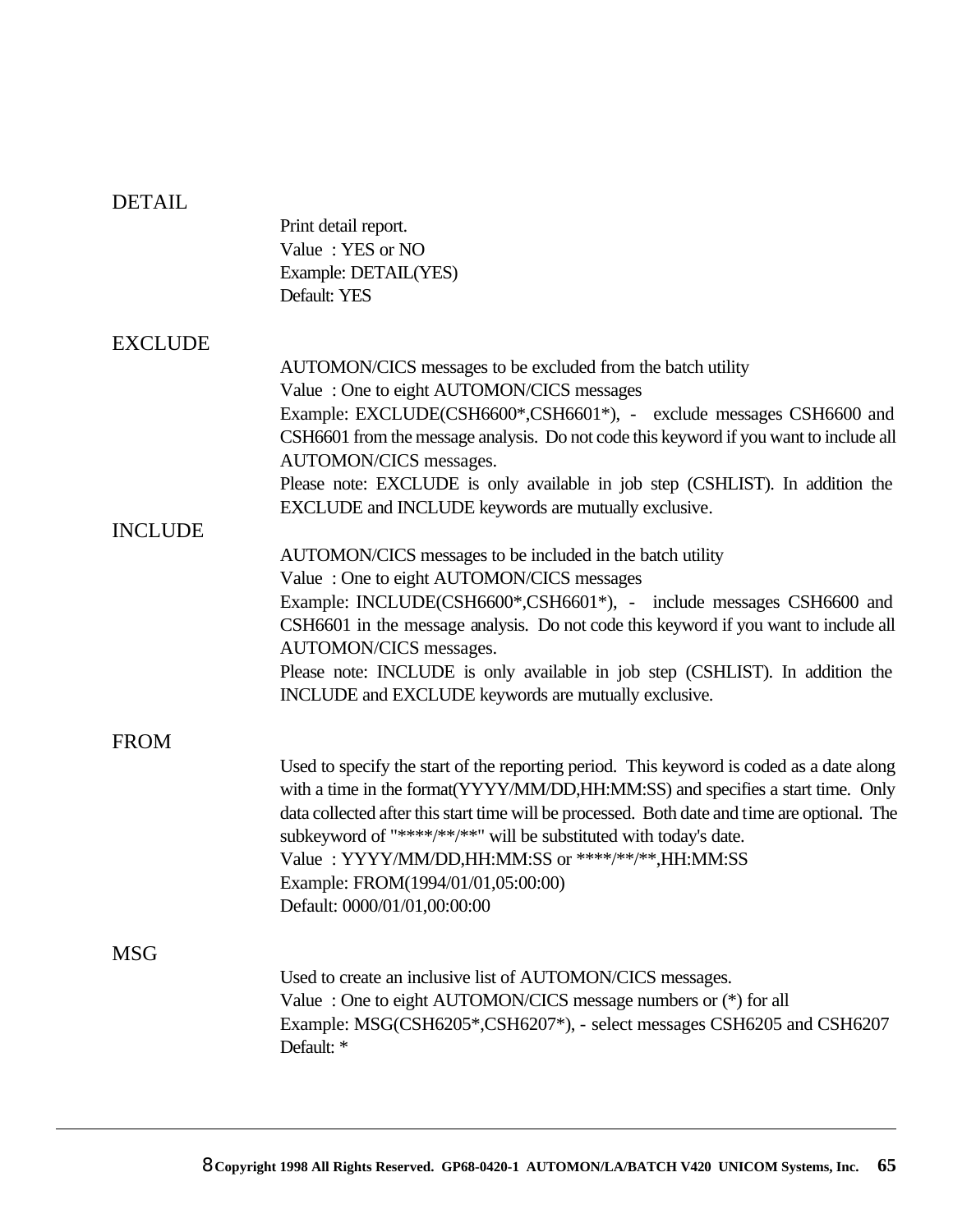#### EMSG

|                 | To exclude certain message(s), proceed the statement with an $E$ .<br>Example: EMSG(CSH6205*,CSH6207*), - selected messages CSH6205 and<br>CSH6207 will be excluded from the report.                                                                                                                                                                                                                                                                                                                                                                                                                                                                                    |
|-----------------|-------------------------------------------------------------------------------------------------------------------------------------------------------------------------------------------------------------------------------------------------------------------------------------------------------------------------------------------------------------------------------------------------------------------------------------------------------------------------------------------------------------------------------------------------------------------------------------------------------------------------------------------------------------------------|
|                 | NOTE: MSG and EMSG are mutually exclusive parameters.                                                                                                                                                                                                                                                                                                                                                                                                                                                                                                                                                                                                                   |
| <b>PAGESIZE</b> | Used to specify the number of data lines per page.<br>Value: 0 - 9999999<br>If 0 is specified for this parameter then no report header will be written.<br>Example: PAGESIZE(57), - 57 data lines per page<br>Default: 52                                                                                                                                                                                                                                                                                                                                                                                                                                               |
| <b>SKIP</b>     | Used to specify the number of records to be bypassed.<br>Value: 0 to 9999999<br>Example: SKIP(2000)<br>Default: 0                                                                                                                                                                                                                                                                                                                                                                                                                                                                                                                                                       |
| <b>SUMMARY</b>  | Print summary report.<br>Value: YES or NO<br>Example: SUMMARY(YES)<br>Default: YES                                                                                                                                                                                                                                                                                                                                                                                                                                                                                                                                                                                      |
| <b>SYNOPSIS</b> | Print synopsis report. Only the first occurrence of identical AUTOMON/CICS messages<br>will be processed in the detail report. The summary report will include a field for the<br>number of identical occurrences of a particular AUTOMON/CICS message. In order to<br>be considered an identical message the VTAM application id and AUTOMON/CICS<br>message number must match. If NO is specified all occurrences of AUTOMON/CICS<br>messages will appear in the detail report. In the summary report all occurrences of a<br>AUTOMON/CICS messages will be reported and the total field will be blank.<br>Value: YES or NO<br>Example: SYNOPSIS(YES)<br>Default: YES |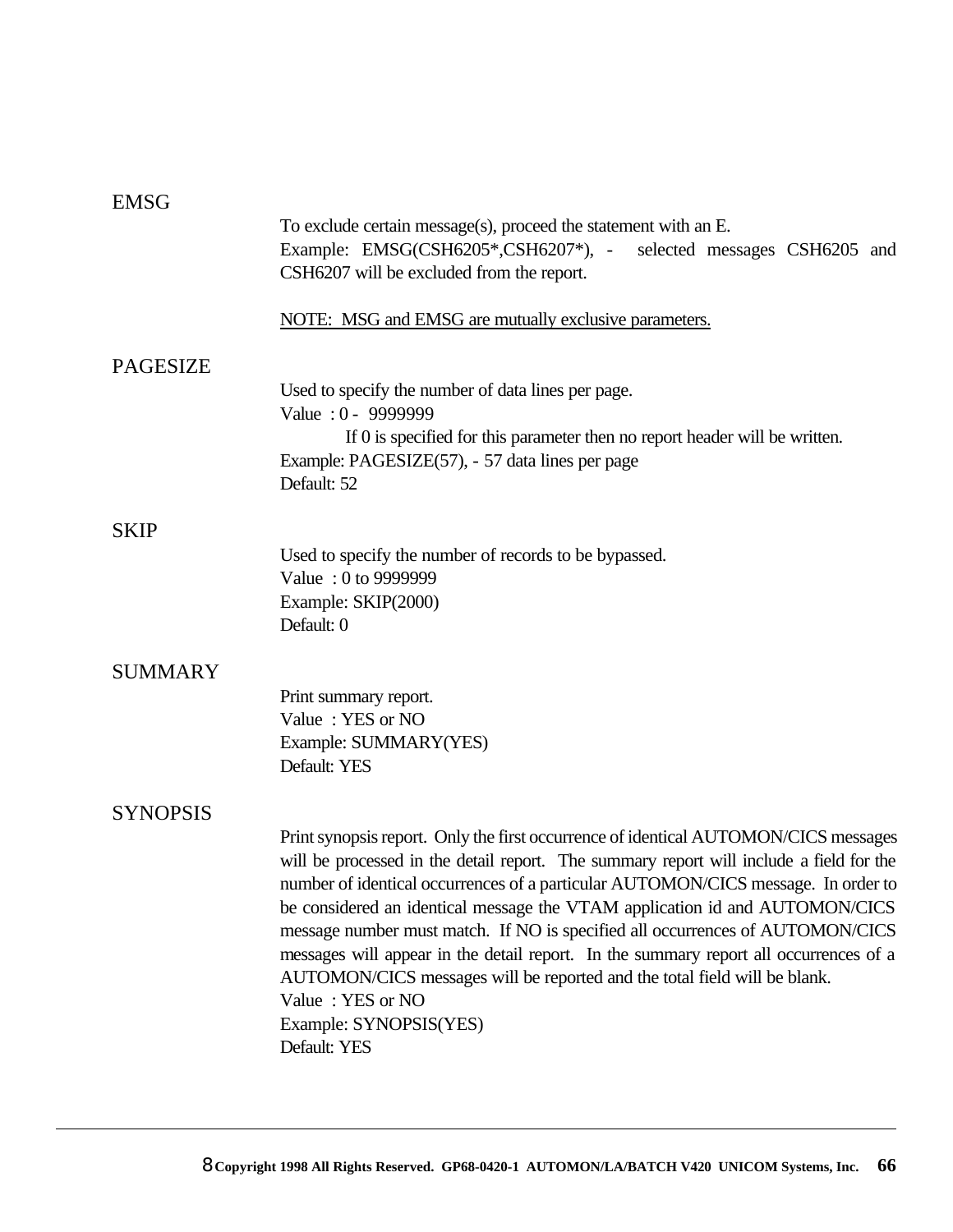TO

| Used to specify the end of the reporting period. This keyword is coded as a date along<br>with a time in the format(YYYY/MM/DD,HH:MM:SS) and specifies an end time. Only<br>data collected before this end time will be processed. Both date and time are optional. |
|---------------------------------------------------------------------------------------------------------------------------------------------------------------------------------------------------------------------------------------------------------------------|
| The subkeyword of "****/**/**" will be substituted with today's date.                                                                                                                                                                                               |
| Value: YYYY/MM/DD,HH:MM:SS or ****/**/**,HH:MM:SS                                                                                                                                                                                                                   |
| Example: TO(1994/01/01,20:00:00)                                                                                                                                                                                                                                    |
| Default: 2099/12/31,23:59:59                                                                                                                                                                                                                                        |

#### WTO

The selected keyword will be logged to the system console Value : YES or NO Example: WTO(YES) Default: YES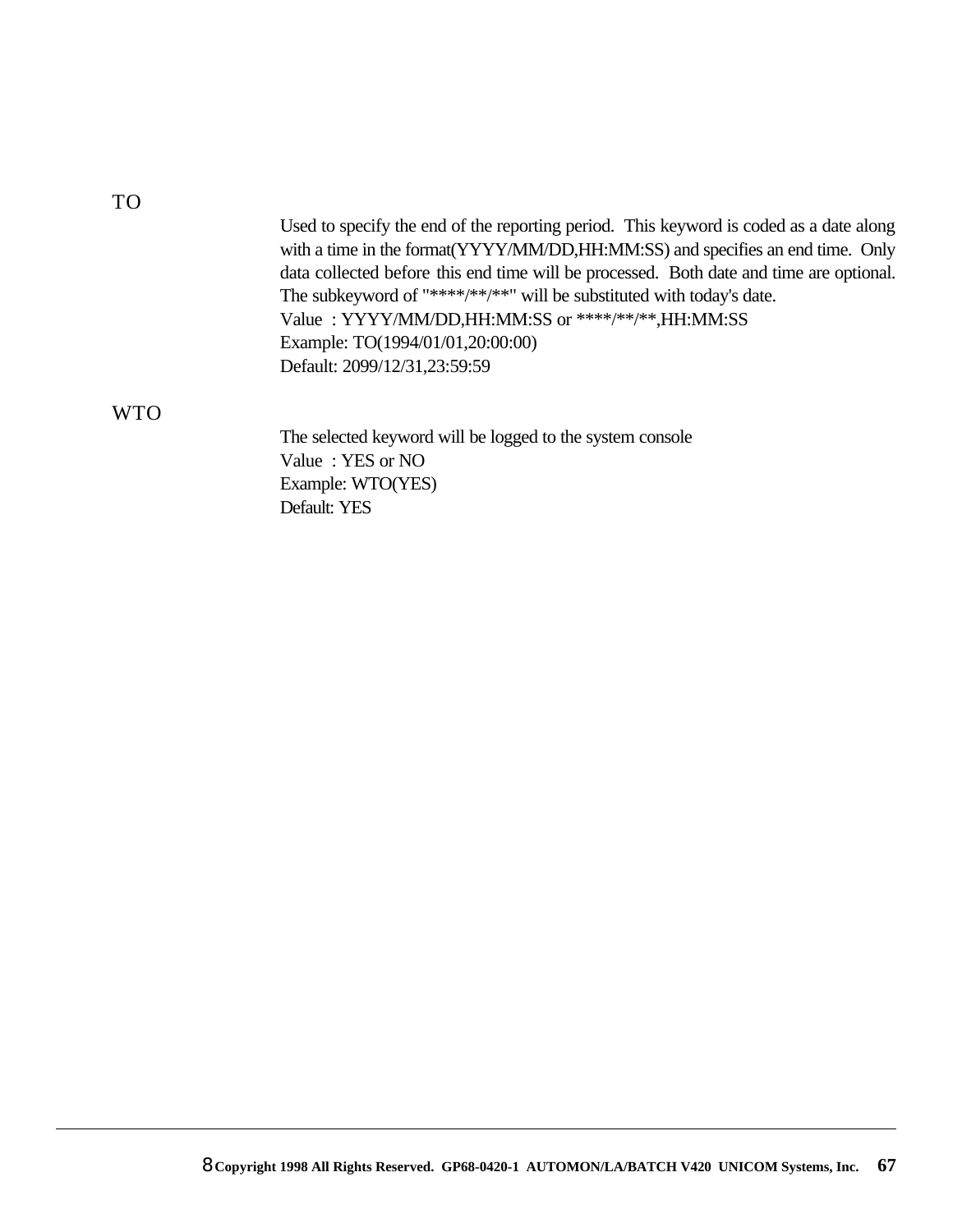# **4.6. Detail Report**

|                                                                     | (DATE=1994/07/03, JDATE=1994/185) AUTOMON/CICS LOG ANALYZER DETAIL REPORT      | $PAGE = 26$      |  |  |  |  |  |  |
|---------------------------------------------------------------------|--------------------------------------------------------------------------------|------------------|--|--|--|--|--|--|
| (CPUID=00174234)                                                    | (UNICOM Systems, Inc.)                                                         | $(MODEL = 3090)$ |  |  |  |  |  |  |
|                                                                     | (REPORTING PERIOD=1994/07/01,10:56:24-1994/07/05,11:52:25)                     |                  |  |  |  |  |  |  |
| SEQUENCE NUMBER P3800022                                            |                                                                                |                  |  |  |  |  |  |  |
| TESTCICS/SHORT ON STORAGE ISSUES                                    |                                                                                |                  |  |  |  |  |  |  |
| AUTOMON/CICS MESSAGES                                               |                                                                                |                  |  |  |  |  |  |  |
| CSH6100I-SHORT ON STORAGE. DSA=7034K, FREE= 217K, MXT= 32, TASKS= 7 |                                                                                |                  |  |  |  |  |  |  |
| AUTOMON THRESHOLDS                                                  |                                                                                |                  |  |  |  |  |  |  |
|                                                                     | MENU SELECTION 0 SUBMENU OPTION 2 (=0.2) CAN BE USED TO SET                    |                  |  |  |  |  |  |  |
|                                                                     | AUTOMON/CICS THRESHOLD VALUES.                                                 |                  |  |  |  |  |  |  |
|                                                                     | _ITEM____________FLAG__________CYCLE_____________NOTIFY___________ACTION_      |                  |  |  |  |  |  |  |
| SOS.                                                                | ON<br>60<br>$\mathbf{1}$<br>60                                                 |                  |  |  |  |  |  |  |
|                                                                     |                                                                                |                  |  |  |  |  |  |  |
| DESCRIPTION                                                         |                                                                                |                  |  |  |  |  |  |  |
|                                                                     | AFTER PROGRAM COMPRESSION, IF A GETMAIN REQUEST FOR A LARGE AREA CAN'T         |                  |  |  |  |  |  |  |
|                                                                     | BE SATISFIED, CICS TURNS THE SOS INDICATOR IN CSA. WHEN THE SOS INDICATOR      |                  |  |  |  |  |  |  |
|                                                                     | IS ON, THE TASK DISPATCHER (DFHKCP) WON'T ATTACH NEW TASKS AND CICS GOES       |                  |  |  |  |  |  |  |
|                                                                     | INTO SYSTEM STRESS. THE OVERHEAD OF PROGRAM COMPRESSION, SOS CONDITIONS        |                  |  |  |  |  |  |  |
|                                                                     | AND SYSTEM STRESS CONDITIONS CAN CAUSE CPU AND WORKING SET REQUIREMENTS OF     |                  |  |  |  |  |  |  |
|                                                                     | CICS TO INCREASE DRAMATICALLY. ANY RES=NO PROGRAMS ARE SUBJECT TO PROGRAM      |                  |  |  |  |  |  |  |
|                                                                     | COMPRESSION. THE PROGRAM COMPRESSION DELETES ALL NON-RESIDENT PROGRAMS         |                  |  |  |  |  |  |  |
|                                                                     | THAT AREN'T CURRENTLY IN USE. DFHPCP DOES NOT RELOAD (FETCH) ANY PROGRAMS      |                  |  |  |  |  |  |  |
|                                                                     | INTO THE DSA UNTIL THEY HAVE BEEN SUCCESSFULLY DELETED FROM THE DSA. BECAUSE   |                  |  |  |  |  |  |  |
|                                                                     | CICS USES A SINGLE ASYNCRONOUS LOADER FOR PROGRAM LOADING, MANY TASKS CAN      |                  |  |  |  |  |  |  |
|                                                                     | BE OUEUED UP REQUIRING THE USE OF PROGRAMS.                                    |                  |  |  |  |  |  |  |
| RECOMMENDATIONS                                                     |                                                                                |                  |  |  |  |  |  |  |
|                                                                     | MUST ELIMINATE SYSTEM STRESS CONDITIONS AND PROGRAM COMPRESSIONS. THESE SHOULD |                  |  |  |  |  |  |  |
|                                                                     | BE AVOIDED BY USING ADEQUATE VIRTUAL STORAGE FOR THE CICS REGION, AND THEREBY  |                  |  |  |  |  |  |  |
|                                                                     | ENSURING A DSA THAT HAS ADEQUATE FREE STORAGE.                                 |                  |  |  |  |  |  |  |
| $\Omega$                                                            | INCREASE THE DSA SIZE AND THE STORAGE CUSHION SIZE (SCS)                       |                  |  |  |  |  |  |  |
| $\Omega$                                                            | MONITOR THE PROGRAM COMPRESSION RATE DURING PEAK PERIOD FOR TUNING.            |                  |  |  |  |  |  |  |
| $\Omega$                                                            | EVALUATE "RES=YES" AND "USAGE=MAP" PPT OPTIONS TO REDUCE PROGRAM LOAD I/O'S.   |                  |  |  |  |  |  |  |
|                                                                     | NOTE: NONRESIDENT PROGRAMS INCREASE FRAGMENTATION.                             |                  |  |  |  |  |  |  |
| $\Omega$                                                            | USE THE VSAM LSR BUFFER POOL OPTIONS FOR FCT DEFINITIONS. LSR'S SHARE          |                  |  |  |  |  |  |  |
|                                                                     | A COMMON POOL OF BUFFERS AND A COMMON POOL OF STRINGS. THE COST OF             |                  |  |  |  |  |  |  |
|                                                                     | ASSIGNING ADDITIONAL BUFFERS ON DATASETS ARE THE ADDITIONAL VIRTUAL AND        |                  |  |  |  |  |  |  |
|                                                                     | REAL STORAGE OVERHEAD.                                                         |                  |  |  |  |  |  |  |
| DIAGNOSIS                                                           |                                                                                |                  |  |  |  |  |  |  |
| APPLID:                                                             | <b>TESTCICS</b>                                                                |                  |  |  |  |  |  |  |
|                                                                     | 1994/07/01                                                                     |                  |  |  |  |  |  |  |
| DATE:                                                               |                                                                                |                  |  |  |  |  |  |  |
| TIME:                                                               | 13:37:53                                                                       |                  |  |  |  |  |  |  |
| DSA SIZE:                                                           | 7034K                                                                          |                  |  |  |  |  |  |  |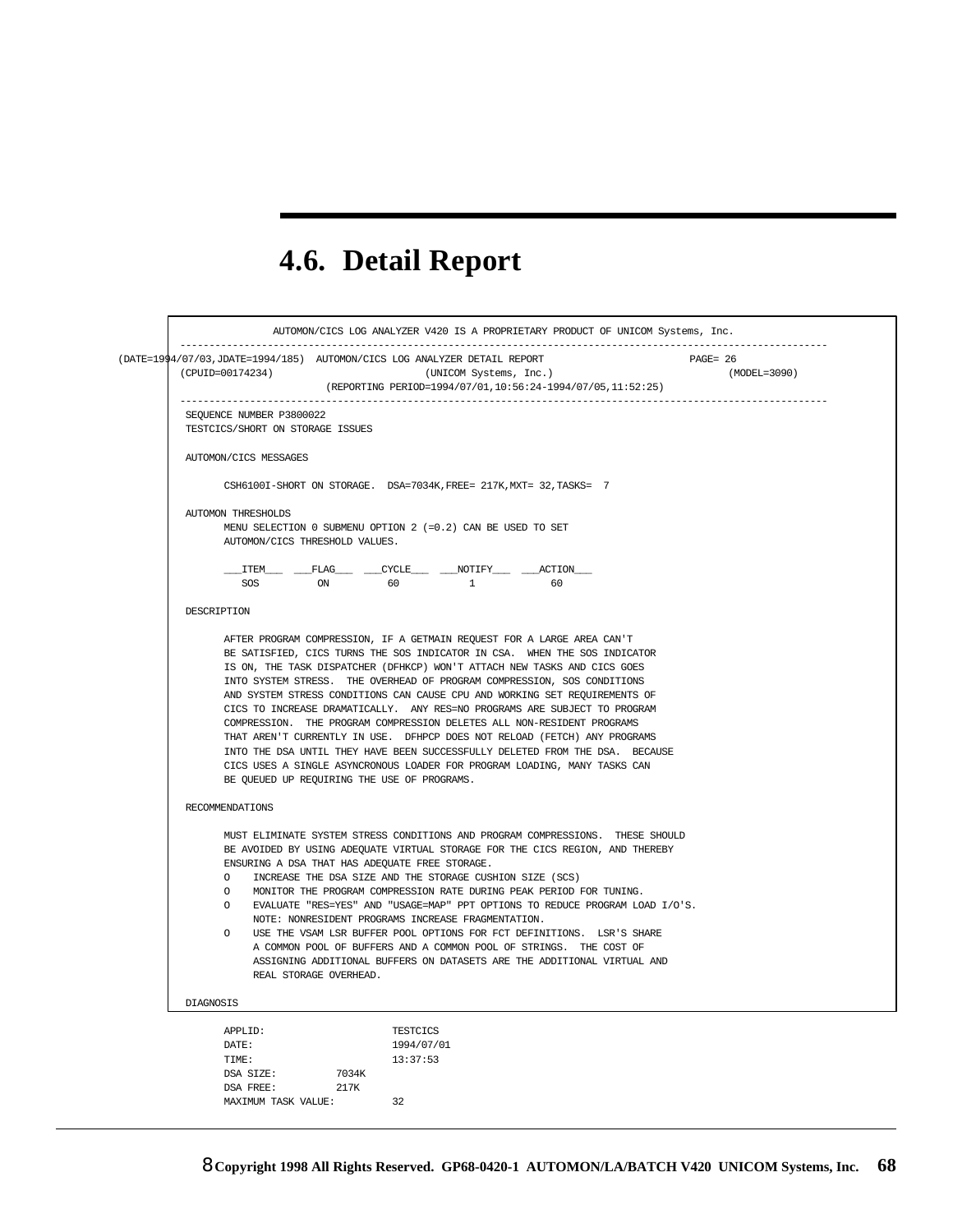CURRENT TASKS: 7

### **Figure 4-3. Message Analysis Detail Report.**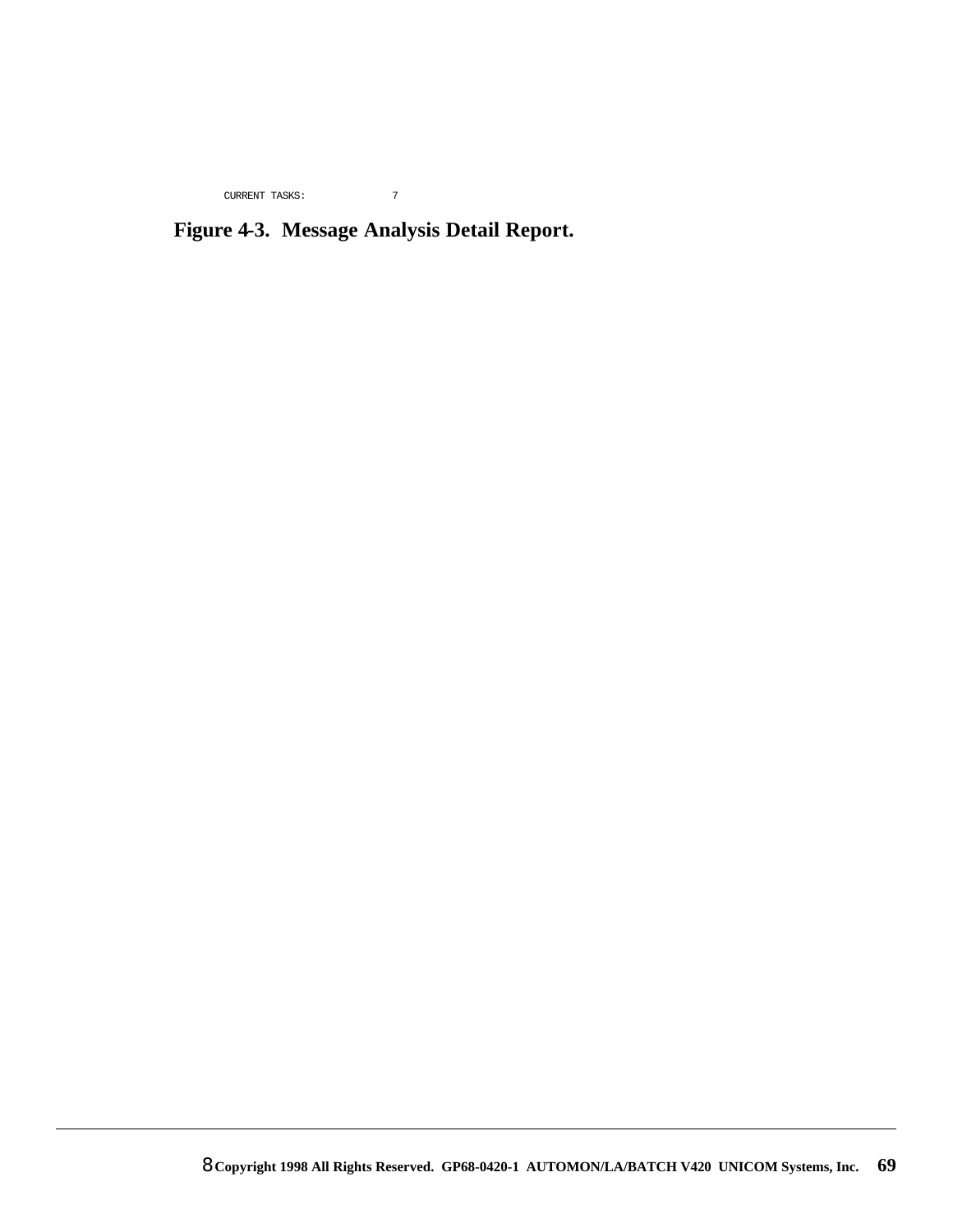#### **The following is a description of each field in the detail report:**

#### SEQUENCE #

AUTOMON/LA assigned sequence number.

#### PAGE TITLE

The page title contains the application identification and a title corresponding to the message topic.

AUTOMON/CICS MESSAGES The AUTOMON/CICS message is displayed.

#### AUTOMON THRESHOLDS

AUTOMON/LA will inform the user, when applicable, as to the menu selections and parameters affecting the occurrence of this message.

#### DESCRIPTION

AUTOMON/LA will give a detailed description of the system conditions causing this message to be generated. Recommendations are given to prevent recurrence of critical CICS problems.

#### DIAGNOSIS

AUTOMON/LA will give the following information in addition to any relevant information produced in the AUTOMON/CICS message:

- ! APPLID VTAM application identification.
- ! DATE Date this AUTOMON/CICS message was generated. Format yyyy/mm/dd.
- ! TIME Time this AUTOMON/CICS message was generated. Format hh:mm:ss.
- ! Other information includes but is not limited to transaction identification, program name, terminal identification, abend code, storage cushion size, DSA size, strings, threads, thresholds, and accumulators.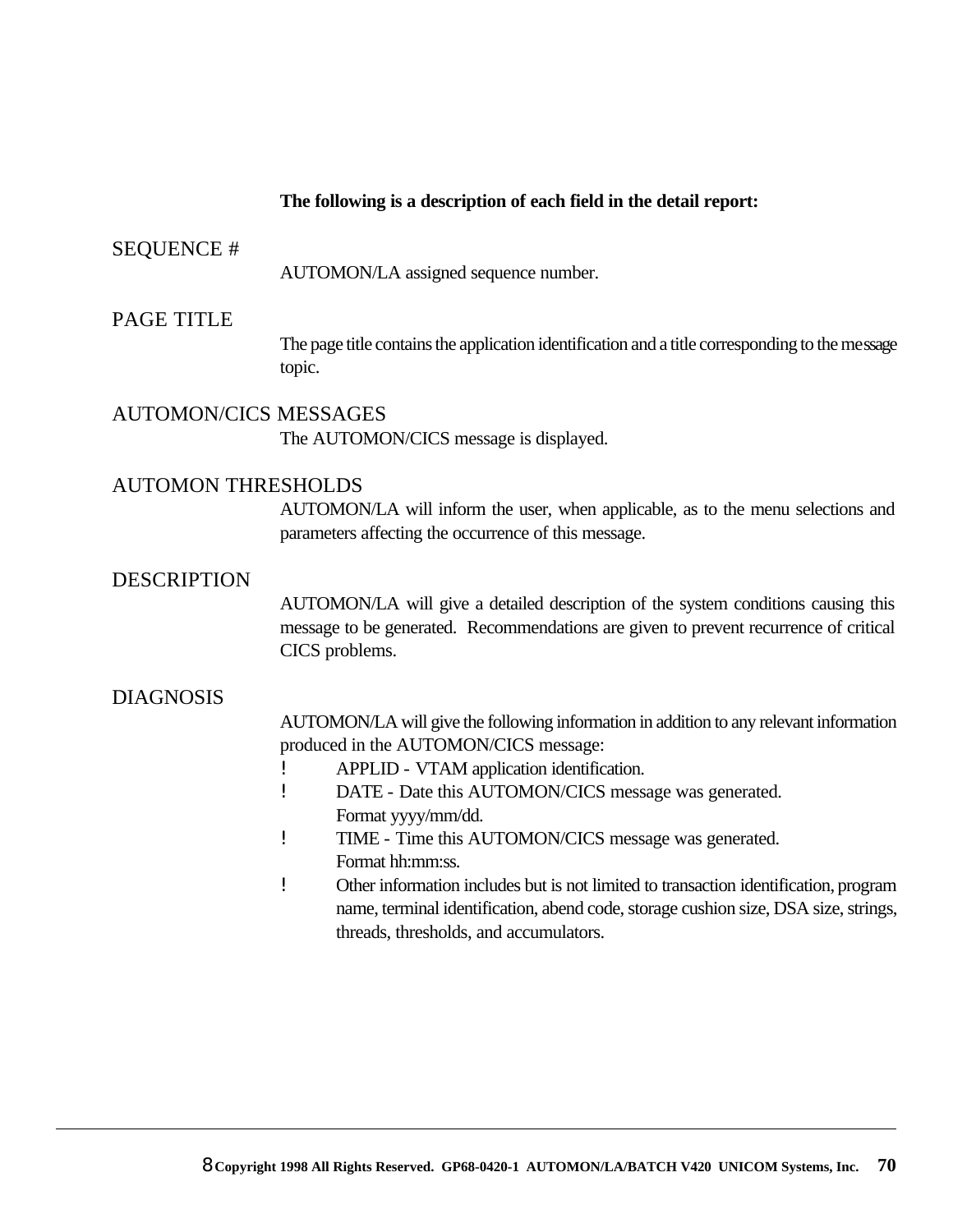## **4.7. Summary Report**

|                              |                  |      | AUTOMON/CICS LOG ANALYZER V420 IS A PROPRIETARY PRODUCT OF UNICOM Systems, Inc.               |            |              |
|------------------------------|------------------|------|-----------------------------------------------------------------------------------------------|------------|--------------|
| (DATE=07/03/94,JDATE=94/185) |                  |      | AUTOMON/CICS LOG ANALYZER SUMMARY REPORT                                                      | $PAGE = 1$ |              |
|                              | (CPUID=00174234) |      | (UNICOM Systems, Inc.)                                                                        |            | (MODEL=3090) |
|                              |                  |      | (REPORTING PERIOD=1994/07/01,11:54:12-07/03/94,08:04:34)                                      |            |              |
| SEO #                        | PAGE # APPLID    | DATE | TIME MESSAGE NUMBER AND MESSAGE INFORMATION                                                   |            | TOTAL #      |
|                              |                  |      | 3 CICSTOR1 1994/07/01 09:42:12 CSH6101A-MXT VALUE ALTERED. DSA=2048K, FREE=2242K, MXT=999,    | 237        |              |
| P3800002                     |                  |      | 4 CICSTOR1 1994/07/01 09:42:12 CSH6160I-(LOG) MXT NEW=999, OLD=30                             |            | 237          |
| P3800003                     |                  |      | 5 CICSTOR1 1994/07/01 10:21:02 CSH6303E-STORAGE VIOLATION. CNT=1,TRN=CA00,TRM=TN76            |            | 5            |
| P3800004                     |                  |      | 6 CICSTEST 1994/07/01 10:21:03 CSH6306A-STORAGE VIOLATION IN PROGRESS.                        |            | 5            |
| P3800005                     |                  |      | 7 CICSTOR1 1994/07/01 10:21:03 CSH6304E-HEAD:A=0008C320-8C000020,TAIL:A=0008C348-F3F40020     |            | 5            |
| P3800006                     |                  |      | 8 CICSTEST 1994/07/01 10:21:03 CSH6623E-*(SRP)* CURRENT:0000000000000000 SHOULD BE:8C001      |            | 5            |
| P3800007                     |                  |      | 9 CICSTOR1 1994/07/01 10:21:03 CSH6624A-*(SRP)* ACTION IN STORAGE VIOLATION.                  |            | 5            |
| P3800008                     |                  |      | 10 CICSTOR1 1994/07/01 10:21:03 CSH6305E-DATA:F1F2F3F4F5F6F7F8F9F000000000 1234567890         |            | 80           |
| P3800009                     |                  |      | 11 CICSTOR1 1994/07/01 10:21:03 CSH6606A-*ACTION* CONTROL IS BEING GIVEN TO CICS/ESA          |            | 5            |
| P3800010                     |                  |      | 12 CICSTEST 1994/07/01 10:39:02 CSH6200W-LOOP/WAIT DETECTION. TRAN=UFO, PGM=UFLJBT00, TERM=   |            | 3            |
| P3800011                     |                  |      | 13 CICSTOR1 1994/07/01 10:49:49 CSH6201I-*ACTION* LOOP. TRAN=UFO, PGM=UFLJBT00, TERM=LD30, A  |            | 3            |
| P3800012                     |                  |      | 14 CICSTEST 1994/07/01 10:51:04 CSH62051-TASK ABENDED. TRAN=MAST, PROGRAM=MAFI030, TERM=TN96  |            | 467          |
| P3800013                     |                  |      | 15 CICSTEST 1994/07/01 10:51:04 CSH62061-PSW=000003FC, ENTRY=008D2008, OFFSET=+0000, LAN=COBO |            | 467          |
| P3800014                     |                  |      | 16 CICSTEST 1994/07/01 10:51:04 CSH6207I-0BJ=RC=ABNORMAL CONDITION                            |            | 467          |
| P3800015                     |                  |      | 17 CICSTOR1 1994/07/01 10:51:04 CSH6016W-(0-5) 0074B05C 00746252 00743800 00000000 00747B1    |            | 401          |
| P3800016                     |                  |      | 18 CICSTEST 1994/07/01 11:19:49 CSH6402W-VTAM TERMINAL PENDING. TERM=KTTE.NETNAME=KT0XX0E     |            | 27           |
| P3800017                     |                  |      | 19 CICSTEST 1994/07/01 11:31:04 CSH6690I-22:40:02 . CURRENT. AVERAGE.  . HWM HWMT             |            | 45           |
| P3800018                     |                  |      | 20 CICSTOR1 1994/07/01 11:49:49 CSH6343W-(EXC) TOTAL TASKS. TOT=14,824                        |            | 8            |
| P3800019                     |                  |      | 21 CICSTOR1 1994/07/01 11:49:49 CSH6160I-(EXC) GETMAIN REQUESTS. TOT= 773,619                 |            | 15           |
| P3800020                     |                  |      | 22 CICSTOR1 1994/07/01 11:50:04 CSH62051-(EXC) FREEMAIN REQUESTS. TOT= 767,424                |            | 15           |
| P3800021                     |                  |      | 23 CICSTEST 1994/07/01 11:57:23 CSH6380W-(DEG) AMXT WAIT. TOT= 1, THREADS= 1                  |            | 66           |
| P3800022                     |                  |      | 24 CICSTEST 1994/07/01 12:28:01 CSH6100I-SHORT-ON-STORAGE. DSA=7034, FREE=1712K, MXT= 39, TA  |            | 24           |
| P3800023                     |                  |      | /25 CICSTEST 1994/07/01 12:29:16 CSH6103A-*ACTION* SOS. MXT= 32,AMXT= 29,TRAN=OM2 ,TERM=N     |            | 8            |
| P3800024                     |                  |      | 26 CICSTEST 1994/07/01 12:29:21 CSH6700I-CICS IS NO LONGER SHORT-ON-STORAGE                   |            | 24           |
| P3800025                     |                  |      | 27 CICSTEST 1994/07/01 12:29:21 CSH6706A-*ACTION* CUSHION SIZE ALTERED. DSA=7034K, SCS= 10    |            | 8            |
| P3800026                     |                  |      | 28 CICSTEST 1994/07/01 12:29:22 CSH6162I-(LOG) CUSHION NEW=106,496,OLD=102,400                |            | 8            |
| P3800027                     |                  |      | 29 CICSTEST 1994/07/01 12:29:59 CSH6346W-(EXC) SOS COUNTS. TOT= 3                             |            | 5            |
| P3800028                     |                  |      | 30 CICSTEST 1994/07/01 13:38:59 CSH6182I-(DUMP) RUNAWAY TASKS. COUNT= 1                       |            |              |
| P3800029                     |                  |      | 31 CICSTEST 1994/07/01 13:38:59 CSH6400W-VSAM STRING WAIT. STRING= 2,WAIT= 11,FILE=STRD0      |            | 37           |
| P3800030                     |                  |      | 32 CICSTEST 1994/07/01 13:38:59 CSH6180I-(DUMP) STORAGE DUMP. COUNT= 3                        |            |              |
| P3800031                     |                  |      | 33 CICSTEST 1994/07/01 13:38:59 CSH6401W-JOURNAL SWITCH PENDING. RESOURCE=DFHJ01A             |            |              |
| P3800032                     |                  |      | 34 CICSTEST 1994/07/01 13:38:59 CSH6403W-EXCESSIVE AUX TEMP STOR USAGE. USED= 99%             |            |              |

**Figure 4-4. The Message Analysis Summary Report**

**The following is a description of each field in the summary report:**

SEQ #

AUTOMON/LA assigned sequence number.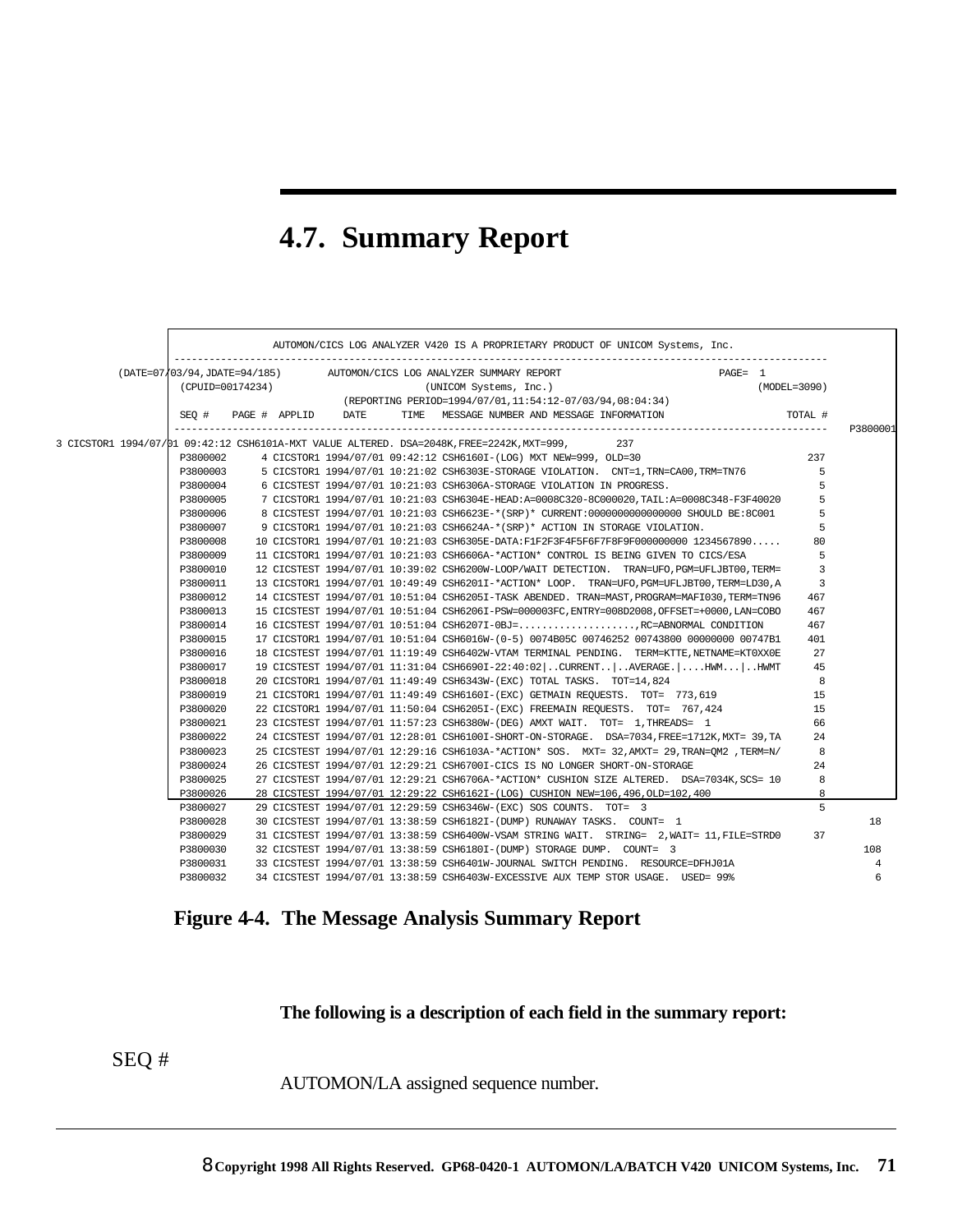| PAGE#         | Page number in the corresponding detail report. (This field is displayed only if<br>SUMMARY=YES and DETAIL=YES) |  |
|---------------|-----------------------------------------------------------------------------------------------------------------|--|
| <b>APPLID</b> | VTAM application identification.                                                                                |  |
| <b>DATE</b>   | Date in the format YYYY/MM/DD.                                                                                  |  |
| TIME          | Time in the format HH:MM:SS.                                                                                    |  |
|               | MESSAGE NUMBER AND MESSAGE INFORMATION<br>AUTOMON/CICS history database message.                                |  |
| TOTAL #       |                                                                                                                 |  |

Total number of occurrences matching in the same APPLID.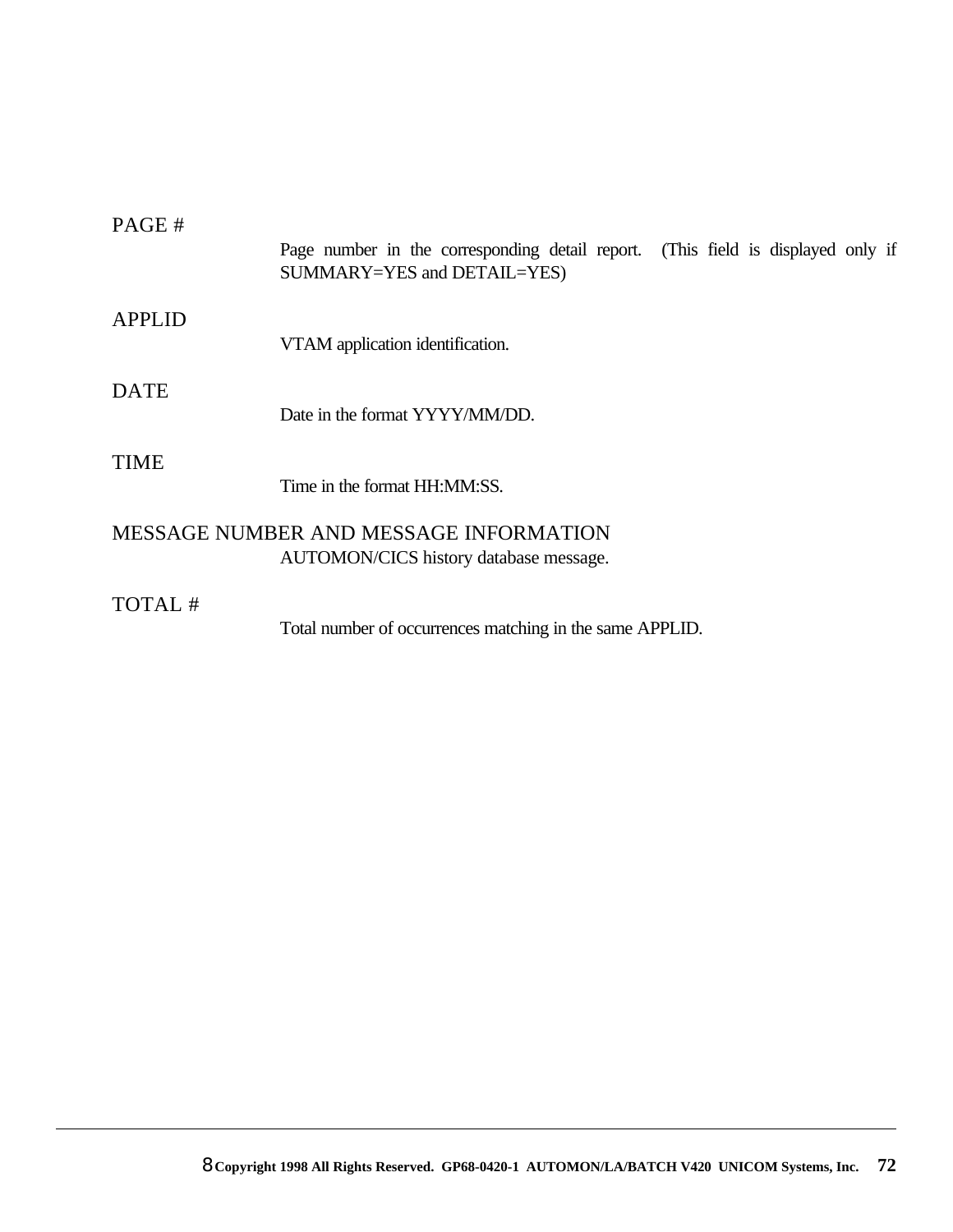# **Chapter 5. Performance Data Analysis**

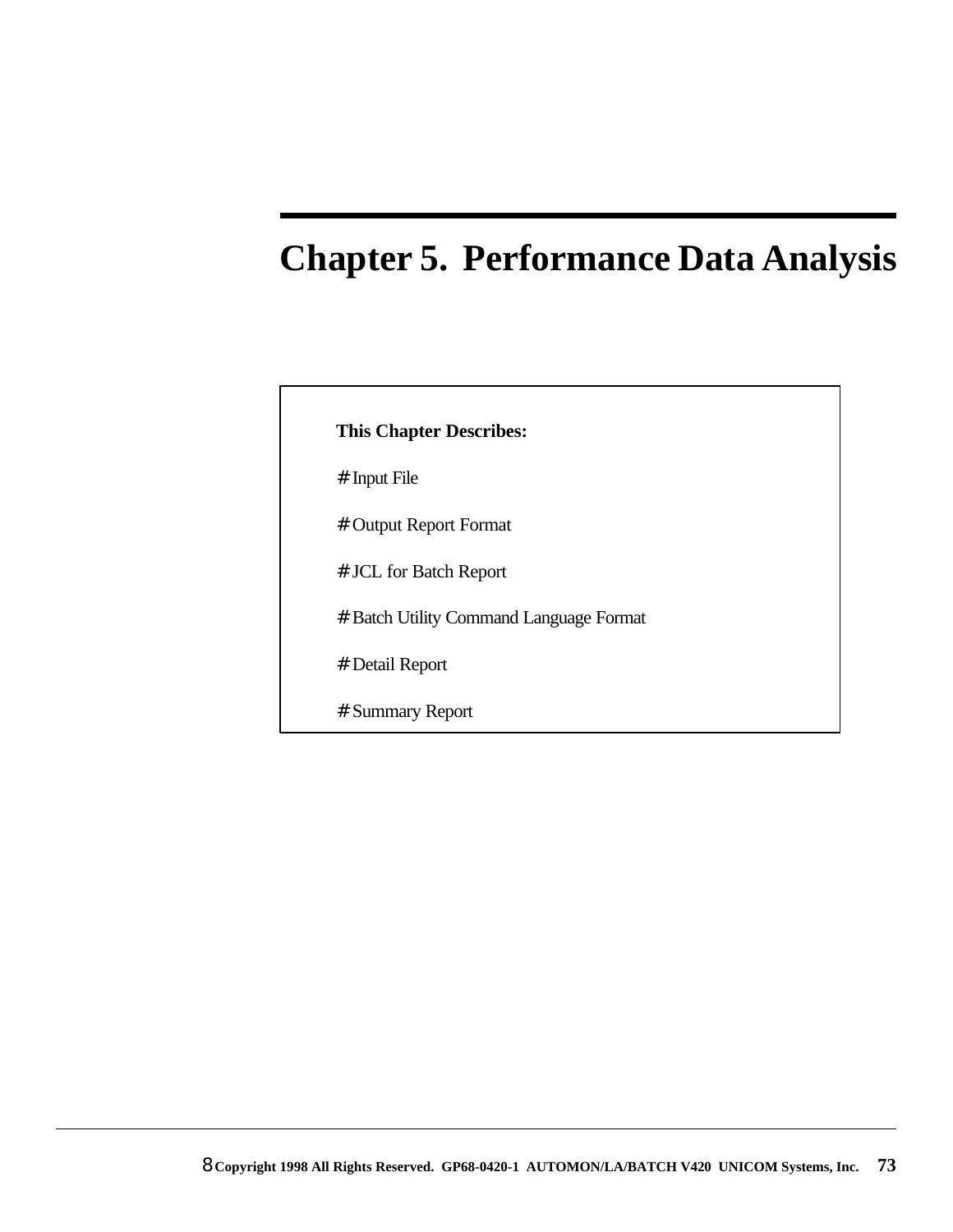## **5.1. Batch Utility**

This chapter introduces the functions of AUTOMON/LA batch utility for performance data analysis. It lists the AUTOMON/LA detail and summary output reports for performance data analysis and tells you how to produce different types of reports.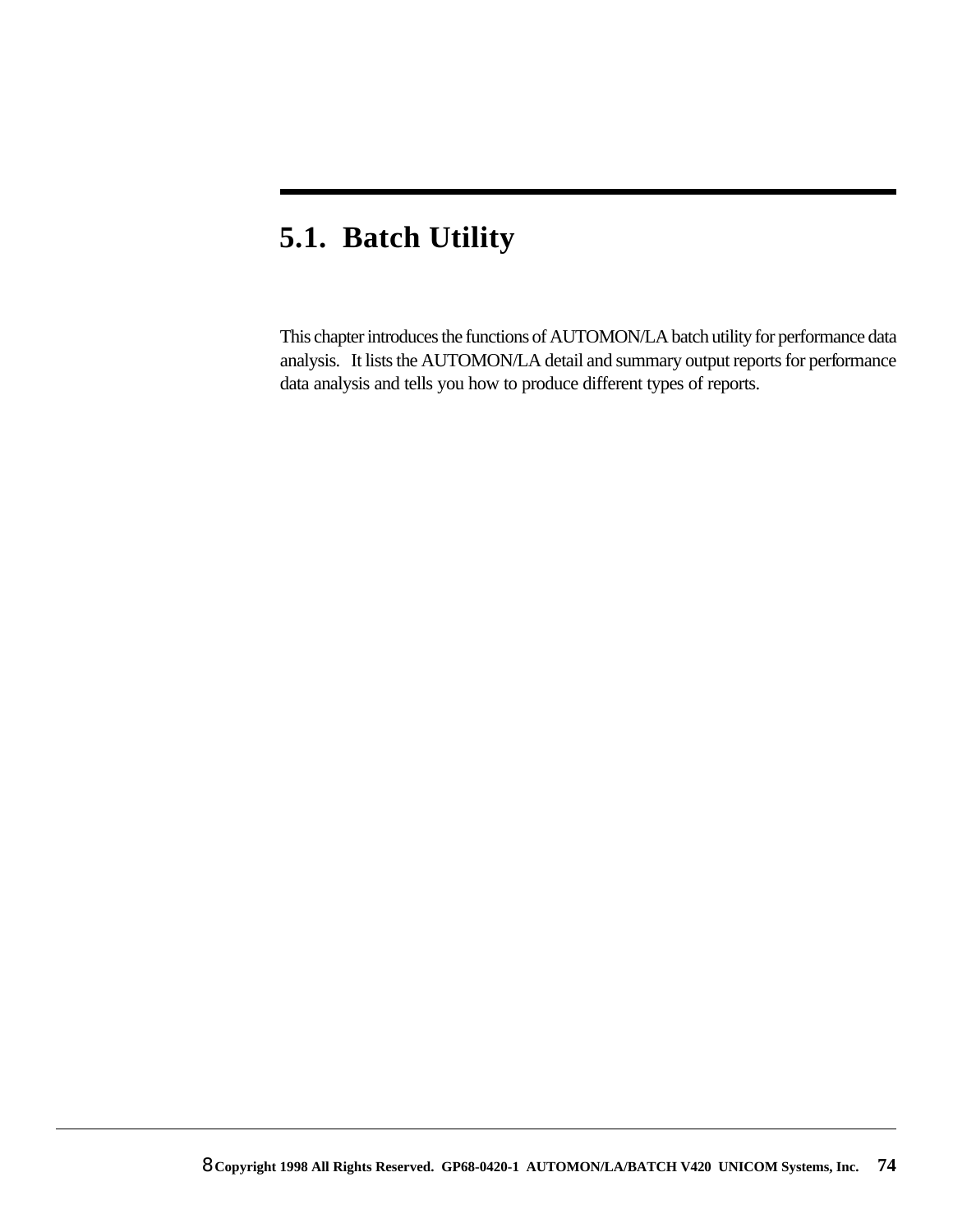## **5.2. Input**

AUTOMON/LA batch utility uses AUTOMON/CICS history database (AMON001) as an input. The AMON001 is a standard KSDS VSAM file, and it is sharable with CICS/VS systems. (You do not need to close or de-allocate the file).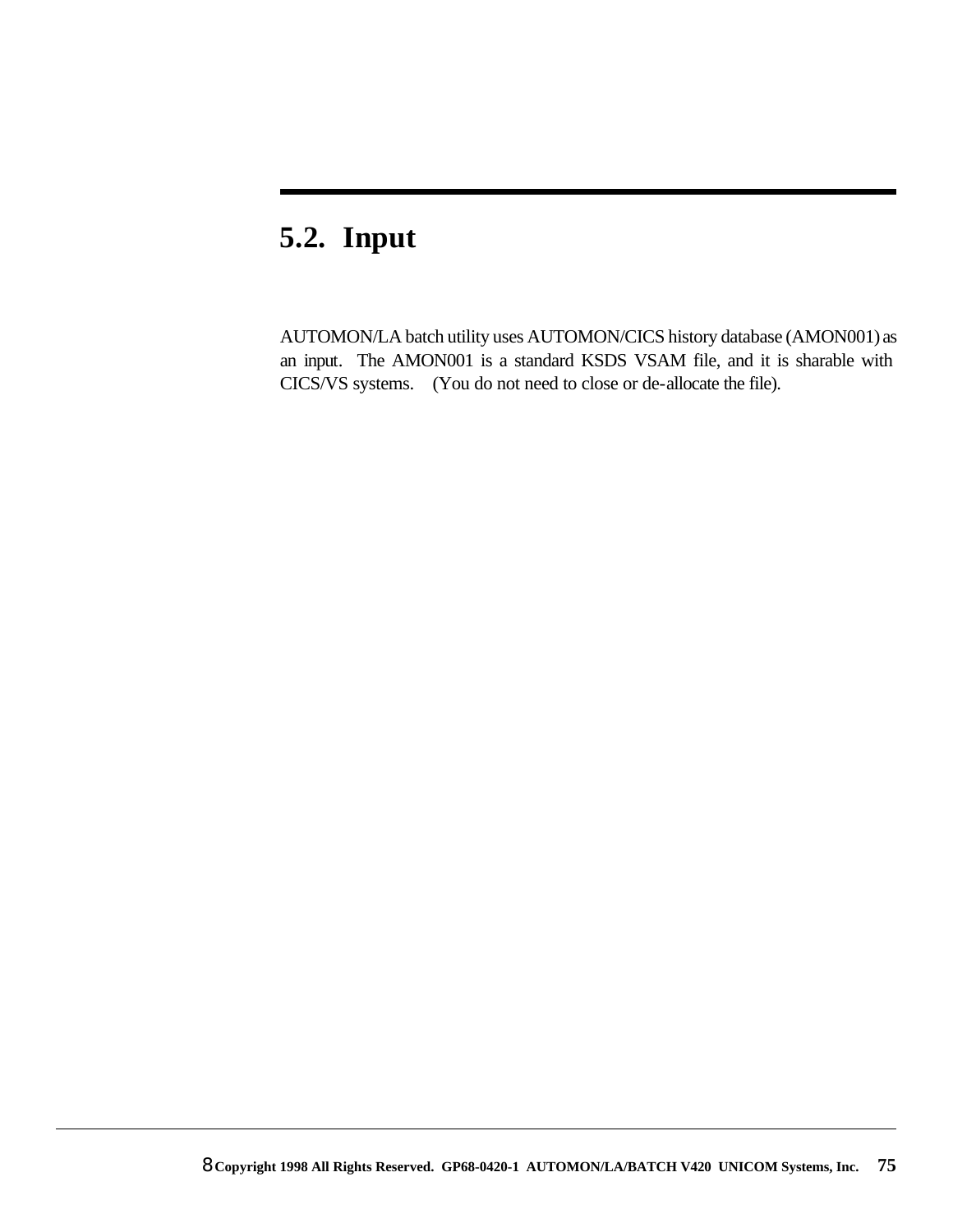## **5.3. Output**

The AUTOMON/LA report for performance data analysis consists of three optional parts: a detail, summary and download sections. The detail section contains a listing of all the performance records produced by the AUTOMON/CICS.batch utility. The summary section provides totals of the performance data collected for a specified time frame. The download section allows the user to create a sequential file which may be imported to a personal computer. UNICOM Systems will provide users with an Microsoft Excel spreadsheet which will use the downloaded data as input. Using the Microsoft Excel spreadsheet, users may produce a number of graphical representations of the performance data collected.

! Detail report

! Summary report

! Download report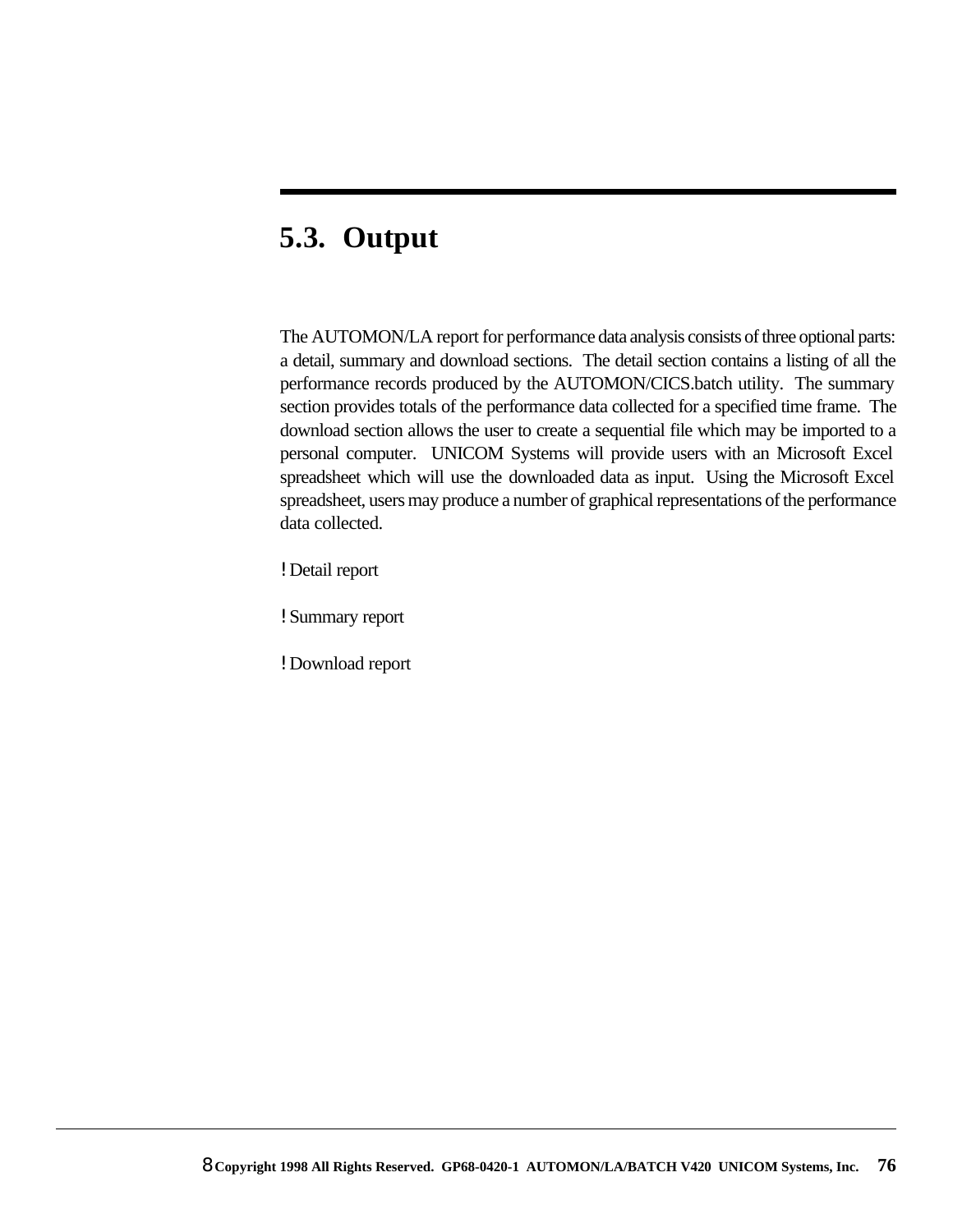## **5.4. JCL For the Batch Report**

Figure 5-1 is a sample of the job stream that must be submitted to request reports from AUTOMON/LA performance data analysis utility. The job stream to generate batch reports must meet the following requirements:

- ! The first STEPLIB must point the AUTOMON/CICS loadlib.
- ! The second STEPLIB must point the AUTOMON/LA/BATCH loadlib.
- ! SYSPRINT must exist and should be checked for AUTOMON/CICS and operating error messages.
- ! SYSOUT must exist.
- ! SYSDET and SYSSUM MUST EXIST.
- ! AMON001 must exist and should point AUTOMON.SYS001 history database.
- ! AMON003 must exist and should point UNICOM/CENTRAL security database (AMON501).
- ! UMON001 must exist and should point UNIMON.SYS001 system file.
- ! The SYSIN DD statement points to the AUTOMON/LA batch utility commands and keyword that specify the reports you want to produce. In the first job step (CSHLIST), DETAIL(YES) must be specified as a SYSIN parameter.
- ! You should follow your system naming conventions and replace UNIT=UUUU with DASD devices at your installation.
- ! You should replace VOL=SER=vvvvvv with a suitable volume serial number.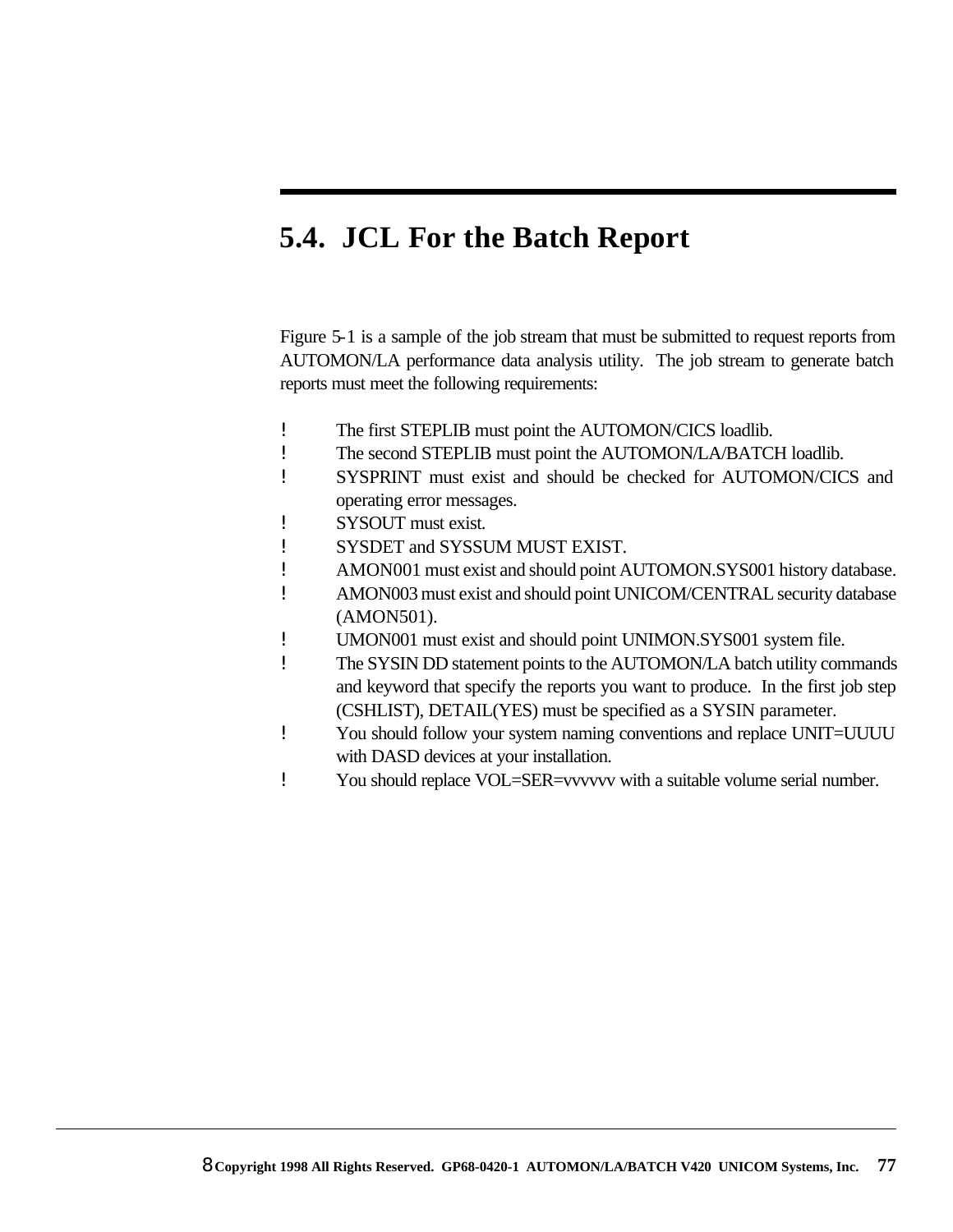```
//AMONLA JOB (0,0000),'AUTOMON/LA/BATCH',CLASS=0,NOTIFY=AMON 
//************************************************************* 
//*+=========================================================+* 
//*| ACCESS AUTOMON/CICS HISTORY DATABASE |* 
//*+=========================================================+* 
//************************************************************* 
//CSHLIST EXEC PGM=CSHLIST,REGION=4096K 
//*
 //STEPLIB DD DISP=SHR,DSN=AUTOMON.V420.CICS311.LOADLIB 
 //*
//AMON001 DD DISP=SHR,DSN=CICS311.AUTOMON.SYS001
//UMON001 DD DISP=SHR,DSN=CICS311.UNIMON.SYS001 
//SYSPRINT DD SYSOUT=*,DCB=BLKSIZE=133 
//SYSOUT DD DISP=(,PASS),UNIT=UUUU,VOL=SER=vvvvvv,
// SPACE=(CYL,(20,1),RLSE),DSN=&&LOG
//SYSIN DD * 
APPLID(*), - APPLICATION ID(S).......UP TO 8
INCLUDE(CSH6693*), - MESSAGES TO EXCLUDE.....UP TO 8
DETAIL(YES), - PRINT DETAIL REPORT......YES|NO
SUMMARY(NO), - PRINT SUMMARY REPORT.....YES|NO
FROM(1900/01/01,00:00:00), - FROM......(YYYY/MM/DD,HH:MM:SS)
TO(2099/12/31,23:59:59), - TO.......(YYYY/MM/DD, HH:MM:SS)
COUNT(9999999), - MAX RECORD SELECTIONS.0-9999999
SKIP(0), - BYPASS................0-9999999
SCAN(FORWARD), - DIRECTION....(FORWARD|BACKWARD)
TYPE(*) RECORD SELECTIONS...(A,E,I,W,O)
/*
//************************************************************* 
//*+=========================================================+* 
//*| SORT OUTPUT FROM CSHLIST BY APPLID, DATE AND TIME
//*+=========================================================+* 
//************************************************************* 
//SORT EXEC PGM=SORT,REGION=40M,COND=(4,LT)
//*
//SORTWK01 DD UNIT=UUUU,SPACE=(CYL,20),VOL=SER=vvvvvv
//SORTWK02 DD UNIT=UUUU,SPACE=(CYL,20),VOL=SER=vvvvvv
//SORTWK03 DD UNIT=UUUU,SPACE=(CYL,20),VOL=SER=vvvvvv
//SORTIN DD DISP=(OLD,DELETE,DELETE),DSN=&&LOG
//SORTOUT DD DISP=(,PASS),UNIT=UUUU,VOL=SER=vvvvvv,
// SPACE=(CYL,(20,1),RLSE),DSN=&&LOG1
//SYSPRINT DD SYSOUT=*
//SYSOUT DD SYSOUT=*
//SYSIN DD *
```

```
 SORT FIELDS=(2,31,BI,A),EQUALS
```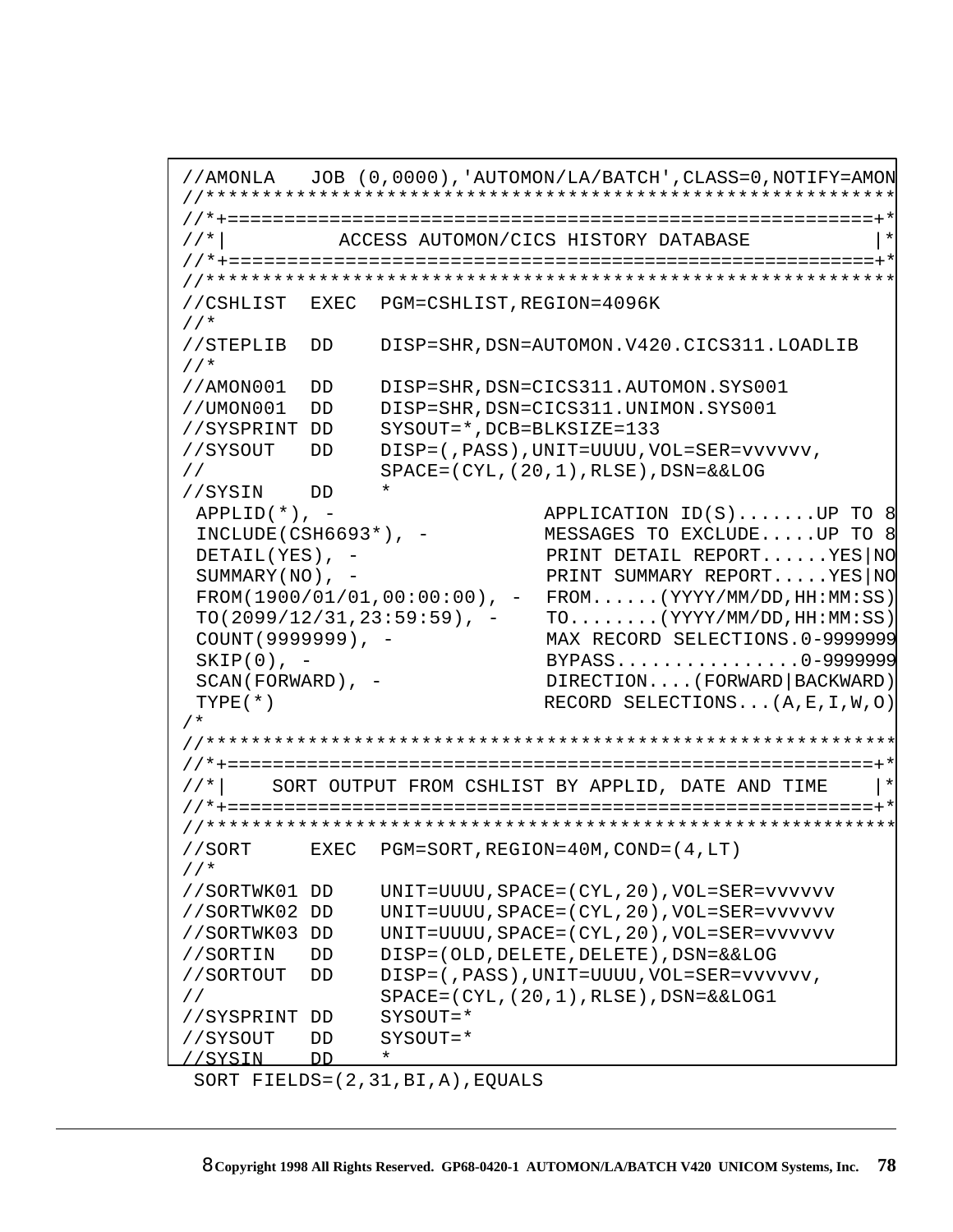/\*

### **Figure 5-1. Sample Performance Data Report Generation JCL.**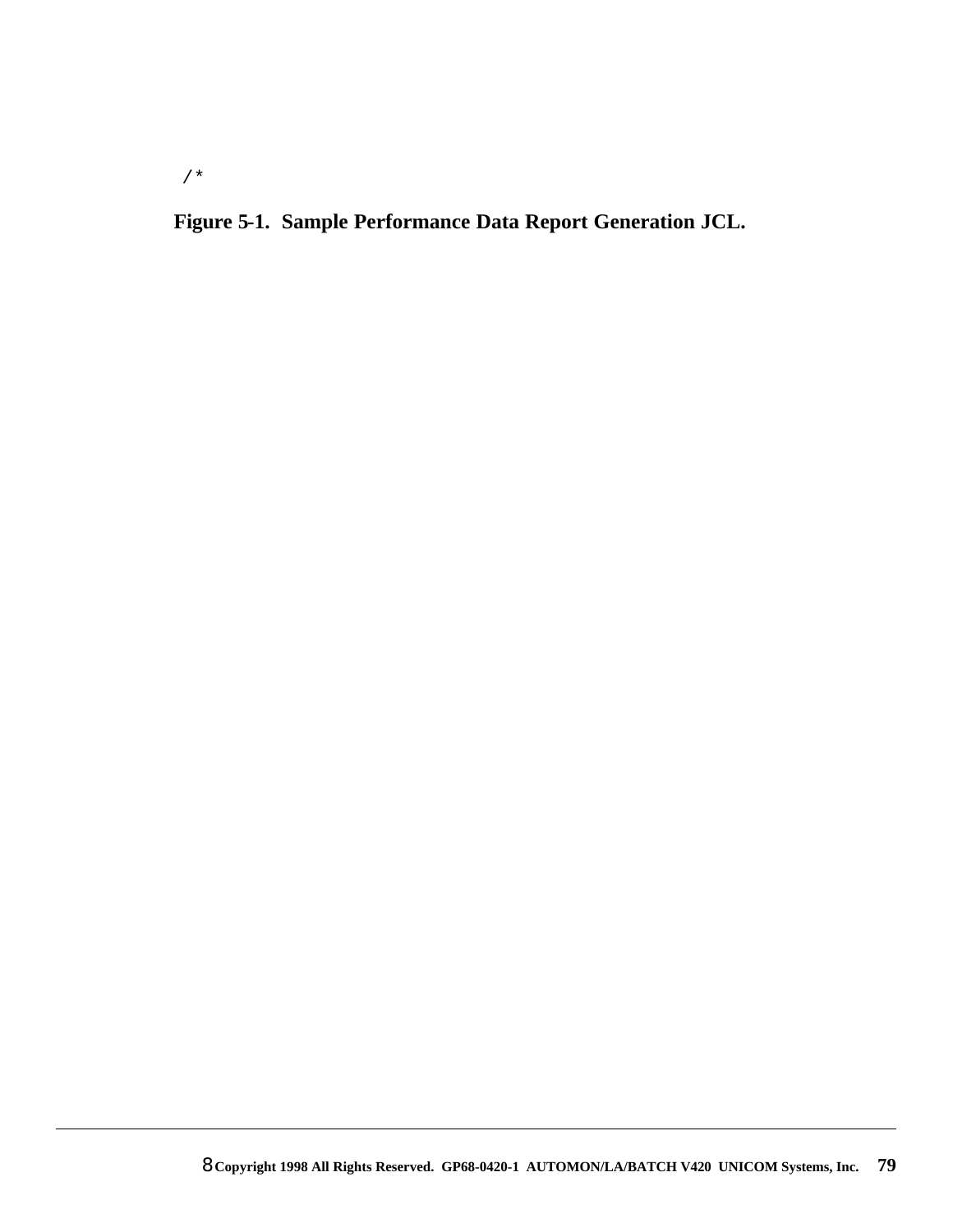```
 //*+=========================================================+*
 //*| PRINT AUTOMON/LA/BATCH PERFORMANCE ANALYSIS REPORT |*
 //*+=========================================================+*
 //REPORT EXEC PGM=CSH68MN,REGION=6M,COND=(4,LT)
 //*
 //STEPLIB DD DISP=SHR,DSN=UNICOM.AMONLA.V420.LOADLIB
 //AMON002 DD DISP=(OLD,DELETE,DELETE),DSN=&&LOG1
 //AMON003 DD DISP=SHR,DSN=UNICOM.CENTRAL.AMON501
 //UMON001 DD DISP=SHR,DSN=CICS311.UNIMON.SYS001
 //SYSDET DD SYSOUT=*,DCB=BLKSIZE=133
 //SYSSUM DD SYSOUT=*,DCB=BLKSIZE=133
 //SYSPRO DD SYSOUT=*,DCB=BLKSIZE=133
 //SYSPRINT DD SYSOUT=*,DCB=BLKSIZE=133
 //SYSIN DD *
 WTO(YES),
  COMPANY(YOUR COMPANY NAME), - COMPANY NAME 
 APPLID(*), - APPLICATION ID(S).....(UP TO 8)
 DETAIL(NO), - PRINT DETAIL REPORT....(YES|NO)
 SUMMARY(YES), - PRINT SUMMARY REPORT...(YES NO)
 FROM(1998/08/05,00:00:00), - FROM......(YYYY/MM/DD, HH:MM:SS)
 TO(1998/09/03, 23:59:59), - TO........(YYYY/MM/DD, HH:MM:SS)
 BY(D), – BY...........(H|D|W|M|Y|1-999)
 SELECT(CPU,TRAN,I/O,CONN), - DATATYPE REPORTED 
 DOWNLOAD(YES), - DOWNLOAD TO FLAT FILE..(YES|NO)
 PAGESIZE(52), - MAX RECORDS PER PAGE.... (0-999)
 COUNT(9999999), - MAX RECORD SELECTION(0-9999999)
 SKIP(0) RECORDS TO BYPASSED. (0-9999999)
```
/\*

**Figure 5-1. Sample Performance Data Report Generation JCL.**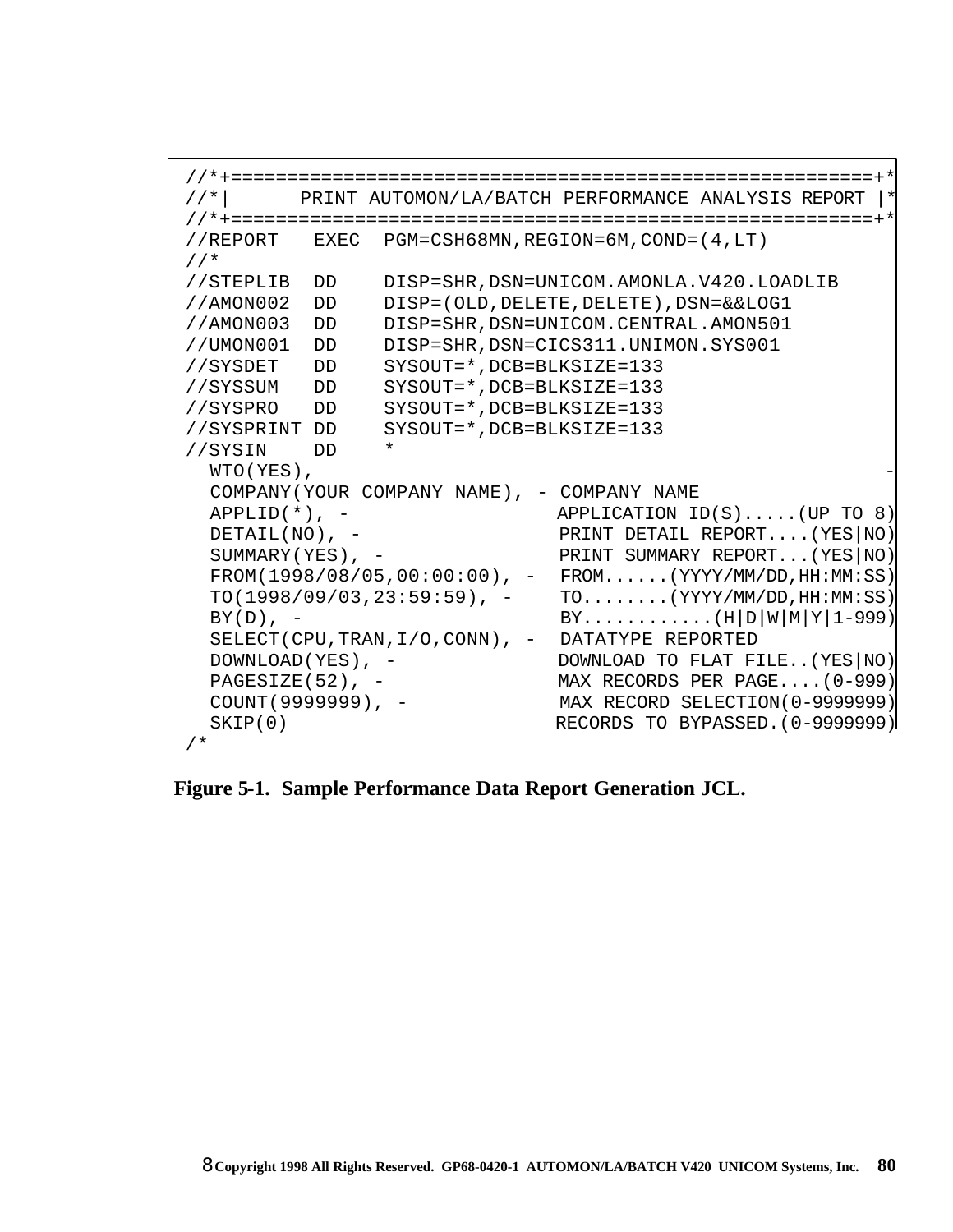### **5.5. Batch Utility Command Language Format**

With AUTOMON/LA message analysis batch utility, control statements created from a command language are used to request the various reports. This command language format is shown in figure 4-2.

| BLANK | COMMAND      | OPERANDS             | COMMENTS |
|-------|--------------|----------------------|----------|
| blank | command name | one or more operands | comments |

#### **Figure 5-2. The Command Language Format.**

#### **Command Format**

The general format of the command to produce a AUTOMON/CICS batch report is:

#### **Keyword(subkeyword)**

Where keyword is the keyword parameter for the report being requested.

To request selective application report, use the keyword APPLID and a subkeyword to specify the application ID. The general format of the command is:

#### **APPLID (subkeyword)**

Where subkeyword is the application ID.

AUTOMON/L batch utility commands are read in from the data set pointed to by the SYSIN DD statement in your job stream. A single command can contain a maximum of one line.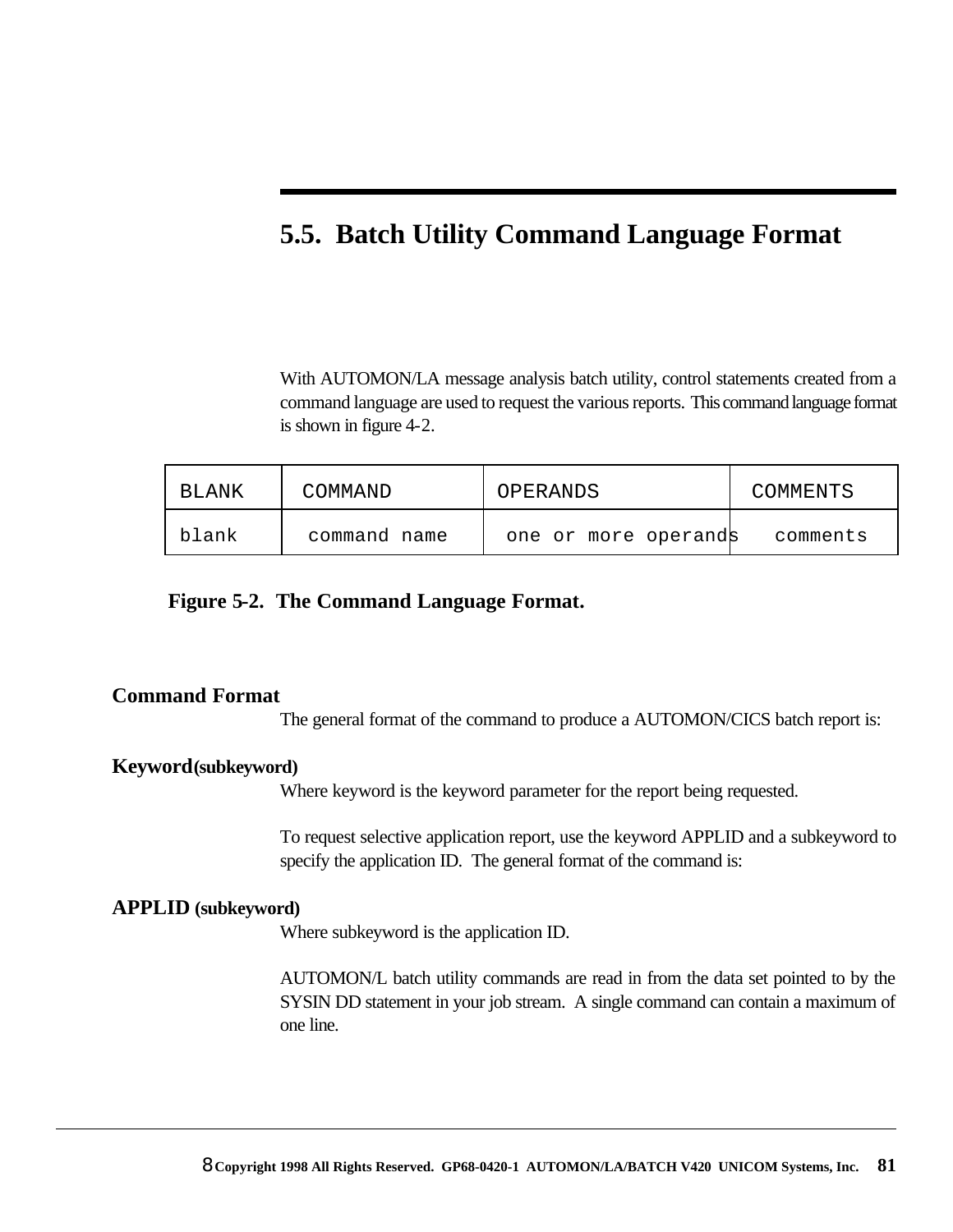### **5.5.1. Batch Utility Commands**

The keyword used for the tailoring are as follows:

### **Batch Commands**

|--|--|

VTAM application identification. Value : One to eight VTAM APPLIDs or \* - all Example: APPLID(CICSTOR,AOR1) - select CICSTOR and AOR1 Default: \*

BY

Summary and download reporting interval. The data contained in the performance records are accumulated until the interval expires. Once the interval has expired a summary and/or download record is written to reflect the performance data collected within the specified interval. Summary and/or download records will continue to be written when the next interval expires until the end of the input is reached.

Value : H|D|W|M|Y|1-999

- H Hourly reporting interval
- D Daily reporting interval
- W- Weekly reporting interval
- M- Monthly reporting interval
- Y- Yearly reporting interval
- 1-999- Customized reporting interval in days

Example: BY(D), - write a summary and/or download record reflecting the accumulated performance data on a daily basis

Default: H – Hourly summary/download report processing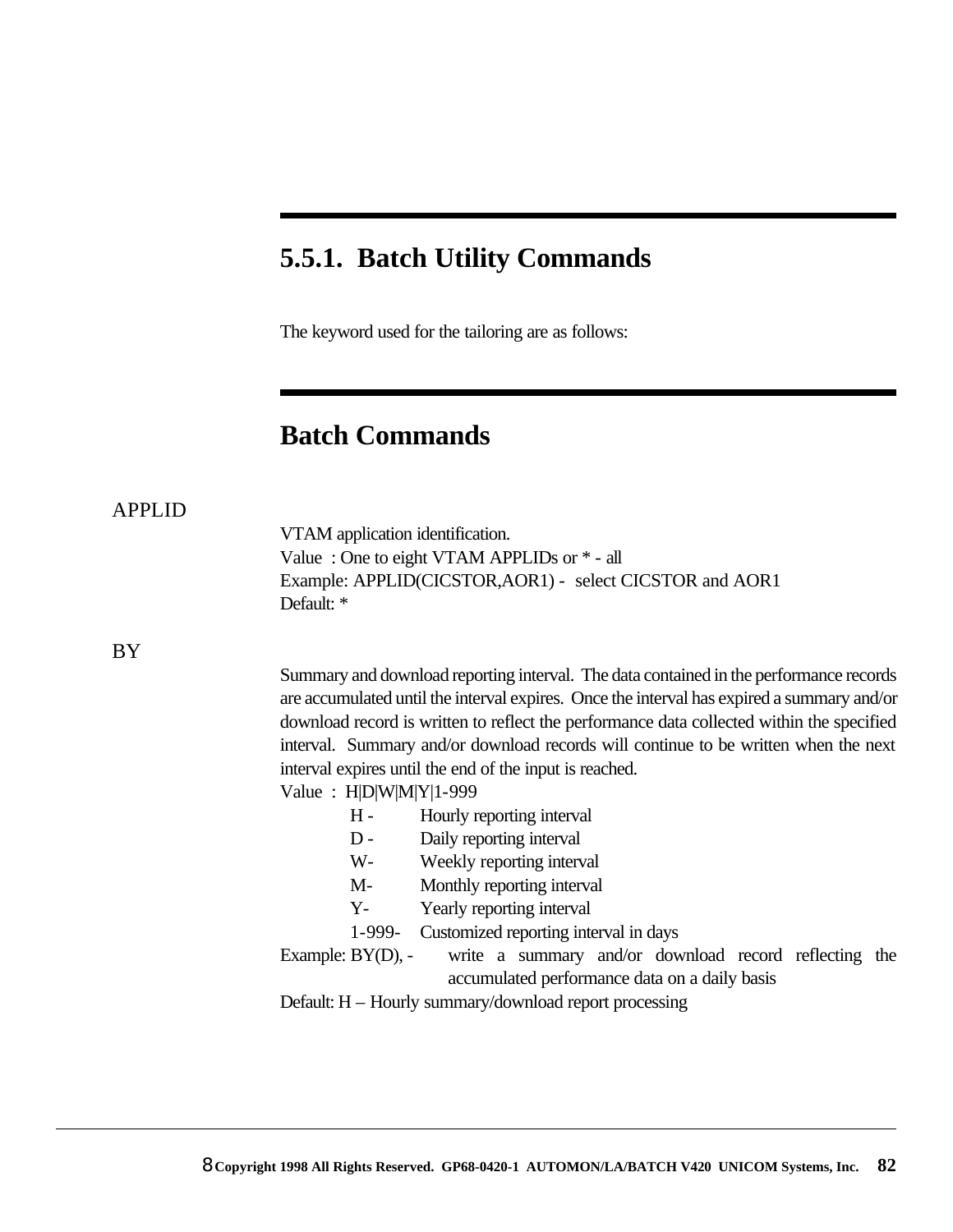#### **COMPANY**

|                 | Your company name for the report heading.<br>Value: up to 42 Characters<br>Example: COMPANY(ABC COMPANY) |
|-----------------|----------------------------------------------------------------------------------------------------------|
| <b>COUNT</b>    |                                                                                                          |
|                 | Used to specify the maximum line count.                                                                  |
|                 | Value: 0 to 9999999                                                                                      |
|                 | Example: COUNT(2000)                                                                                     |
|                 | Default: 9999999                                                                                         |
| <b>DETAIL</b>   |                                                                                                          |
|                 | Print detail report.                                                                                     |
|                 | Value: YES or NO                                                                                         |
|                 | Example: DETAIL(YES)                                                                                     |
|                 | Default: YES                                                                                             |
| <b>DOWNLOAD</b> |                                                                                                          |
|                 | Write download report.                                                                                   |
|                 | Value: YES or NO                                                                                         |
|                 | Example: DOWNLOAD(YES)                                                                                   |
|                 | Default: YES                                                                                             |
| <b>EAPPLID</b>  |                                                                                                          |
|                 | To exclude a certain $APPLID(s)$ , proceed the statement with an E.                                      |
|                 | Example: EAPPLID(CICSTOR, AOR1) - selected applids CICSTOR and AOR1 will be                              |
|                 | excluded from the report, however this is not available for                                              |
|                 | job step (CSHLIST).                                                                                      |
|                 | NOTE: APPLID and EAPPLID are mutually exclusive parameters.                                              |
| <b>FROM</b>     |                                                                                                          |
|                 | Used to specify the start of the reporting period. This keyword is coded as a date along                 |
|                 | with a time in the format (YYYY/MM/DD, HH: MM: SS) and specifies a start time. Only                      |
|                 | data collected after this start time will be processed. Both date and time are optional. The             |
|                 | subkeyword of "****/**/**" will be substituted with today's date.                                        |
|                 | Value: YYYY/MM/DD,HH:MM:SS or ****/**/**,HH:MM:SS                                                        |
|                 | Example: FROM(1994/01/01,05:00:00)<br>Default: 0000/01/01,00:00:00                                       |
|                 |                                                                                                          |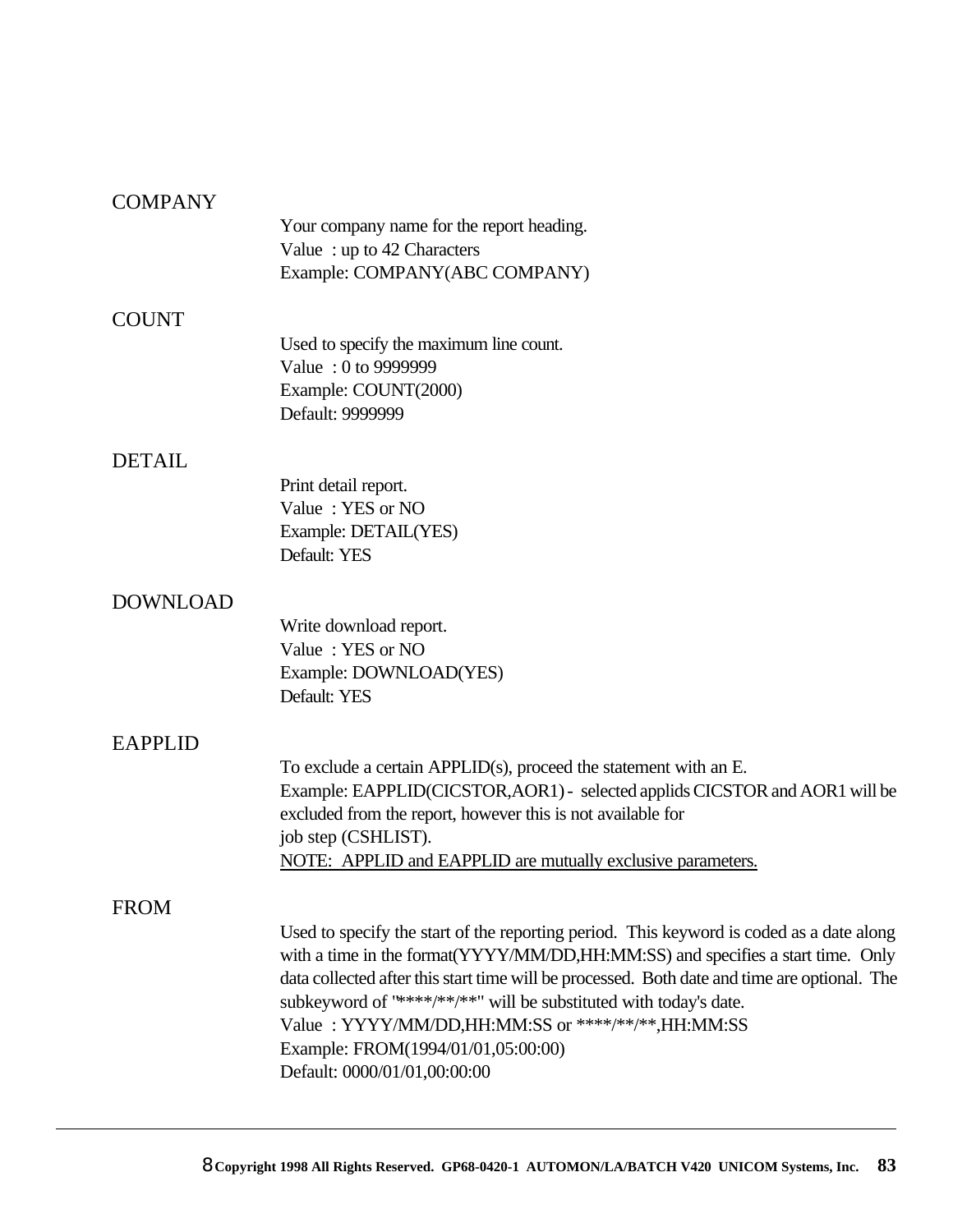#### PAGESIZE

Used to specify the number of data lines per page. Value : 0 - 9999999

 If 0 is specified for this parameter then no report header will be written. Example: PAGESIZE(57), - 57 data lines per page Default: 52

#### SELECT

Used to specify the type of performance data processed in the summary and download reports. There are four main parameters which may be coded with the select command(CPU, TRAN, I/O and CONN). The user may code any combination of these four parameters in the select command.

CPU - Total accumulated CPU time for the CICS address space.

TRAN - Total transactions processed by the CICS address space.

I/O - Total I/Os processed by CICS

CONN - Total connect time of the CICS address space.

Each of these four main parameters may have two positional sub-parameters coded. The first positional sub-parameter modifies the scaling factor on the graphic display portion of the summary report. The second positional sub-parameter modifies the unit in which the accumulated total is reported. The two sub-parameters are demonstrated in the following example:

 $CPU(10,K)$ 

- CPU Report total accumulated CPU time and rate for CICS address space.
- 10 10% of total CPU time is upper bound in CPU graphical display
- K The total CICS CPU time reported is in units of 1000.

If coded, valid values for the scale sub-parameter are 1-100. The default is 100% If coded, valid values for the unit sub-parameter are K,M,B,T or 1-9999999

| - total is reported in units of 1,000. |  |
|----------------------------------------|--|
|----------------------------------------|--|

- M total is reported in units of 1,000,000.
- B total is reported in units of 1,000,000,000.
- $T$  total is reported in units of  $1,000,000,000,000$ .
- 1-9999999 total is reported in the custom unit specified.

The default for the unit sub-parameter is 1.

Value : any combination of CPU,TRAN,I/O,CONN and their associated sub-parameters Example: SELECT(CPU(10,K),I/O(,M),CONN)

Default: SELECT(CPU,TRAN,I/O,CONN)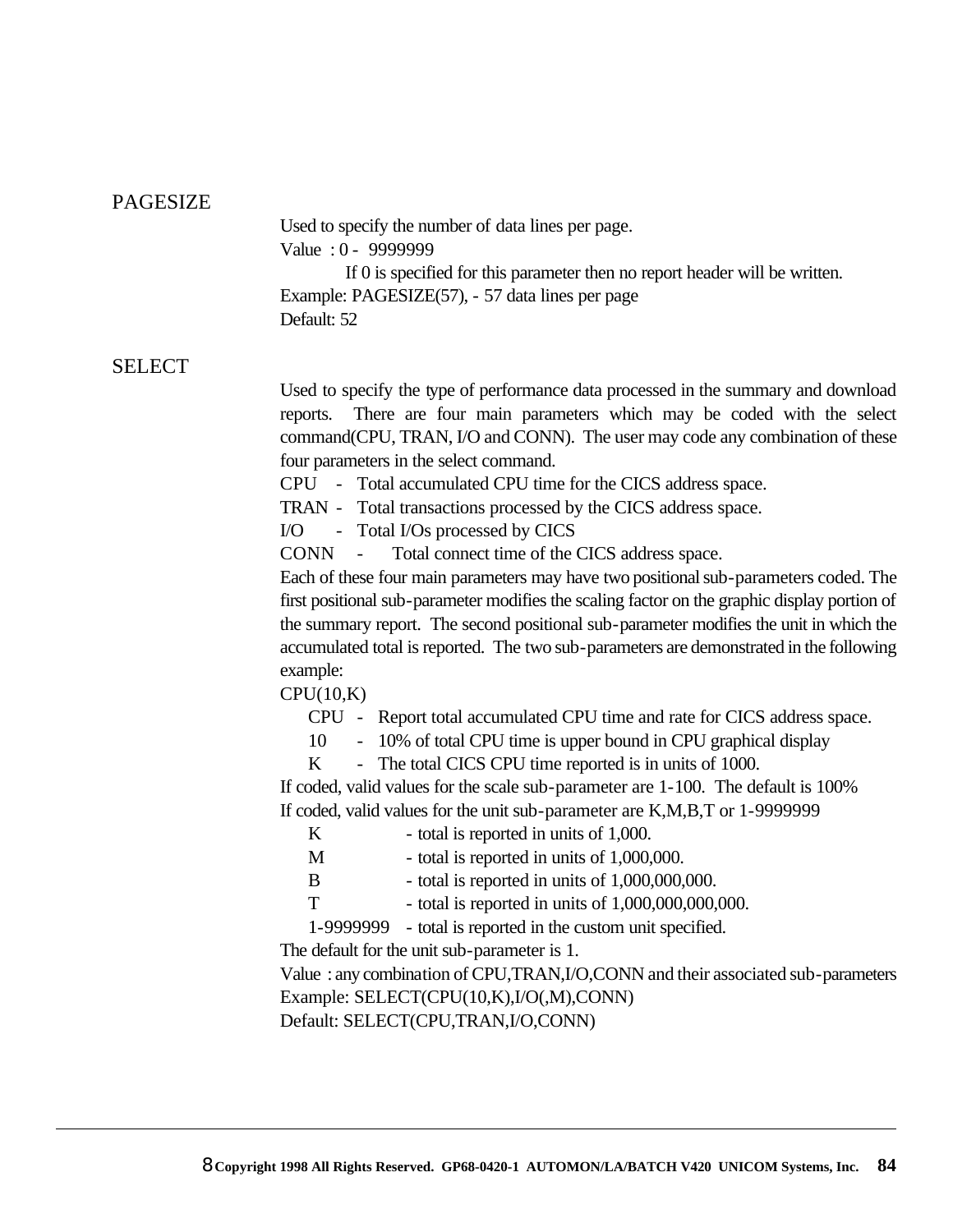#### **SKIP**

Used to specify the number of records to be bypassed. Value : 0 to 9999999 Example: SKIP(2000) Default: 0

#### **SUMMARY**

Print summary report. Value : YES or NO Example: SUMMARY(YES) Default: YES

#### TO

Used to specify the end of the reporting period. This keyword is coded as a date along with a time in the format(YYYY/MM/DD,HH:MM:SS) and specifies an end time. Only data collected before this end time will be processed. Both date and time are optional. The subkeyword of "\*\*\*\*/\*\*/\*\*" will be substituted with today's date. Value : YYYY/MM/DD,HH:MM:SS or \*\*\*\*/\*\*/\*\*,HH:MM:SS Example: TO(1994/01/01,20:00:00) Default: 2099/12/31,23:59:59

#### WTO

The selected keyword will be logged to the system console Value : YES or NO Example: WTO(YES) Default: YES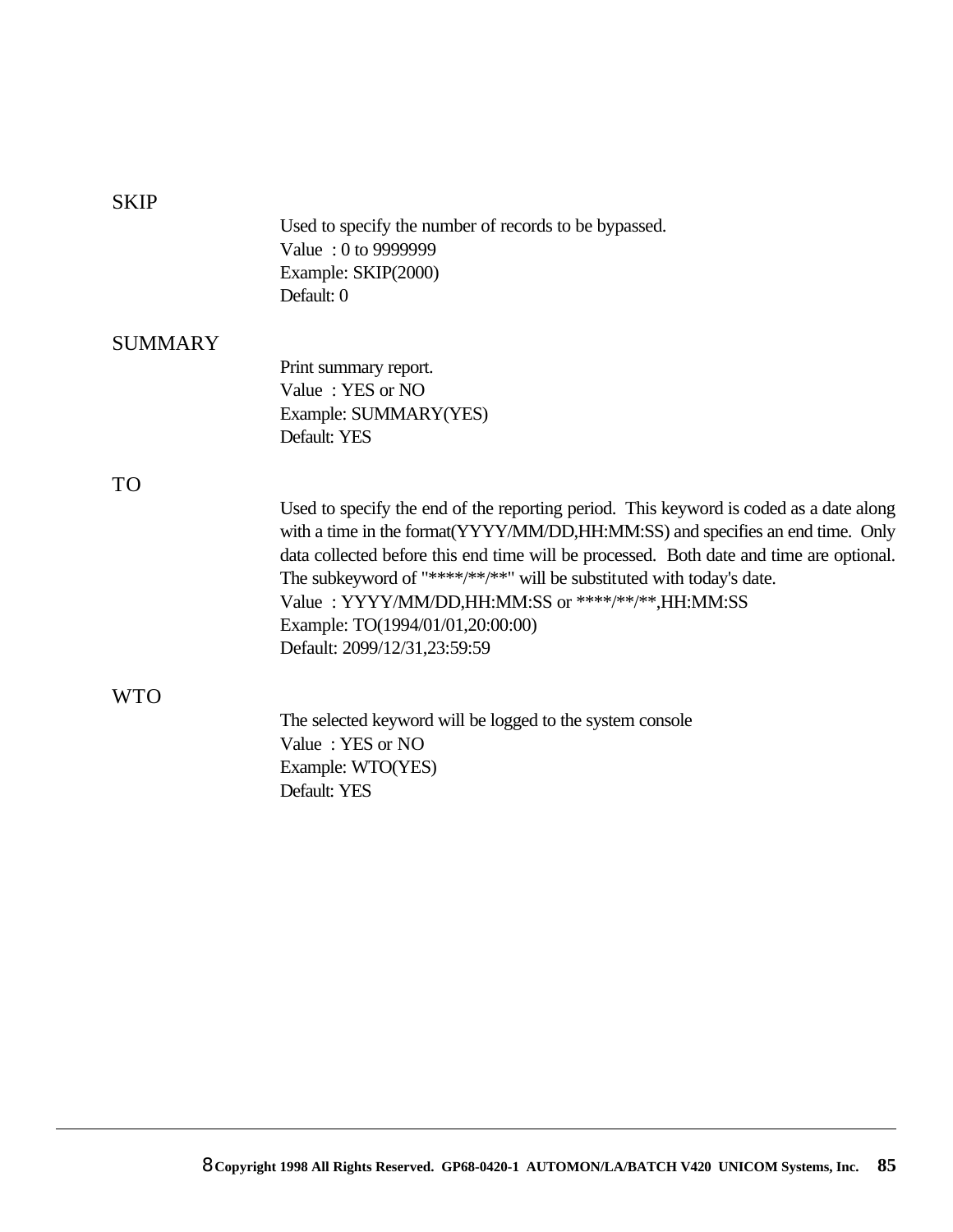# **5.6. Detail Report**

|                    |                                            | DATE=1994/07/03, JDATE=1994/185) AUTOMON/CICS LOG ANALYZER DETAIL REPORT |                        |                                         | $PAGE = 26$  |
|--------------------|--------------------------------------------|--------------------------------------------------------------------------|------------------------|-----------------------------------------|--------------|
| (CPUID=00174234)   |                                            | (UNICOM Systems, Inc.)                                                   |                        |                                         | (MODEL=3090) |
|                    |                                            | (REPORTING PERIOD=1994/07/01,10:56:24-1994/07/05,11:52:25)               |                        |                                         |              |
| APPLID             | DATE<br>TIME                               | MESSAGE NUMBER AND MESSAGE INFORMATION                                   |                        |                                         |              |
| CICS410            | 1998/08/15 05:00:00                        | CSH6693I-(HH) CPU : TOT=                                                 |                        | 231.262, RATE= 6.42394%, UNIT=          | 36           |
| CICS410            | 1998/08/15 05:00:00                        | $CSH6693I-(HH) TRAN: TOT=$                                               | 11,135,RATE=           | 3/SEC                                   |              |
| CICS410            | 1998/08/15 05:00:00                        | $CSH6693I-(HH) I/O : TOT=$                                               | 261,981,RATE=          | 73/SEC                                  |              |
| CICS410            | 1998/08/15 05:00:00                        |                                                                          | 86.902, RATE= 2.41394% |                                         |              |
|                    |                                            | CSH6693I-(HH) CONN: TOT=                                                 |                        |                                         | 37           |
| CICS410<br>CICS410 | 1998/08/15 06:00:00<br>1998/08/15 06:00:00 | $CSH6693I-(HH)$ CPU : TOT=<br>$CSH6693I-(HH) TRAN: TOT=$                 | 11,569,RATE=           | 276.285, RATE= 7.67458%, UNIT=<br>3/SEC |              |
|                    | 1998/08/15 06:00:00                        |                                                                          |                        |                                         |              |
| CICS410            |                                            | $CSH6693I-(HH) I/O : TOT=$                                               | 131,230, RATE=         | 36/SEC                                  |              |
| CICS410            | 1998/08/15 06:00:00                        | $CSH6693I-(HH)$ CONN: TOT=                                               | 81.935, RATE= 2.27597% |                                         | 38           |
| CICS410            | 1998/08/15 07:00:00                        | $CSH6693I-(HH)$ CPU : TOT=                                               |                        | 231.347, RATE= 6.42630%, UNIT=          |              |
| CICS410            | 1998/08/15 07:00:00                        | $CSH6693I-(HH) TRAN: TOT=$                                               | 15,231,RATE=           | 4/SEC                                   |              |
| CICS410            | 1998/08/15 07:00:00                        | $CSH6693I-(HH) I/O : TOT=$                                               | 152,936,RATE=          | 42/SEC                                  |              |
| CICS410            | 1998/08/15 07:00:00                        | $CSH6693I-(HH)$ CONN: TOT=                                               | 72.634, RATE= 2.01761% |                                         |              |
| CICS410            | 1998/08/15 08:00:00                        | $CSH6693I-(HH)$ CPU : TOT=                                               |                        | 327.317, RATE= 9.09213%, UNIT=          | 39           |
| CICS410            | 1998/08/15 08:00:00                        | CSH6693I-(HH) TRAN: TOT=                                                 | 12,673,RATE=           | 4/SEC                                   |              |
| CICS410            | 1998/08/15 08:00:00                        | $CSH6693I-(HH) I/O : TOT=$                                               | 163,430, RATE=         | 45/SEC                                  |              |
| CICS410            | 1998/08/15 08:00:00                        | $CSH6693I-(HH)$ CONN: TOT=                                               | 81.935, RATE= 2.27597% |                                         |              |
| CICS410            | 1998/08/15 09:00:00                        | $CSH6693I-(HH)$ CPU : TOT=                                               |                        | 184.235, RATE= 5.11763%, UNIT=          | 40           |
| CICS410            | 1998/08/15 09:00:00                        | CSH6693I-(HH) TRAN: TOT=                                                 | 10,285,RATE=           | 3/SEC                                   |              |
| CICS410            | 1998/08/15 09:00:00                        | $CSH6693I-(HH) I/O : TOT=$                                               | 139,784,RATE=          | 39/SEC                                  |              |
| CICS410            | 1998/08/15 09:00:00                        | CSH6693I-(HH) CONN: TOT=                                                 | 86.902, RATE= 2.41394% |                                         |              |
| CICS410            | 1998/08/15 10:00:00                        | $CSH6693I-(HH)$ CPU : TOT=                                               |                        | 331.758, RATE= 9.21550%, UNIT=          | 41           |
| CICS410            | 1998/08/15 10:00:00                        | $CSH6693I-(HH) TRAN: TOT=$                                               | 17,191,RATE=           | 5/SEC                                   |              |
| CICS410            | 1998/08/15 10:00:00                        | $CSH6693I-(HH) I/O : TOT=$                                               | 167,980, RATE=         | 47/SEC                                  |              |
| CICS410            | 1998/08/15 10:00:00                        | $CSH6693I-(HH)$ CONN: TOT=                                               | 91.125, RATE= 2.53125% |                                         |              |
| CICS410            | 1998/08/15 11:00:00                        | $CSH6693I-(HH) CPU : TOT=$                                               |                        | 327.254, RATE= 9.09038%, UNIT=          | 42           |
| CICS410            | 1998/08/15 11:00:00                        | CSH6693I-(HH) TRAN: TOT=                                                 | 15,349,RATE=           | 4/SEC                                   |              |
| CICS410            | 1998/08/15 11:00:00                        | $CSH6693I-(HH) I/O : TOT=$                                               | 168,984, RATE=         | 47/SEC                                  |              |
| CICS410            | 1998/08/15 11:00:00                        | CSH6693I-(HH) CONN: TOT=                                                 | 92.634, RATE= 2.57316% |                                         |              |
| CICS410            | 1998/08/15 12:00:00                        | $CSH6693I-(HH)$ CPU : TOT=                                               |                        | 276.393, RATE= 7.67758%, UNIT=          | 43           |
| CICS410            | 1998/08/15 12:00:00                        | $CSH6693I-(HH) TRAN: TOT=$                                               | 13,180,RATE=           | 4/SEC                                   |              |
| CICS410            | 1998/08/15 12:00:00                        | CSH6693I-(HH) $I/O : TOT =$                                              | 215,030, RATE=         | 60/SEC                                  |              |
| CICS410            | 1998/08/15 12:00:00                        | $CSH6693I-(HH)$ CONN: TOT=                                               | 86.902, RATE= 2.41394% |                                         |              |
| CICS410            | 1998/08/15 13:00:00                        | $CSH6693I-(HH)$ CPU : TOT=                                               |                        | 281.614, RATE= 7.82261%, UNIT=          | 44           |
| CICS410            | 1998/08/15 13:00:00                        | CSH6693I-(HH) TRAN: TOT=                                                 | 15,240,RATE=           | 4/SEC                                   |              |
| CICS410            | 1998/08/15 13:00:00                        | $CSH6693I-(HH) I/O : TOT=$                                               | 216,326,RATE=          | 60/SEC                                  |              |
| CICS410            | 1998/08/15 13:00:00                        | $CSH6693I-(HH)$ CONN: TOT=                                               | 87.935, RATE= 2.44263% |                                         |              |
| CICS410            | 1998/08/15 14:00:00                        | $CSH6693I-(HH)$ CPU : TOT=                                               |                        | 329.307, RATE= 9.14741%, UNIT=          | 45           |
| CICS410            | 1998/08/15 14:00:00                        | CSH6693I-(HH) TRAN: TOT=                                                 | 13,178,RATE=           | 4/SEC                                   |              |
| CICS410            | 1998/08/15 14:00:00                        | $CSH6693I-(HH) I/O : TOT=$                                               | 195,982,RATE=          | 54/SEC                                  |              |
| CICS410            | 1998/08/15 14:00:00                        | CSH6693I-(HH) CONN: TOT=                                                 | 83.935, RATE= 2.33152% |                                         |              |
|                    | $CICS410$ 1998/08/15 15:00:00              | $CSH66931-(HH)$ $CPU$ $TOT=$                                             |                        | $284.299$ , RATE= $0.147198$ , UNIT=    | -46          |
| CICS410            | 1998/08/15 15:00:00                        | $CSH6693I-(HH) TRAN: TOT=$                                               | 12,356,RATE=           | $3/$ SEC                                |              |
| CICS410            | 1998/08/15 15:00:00                        | $CSH6693I-(HH) I/O : TOT=$                                               | 176,812,RATE=          | 49/SEC                                  |              |
| CICS410            | 1998/08/15 15:00:00                        | CSH6693I-(HH) CONN: TOT=                                                 | 76.902, RATE= 2.13616% |                                         |              |
| CICS410            | 1998/08/15 16:00:00                        | $CSH6693I-(HH)$ CPU : TOT=                                               |                        | 251.352, RATE= 6.98200%, UNIT=          | 47           |
| CICS410            | 1998/08/15 16:00:00                        | $CSH6693I-(HH) TRAN: TOT=$                                               | 11,189,RATE=           | 3/SEC                                   |              |
| CICS410            | 1998/08/15 16:00:00                        | CSH6693I-(HH) I/O : TOT=                                                 | 162,913,RATE=          | 45/SEC                                  |              |
|                    |                                            |                                                                          |                        |                                         |              |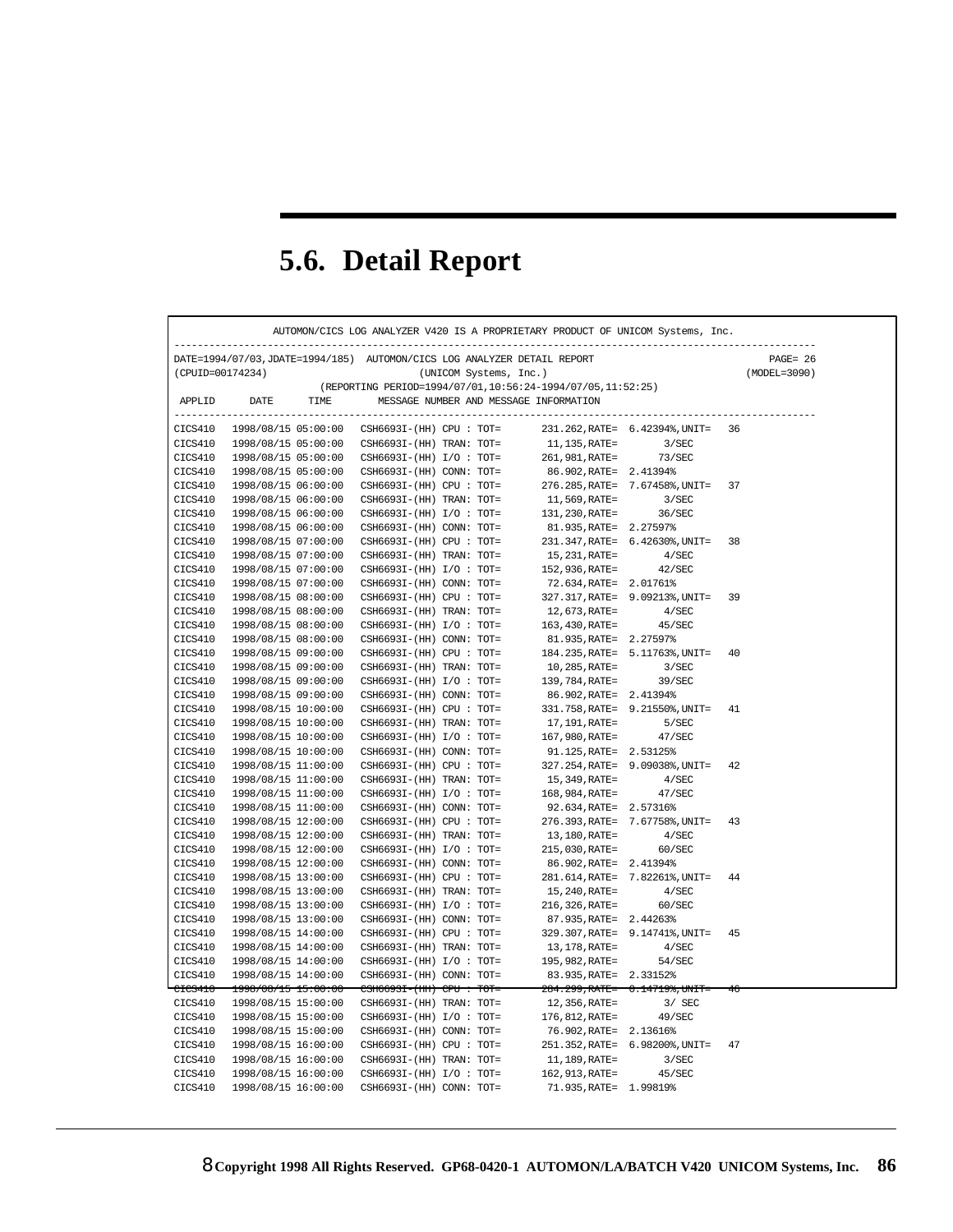**Figure 5-3. Performance Data Analysis Detail Report.**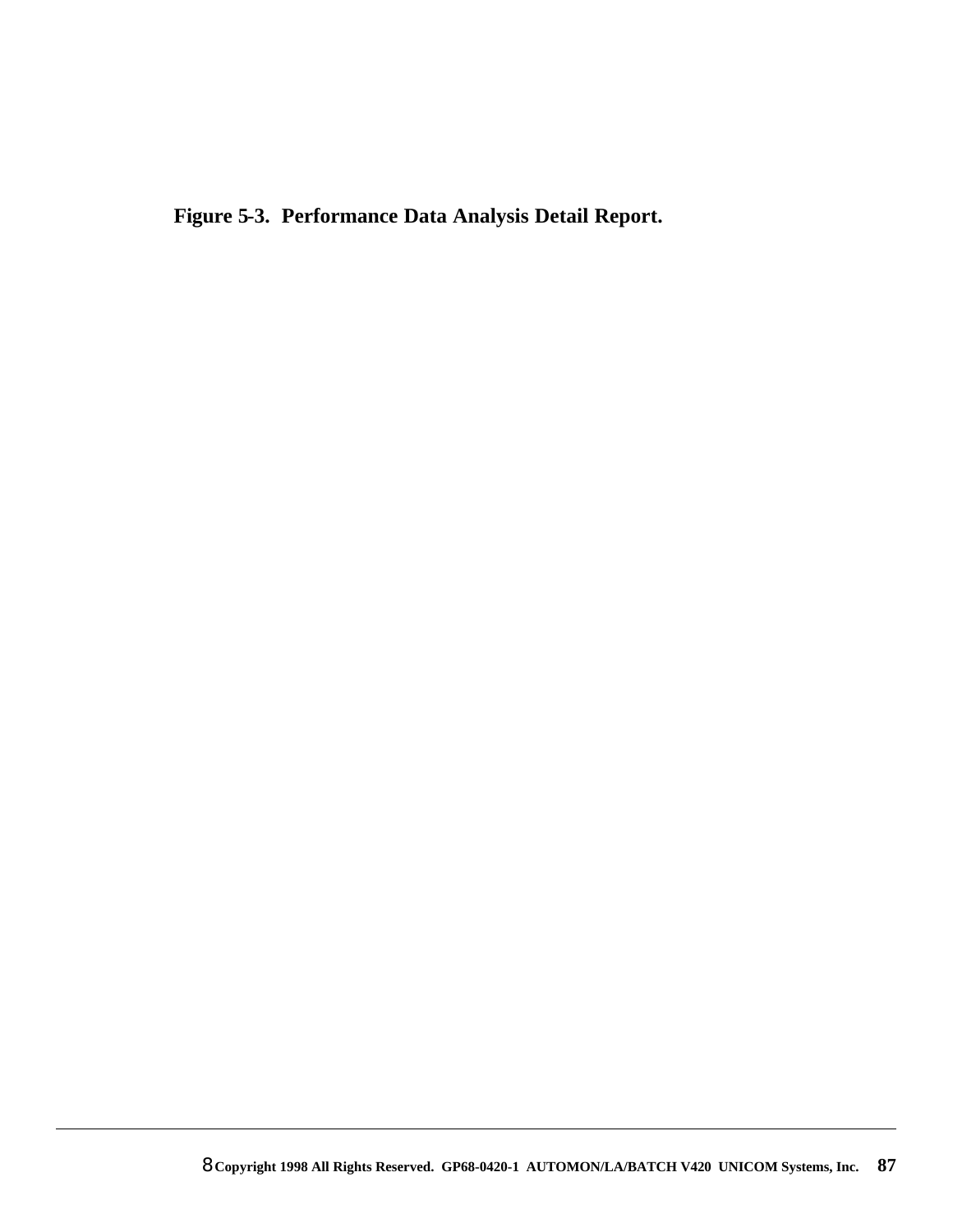#### **The following is a description of each field in the detail report:**

| <b>APPLID</b> | VTAM application identification. |
|---------------|----------------------------------|
| <b>DATE</b>   | Date in the format YYYY/MM/DD.   |
| TIME          | Time in the format HH:MM:SS.     |

MESSAGE NUMBER AND MESSAGE INFORMATION Performance data captured by AUTOMON/CICS.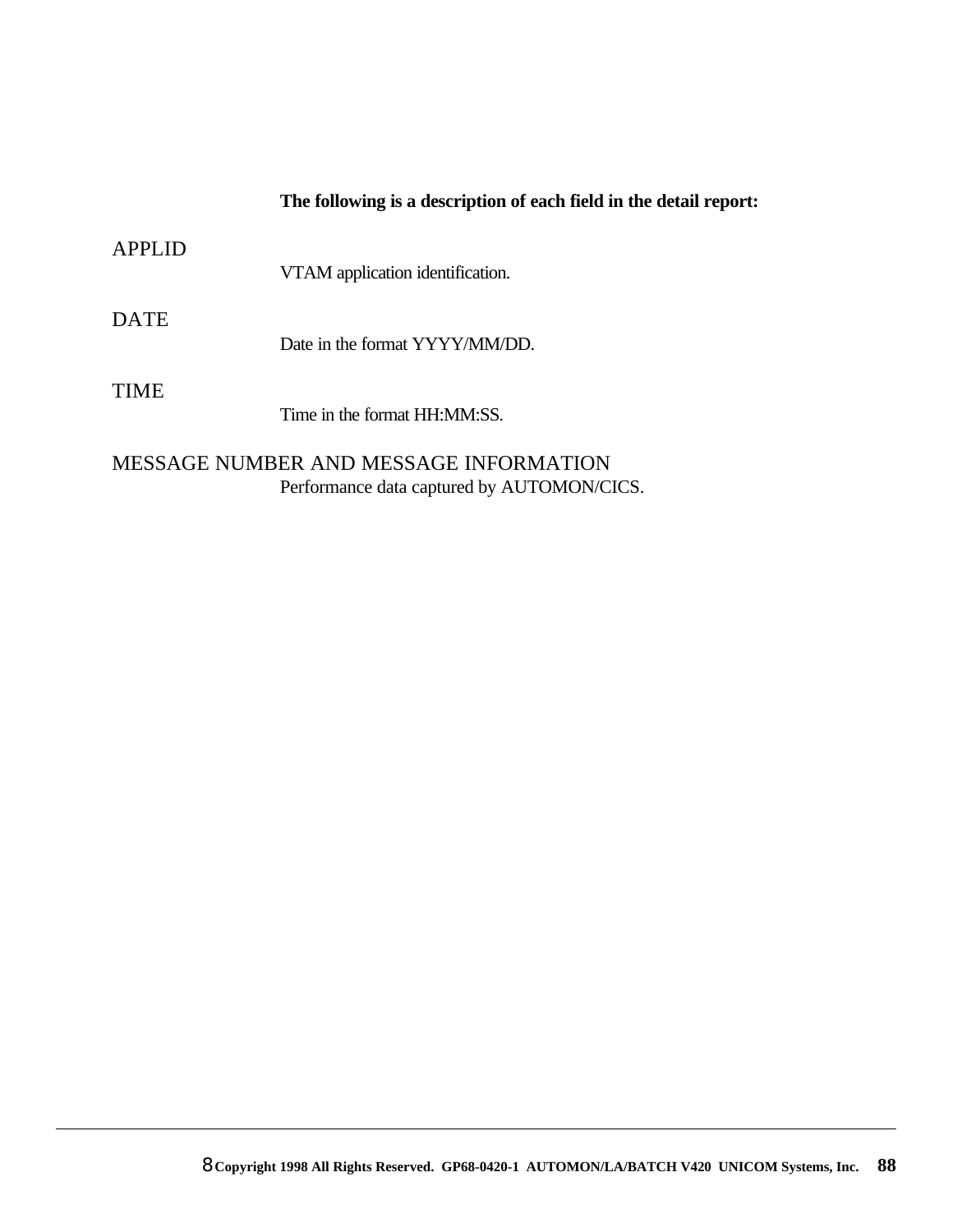## **5.7. Summary Report**

| RESERVED                                                                                                 |                             |      |                          |                                  |                                                            |                        |                             |                          |                                      | COPYRIGHT(C) 1985-1998. AUTOMON/CICS LOG ANALYZER V420 IS A PROPRIETARY PRODUCT OF UNICOM SYSTEMS, INC. |                       | ALL RIGHTS |
|----------------------------------------------------------------------------------------------------------|-----------------------------|------|--------------------------|----------------------------------|------------------------------------------------------------|------------------------|-----------------------------|--------------------------|--------------------------------------|---------------------------------------------------------------------------------------------------------|-----------------------|------------|
| (DATE=1998/09/21, JDATE=1998/264) PERFORMANCE DATA ANALYSIS DAILY SUMMARY<br>(TIME=13:11:59, PAGE=<br>1) |                             |      |                          |                                  |                                                            |                        |                             |                          |                                      |                                                                                                         |                       |            |
| (CPUID=F8210501)<br>(MODEL=9121)                                                                         |                             |      |                          |                                  |                                                            | (UNICOM SYSTEMS, INC.) |                             |                          |                                      |                                                                                                         |                       |            |
|                                                                                                          |                             |      |                          |                                  | (REPORTING PERIOD=1998/08/15.00:00:00-1998/09/06.23:59:59) |                        |                             |                          |                                      |                                                                                                         |                       |            |
| APPLID<br>TOTAL #                                                                                        | DATE                        | TIME |                          | $CPU(0)$ $\frac{1}{6}$           |                                                            |                        |                             |                          |                                      | TRANS(0) RATE $I/O(0)$ RATE CONN(0)                                                                     | - ≋                   | MSG        |
| 24                                                                                                       | CICS410 1998/08/15 00:00:00 |      |                          | $5531 \t 6.4 \t - -5$            |                                                            | $296721$ 3  >          |                             |                          | $3545695$ $41$ $\rightarrow$         |                                                                                                         | $1759$ $2.0$  >       |            |
| 24                                                                                                       | CICS410 1998/08/16 00:00:00 |      |                          | $5302 \t 6.1$ $\vert -- \rangle$ | 180981                                                     | $2$  >                 |                             |                          | $2183326$ $25$  >                    |                                                                                                         | $1854$ $2.1$  >       |            |
|                                                                                                          | CICS410 1998/08/17 00:00:00 |      |                          | $2791$ $3.2$  >                  | 115368                                                     | $1 \quad   \quad$      |                             | 1112865                  | 13                                   | 931                                                                                                     | 1.1                   |            |
| 22<br>23                                                                                                 | CICS410 1998/08/18 00:00:00 |      | 3835                     | $4.4$ $ ->$                      | 118369                                                     | $1 \quad   \quad$      |                             | 1327329                  |                                      | $15 \mid$<br>1020                                                                                       | 1.2                   |            |
|                                                                                                          | CICS410 1998/08/19 01:00:00 |      | 8053                     | $9.3$ $ --->$                    | 425331                                                     | $5 \mid ->$            |                             | 5388105                  | $62$ $ --\rangle$                    | 3093                                                                                                    | $3.6$  >              |            |
| 23<br>$\Omega$                                                                                           | CICS410 1998/08/20 00:00:00 |      | $\overline{\phantom{0}}$ | $0.0$                            | $\sim$ 0                                                   | 0                      |                             | $\overline{\phantom{0}}$ | $\begin{array}{c c} 0 & \end{array}$ | $\overline{\phantom{0}}$                                                                                | $0.0$                 |            |
| 17                                                                                                       | CICS410 1998/08/21 00:00:00 |      | 5812                     | $6.7$ $\rightarrow$              | 318235                                                     | $4 \mid ->$            |                             | 4413615                  | $51$ $\rightarrow$                   | 2309                                                                                                    | $2.7$  >              |            |
|                                                                                                          | CICS410 1998/08/22 01:00:00 |      | 6252                     | $7.2$ -->                        | 341951                                                     | $4$   $-$              |                             | 4733927                  | $55 \mid ->$                         | 2517                                                                                                    | $2.9$  >              |            |
| 19                                                                                                       | CICS410 1998/08/23 00:00:00 |      | 7175                     | $8.3$ $ --->$                    | 409673                                                     | $5 \mid ->$            |                             | 5163496                  | $60$ $ --\rangle$                    | 2887                                                                                                    | $3.3$  >              |            |
| 22                                                                                                       | CICS410 1998/08/24 00:00:00 |      | 4418                     | $5.1$ $\rightarrow$              | 238348                                                     | $3 \mid$               |                             | 3878520                  | $45$   $-$                           | 1933                                                                                                    | $2.2$  >              |            |
| 20<br>16                                                                                                 | CICS410 1998/08/25 00:00:00 |      | 2968                     | $3.4$ >                          | 165947                                                     | $2 \mid$               |                             | 2913796                  |                                      | $34$ ><br>1472                                                                                          | 1.7                   |            |
|                                                                                                          | CICS410 1998/08/26 08:00:00 |      | 2640                     | $3.1$  >                         | 152929                                                     | $2 \rightarrow$        |                             | 2503162                  | $29$ >                               | 1310                                                                                                    | $1.5$                 |            |
| 15<br>23                                                                                                 | CICS410 1998/08/27 00:00:00 |      | 7621                     | $8.8$ --->                       | 485293                                                     |                        | $6$ $  \rightarrow \rangle$ | 5223301                  | $60$ $ -->$                          | 2958                                                                                                    | $3.4$  >              |            |
|                                                                                                          | CICS410 1998/08/28 00:00:00 |      |                          | $8599 \quad 10.0$ $ ----->$      | 527382                                                     |                        | $6$   $--$                  | 6064481                  | $70$ $ --\rangle$                    | 3550                                                                                                    | $4.1$   $\rightarrow$ |            |
| 24                                                                                                       | CICS410 1998/08/29 00:00:00 |      | 6277                     | $7.3$ $ -->$                     | 412500                                                     | $5 \mid ->$            |                             | 4652797                  |                                      | $54$ $\rightarrow$<br>2693                                                                              | $3.1$  >              |            |
| 18<br>24                                                                                                 | CICS410 1998/08/30 00:00:00 |      | 5798                     | $6.7$ $\rightarrow$              | 381066                                                     | $4 \mid ->$            |                             | 4198295                  | $49$ $ ->$                           | 2431                                                                                                    | $2.8$  >              |            |
|                                                                                                          | CICS410 1998/08/31 06:00:00 |      | 1032                     | 1.2                              | 87262                                                      | $1 \vert$              |                             | 447301                   | $5 \mid$                             | 249                                                                                                     | 0.3                   |            |
| 12<br>18                                                                                                 | CICS410 1998/09/01 00:00:00 |      | 3304                     | $3.8$ >                          | 261395                                                     | $3 \mid >$             |                             | 1523743                  | 18                                   | 766                                                                                                     | 0.9                   |            |
| 23                                                                                                       | CICS410 1998/09/02 00:00:00 |      | 8124                     | $9.4$ $---$                      | 638219                                                     |                        | $7 \mid -->$                | 7554762                  | $87$ $ -----$                        | 3415                                                                                                    | $4.0$   $\rightarrow$ |            |
|                                                                                                          | CICS410 1998/09/03 00:00:00 |      | 6873                     | $8.0$ --->                       | 510651                                                     |                        | $6$   $--$                  | 5970614                  | $69$ $ --\rangle$                    | 2982                                                                                                    | $3.4$  >              |            |
| 22<br>20                                                                                                 | CICS410 1998/09/04 00:00:00 |      | 5955                     | $6.9$ $\rightarrow$              | 442934                                                     | $5 \mid ->$            |                             | 5136922                  | $59$ $ ->$                           | 2527                                                                                                    | $2.9$  >              |            |
|                                                                                                          | CICS410 1998/09/05 00:00:00 |      | 6656                     | $7.7$ $ -->$                     | 499728                                                     |                        | $6$ $  \rightarrow \rangle$ | 5512870                  |                                      | $64$ $ $ $-$ ><br>2777                                                                                  | $3.2$  >              |            |
| 21<br>9                                                                                                  | CICS410 1998/09/06 00:00:00 |      | 1098                     | 1.3                              | 103472                                                     | $1 \quad   \quad$      |                             | 1205489                  | 14                                   | 694                                                                                                     | 0.8                   |            |

**Figure 5-4. The Performance Data Analysis Summary Report**

#### **The following is a description of each field in the summary report:**

#### APPLID

VTAM application identification.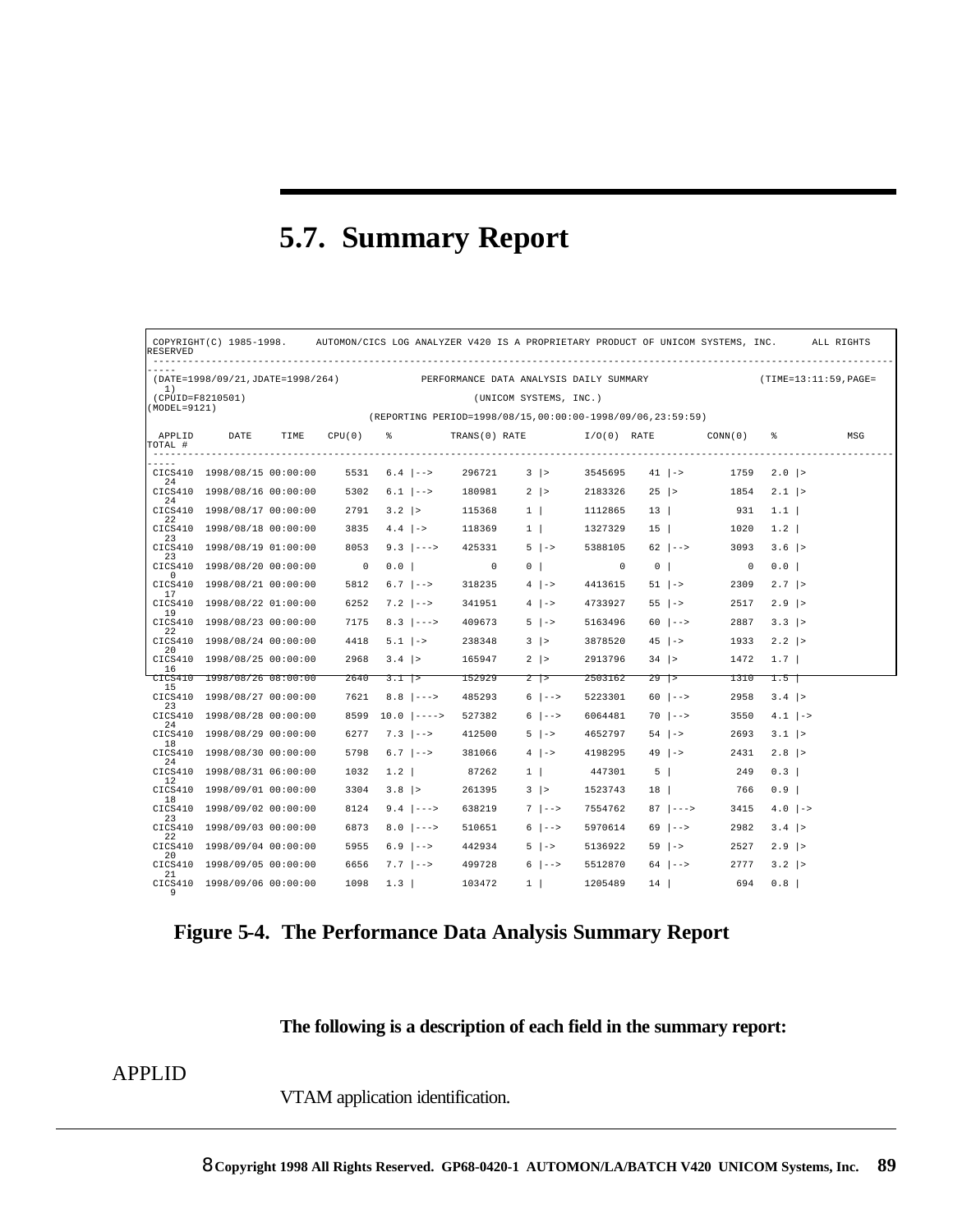| <b>DATE</b>  | Date in the format YYYY/MM/DD.                                                                                           |
|--------------|--------------------------------------------------------------------------------------------------------------------------|
| <b>TIME</b>  | Time in the format HH:MM:SS.                                                                                             |
| <b>CPU</b>   | Total CPU time accumulated by the CICS address space during the summary reporting<br>interval.                           |
| %            | Percentage of total CPU time of the processor used by the CICS address space during the<br>summary interval.             |
| <b>TRANS</b> | Total number of transactions processed by CICS during the summary reporting interval.                                    |
| <b>RATE</b>  | Number of transactions per second processed by CICS during the summary reporting<br>interval.                            |
| $\rm LO$     | Total number of I/O requests processed by CICS during the summary reporting interval.                                    |
| <b>RATE</b>  | Number of I/O requests per second processed by CICS during the summary reporting<br>interval.                            |
| <b>CONN</b>  | Total connect time of the CICS address space during the summary reporting interval.                                      |
| $\%$         | Percentage of total connect time of the processor attributable to the CICS address space<br>during the summary interval. |
| <b>MSG</b>   | Message field used to indicate errors in the reporting process for the summary reporting                                 |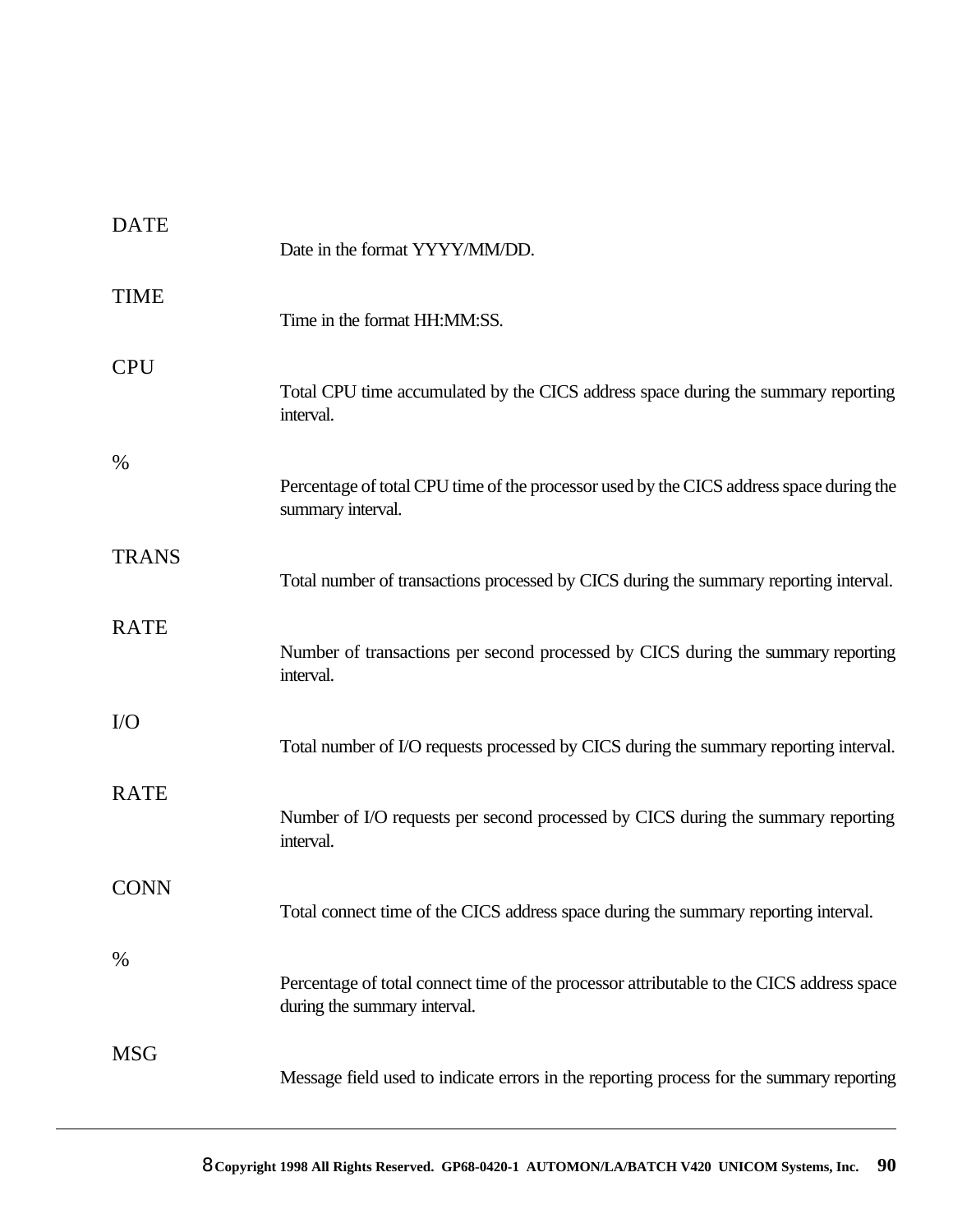interval.

#### TOTAL #

Total number of hours, during the summary reporting interval, in which data was collected and reported.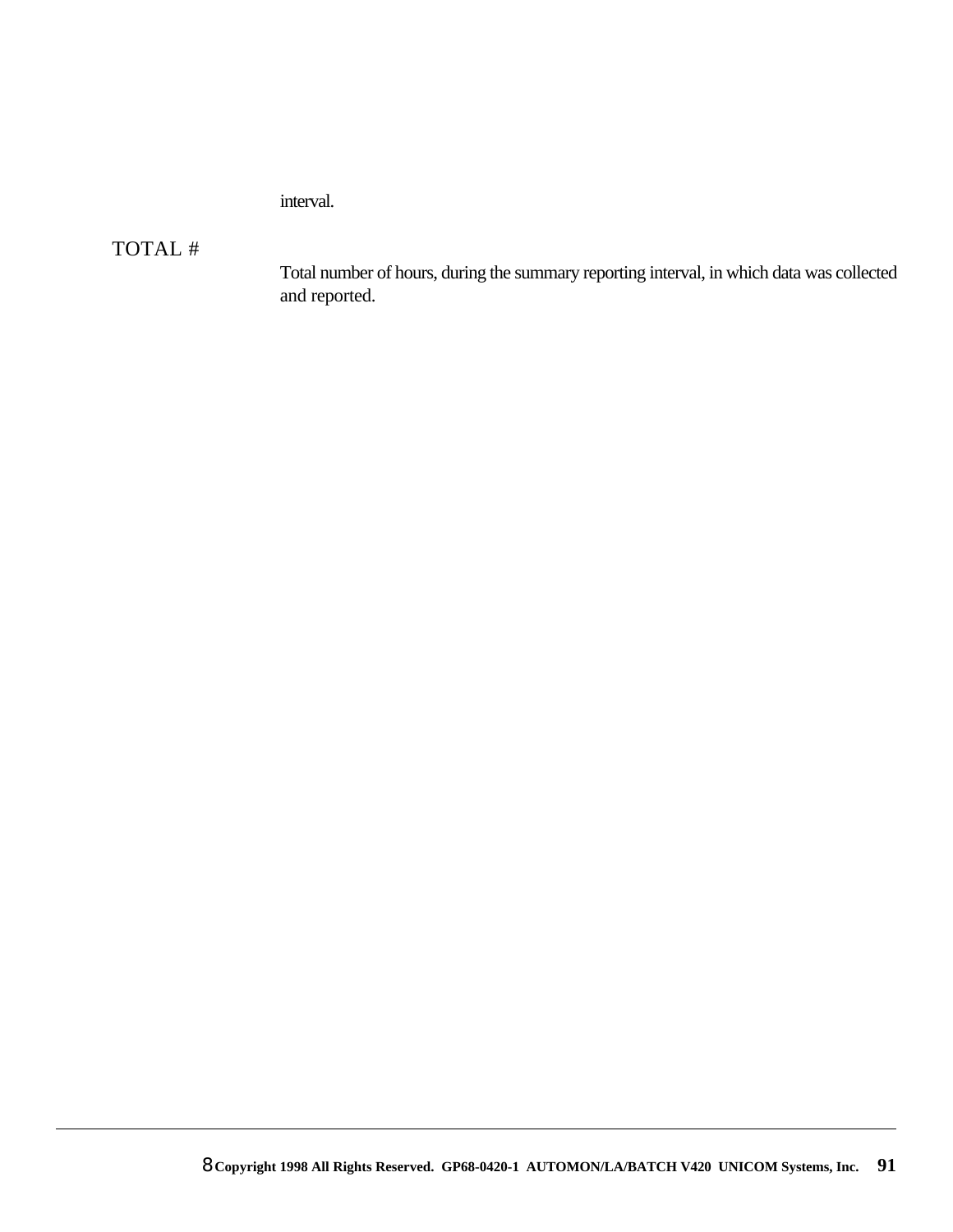## **5.8. Download Report**

| APPLID DATE |      | CPU(0)      | TRANS (0) | I/O(0)  | CONN(0) |
|-------------|------|-------------|-----------|---------|---------|
| CICS410     | 8/15 | 5531        | 296721    | 3545695 | 1759    |
| CICS410     | 8/16 | 5302        | 180981    | 2183326 | 1854    |
| CICS410     | 8/17 | 2791        | 115368    | 1112865 | 931     |
| CICS410     | 8/18 | 3835        | 118369    | 1327329 | 1020    |
| CICS410     | 8/19 | 8053        | 425331    | 5388105 | 3093    |
| CICS410     | 8/20 | $\mathbf 0$ | 0         | 0       | 0       |
| CICS410     | 8/21 | 5812        | 318235    | 4413615 | 2309    |
| CICS410     | 8/22 | 6252        | 341951    | 4733927 | 2517    |
| CICS410     | 8/23 | 7175        | 409673    | 5163496 | 2887    |
| CICS410     | 8/24 | 4418        | 238348    | 3878520 | 1933    |
| CICS410     | 8/25 | 2968        | 165947    | 2913796 | 1472    |
| CICS410     | 8/26 | 2640        | 152929    | 2503162 | 1310    |
| CICS410     | 8/27 | 7621        | 485293    | 5223301 | 2958    |
| CICS410     | 8/28 | 8599        | 527382    | 6064481 | 3550    |
| CICS410     | 8/29 | 6277        | 412500    | 4652797 | 2693    |
| CICS410     | 8/30 | 5798        | 381066    | 4198295 | 2431    |
| CICS410     | 8/31 | 1032        | 87262     | 447301  | 249     |
| CICS410     | 9/01 | 3304        | 261395    | 1523743 | 766     |
| CICS410     | 9/02 | 8124        | 638219    | 7554762 | 3415    |
| CICS410     | 9/03 | 6873        | 510651    | 5970614 | 2982    |
| CICS410     | 9/04 | 5955        | 442934    | 5136922 | 2527    |
| CICS410     | 9/05 | 6656        | 499728    | 5512870 | 2777    |
| CICS410     | 9/06 | 1098        | 103472    | 1205489 | 694     |

### **Figure 5-5. The Performance Data Analysis Download Report**

**The following is a description of each field in the download report:**

#### APPLID

VTAM application identification.

#### DATE

Date in the format YYYY/MM/DD.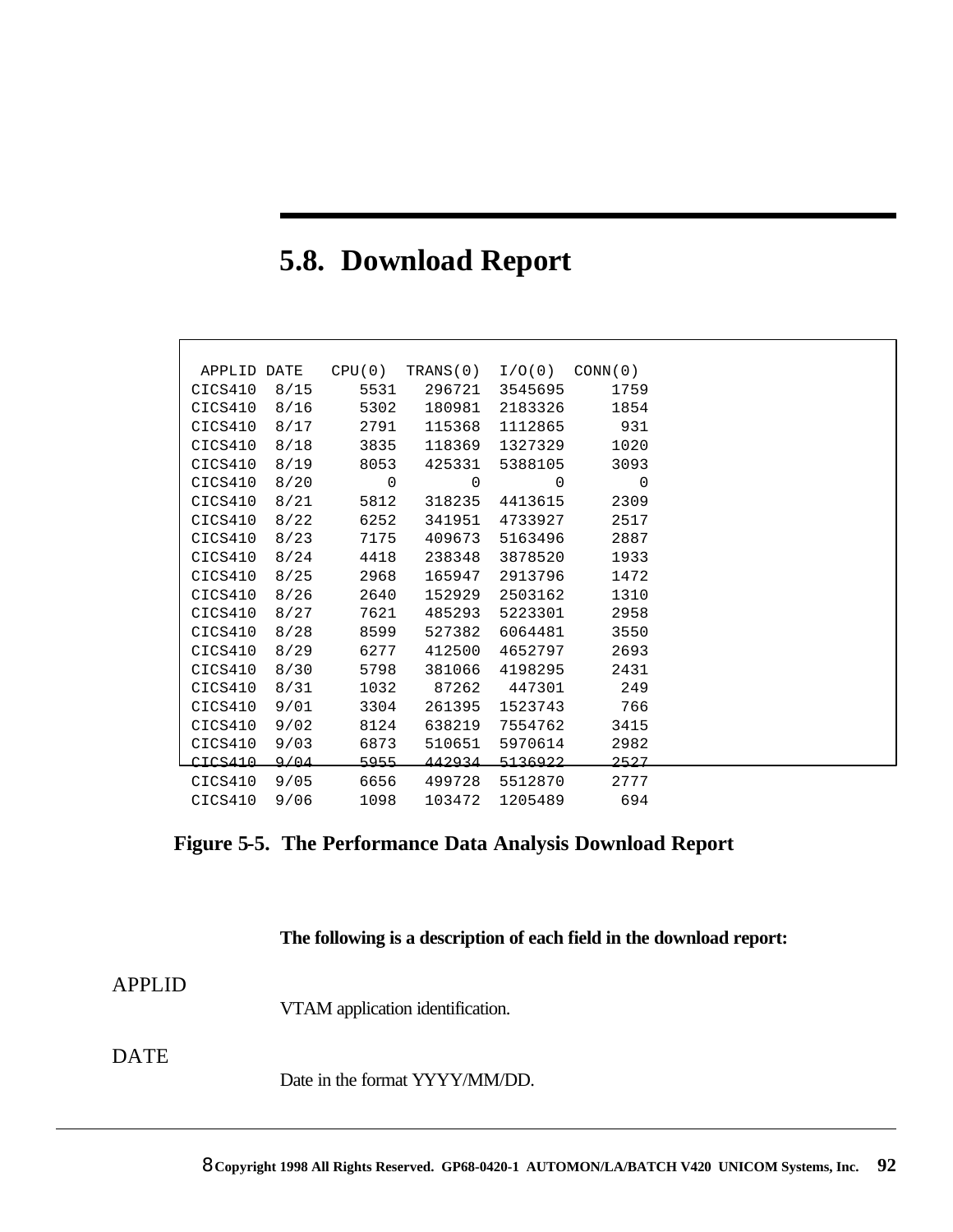| <b>CPU</b>   | Total CPU time accumulated by the CICS address space during the summary reporting<br>interval. |
|--------------|------------------------------------------------------------------------------------------------|
| <b>TRANS</b> | Total number of transactions processed by CICS during the summary reporting interval.          |
| $\rm LO$     | Total number of I/O requests processed by CICS during the summary reporting interval.          |
| <b>CONN</b>  | Total connect time of the CICS address space during the summary reporting interval.            |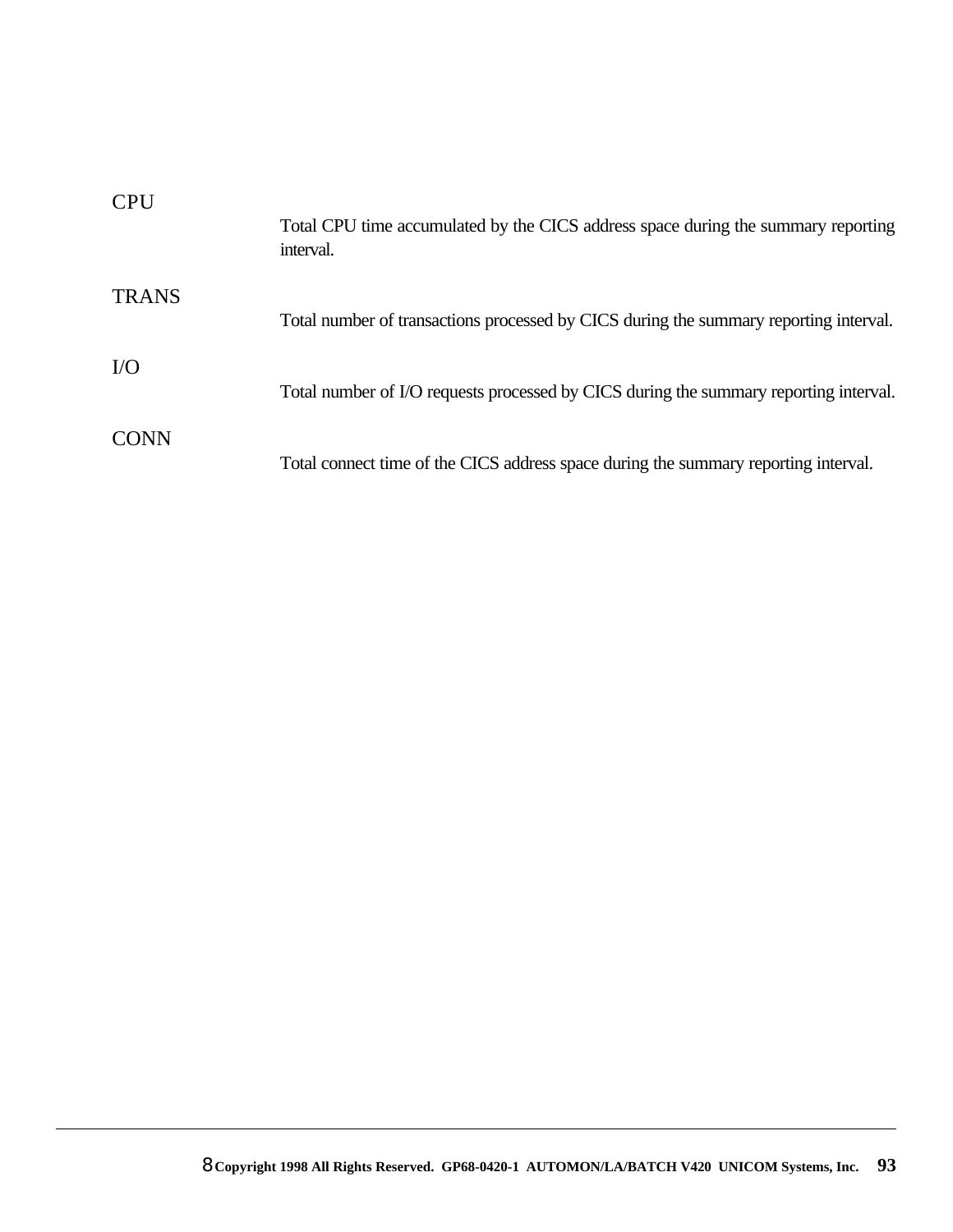### **5.8.1 Graphical Representation of Download Data**

The performance data in the AUTOMON/CICS Log Analyzer download report may be used as input to Microsoft Excel or other spreadsheet software. UNICOM Systems will provide users with pre-coded sample spreadsheets which provide the user with a wide variety of ways in which the reported data may be represented.



**Figure 5-6. Graphical Representation of Performance Data**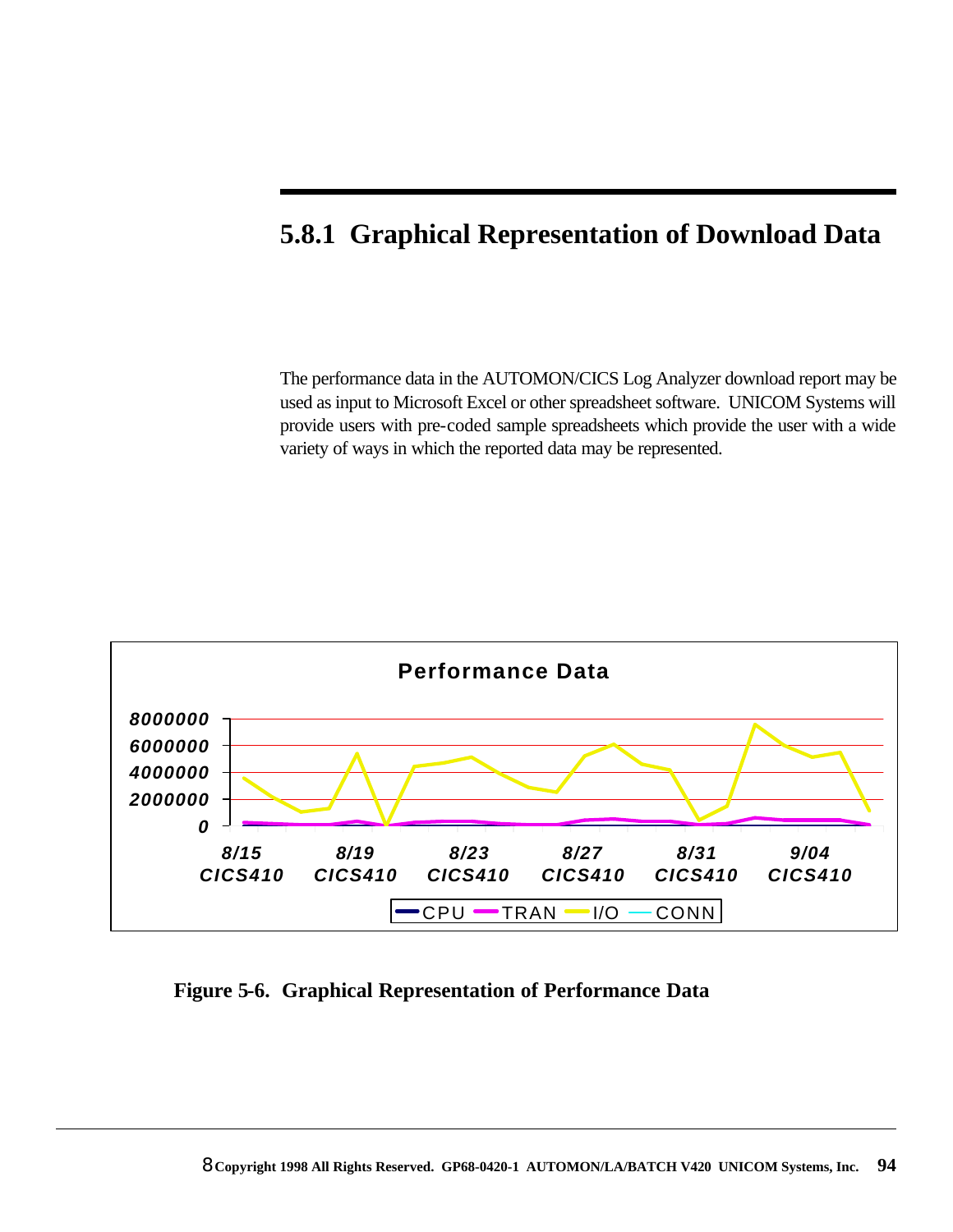**(End of Section)**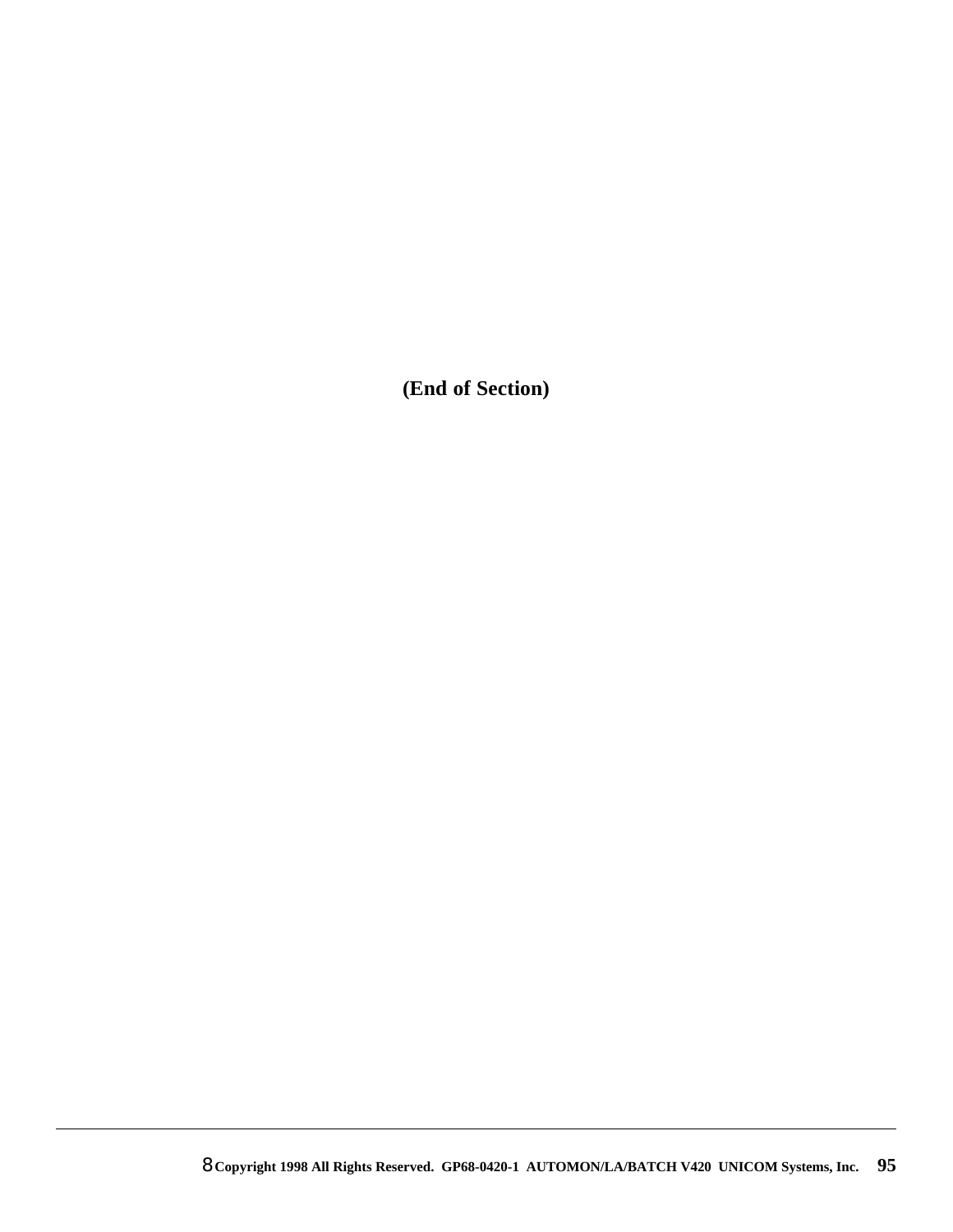# **Chapter 6. AUTOMON/LA Messages**

**This Chapter Describes:**

# Error Message Format

# AUTOMON/LA/BATCH Generated Messages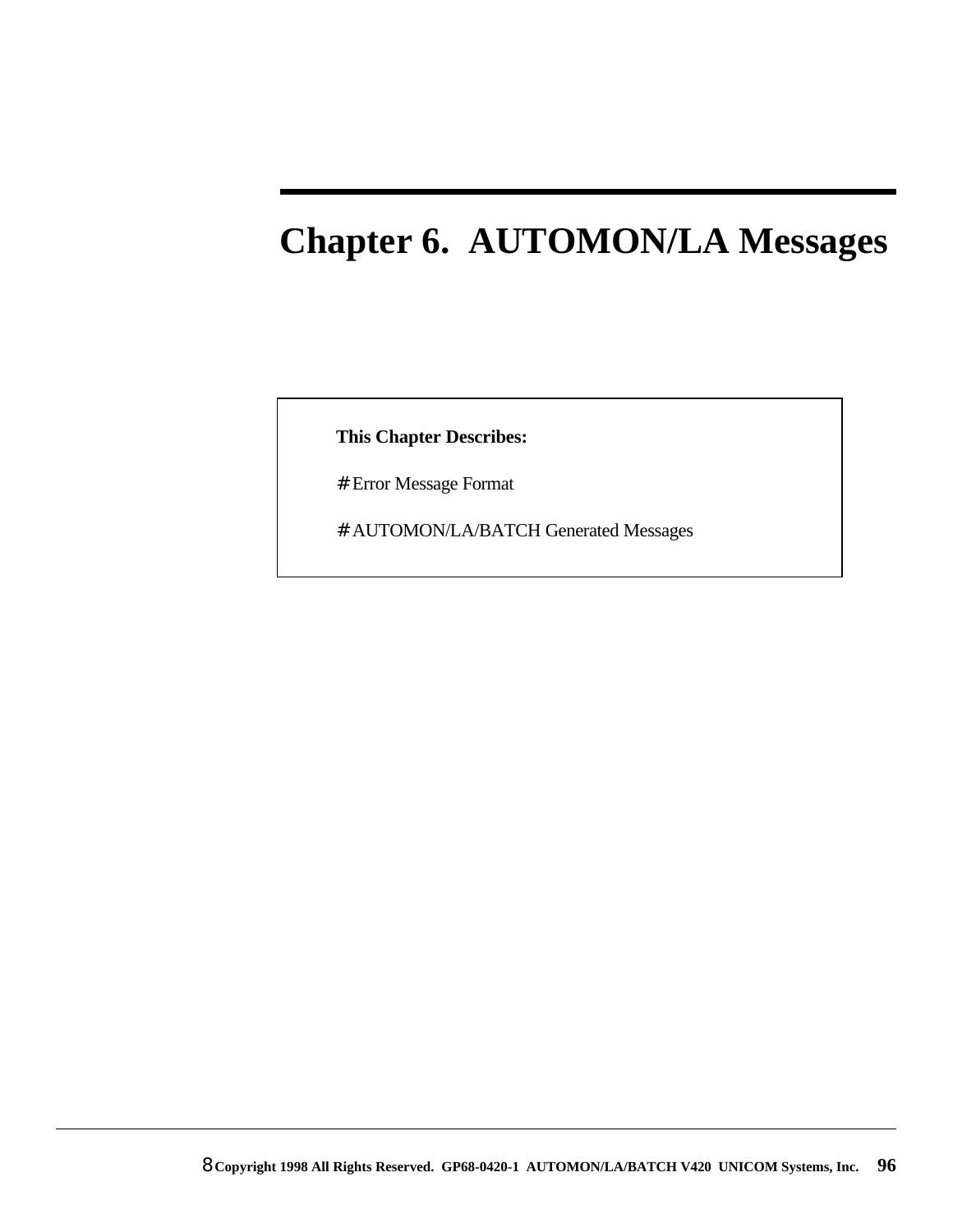This chapter identifies and explains the messages associated with AUTOMON/LA/BATCH. It can be used to determine the type of message that has been issued, the specific conditions which caused a message to be issued, and the response required.

Each message in this chapter is preceded by an alphanumeric identifier or the form:

CSHnnnnt- or CSHnnnnt

- ! CSH identifies the message as an AUTOMON/CICS diagnostic message.
- ! nnnn is a unique four-digit number assigned to each message.
- ! Messages are accompanied by an eighth character, E.
- E indicates that the message shows an error condition where problem determination is required.
- describes that the message will be logged onto the operating system console log.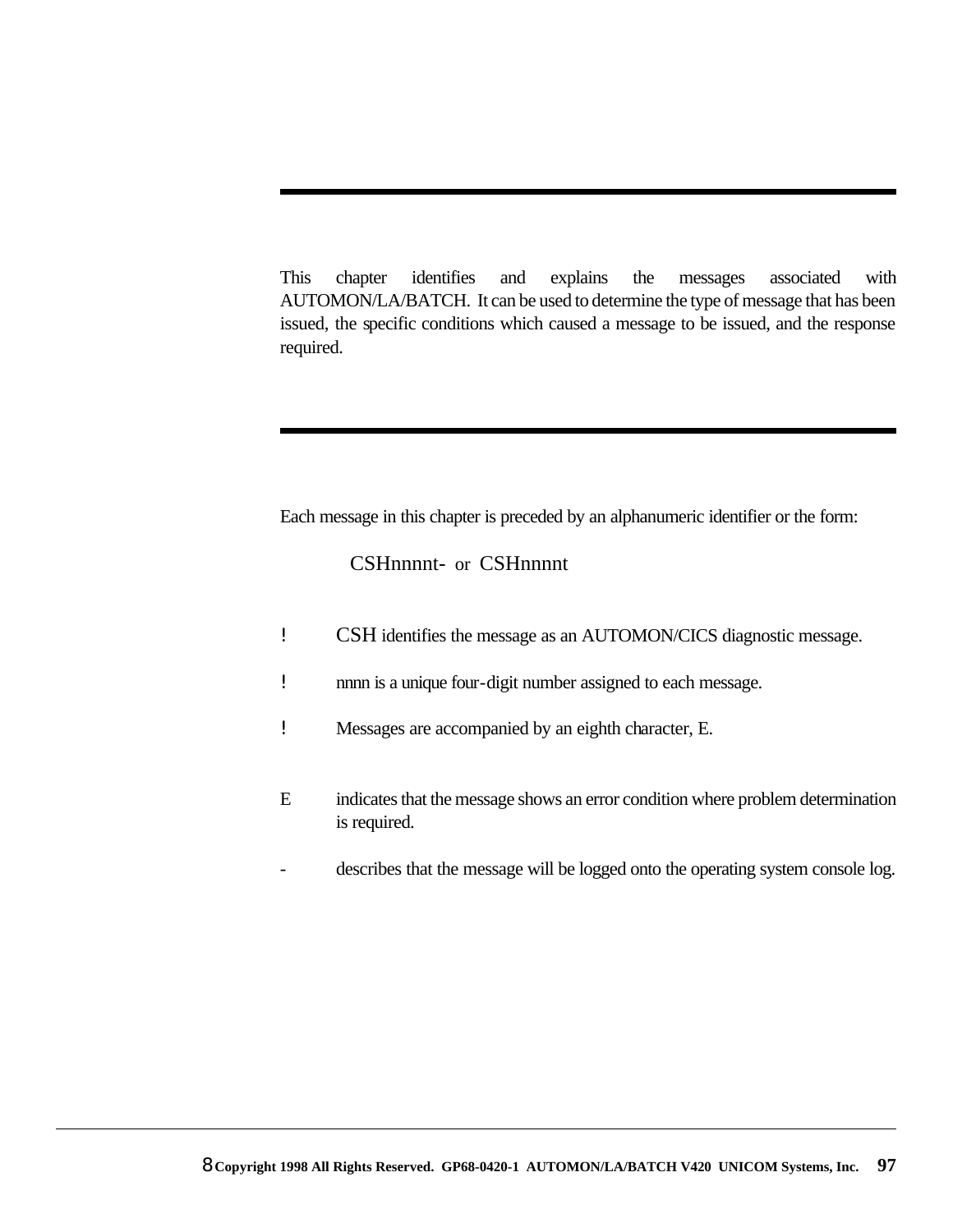The documentation for each message in this chapter includes the following information:

| Message identifier and text |                                                                                                                         |
|-----------------------------|-------------------------------------------------------------------------------------------------------------------------|
|                             | Message number and text is displayed                                                                                    |
| Explanation                 |                                                                                                                         |
|                             | is the extended description of the condition described by the message text.                                             |
| <b>System Action</b>        |                                                                                                                         |
|                             | describes the state of AUTOMON/LA/BATCH as a result of the condition indicated by<br>the message.                       |
| User Response               |                                                                                                                         |
|                             | is a suggested action which may not be immediate but should be taken by the user to<br>correct the indicated condition. |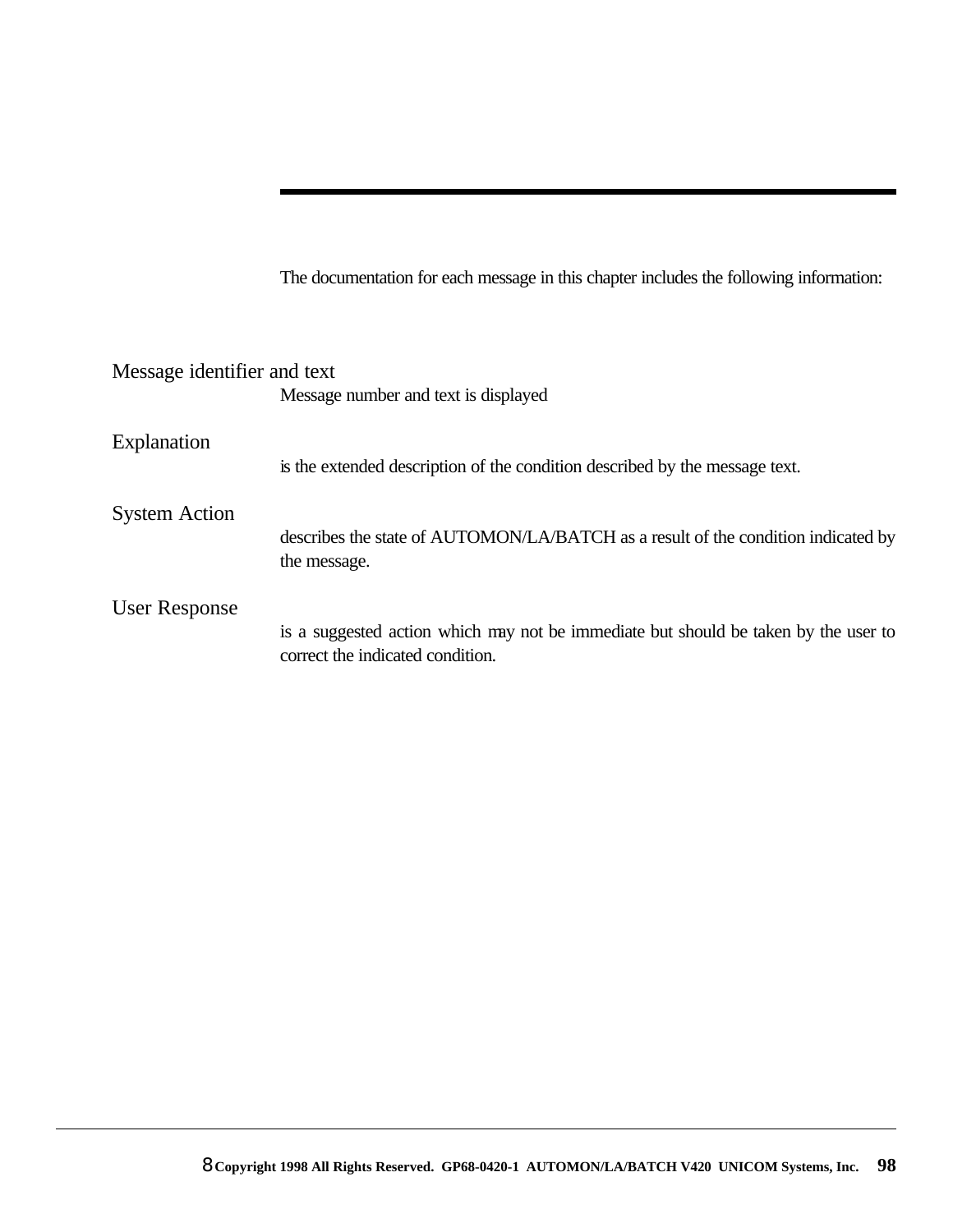### **6.1. Messages**

The following messages pertain to the first step of the sample JCL's listed in the previous chapters.

#### CSH6017E-VSAM OPEN/CLOSE ERROR OCCURRED. FILE-ID=xxxxxxxx

Explanation: An unexpected error condition has occurred during a file control program (FCP) open/close request.

xxxxxxxx - DD card pointing to the file that AUTOMON/LA was unable to open/close.

System Action: AUTOMON/LA/BATCH processing is terminated.

User Response: Ensure that the file pointed to by the DD card is properly defined to a CICS system.

#### CSH6900E-UNRECOGNIZABLE KEYWORD OR CONT-CHAR "-" MISSING.

Explanation: An error has occurred in the coding of the batch utility command language. Check for a misspelled keyword or a missing continuation character.

System action: The batch utility job terminates processing.

User Response: Find and correct the syntax error in the command language then resubmit the batch utility job.

#### CSH6901E-SYSIN DATA ENTERED AFTER THE DELIMITER.

Explanation: A subkeyword or other data has been entered after the closing parenthesis ")" and before the continuation character "-" .

System action: The batch utility job terminates processing.

User Response: Find and correct the syntax error in the command language then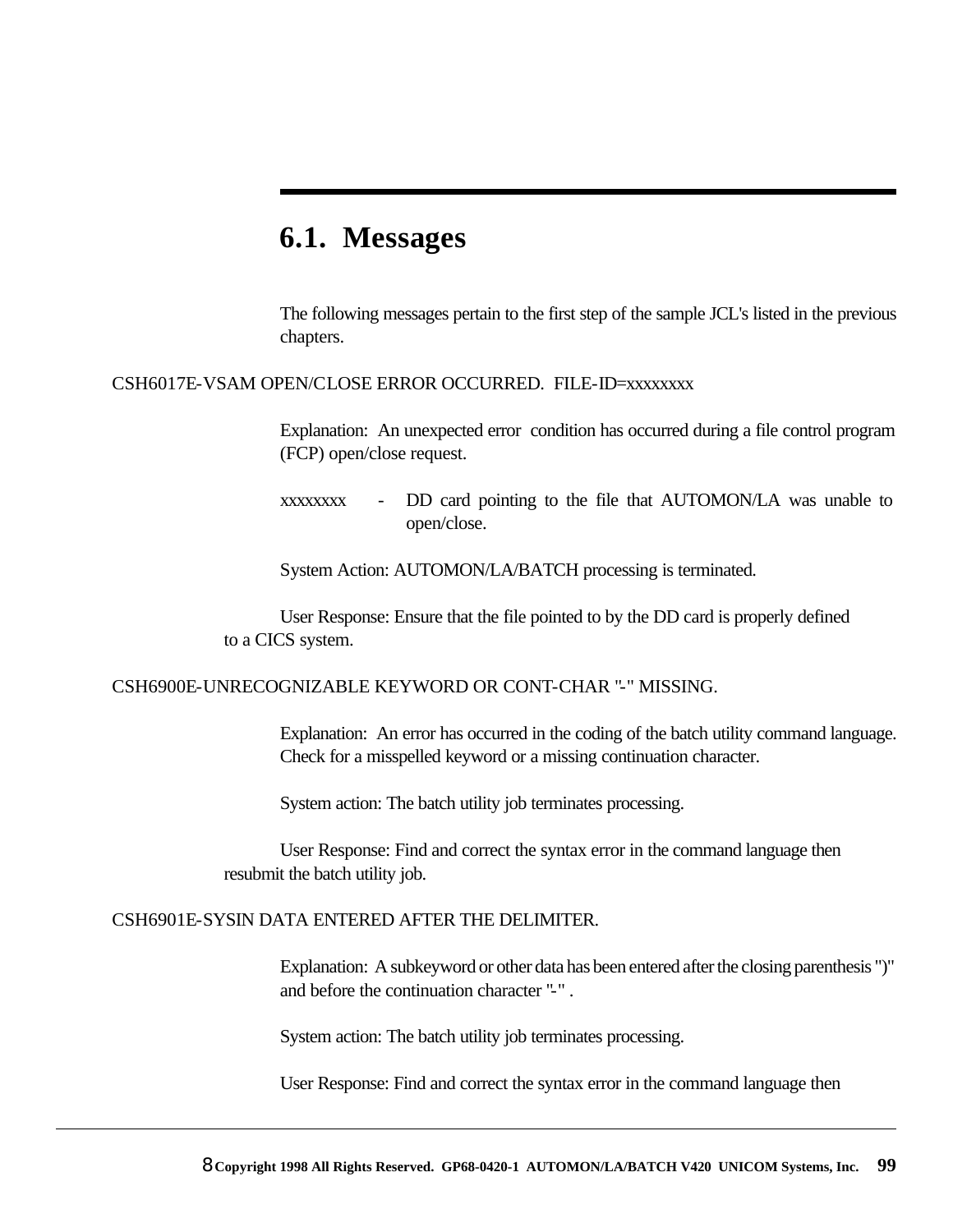resubmit the batch utility job.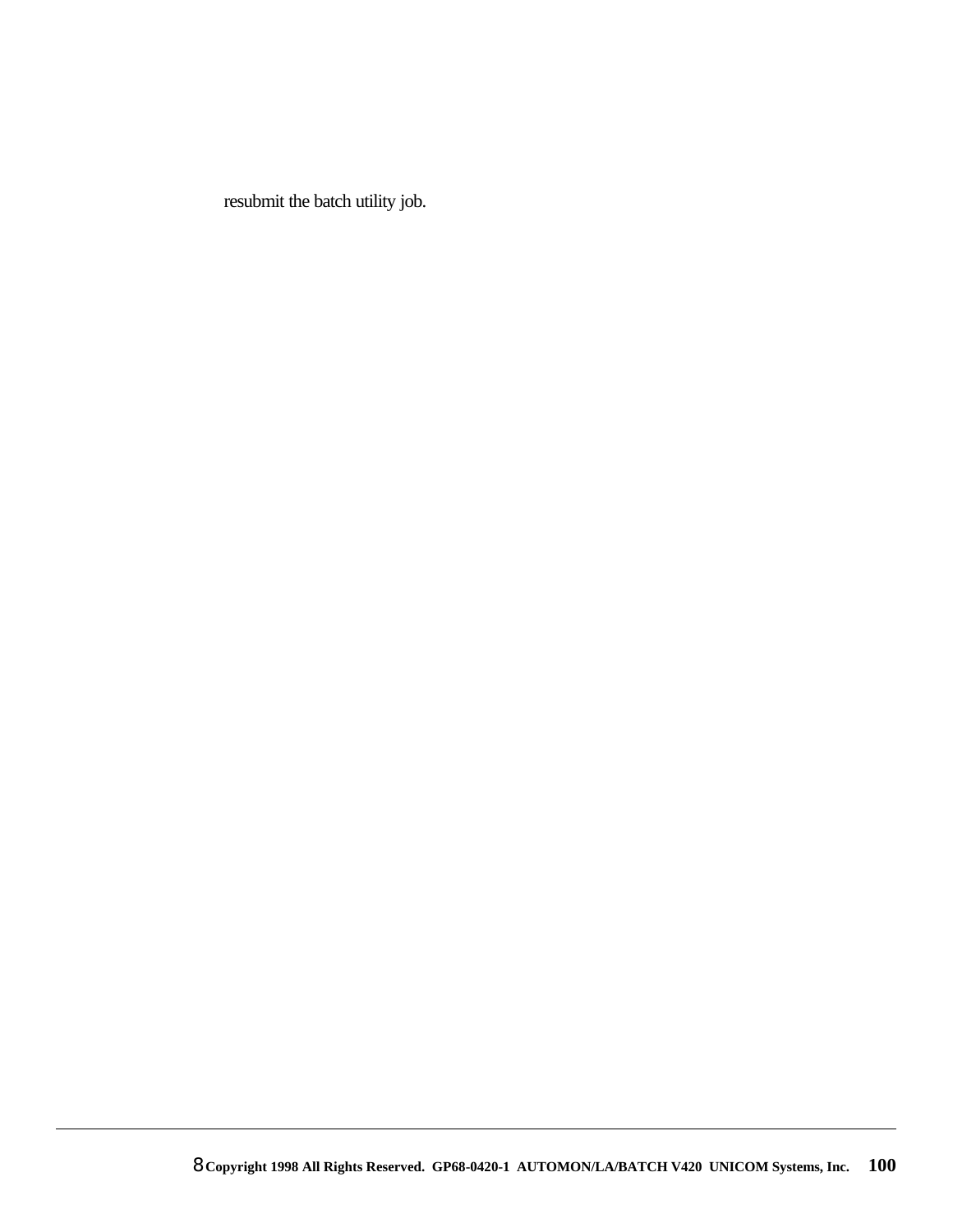#### CSH6903E-CSHLIST PROGRAM LOAD FAILED.

Explanation: CSHLIST is unable to load one of its sub-modules. The Data Set Name may be mis-spelled or the job is pointing to a wrong DSN.

System action: The batch utility job terminates processing.

User Response: Check if the correct load library is specified in the job and resubmit the job again. If the problem persists, please report the problem to the UNICOM technical support center.

#### CSH6910E-"APPLID" SYNTAX ERROR OR INVALID VALUE.

Explanation: An error was encountered while processing the subkeyword string of VTAM application ids. Check to make sure that all applids in the string are separated by commas. Also check the length of each applid to ensure that it is no longer than 8 characters.

System action: The batch utility job terminates processing.

User Response: Find and correct the syntax error in the command language then resubmit the batch utility job.

#### CSH6911E-"DETAIL" SYNTAX ERROR OR INVALID VALUE.

Explanation: An error was encountered while processing the subkeyword string for the detail report parameter. YES or NO are the only valid subkeywords for this parameter and only one of them may be coded.

System action: The batch utility job terminates processing.

User Response: Find and correct the syntax error in the command language then resubmit the batch utility job.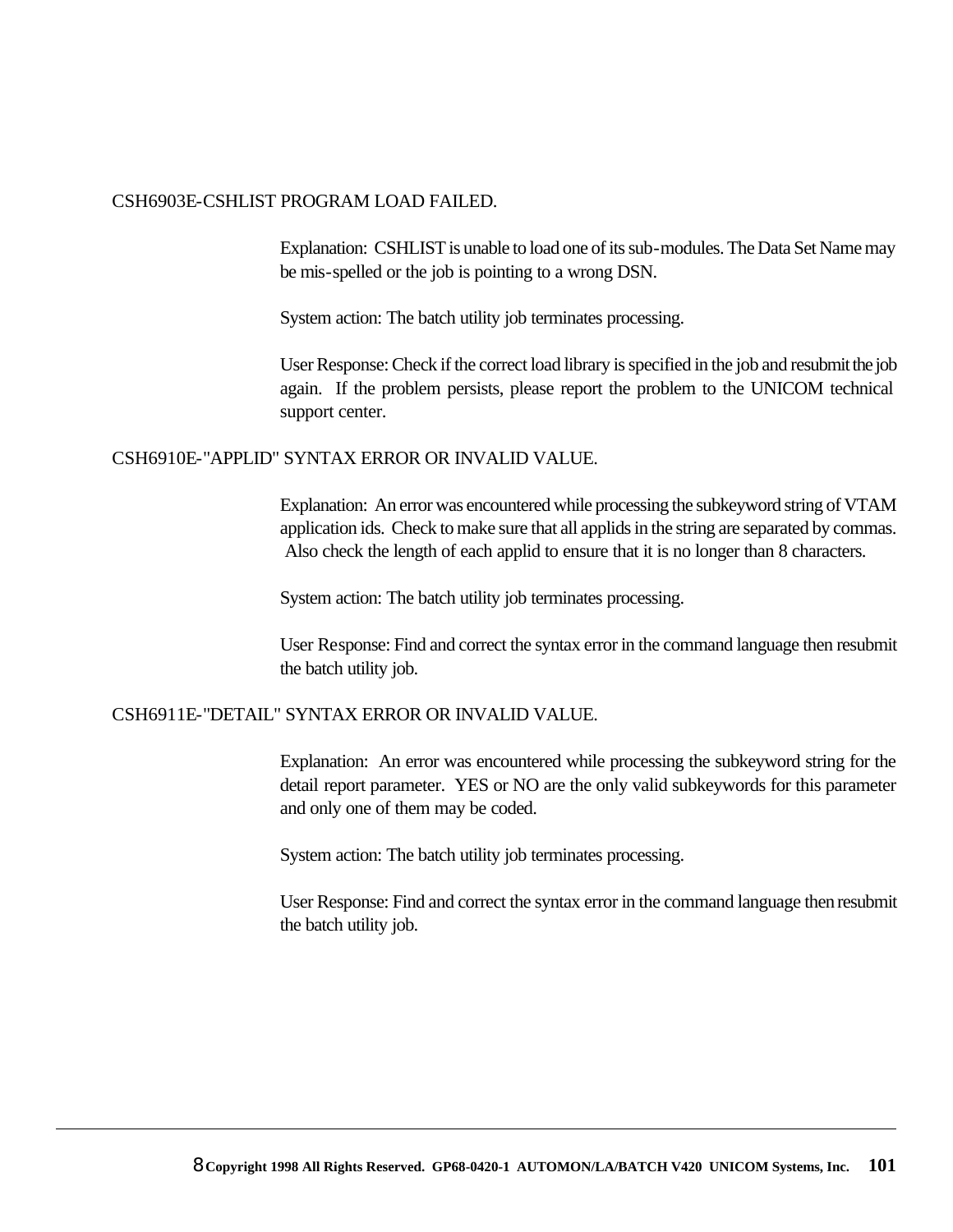#### CSH6912E-"FROM" SYNTAX ERROR OR INVALID VALUE.

Explanation: An error was encountered while processing the subkeyword string for the from date and time report parameter. The date subparameter must be valid and of the format MM/DD/YY. The time subparameter must be valid and of the format hh:mm:ss. These fields must be separated by a comma.

System action: The batch utility job terminates processing.

User Response: Find and correct the syntax error in the command language then resubmit the batch utility job.

#### CSH6913E-"TO" SYNTAX ERROR OR INVALID VALUE.

Explanation: An error was encountered while processing the subkeyword string for the to date and time report parameter. The date subparameter must be valid and of the format MM/DD/YY. The time subparameter must be valid and of the format hh:mm:ss. These fields must be separated by a comma.

System action: The batch utility job terminates processing.

User Response: Find and correct the syntax error in the command language then resubmit the batch utility job.

#### CSH6914E-"PAGESIZE" SYNTAX ERROR OR INVALID VALUE.

Explanation: An error was encountered while processing PAGESIZE parameter. The PAGESIZE parameter must contain a value not lower than ten(10), and not higher than 999.

System action: The batch utility job terminates processing.

User Response: Find and correct the syntax error in the command language then resubmit the batch utility job.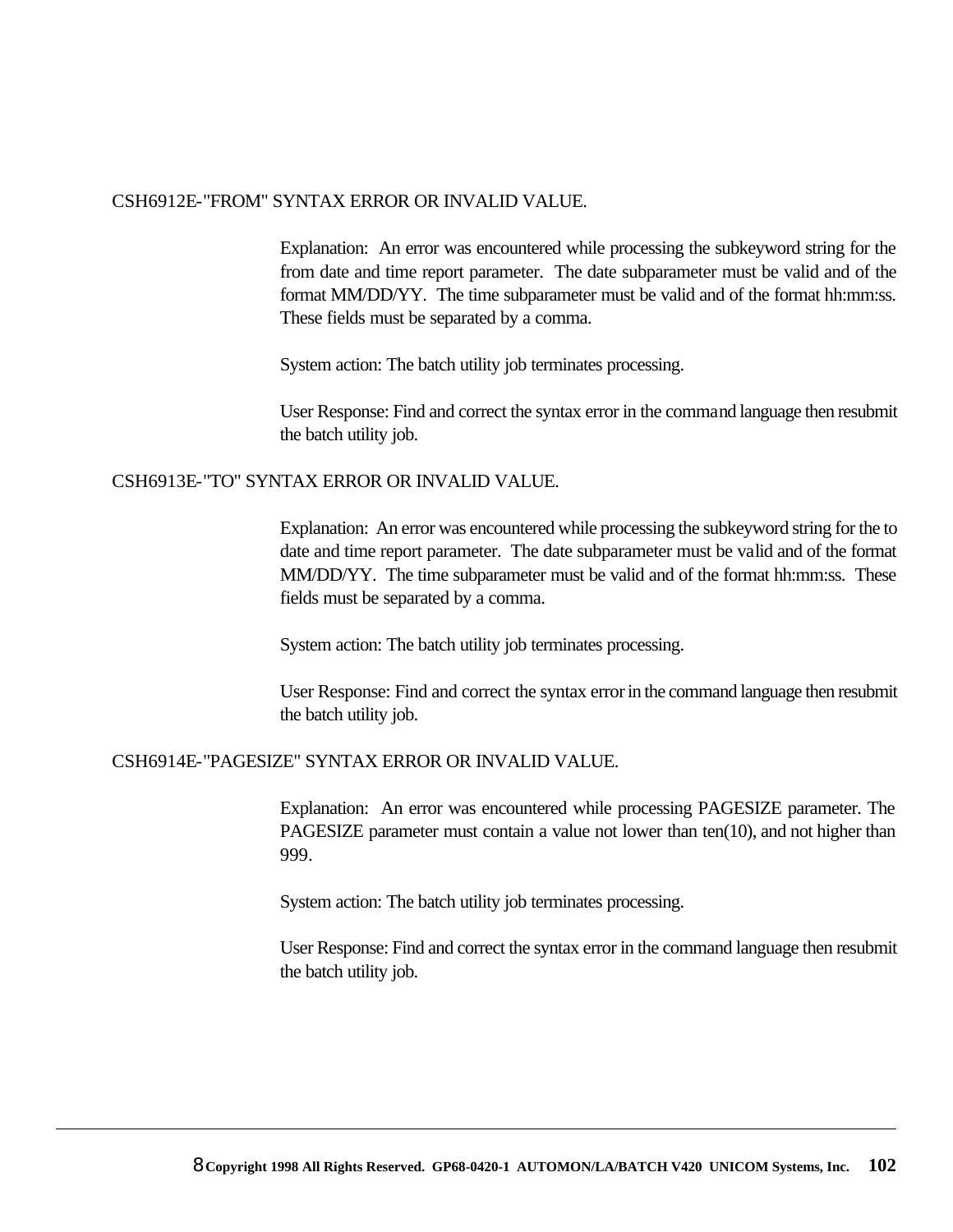#### CSH6915E-"COUNT" SYNTAX ERROR OR INVALID VALUE.

Explanation: An error was encountered while processing the subkeyword string for the count report parameter. The count subparameter must be a non-negative numeric value not greater than 9999999.

System action: The batch utility job terminates processing.

User Response: Find and correct the syntax error in the command language then resubmit the batch utility job.

#### CSH6916E-"SCAN" SYNTAX ERROR OR INVALID VALUE.

Explanation: An error was encountered while processing the subkeyword string for the scan report parameter. FORWARD or BACKWARD are the only valid subkeywords for this parameter and only one of them may be coded.

System action: The batch utility job terminates processing.

User Response: Find and correct the syntax error in the command language then resubmit the batch utility job.

#### CSH6917E-"SKIP" SYNTAX ERROR OR INVALID VALUE.

Explanation: An error was encountered while processing the subkeyword string for the skip report parameter. The skip subparameter must be a non-negative numeric value not greater than 9999999.

System action: The batch utility job terminates processing.

User Response: Find and correct the syntax error in the command language then resubmit the batch utility job.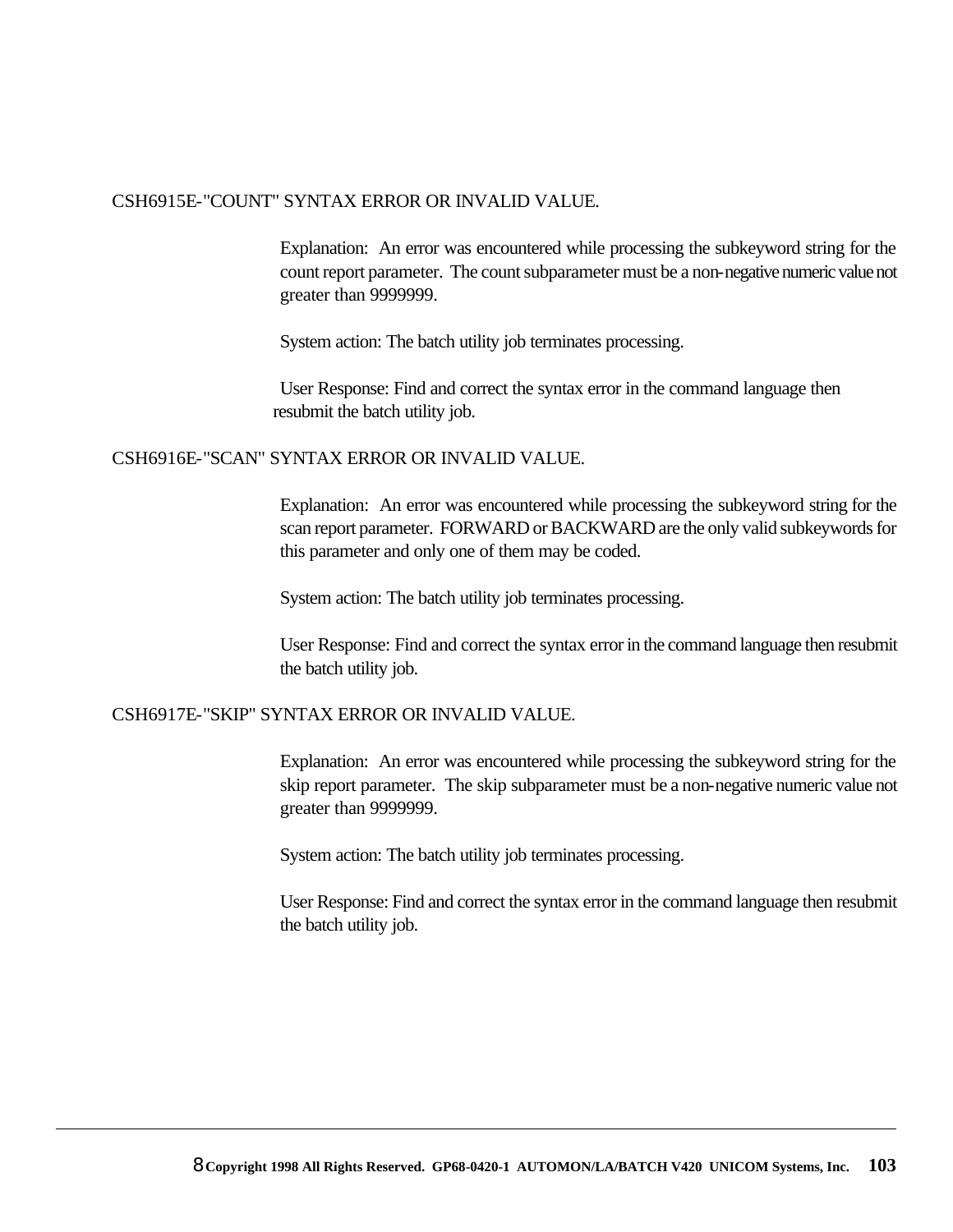#### CSH6918E-"SUMMARY" SYNTAX ERROR OR INVALID VALUE.

Explanation: An error was encountered while processing the subkeyword string for the summary report parameter. YES or NO are the only valid subkeywords for this parameter and only one of them may be coded.

System action: The batch utility job terminates processing.

User Response: Find and correct the syntax error in the command language then resubmit the batch utility job.

#### CSH6919E-"TYPE" SYNTAX ERROR OR INVALID VALUE.

Explanation: An error was encountered while processing the subkeyword string for the type report parameter. A,E,I,W, and O are the only valid subkeywords for this parameter and may be coded in any combination.

System action: The batch utility job terminates processing.

User Response: Find and correct the syntax error in the command language then resubmit the batch utility job.

#### CSH6920E-GETMAIN REQUEST FAILED.

Explanation: Operating system GETMAIN failure. During the processing of the job, a GETMAIN request failed.

System action: The batch utility job terminates processing.

User Response: Resubmit the job again. If the problem persists, please report the problem to the UNICOM technical support center.

#### CSH6921E-VSAM POINT ERROR OCCURRED. FILE-ID=AMON001

Explanation: The VSAM POINT macro failed during the job processing.

System action: The batch utility job terminates processing.

User Response: Check the AMON001 file and resubmit the job again. If the problem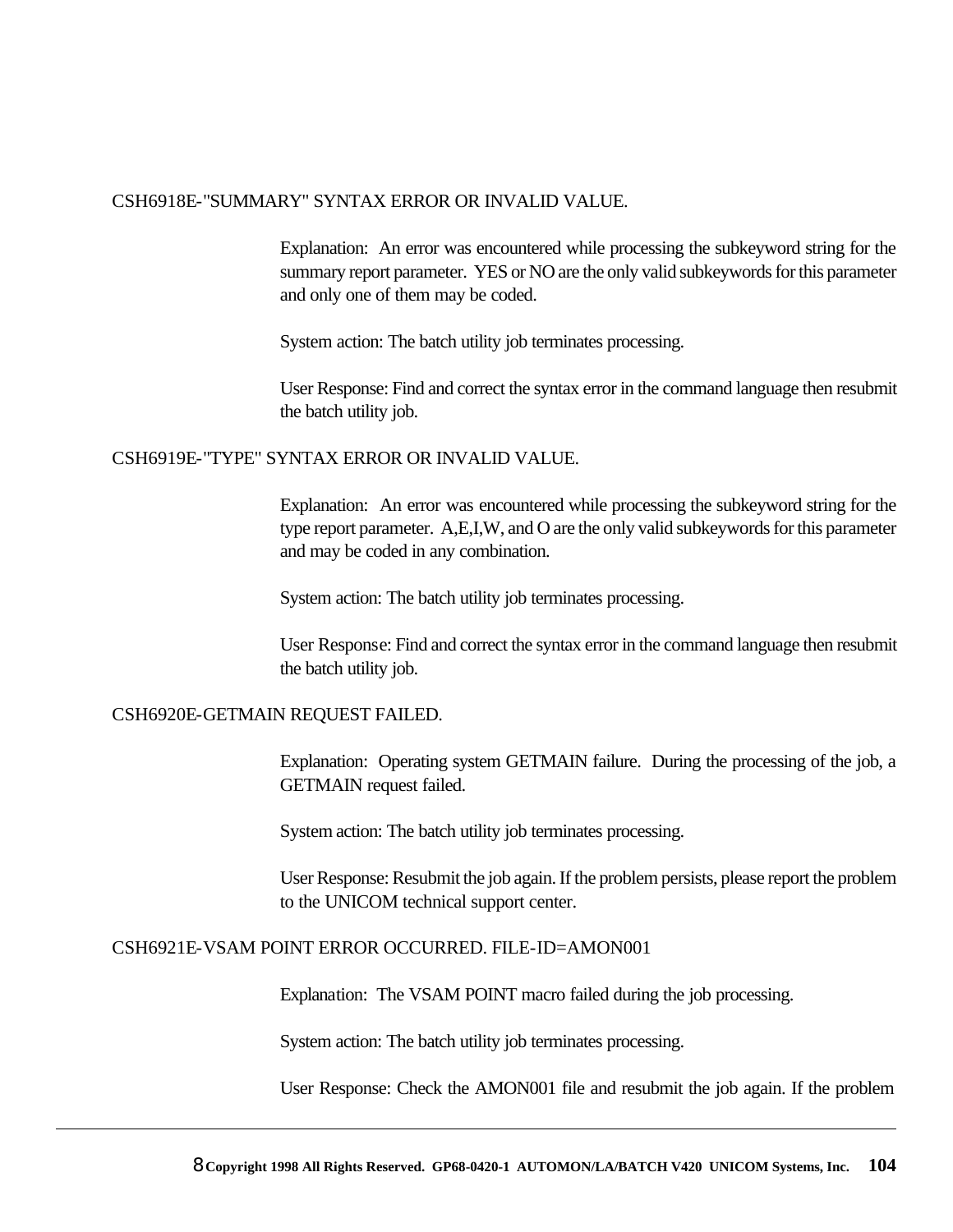#### persists, please report the problem to the UNICOM technical support center. CSH6922E-"WTO" SYNTAX ERROR OR INVALID VALUE.

Explanation: An error was encountered while processing the subkeyword string for the WTO option. YES or NO are the only valid subkeywords for this parameter and only one of them may be coded.

System action: The batch utility job terminates processing.

User Response: Find and correct the syntax error in the command language then resubmit the batch utility job.

#### CSH6923E-"COMPANY" SYNTAX ERROR OR INVALID TEXT.

Explanation: An error was encountered while processing the COMPANY parameter.

System action: The batch utility job terminates processing.

User Response: Find and correct the syntax error in the command language then resubmit the batch utility job.

#### CSH6924E-"EXCLUDE" SYNTAX ERROR OR INVALID TEXT.

Explanation: An error was encountered while processing the subkeyword string for the EXCLUDE option. You may enter up to eight(8) messages to exclude. The EXCLUDE parameter is mutually exclusive with the INCLUDE parameter.

System action: The batch utility job terminates processing.

User Response: Find and correct the syntax error in the command language then resubmit the batch utility job.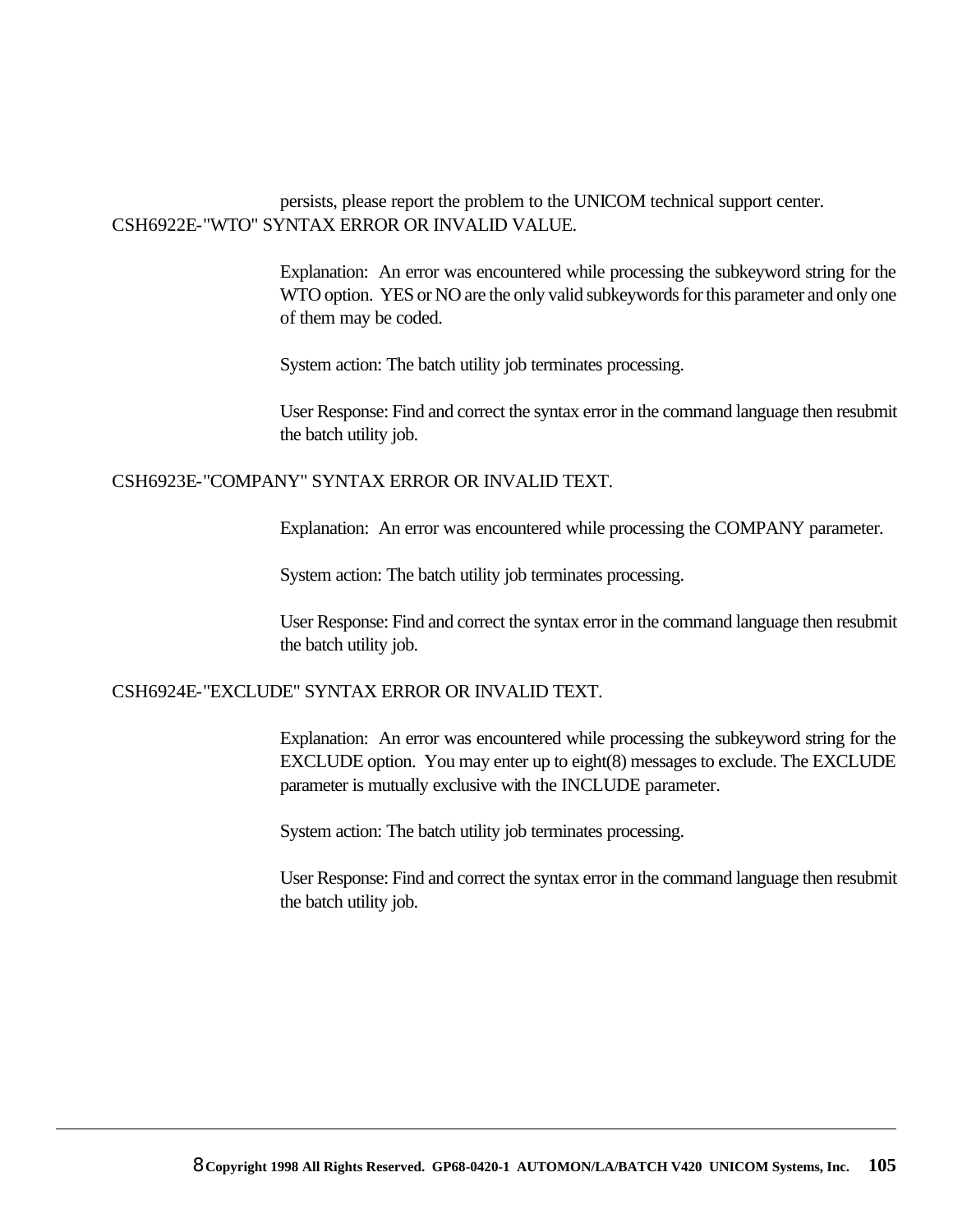#### CSH6925E-"RETAIN" SYNTAX ERROR OR INVALID TEXT.

Explanation: An error was encountered while processing the subkeyword string for the RETAIN option. The two formats allowed with the RETAIN parameter are either a valid date MM/DD/YY, or a numeric value specifying the number of days. This parameter is mutually exclusive to all other CSHLIST parameters except for the WTO parameter.

System action: The batch utility job terminates processing.

User Response: Find and correct the syntax error in the command language then resubmit the batch utility job.

#### CSH6926E-ERROR DELETING RECORDS IN AMON001.

Explanation: While trying to delete a record in the AUTOMON/CICS history log AMON001 an error occurred.

System action: The batch utility job terminates processing.

User Response: resubmit the job. If the problem persists, please report the problem to the UNICOM technical support center.

#### CSH6929E-\*ERROR\* INCLUDE/EXCLUDE ARE MUTUALLY EXCLUSIVE.

Explanation: An error was encountered while processing the subkeyword string for the INCLUDE/EXCLUDE option. The error has occured while both option were specified in the job. These options are mutually exclusive.

System action: The batch utility job terminates processing.

User Response: Remove either the INCLUDE or EXCLUDE in the command language then resubmit the batch utility job.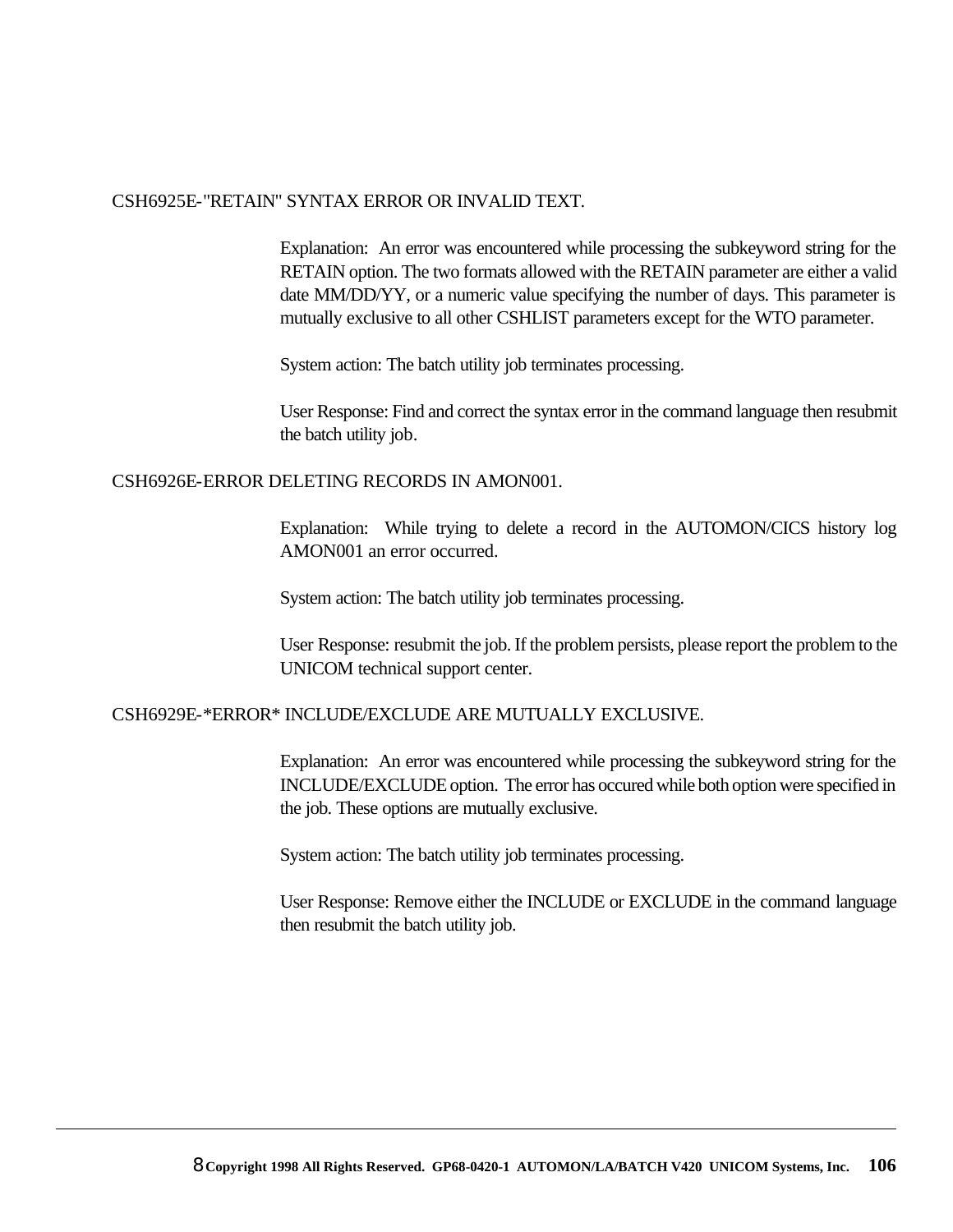#### CSH6930E-"MIGRATE" SYNTAX ERROR OR INVALID VALUE.

Explanation: An error was encountered while processing the subkeyword string for the MIGRATE option. The syntax of the command line has been entered incorrectly.

System action: The batch utility job terminates processing.

User Response: Find and correct the syntax error in the command language then resubmit the batch utility job.

#### CSH6931E-INCORRECT KEY LENGTH. FILE-ID=UMON001

Explanation: An error was encountered while updating the UMON001 file. the key length of the file being updated is invalid.

System action: The batch utility job terminates processing.

User Response: Check the UMON001 file and resubmit the job again. If the problem persists, please report the problem to the UNICOM technical support center.

#### CSH6932E-"REPLACE" SYNTAX ERROR OR INVALID VALUE.

Explanation: An error was encountered while processing the subkeyword string for the REPLACE option. YES or NO are the only valid subkeywords for this parameter and only one of them may be coded.

System action: The batch utility job terminates processing.

User Response: Find and correct the syntax error in the command language then resubmit the batch utility job.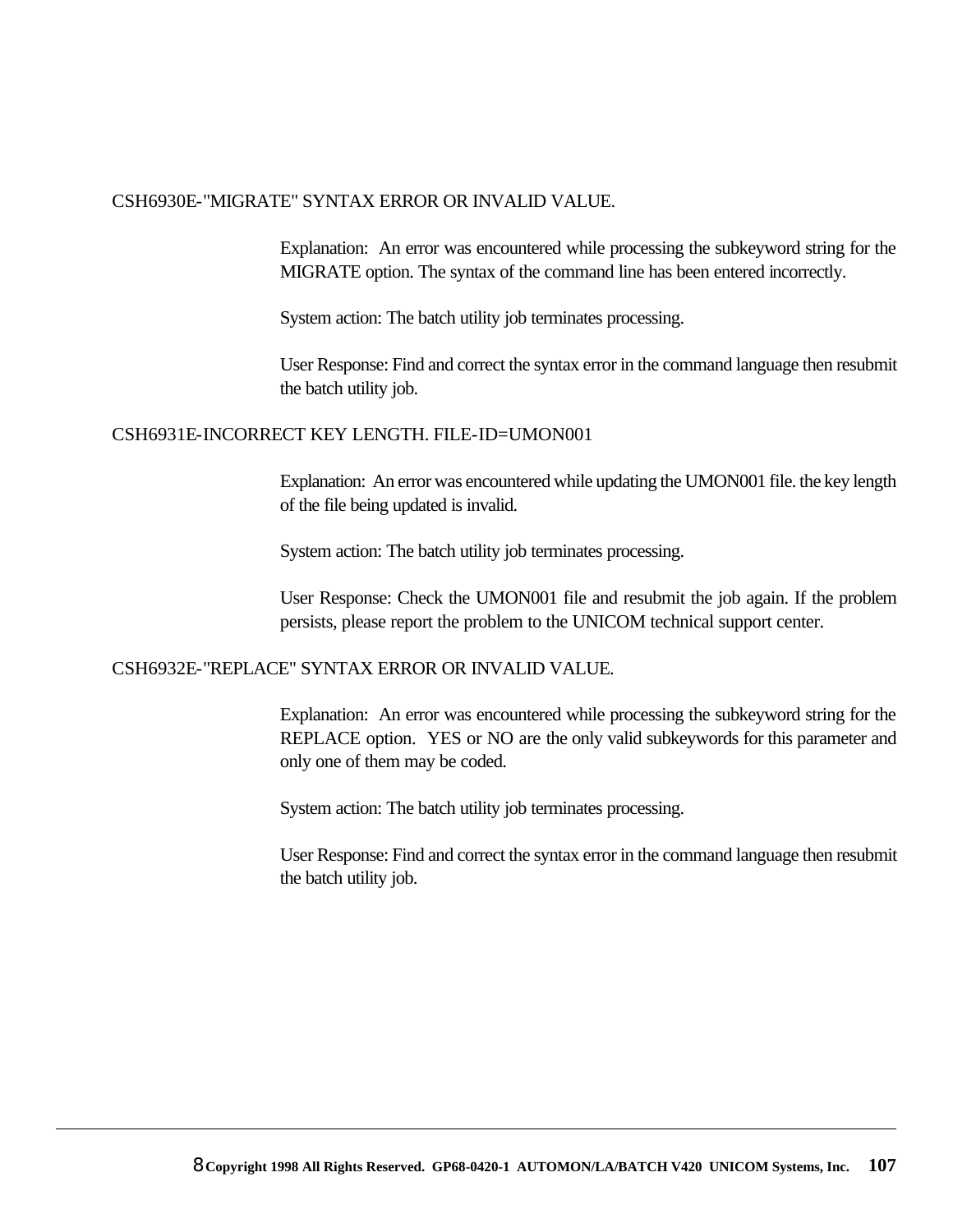#### CSH6933E-INVALID MIGRATION TABLE SPECIFIED.

Explanation: An error was encountered while processing the subkeyword string for the MIGRATE option. A wrong table ID has been specified. The valid values for the MIGRATE parameter are (\*), APPLID, AIT, XLT, THT, DEG, EXC, SRT, USERID. When asterix<sup>(\*)</sup> is coded, no other tables can be specified.

System action: The batch utility job terminates processing.

User Response: Find and correct the table name error in the command language then resubmit the batch utility job.

#### CSH6934E-UPDATE FAILURE. FILE-ID=UMON001.

Explanation: An error was encountered while updating the UMON001 file.

System action: The batch utility job terminates processing.

User Response: Check the UMON001 file and resubmit the job again. If the problem persists, please report the problem to the UNICOM technical support center.

#### CSH6935I-iiiiiiii WAS INSERTED IN AUTOMON/CICS tttttttt TABLE.

Explanation: This is an informational message indicating where an item has been inserted.

iiiiiiii - either name of program, transaction, APPLID, or USERID to be inserted. tttttttt - Table where item was inserted to.

System Action: None.

User Response: None.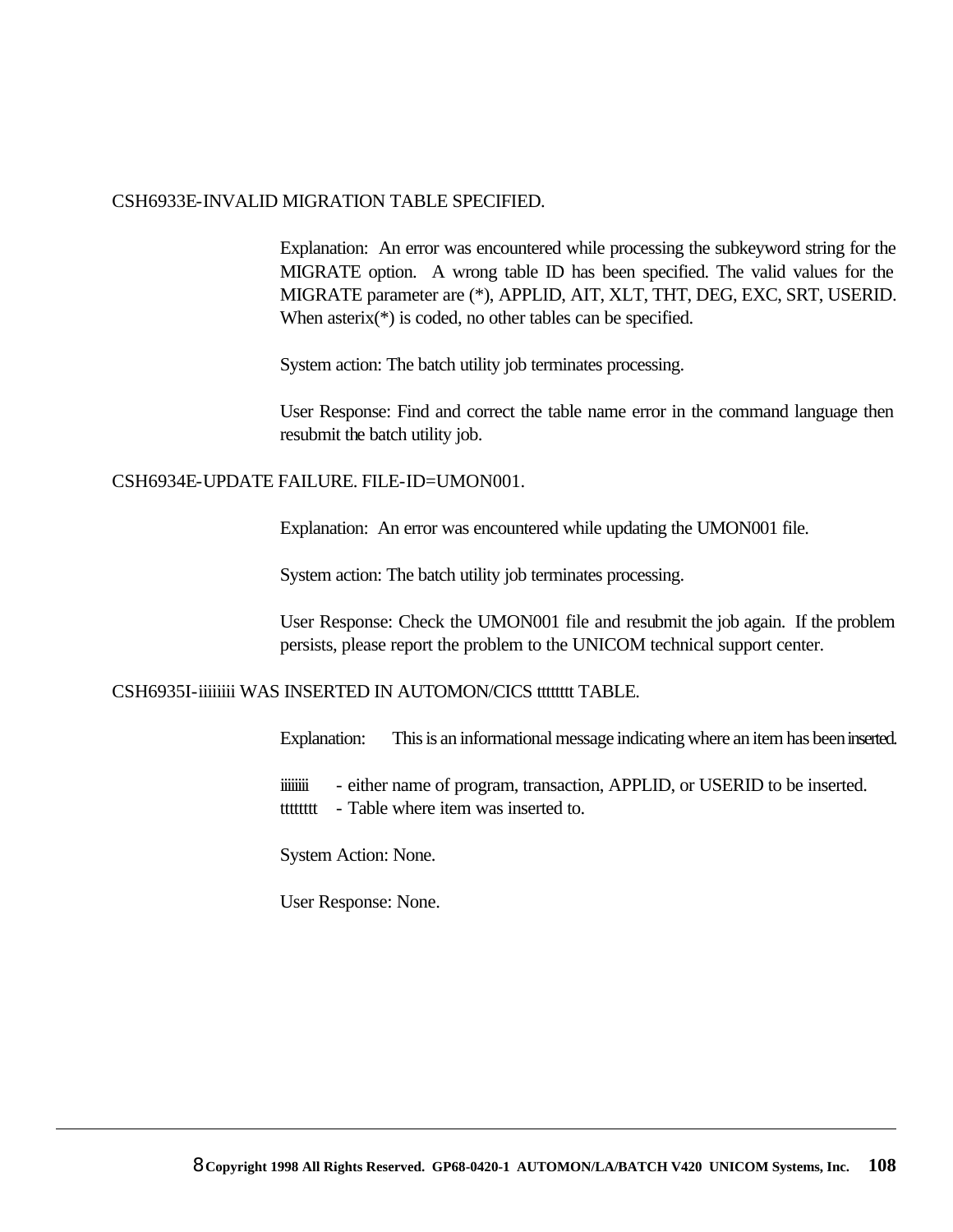#### CSH6936I-iiiiiiii WAS REPLACED IN AUTOMON/CICS tttttttt TABLE.

Explanation: This is an informational message indicating the item that has been replaced.

iiiiiiii - either name of program, transaction, APPLID, or USERID to be replaced. tttttttt - Table where item was replaced in.

System Action: None.

User Response: None.

#### CSH6937I-iiiiiiii NOT REPLACED IN AUTOMON/CICS tttttttt TABLE.

Explanation: This is an informational message indicating the item that has not been replaced.

iiiiiii - either name of program, transaction, APPLID, or USERID not replaced. tttttttt - Table where item was not replaced.

System Action: None.

User Response: None.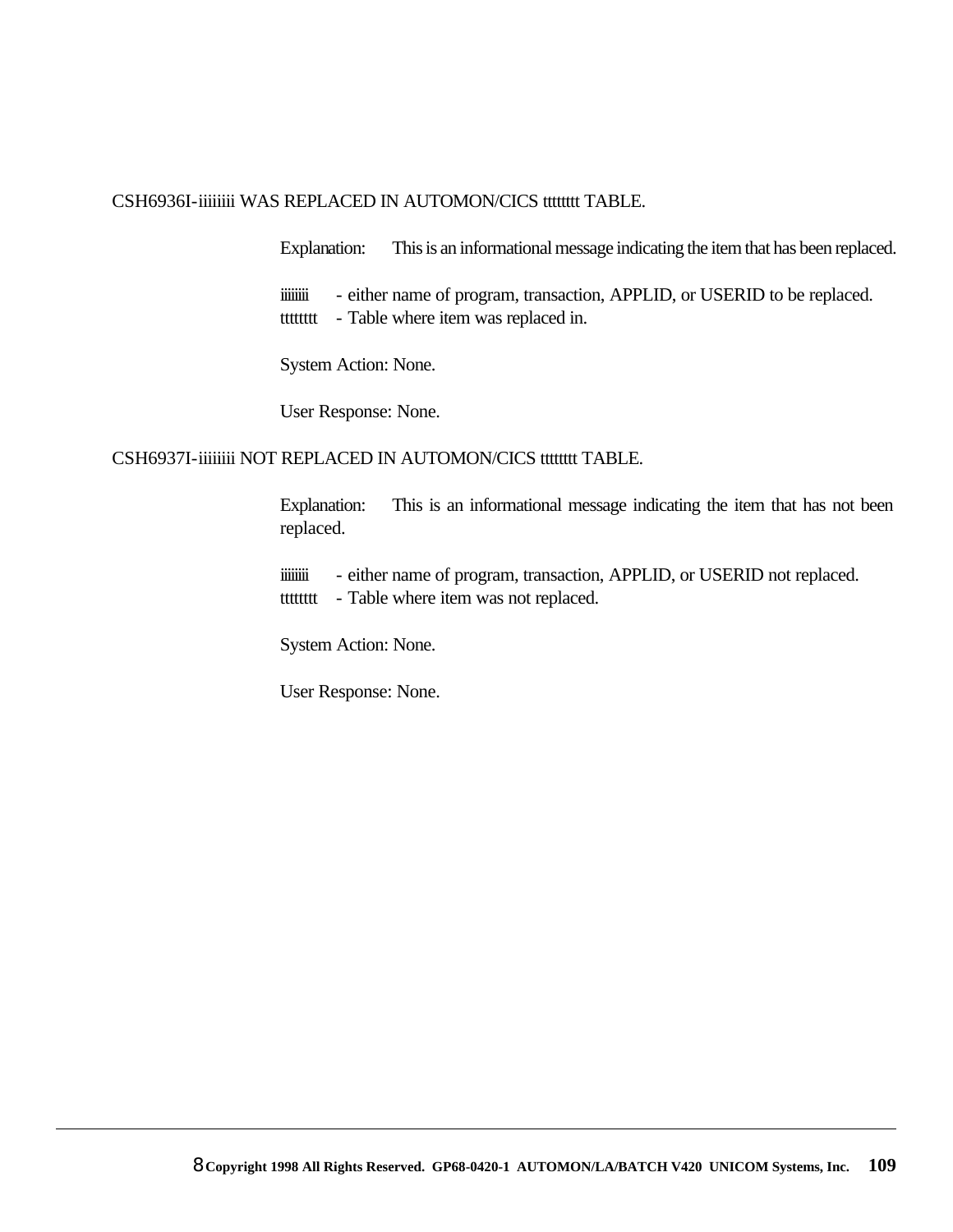All messages of the format CSH68xxE pertain to the final step in the sample JCL's previously listed.

#### CSH6800E-\*ERROR\* OPEN FAILURE. FILE=xxxxxxxx

Explanation: An unexpected error condition has occurred during a file control program (FCP) open/close request.

System Action: AUTOMON/LA/BATCH processing is terminated.

User Response: Ensure that the file pointed to by the DD card is properly defined to a CICS system.

#### CSH6801E-UNRECOGNIZABLE KEYWORD OR CONT-CHAR "-" MISSING.

Explanation: An error has occurred in the coding of the batch utility command language. Check for a misspelled keyword or a missing continuation character.

System action: AUTOMON/LA/BATCH terminates processing.

User Response: Find and correct the syntax error in the command language then resubmit the AUTOMON/LA/BATCH job.

#### CSH6802E-SYSIN DATA ENTERED AFTER THE DELIMITER.

Explanation: A subkeyword or other data has been entered after the closing parenthesis ")" and before the continuation character "-" .

System action: AUTOMON/LA/BATCH terminates processing.

xxxxxxxx - DD card pointing to the file that AUTOMON/LA was unable to open/close.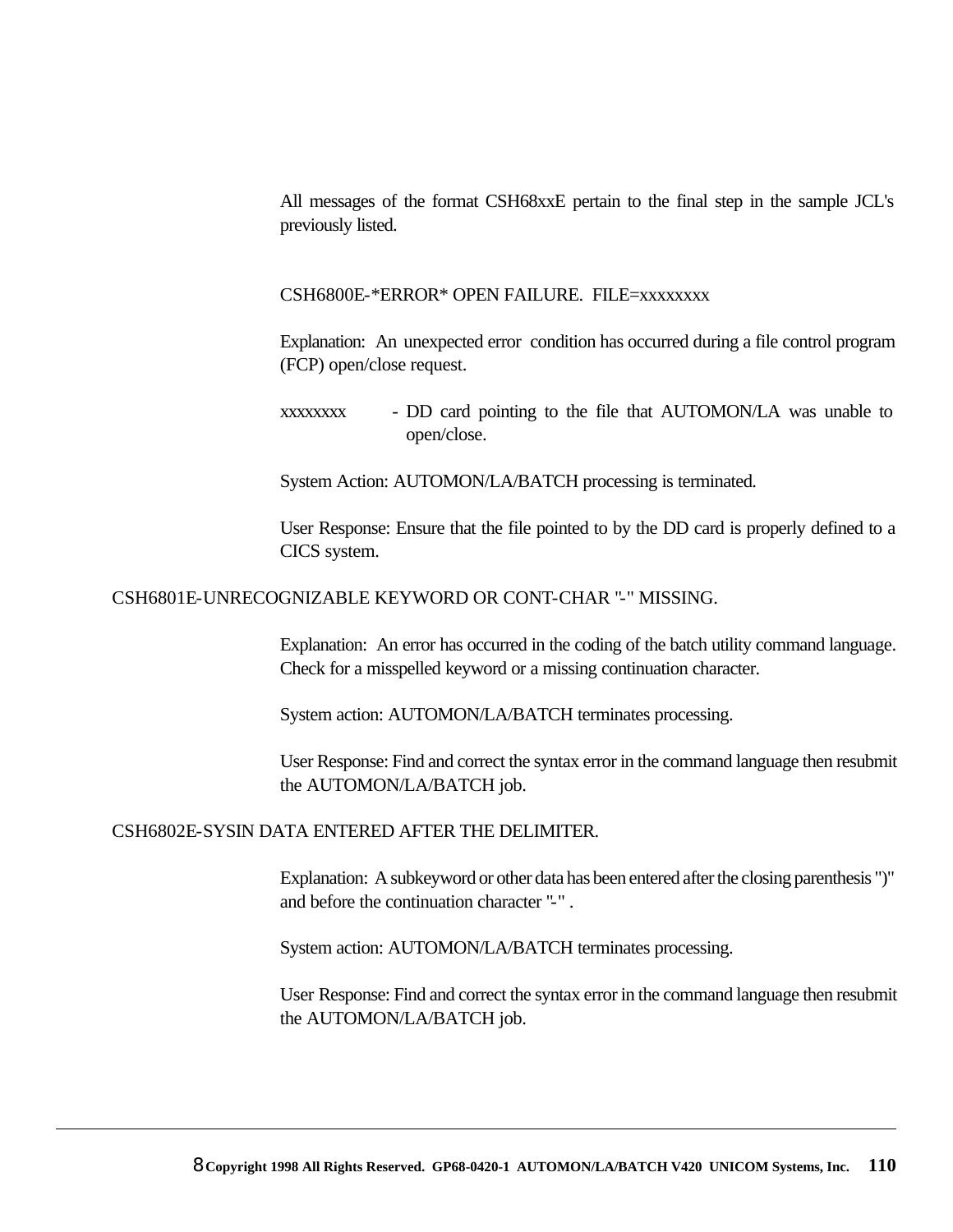#### CSH6804E-ERROR ATTEMPTING TO GETMAIN TABLE STORAGE.

Explanation: AUTOMON/LA was unable to getmain storage required to finish its processing of the AUTOMON/CICS history database.

System action: AUTOMON/LA/BATCH terminates processing.

User Response: Resubmit the AUTOMON/LA/BATCH job when more storage is available in the system. (This error will most likely be encountered if the CICS system is short on storage)

#### CSH6806E-"APPLID" SYNTAX ERROR OR INVALID FORMAT.

Explanation: An error was encountered while processing the subkeyword string of VTAM application ids. Check to make sure that all applids in the string are separated by commas. Also check the length of each applid to ensure that it is no longer than 8 characters.

System action: AUTOMON/LA/BATCH terminates processing.

User Response: Find and correct the syntax error in the command language then resubmit the AUTOMON/LA/BATCH job.

#### CSH6807E-"MSG" SYNTAX ERROR OR INVALID FORMAT.

Explanation: An error was encountered while processing the subkeyword string of AUTOMON/CICS message ids. Check to make sure that all message ids in the string are separated by commas. Also check the length of each message id to ensure that it is no longer than 8 characters long. example: MSG(CSH62\*,CSH6016W), -

System action: AUTOMON/LA/BATCH terminates processing.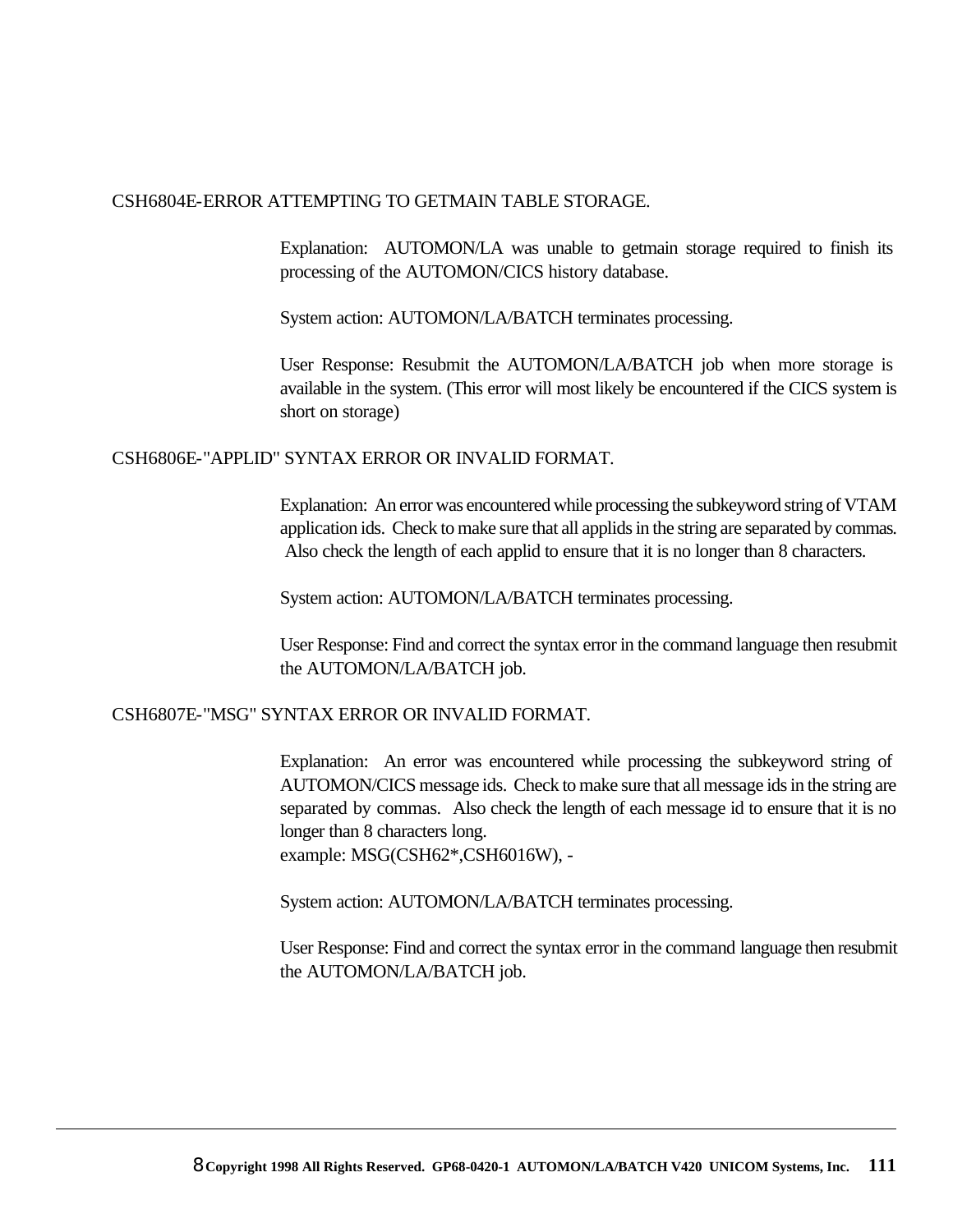#### CSH6808E-"TRANID" SYNTAX ERROR OR INVALID FORMAT.

Explanation: An error was encountered while processing the subkeyword string of CICS transaction ids. Check to make sure that all transaction ids in the string are separated by commas. Also check the length of each transaction id to ensure that it is no longer than 4 characters.

System action: AUTOMON/LA/BATCH terminates processing.

User Response: Find and correct the syntax error in the command language then resubmit the AUTOMON/LA/BATCH job.

#### CSH6809E-"TERMID" SYNTAX ERROR OR INVALID FORMAT.

Explanation: An error was encountered while processing the subkeyword string of CICS terminal ids. Check to make sure that all terminal ids in the string are separated by commas. Also check the length of each terminal id to ensure that it is no longer than 4 characters.

System action: AUTOMON/LA/BATCH terminates processing.

User Response: Find and correct the syntax error in the command language then resubmit the AUTOMON/LA/BATCH job.

#### CSH6810E-"ABEND CODE" SYNTAX ERROR OR INVALID FORMAT.

Explanation: An error was encountered while processing the subkeyword string of CICS user abend codes. Check to make sure that all abend codes in the string are separated by commas. Also check the length of each abend code to ensure that it is no longer than 4 characters.

System action: AUTOMON/LA/BATCH terminates processing.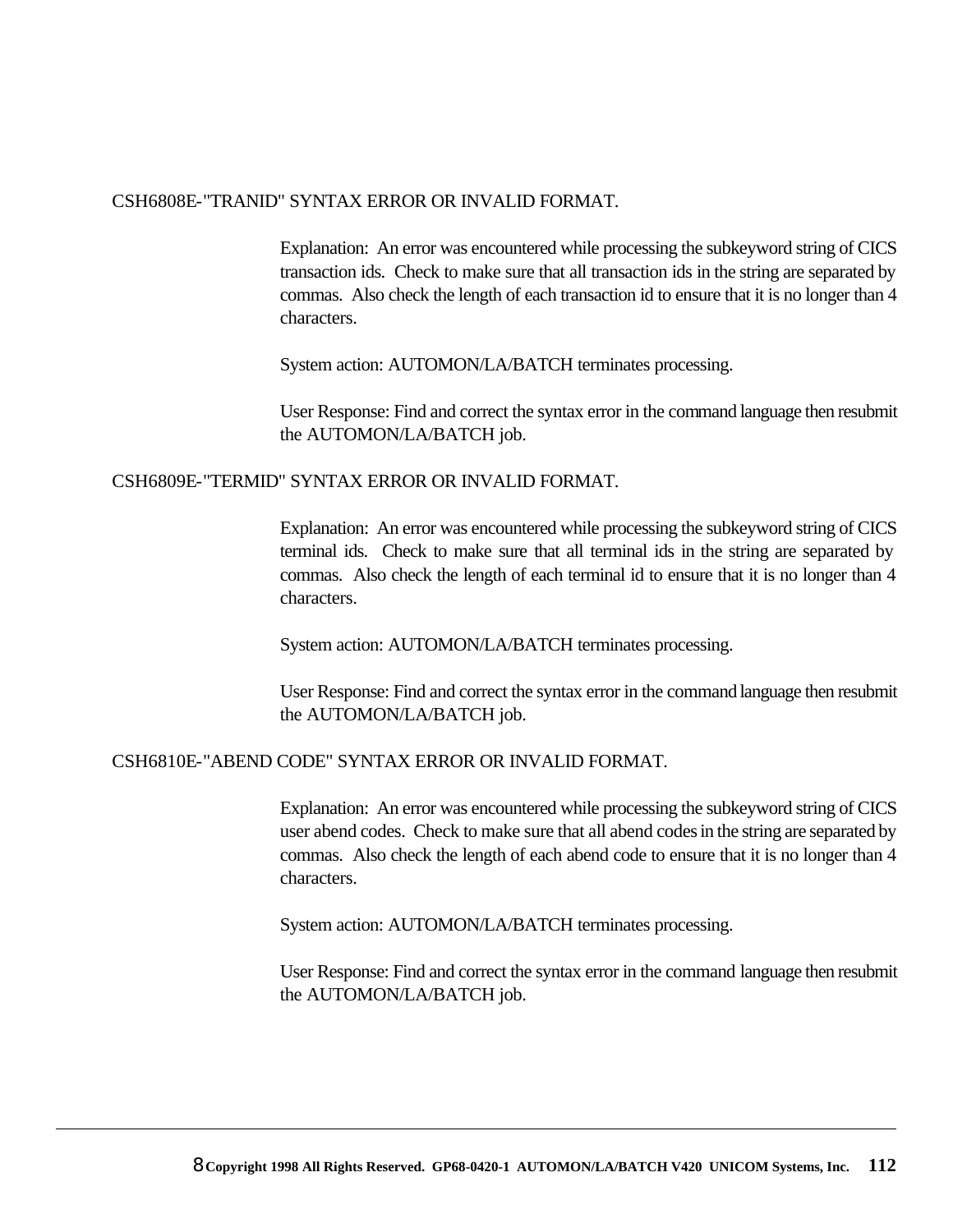#### CSH6811E-"DETAIL" SYNTAX ERROR OR INVALID FORMAT.

Explanation: An error was encountered while processing the subkeyword string for the detail report parameter. YES or NO are the only valid subkeywords for this parameter and only one of them may be coded.

System action: AUTOMON/LA/BATCH terminates processing.

User Response: Find and correct the syntax error in the command language then resubmit the AUTOMON/LA/BATCH job.

#### CSH6812E-"FROM" SYNTAX ERROR OR INVALID FORMAT.

Explanation: An error was encountered while processing the subkeyword string for the from date and time report parameter. The date subparameter must be valid and of the format YYYY/MM/DD. The time subparameter must be valid and of the format hh:mm:ss. These fields must be separated by a comma.

System action: AUTOMON/LA/BATCH terminates processing.

User Response: Find and correct the syntax error in the command language then resubmit the AUTOMON/LA/BATCH job.

#### CSH6813E-"TO" SYNTAX ERROR OR INVALID FORMAT.

Explanation: An error was encountered while processing the subkeyword string for the to date and time report parameter. The date subparameter must be valid and of the format YYYY/MM/DD. The time subparameter must be valid and of the format hh:mm:ss. These fields must be separated by a comma.

System action: AUTOMON/LA/BATCH terminates processing.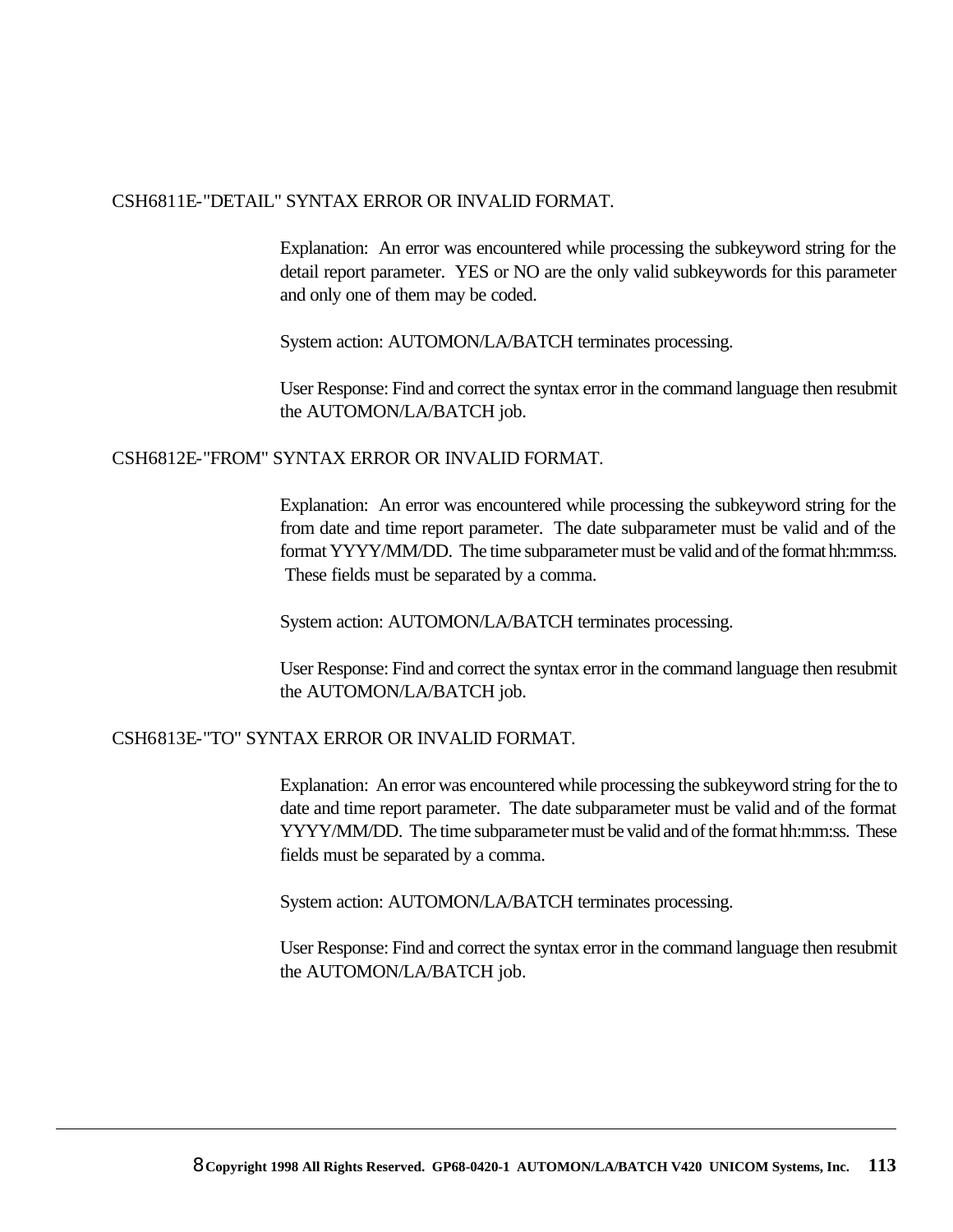#### CSH6814E-"PAGESIZE" SYNTAX ERROR OR INVALID VALUE.

Explanation: An error was encountered while processing the PAGESIZE parameter. The PAGESIZE parameter must contain a value not lower then ten(10), and not higher then 999.

System action: AUTOMON/LA/BATCH terminates processing.

User response: Find and correct the syntax error in the command language then resubmit the AUTOMON/LA/BATCH job.

#### CSH6815E-"COUNT" SYNTAX ERROR OR INVALID FORMAT.

Explanation: An error was encountered while processing the subkeyword string for the count report parameter. The count subparameter must be a non-negative numeric value not greater than 9999999.

System action: AUTOMON/LA/BATCH terminates processing.

User Response: Find and correct the syntax error in the command language then resubmit the AUTOMON/LA/BATCH job.

#### CSH6817E-"SKIP" SYNTAX ERROR OR INVALID FORMAT.

Explanation: An error was encountered while processing the subkeyword string for the skip report parameter. The skip subparameter must be a non-negative numeric value not greater than 9999999.

System action: AUTOMON/LA/BATCH terminates processing.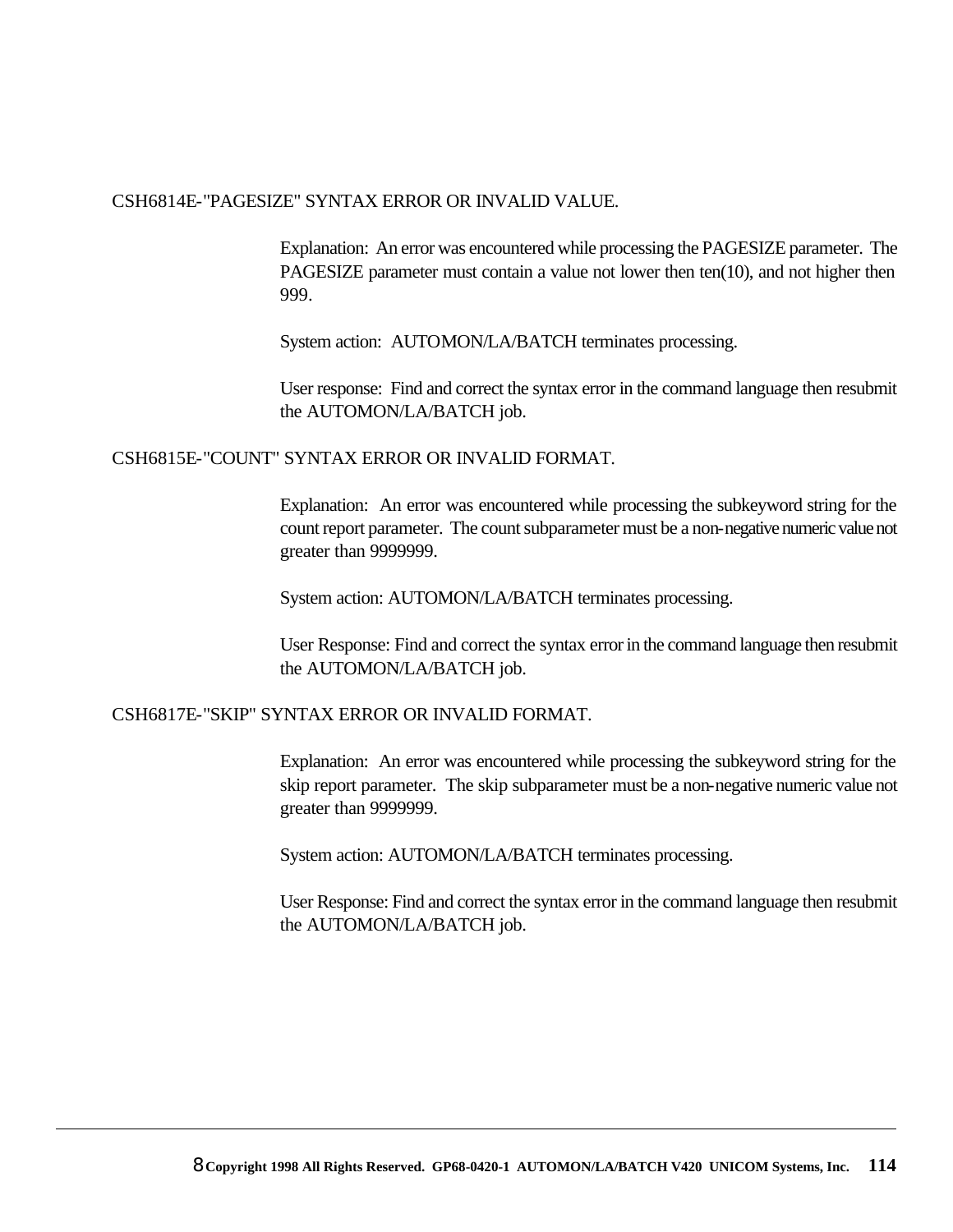#### CSH6818E-"SUMMARY" SYNTAX ERROR OR INVALID FORMAT.

Explanation: An error was encountered while processing the subkeyword string for the summary report parameter. YES or NO are the only valid subkeywords for this parameter and only one of them may be coded.

System action: AUTOMON/LA/BATCH terminates processing.

User Response: Find and correct the syntax error in the command language then resubmit the AUTOMON/LA/BATCH job.

#### CSH6820E-GETMAIN REQUEST FAILED.

Explanation: Operating System GETMAIN failure. During the process of the job a GETMAIN request failed.

System action: AUTOMON/LA/BATCH terminates processing.

User response: Resubmit the AUTOMON/LA/BATCH job again. If the problem persists, please report the problem to the UNICOM Technical Support Center.

#### CSH6822E-"WTO" SYNTAX ERROR OR INVALID FORMAT.

Explanation: An error was encountered while processing the subkeyword string for the WTO option. YES or NO are the only valid subkeywords for this parameter and only one of them may be coded.

System action: AUTOMON/LA/BATCH terminates processing.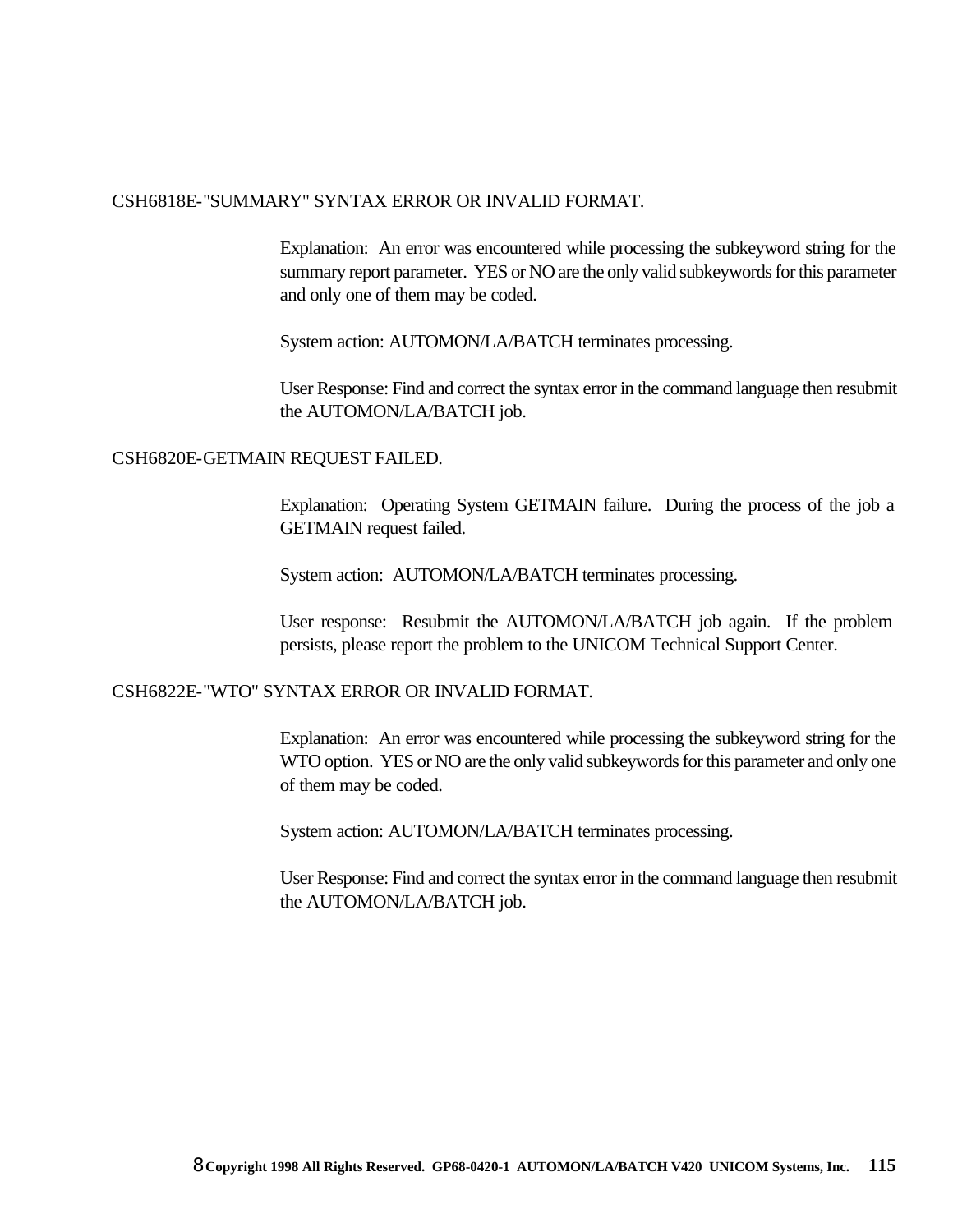#### CSH6823E-"COMPANY" SYNTAX ERROR OR INVALID FORMAT.

Explanation: An error was encountered while processing the subkeyword string for the company name report parameter. The maximum allowable length for the company name is 42 characters.

System action: AUTOMON/LA/BATCH terminates processing.

User Response: Find and correct the syntax error in the command language then resubmit the AUTOMON/LA/BATCH job.

#### CSH6824E-"SYNOPSIS" SYNTAX ERROR OR INVALID FORMAT.

Explanation: An error was encountered while processing the subkeyword string for the synopsis report parameter. YES or NO are the only valid subkeywords for this parameter and only one of them may be coded.

System action: AUTOMON/LA/BATCH terminates processing.

User Response: Find and correct the syntax error in the command language then resubmit the AUTOMON/LA/BATCH job.

#### CSH6825E-\*ERROR\* OPEN FAILURE. FILE=AMON501

Explanation: An error was encountered while attempting to open the security access file.

System action: AUTOMON/LA/BATCH terminates processing.

User Response: Ensure that the file pointed to by the DD card is properly defined to a CICS system.

#### CSH6826E-AMONLA/BATCH PRODUCT RECORD VERIFICATION FAILURE.

Explanation: The AUTOMON/LA/BATCH security program could not initialize correctly.

System action: AUTOMON/LA/BATCH terminates processing.

User Response: Contact your UNICOM Support Center for assistance with problem resolution.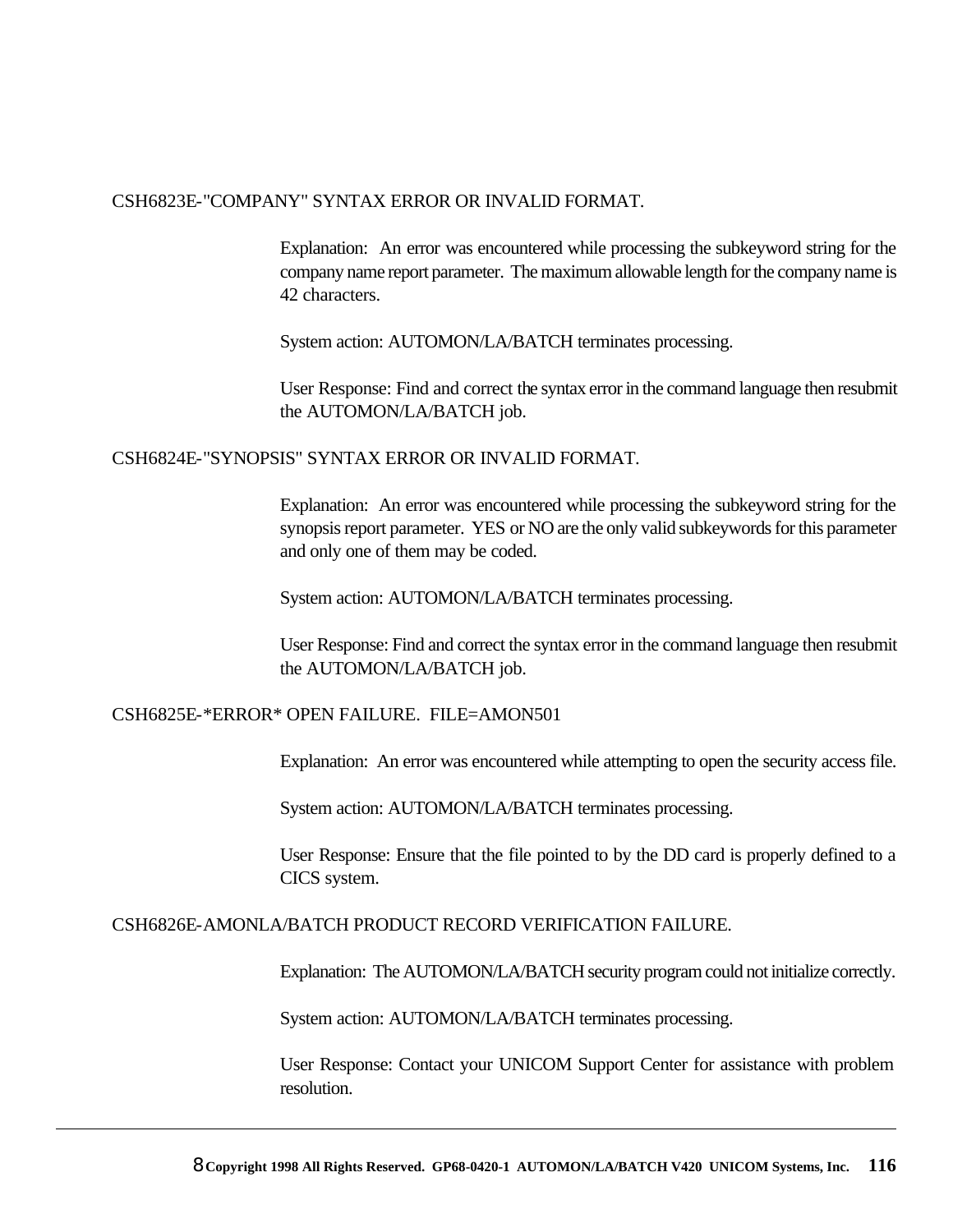#### CSH6827E-AMONLA/BATCH PRODUCT NOT LICENSED.

Explanation: The AUTOMON/LA/BATCH security program could not initialize correctly.

System action: AUTOMON/LA/BATCH terminates processing.

User Response: Contact your UNICOM Support Center for assistance with problem resolution.

#### CSH6828E-AMONLA/BATCH INVALID REQUEST.

Explanation: The AUTOMON/LA/BATCH security program could not initialize correctly.

System action: AUTOMON/LA/BATCH terminates processing.

User Response: Contact your UNICOM Support Center for assistance with problem resolution.

#### CSH6829E-AMONLA/BATCH PRODUCT EXPIRED.

Explanation: The AUTOMON/LA/BATCH security program could not initialize correctly.

System action: AUTOMON/LA/BATCH terminates processing.

User Response: Contact your UNICOM Support Center for assistance with problem resolution.

#### CSH6830E-AMONLA/BATCH INVALID EXPIRATION DATE.

Explanation: The AUTOMON/LA/BATCH security program could not initialize correctly.

System action: AUTOMON/LA/BATCH terminates processing.

User Response: Contact your UNICOM Support Center for assistance with problem resolution.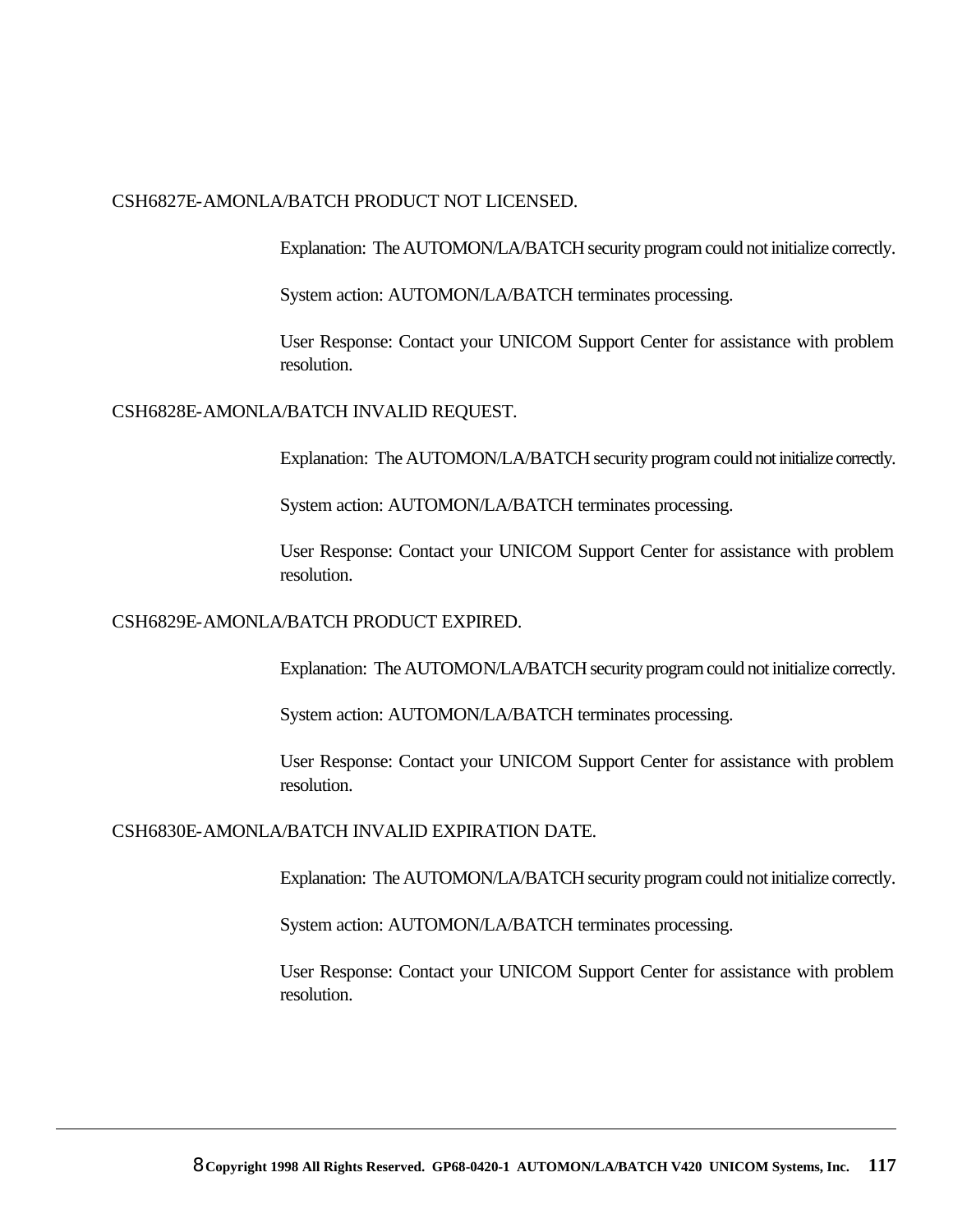#### CSH6831E-AMONLA/BATCH CPU NOT LICENSED.

Explanation: An error condition has occurred during the AUTOMON/LA/BATCH security program initialization.

System action: AUTOMON/LA/BATCH terminates processing.

User Response: Contact your UNICOM Support Center for assistance with problem resolution.

#### CSH6832E-AMONLA/BATCH PRODUCT VERIFICATION FAILURE.

Explanation: An error condition has occurred during the AUTOMON/LA/BATCH security program initialization.

System action: AUTOMON/LA/BATCH terminates processing.

User Response: Contact your UNICOM Support Center for assistance with problem resolution.

#### CSH6833E-\*ERROR\* INVALID SORT PARAMETER IGNORED, PARM=

Explanation: An invalid sort parameter has been coded by the user as one of the "*SORTBY*" parameters. The invalid sort parameter coded is ignored. Verify that the parameter coded reflects the sort option desired.

System action: AUTOMON/LA/BATCH processing continues however the sort results may not reflect the desired options.

User Response: Verify that the "*SORTBY*" subkeyword has been coded correctly.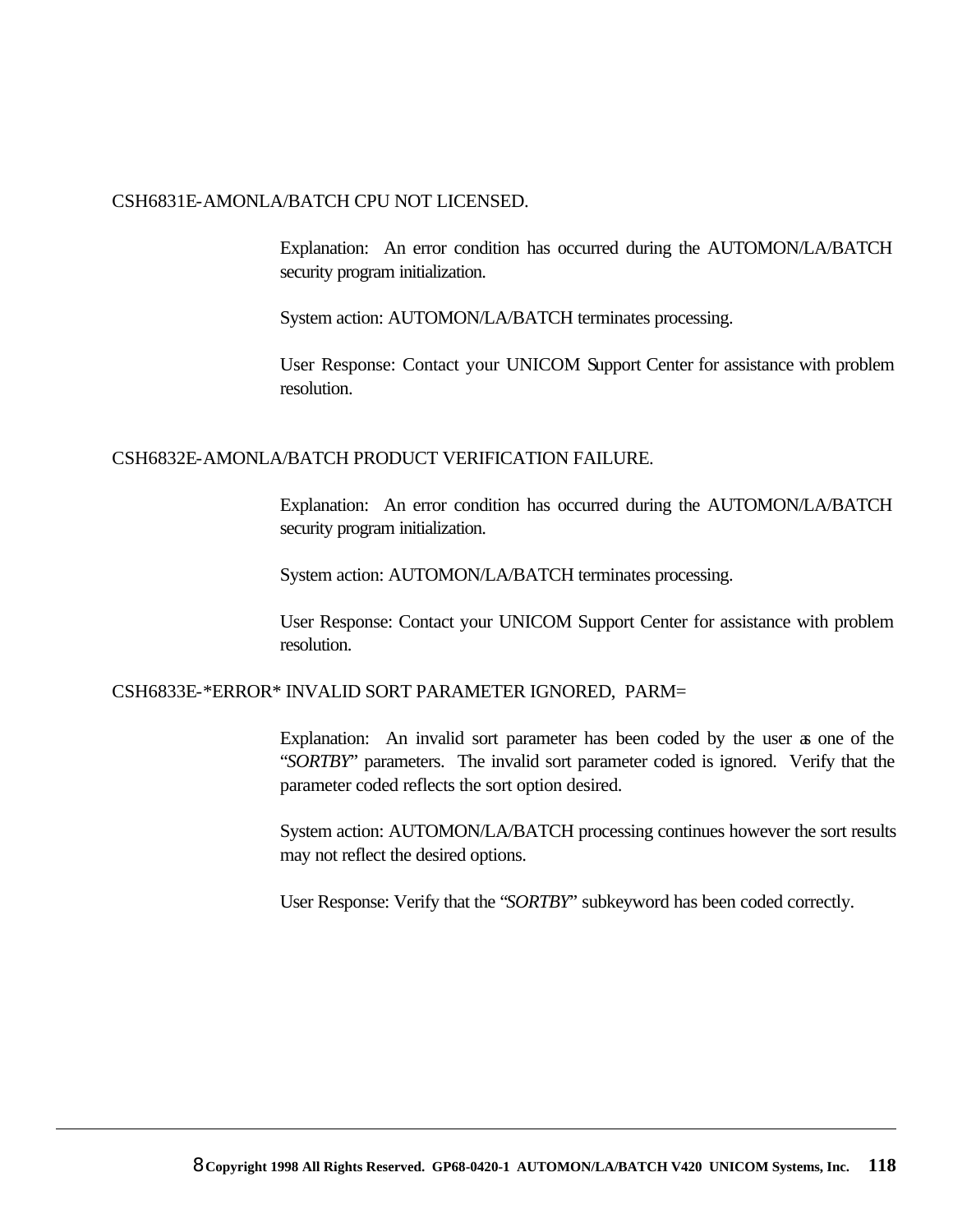#### CSH6834-\*ERROR\* SORT FAILURE, RC=

Explanation: An error has occurred while processing the call to sort the input dataset. The return code from the parameter coded is ignored. Verify that the parameter coded reflects the sort option desired.

System action: AUTOMON/LA/BATCH processing continues however the sort results may not reflect the desired options.

User Response: Verify that the "*SORTBY*" subkeyword has been coded correctly.

CSH6835-SYNTAX ERROR OR INVALID FORMAT. SYSIN PARM=

Explanation: An invalid subkeyword has been coded by the user as one of the SYSIN parameters. The invalid subkeyword is displayed in the error message.

System action: AUTOMON/LA/BATCH terminates processing.

User Response: Find and correct the syntax error in the command language then resubmit the AUTOMON/LA/BATCH job.

#### CSH6836E-"BY" SYNTAX ERROR OR INVALID FORMAT.

Explanation: An error was encountered while processing the subkeyword string for the "*BY*" report parameter. The "*BY*" report parameter defines the unit of time over which AUTOMON/CICS Log analyzer will summarize the report data. Valid codes for the "*BY*" report parameter are H for hourly, D for daily, W for weekly, M for monthly, Y for yearly and a customized reporting interval specified in the number of days (1 to 9999999). The default value for "BY" is hourly reporting.

System action: AUTOMON/LA/BATCH terminates processing.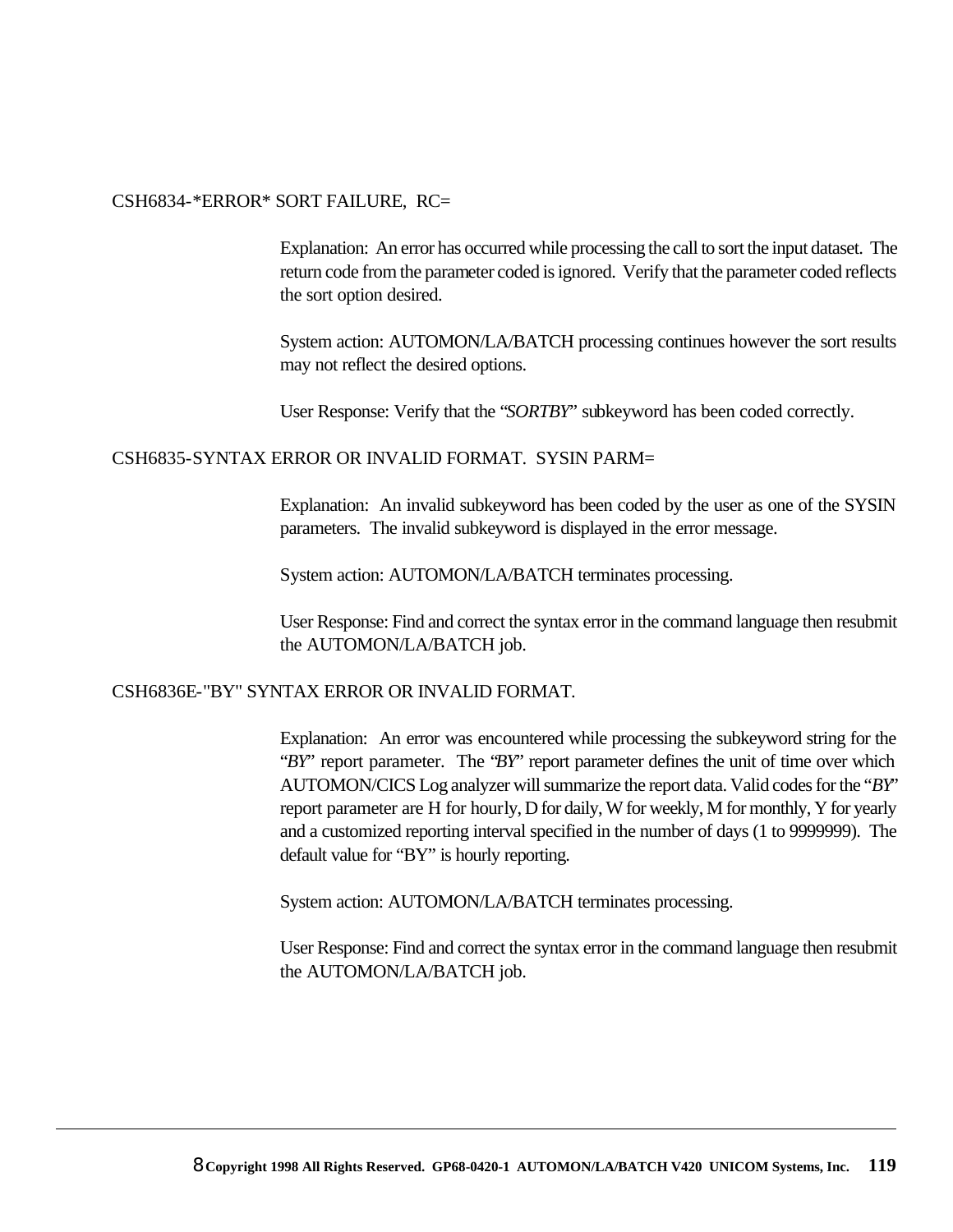#### CSH6837-"SELECT" SYNTAX ERROR OR INVALID FORMAT.

Explanation: An error was encountered while processing the subkeyword string for the select report parameter or one of it's sub-parameters. CPU, TRAN, I/O or CONN are the only valid subkeywords for this parameter. Each subkeyword may optionally have two additional sub-parameters.

- Scale The  $1<sup>st</sup>$  positional sub-parameter defines the maximum value reported(Scale) in the graphical display of the performance data summary report. Valid values for the scale are 1-100. The default scale is 100%.
- Unit The  $2<sup>nd</sup>$  positional sub-parameter defines the unit of data being reported in the summary and download reports. Valid values for Unit are K for thousands, M for millions, B for billions, T for trillions or a customized reporting unit (1 to 9999999). The default reporting unit is 1.

If a sub-parameter is coded incorrectly additional CSH6837 messages are issued which explain which sub-parameter has been coded incorrectly.

System action: AUTOMON/LA/BATCH terminates processing.

User Response: Find and correct the syntax error in the command language then resubmit the AUTOMON/LA/BATCH job.

#### CSH6838E-"DOWNLOAD" SYNTAX ERROR OR INVALID FORMAT.

Explanation: An error was encountered while processing the subkeyword string for the download report parameter. YES or NO are the only valid subkeywords for this parameter and only one of them may be coded.

System action: AUTOMON/LA/BATCH terminates processing.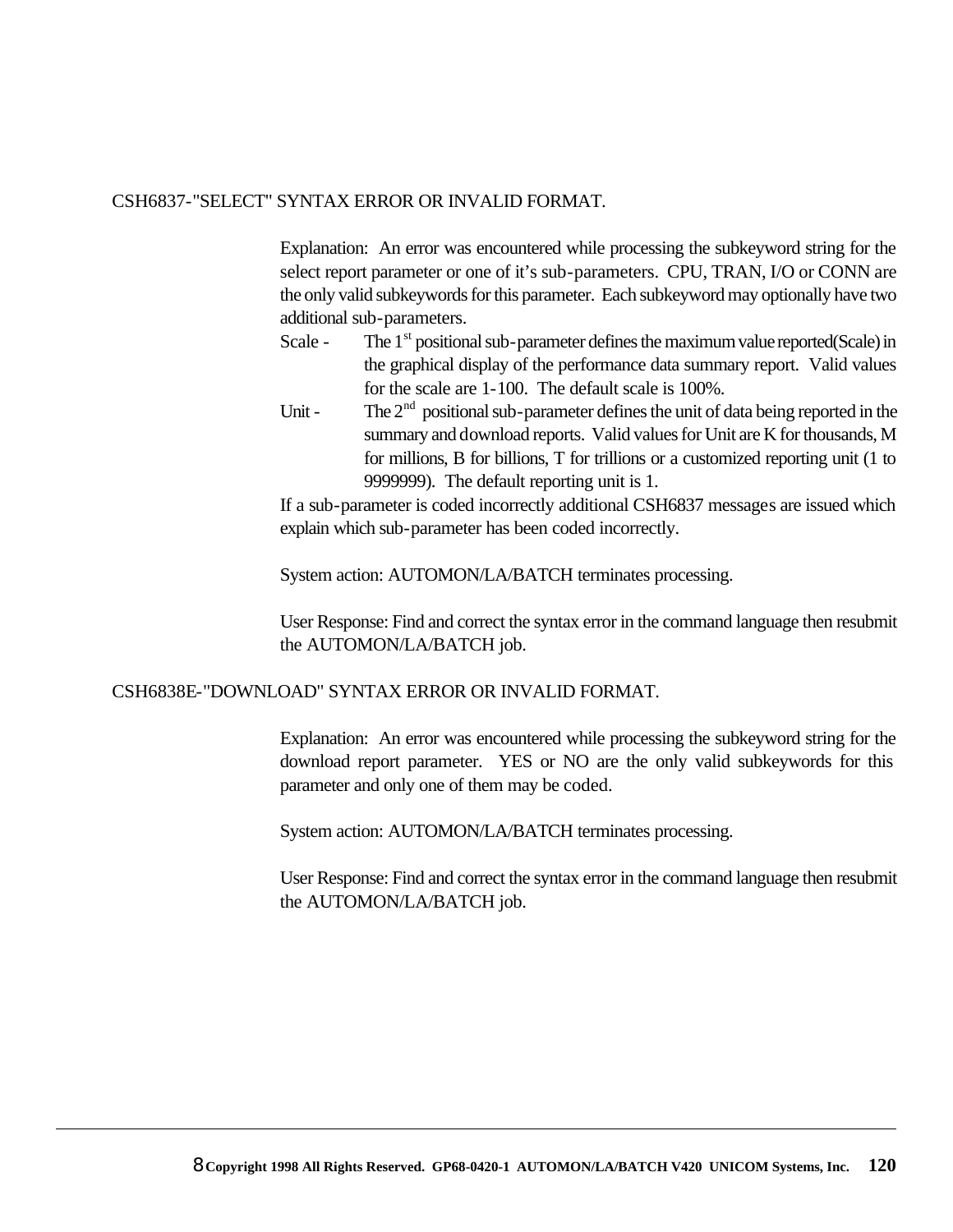# **Chapter 7. Installation Considerations**

#### **This Chapter Describes:**

- # Hardware Requirements
- # Software Requirements
- # Disk Storage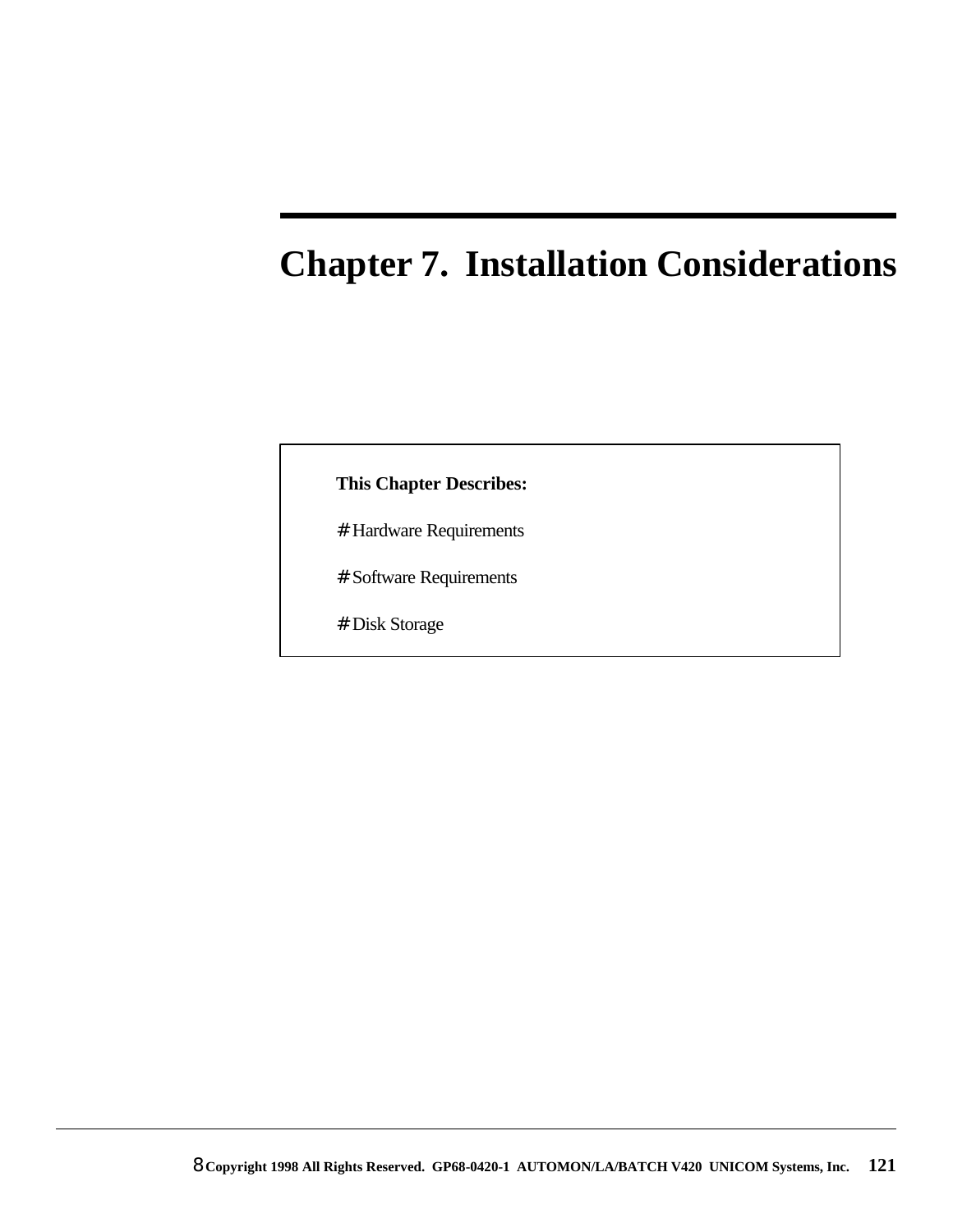# **Installation Considerations**

Upon receipt of the distribution tape please check that you have the right tape. You should also call the UNICOM SUPPORT CENTER at (818) 838-0606 prior to installation for the latest program temporary fixes (PTFs) or installation changes for this release of AUTOMON/LA/BATCH.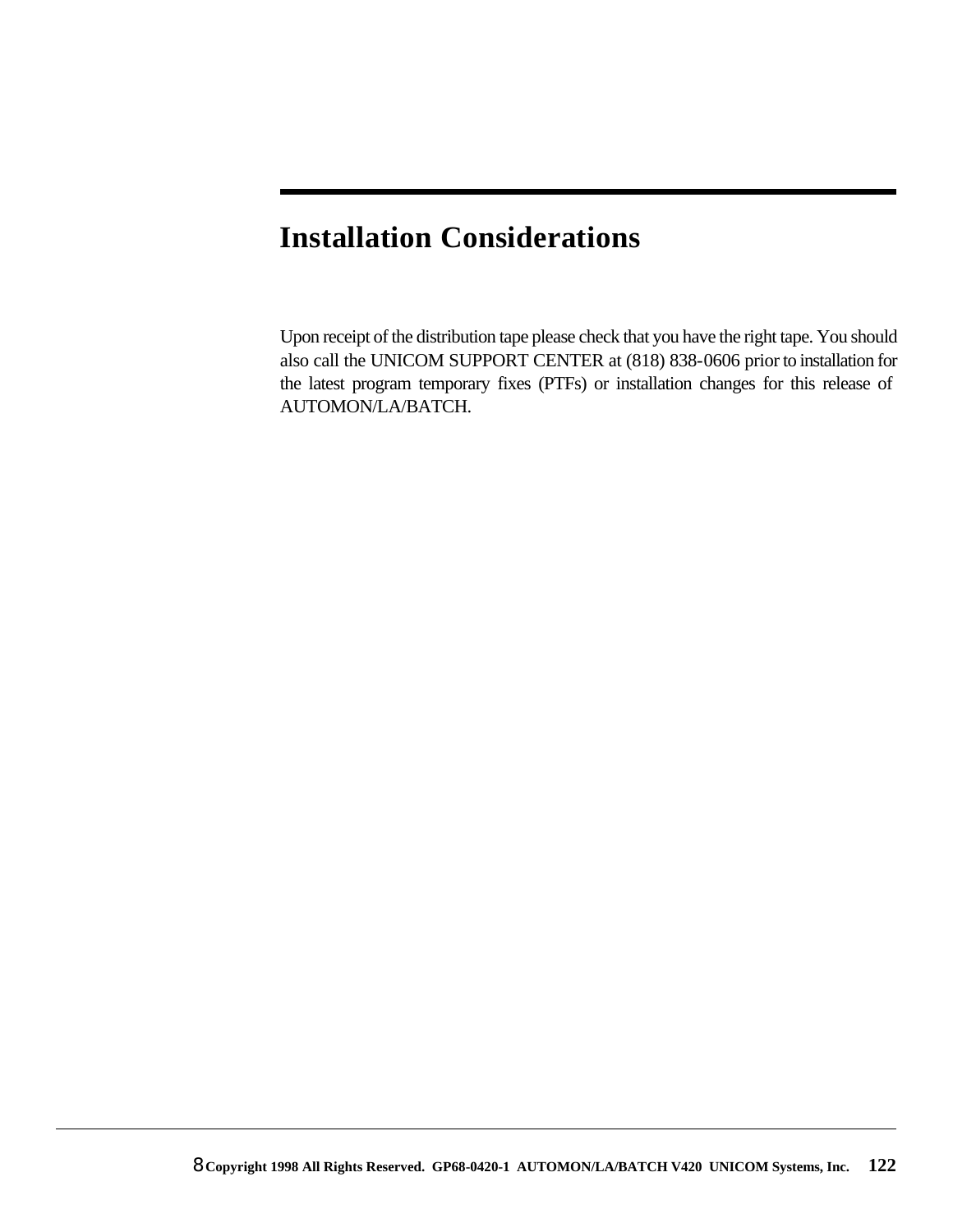### **7.1. Hardware Requirements**

AUTOMON/LA/BATCH operates on any IBM System/370, 303x series, 308x series, 309x series, 4300 series, or ES9000 series or on a virtual machine supported by VM/370.

You also need sufficient I/O devices to support the requirements for AUTOMON/LA/BATCH libraries, data sets, input, and output.

AUTOMON/LA/BATCH requires one cartridge tape drive or 9-track tape drive to unload the distribution tape.

### **7.2. Software Requirements**

AUTOMON/LA/BATCH Version 4 Release 2 Modification 0 operates under one of the following operating system:

! MVS/SP ! MVS/XA ! MVS/ESA ! OS/390

### **7.3. Disk Storage**

AUTOMON/LA/BATCH requires approximately twenty cylinders of 3390 DASD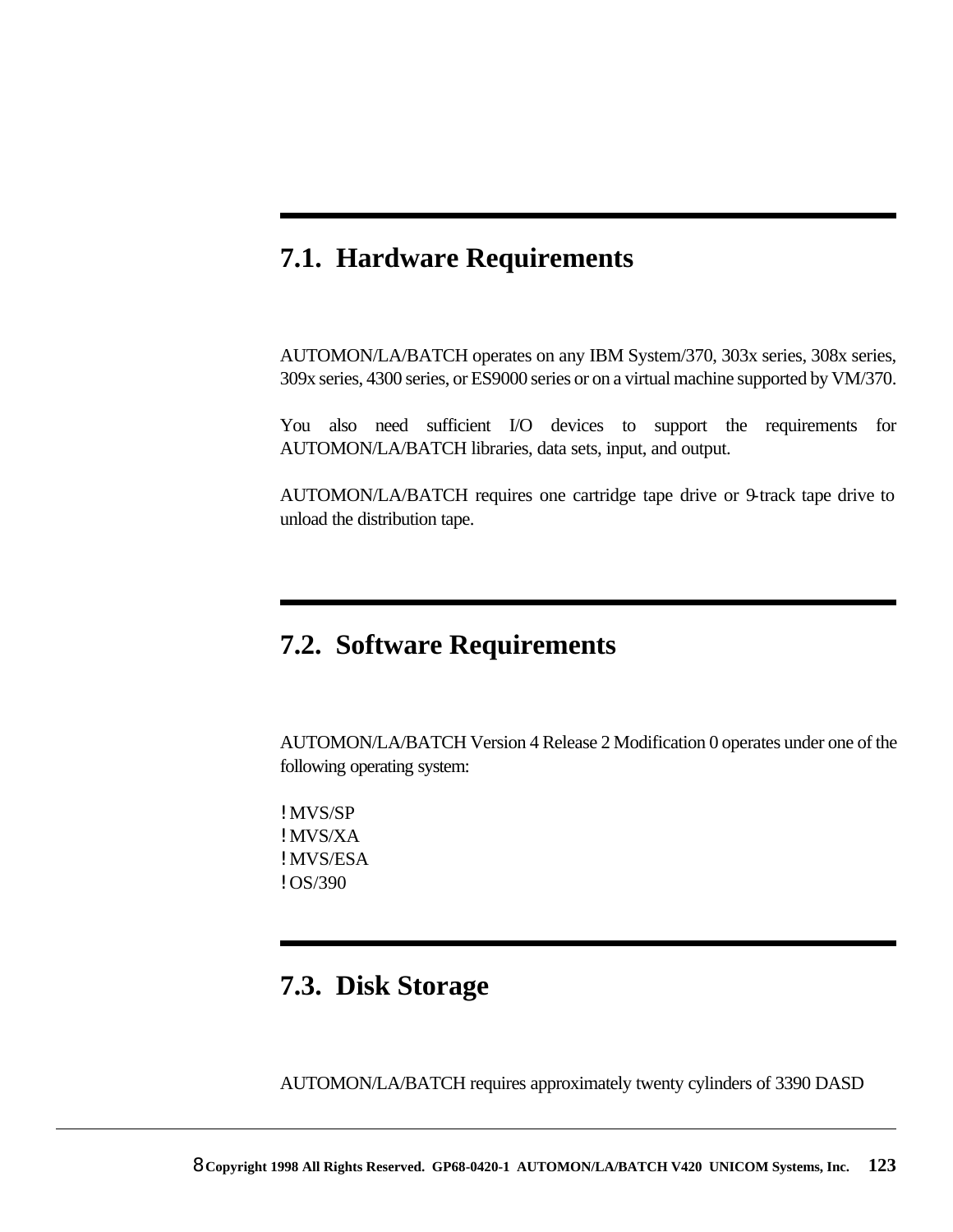space for all required datasets.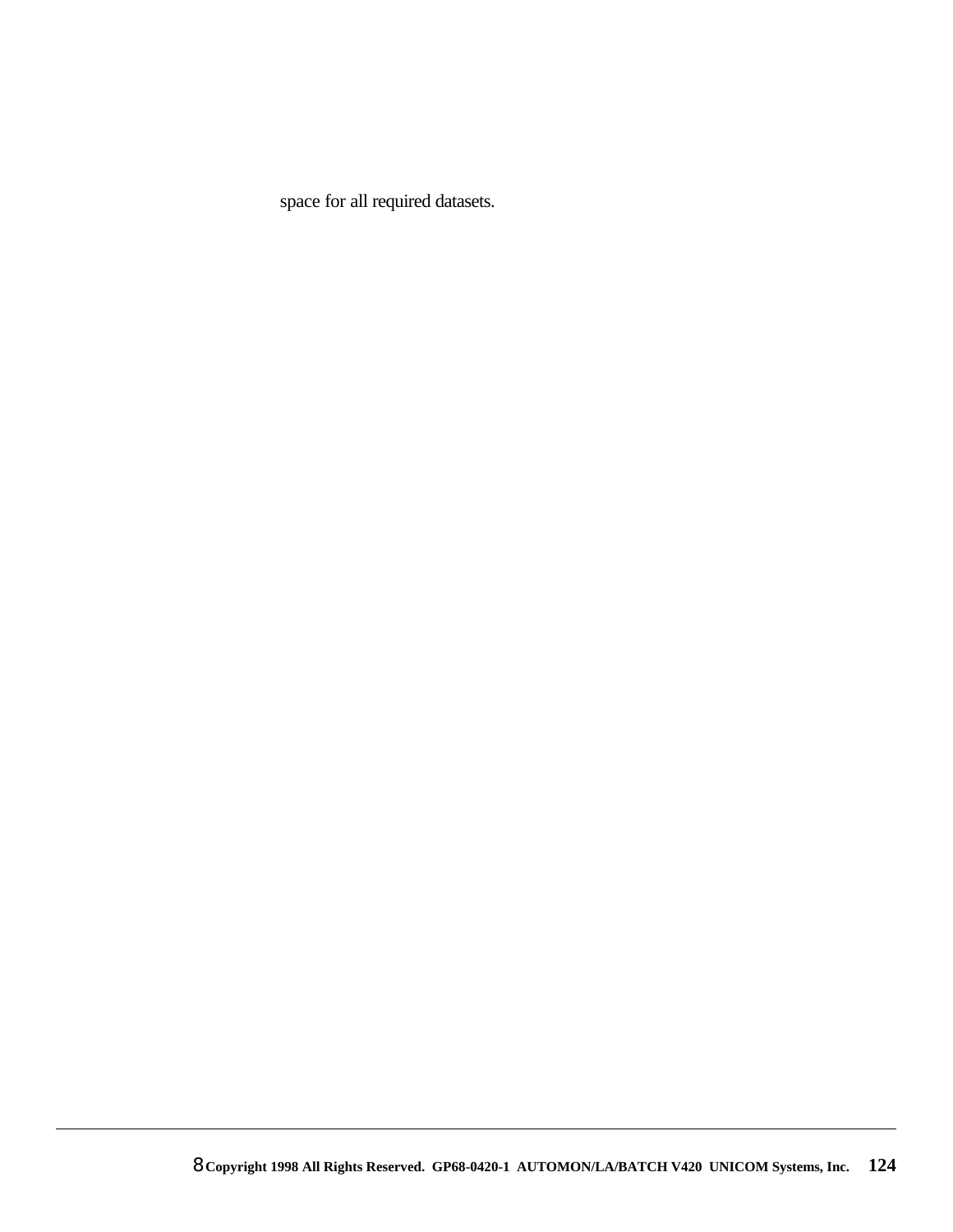# **Appendices**

**This Appendices Describe:**

- # AUTOMON/LA/BATCH Default Values
- # AUTOMON/LA/BATCH INSTLIB Contents
- # AUTOMON/LA/BATCH Sample JCL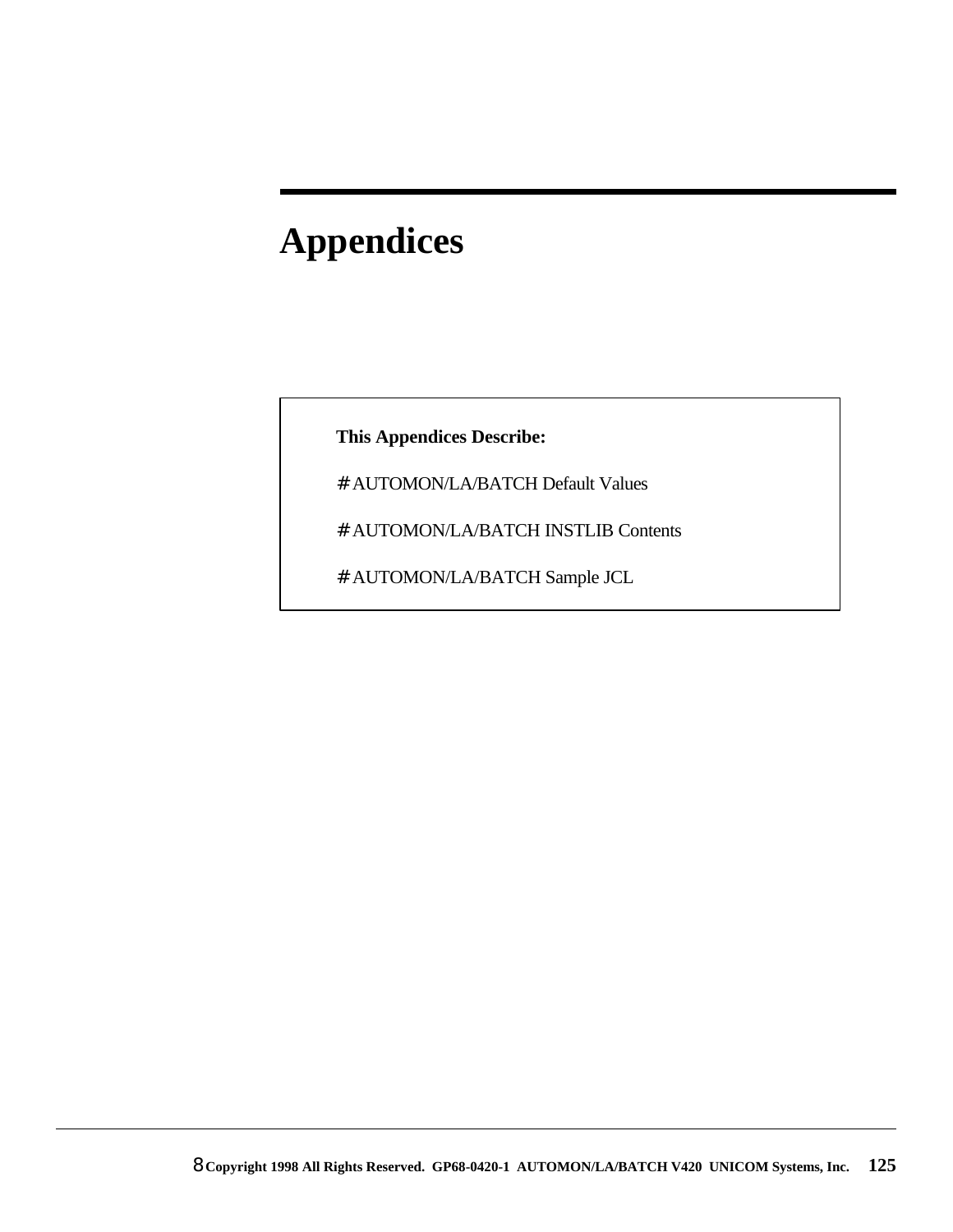### APPENDIX A. Installation Library Contents

# UNICOM.INSTLIB CONTENTS

| <b>MEMBER</b> | TYPE       | <b>DESCRIPTION</b>                                      |
|---------------|------------|---------------------------------------------------------|
| $*@68MNP$     | JCL.       | Performance Data Analysis Utility Job Stream            |
| $*@68MSG$     | <b>JCL</b> | Message Analysis Utility Job Stream                     |
| $*@68TRAN$    | <b>JCL</b> | <b>Transaction Abend Utility Job Stream</b>             |
| $*@68SVSA$    | JCL        | Storage Violation/System Abend Utility Job Stream       |
| $*@68A501$    | JCL        | <b>Systems Definition File</b>                          |
| $*@68CMACD$   | JCL.       | <b>CICS</b> Message File                                |
| *@68IEBCO     | <b>JCL</b> | Installation of Product Libraries                       |
| *@68IEBC1     | JCL.       | Installation of Product Libraries                       |
| $*@68$ IVMNP  | <b>JCL</b> | <b>Installation Verification for Performance Data</b>   |
| *@68IVMSG     | <b>JCL</b> | <b>Installation Verification for Message Utility</b>    |
| $*@68$ IVSV   | JCL.       | <b>Installation Verification for Storage Violations</b> |
| *@68IVTRN     | JCL.       | <b>Installation Verification for Transaction Abends</b> |

\* - A user modification is required on these members. Change these members to suit the requirement of your installation. (eg. DD names, VOLSERs, dataset name prefix etc.)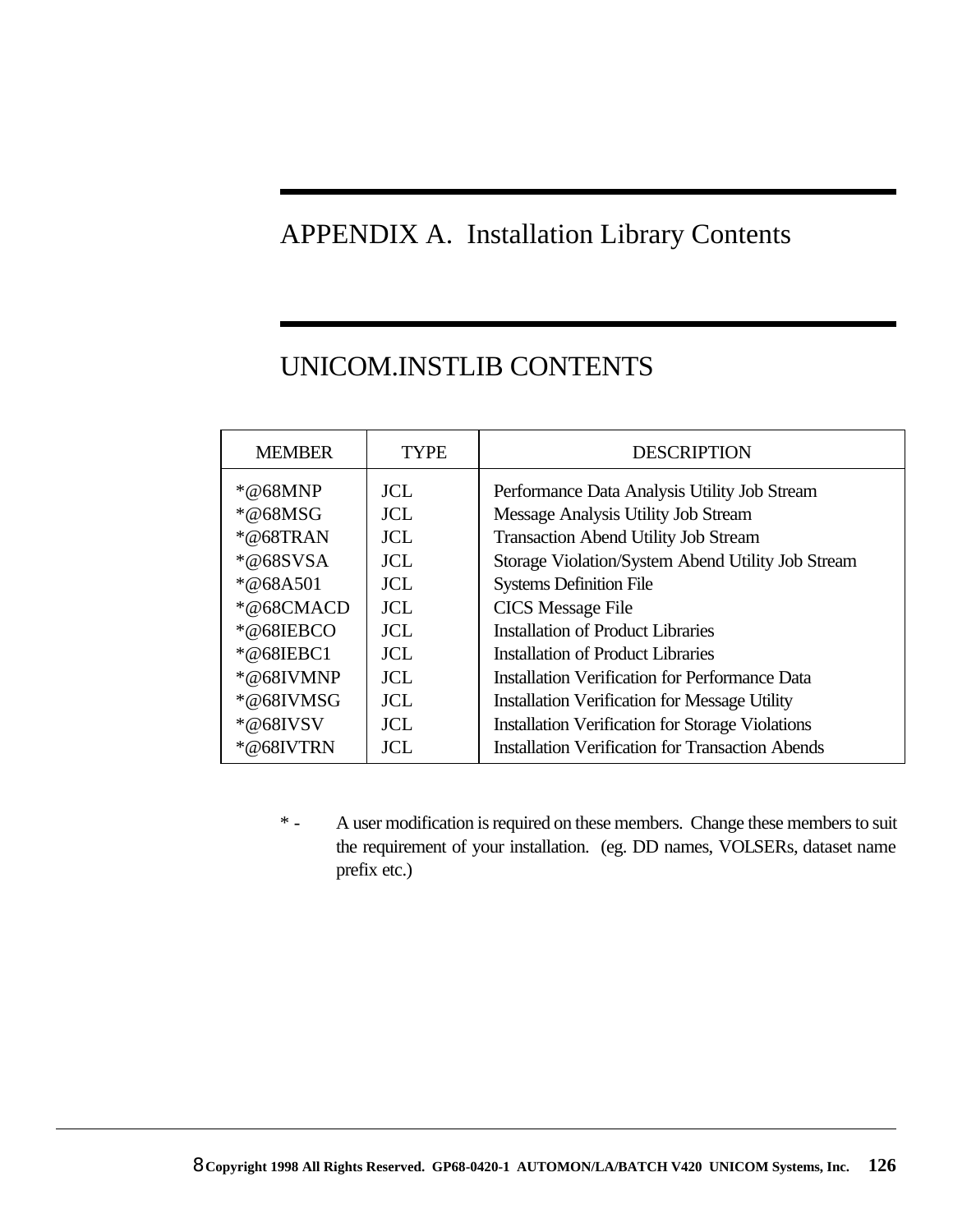# APPENDIX B. Default Command Values

# DEFAULT COMMAND VALUES

| <b>COMMAND</b>               | <b>DEFAULT</b>         | <b>DESCRIPTION</b>                                                       |
|------------------------------|------------------------|--------------------------------------------------------------------------|
| <b>ABCD</b><br><b>APPLID</b> | $(*)$<br>$(*)$         | Transaction Abends included in report<br>VTAM applids included in report |
| <b>BY</b>                    | (H)                    | Summary reporting interval                                               |
| <b>COMPANY</b>               | (YOUR COMPANY NAME)    |                                                                          |
| <b>COUNT</b>                 |                        | Company Name in report header<br>Maximum line count                      |
|                              | (9999999)              |                                                                          |
| <b>DETAIL</b>                | (YES)                  | Print detail report                                                      |
| <b>DOWNLOAD</b>              | (YES)                  | Print download report                                                    |
| <b>EXCLUDE</b>               | (NONE)                 | AUTOMON messages excluded from report                                    |
| <b>FROM</b>                  | (0000/01/01, 00:00:00) | Starting date and time to be reported                                    |
| <b>MSG</b>                   | $(\ast)$               | AUTOMON messages to include in report                                    |
| <b>PGM</b>                   | $(\ast)$               | Program names to include in report                                       |
| <b>SABCD</b>                 | $(*)$                  | System Crashes and/or Stg. Violations in report                          |
| <b>SCAN</b>                  | (FORWARD)              | <b>VSAM</b> access direction                                             |
| <b>SELECT</b>                | (CPU,TRAN,I/O,CONN)    | Type of performance data to be summarized                                |
| <b>SKIP</b>                  | (0)                    | Number of records to bypass                                              |
| <b>SUMMARY</b>               | (YES)                  | Print summary report                                                     |
| <b>SYNOPSIS</b>              | (YES)                  | Print synopsis report                                                    |
| <b>TERM</b>                  | $(*)$                  | Terminal IDs to include in report                                        |
| <b>TO</b>                    | (2099/12/31, 23:59:59) | Ending date and time to be reported                                      |
| <b>TRAN</b>                  | $(\ast)$               | Transaction IDs to include in report                                     |
| <b>TYPE</b>                  | $(\ast)$               | AUTOMON message types to include in report                               |
| <b>WTO</b>                   | (YES)                  | Keywords will be logged to system console                                |

\* - Some of these keywords are not applicable to certain reports. Please consult the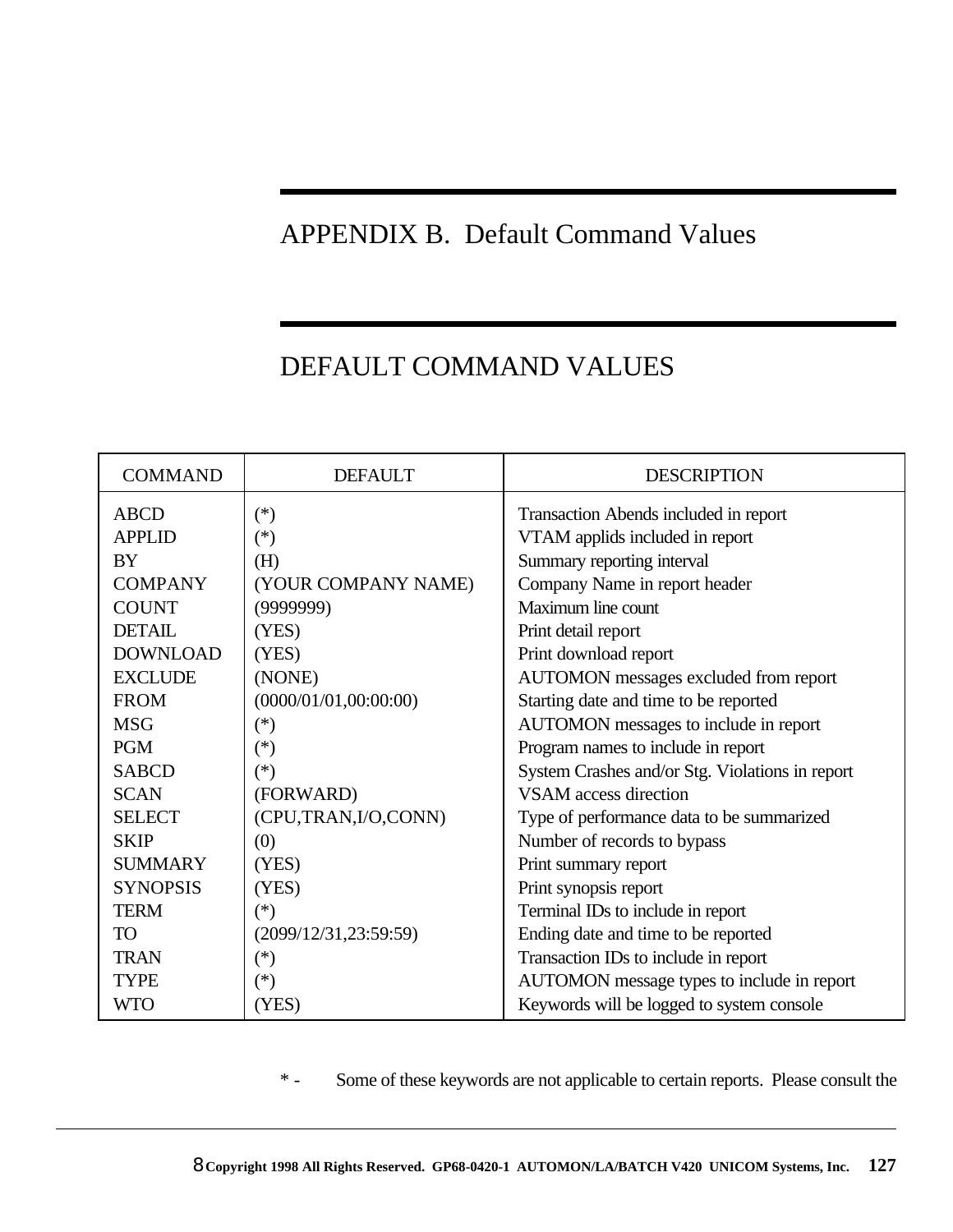users guide for a list of available commands for the report that you wish to produce.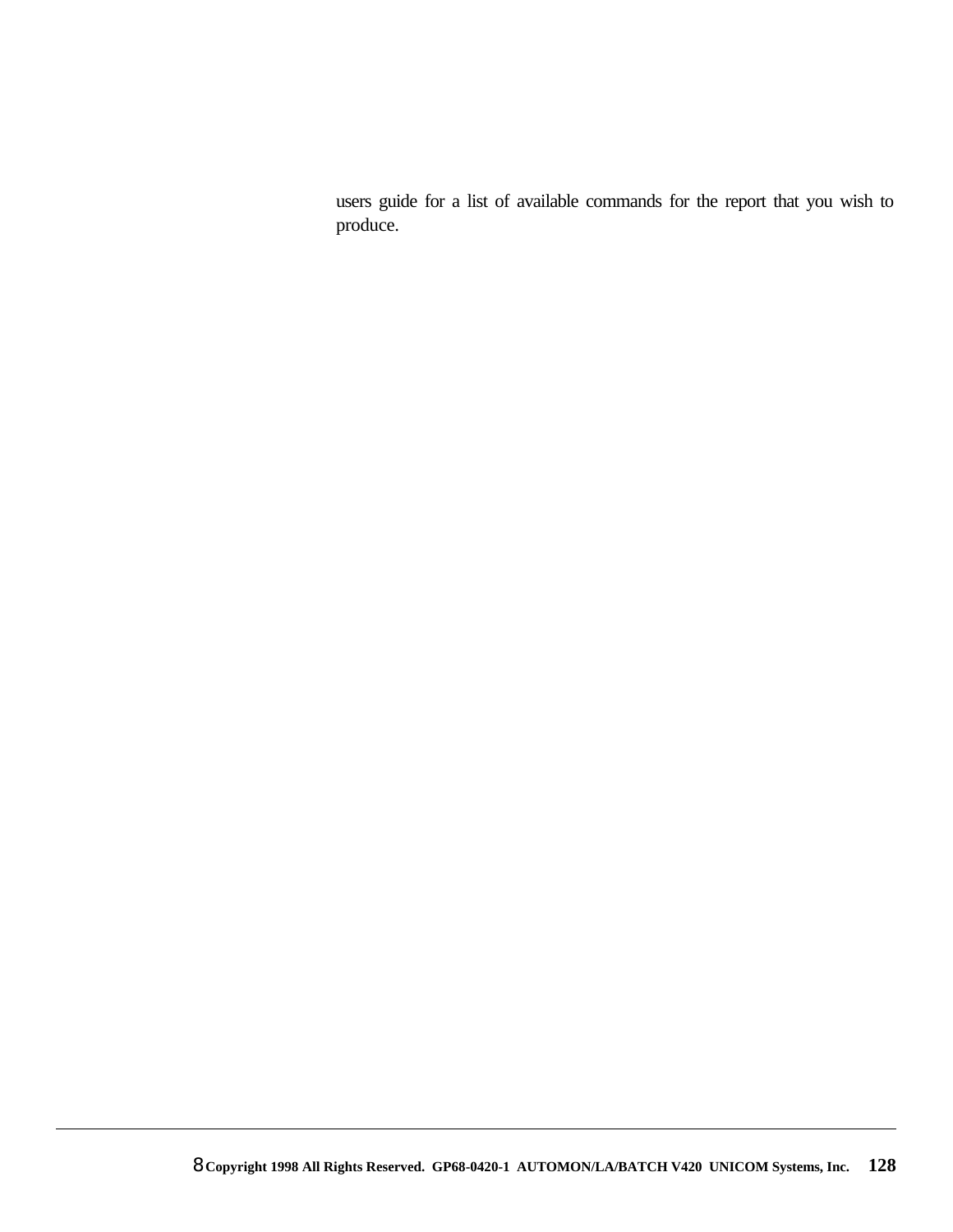# APPENDIX C. AUTOMON/LA/BATCH Sample JCL

This JCL will unload the UNICOM installation library from tape.

| //UNLOAD                    | JOB | ,'UNLOAD AUTOMON/LA INSTLIB LIBRARY',CLASS=A       |
|-----------------------------|-----|----------------------------------------------------|
| //IEBCOPY                   |     | EXEC PGM=IEBCOPY                                   |
| //SYSPRINT DD               |     | $SYSOUT = *$                                       |
| //IN1                       | DD  | UNIT=TAPE,DSN=UNICOM.INSTLIB,                      |
| $\frac{1}{2}$               |     | $DISP=OLD$ , $LABEL=(1, SL, EXPDT=98000)$ ,        |
|                             |     | VOL=(,RETAIN,SER=UNICOM)                           |
| $1/0$ UT $1$                | DD  | UNIT=uuuu, DSN=UNICOM. INSTLIB,                    |
|                             |     | $DISP=$ $\ldots$ $CATLG$ $\ldots$                  |
|                             |     | DCB=(RECFM=FB, LRECL=80, BLKSIZE=4000),            |
|                             |     | $SPACE = (CYL, (1, 1, 20))$ , $VOL = SER = vVVVVV$ |
| //SYSIN                     | חת  | $\ast$                                             |
| $C = ((IN1, R))$ , $O=OUT1$ |     |                                                    |
| $\overline{\phantom{a}}$    |     |                                                    |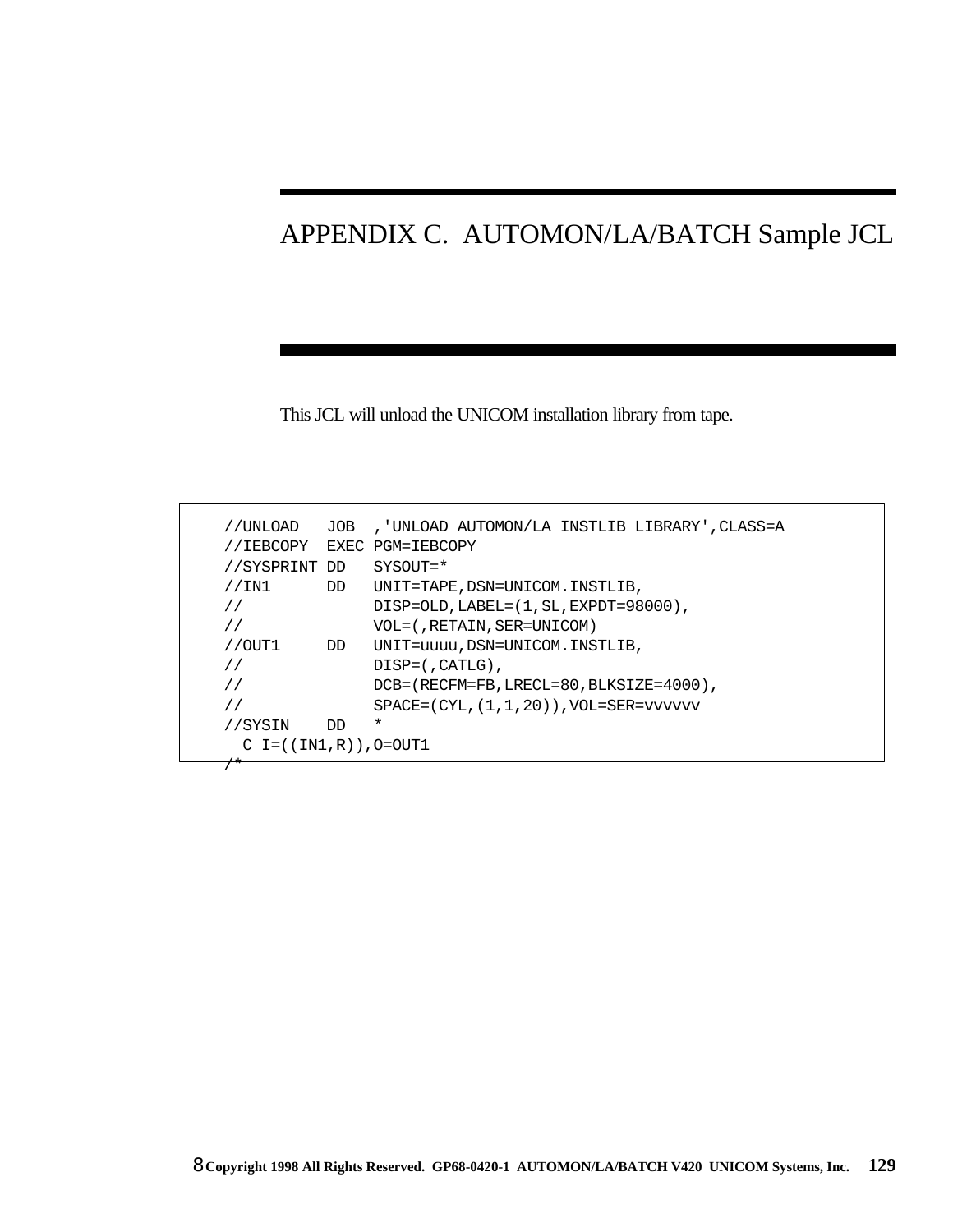# **UNLOAD AUTOMON/LA/BATCH PRODUCT LIBRARIES (@68IEBC0)**

This JCL will install AUTOMON/LA/BATCH product libraries for CICS releases CICS/ESA 3.2.1 and later.

| //UNLOAD                  | JOB | , 'UNLOAD AUTOMON/LA PRODUCT LIBRARIES', CLASS=A    |
|---------------------------|-----|-----------------------------------------------------|
|                           |     |                                                     |
| //IEBCOPY                 |     | EXEC PGM=IEBCOPY                                    |
| //SYSPRINT DD             |     | $SYSOUT = *$                                        |
| //IN1                     | DD  | UNIT=TAPE, DSN=CSH.AMONLA.V420.LOADLIB,             |
| $\frac{1}{2}$             |     | $DISP=OLD$ , $LABEL=(9, SL, EXPDT=98000)$ ,         |
| $\frac{1}{2}$             |     | VOL=(, RETAIN, SER=UNICOM)                          |
| //IN2                     | DD  | UNIT=TAPE, DSN=CSH.AMONLA.V420.IVPLIB,              |
| $\frac{1}{2}$             |     | $DISP=OLD$ , $LABEL=(10$ , $SL$ , $EXPDT=98000$ ),  |
| $\frac{1}{2}$             |     | VOL=(, RETAIN, SER=UNICOM)                          |
| //OUT1                    | DD  | UNIT=uuuu, DSN=UNICOM.AMONLA.V420.LOADLIB,          |
| $\frac{1}{2}$             |     | $DISP=$ (, CATLG), DCB= (BLKSIZE=4000),             |
| $\frac{1}{2}$             |     | $SPACE = (CYL, (2, 1, 30))$ , $VOL = SER = vvvvvvv$ |
| //OUT2                    | DD  | UNIT=uuuu, DSN=UNICOM.AMONLA.V420.IVPLIB,           |
| $\frac{1}{2}$             |     | $DISP=$ (, CATLG),                                  |
| $\frac{1}{2}$             |     | DCB=(RECFM=FBA, LRECL=133, BLKSIZE=3990),           |
| $\frac{1}{2}$             |     | $SPACE = (TRK, (3, 2, 2))$ , $VOL = SER = vVVVVV$   |
| //SYSIN                   | DD  | $\star$                                             |
| $C = ((IN1, R))$ , O=OUT1 |     |                                                     |
| $C = ((IN2, R))$ , 0=0UT2 |     |                                                     |
| $/$ *                     |     |                                                     |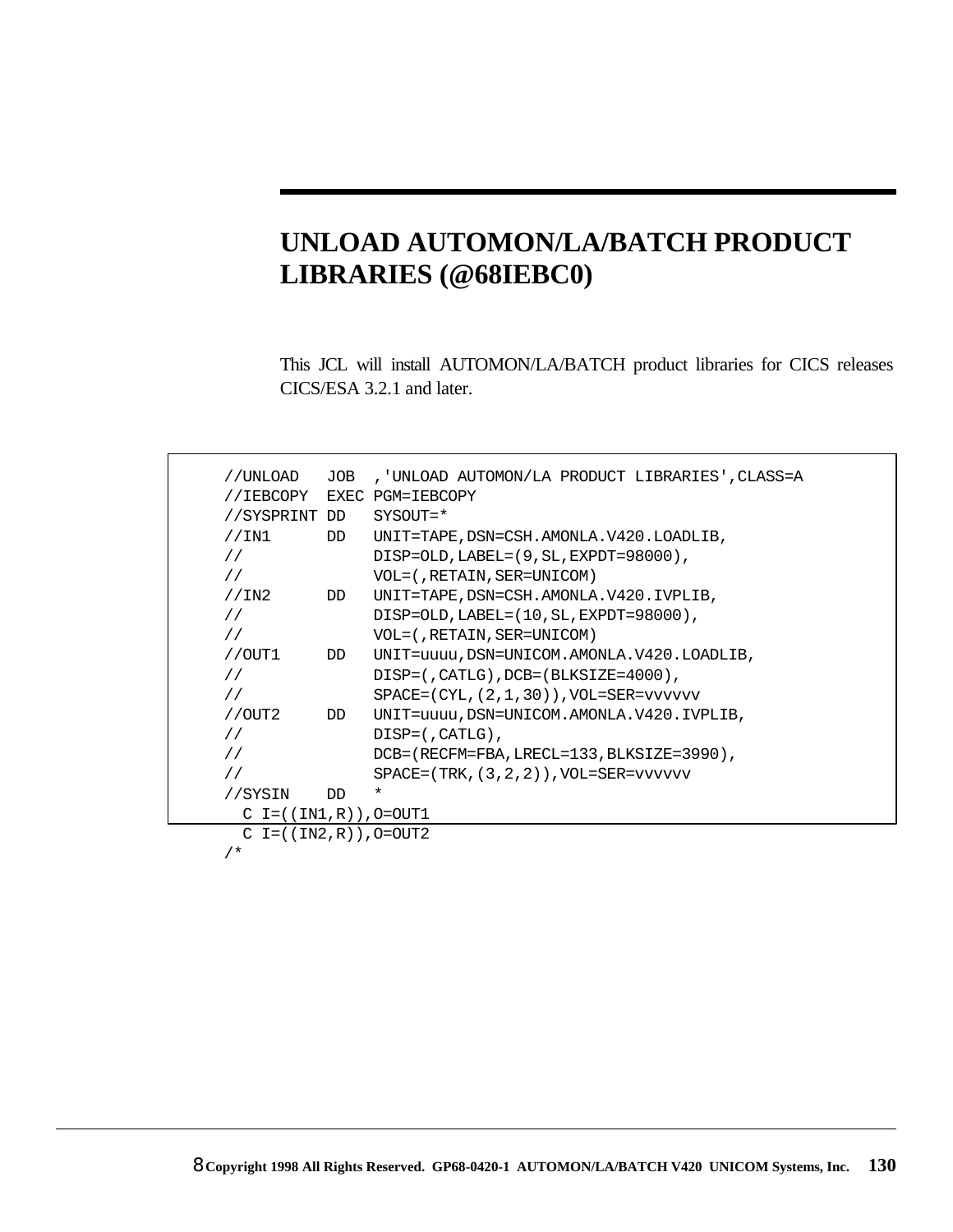# **UNLOAD AUTOMON/LA/BATCH PRODUCT LIBRARIES (@68IEBC1)**

This JCL will install AUTOMON/LA/BATCH product libraries for CICS releases prior to CICS/ESA 3.2.1.

| //UNLOAD                    | JOB | , 'UNLOAD AUTOMON/LA PRODUCT LIBRARIES', CLASS=A    |
|-----------------------------|-----|-----------------------------------------------------|
| //IEBCOPY                   |     | EXEC PGM=IEBCOPY                                    |
| //SYSPRINT DD               |     | SYSOUT=*                                            |
| //IN1                       | DD  | UNIT=TAPE, DSN=CSH.AMONLA.V420.LOADLIB,             |
| $\frac{1}{2}$               |     | DISP=OLD, LABEL=(9, SL, EXPDT=98000),               |
| $\frac{1}{2}$               |     | VOL=(, RETAIN, SER=UNICOM)                          |
| //IN2                       | DD  | UNIT=TAPE, DSN=CSH.AMONLA.V420.IVPLIB,              |
| $\frac{1}{2}$               |     | $DISP=OLD$ , $LABEL=(10$ , $SL$ , $EXPDT=98000$ ),  |
| $\frac{1}{2}$               |     | VOL=(, RETAIN, SER=UNICOM)                          |
| //IN3                       | DD  | UNIT=TAPE, DSN=CSH.AMONLA.V420.CSHCMACD,            |
| $\frac{1}{2}$               |     | DISP=OLD, LABEL=(11, SL, EXPDT=98000),              |
| $\frac{1}{2}$               |     | VOL=(, RETAIN, SER=UNICOM)                          |
| //OUT1                      | DD  | UNIT=uuuu, DSN=UNICOM.AMONLA.V420.LOADLIB,          |
| $\frac{1}{2}$               |     | $DISP=$ (, CATLG), DCB= (BLKSIZE=4000),             |
| $\frac{1}{2}$               |     | $SPACE = (CYL, (2, 1, 30))$ , $VOL = SER = vvvvvv$  |
| //OUT2                      | DD  | UNIT=uuuu, DSN=UNICOM.AMONLA.V420.IVPLIB,           |
| $\frac{1}{2}$               |     | $DISP=$ (, CATLG),                                  |
| $\frac{1}{2}$               |     | DCB=(RECFM=FBA, LRECL=133, BLKSIZE=3990),           |
| $\frac{1}{2}$               |     | $SPACE = (TRK, (3, 2, 2))$ , $VOL=SER=VVVVVVV$      |
| //OUT3                      | DD  | UNIT=uuuu, DSN=UNICOM. AMONLA.V420.CSHCMACD,        |
| $\frac{1}{2}$               |     | $DISP=$ (, CATLG),                                  |
| $\frac{1}{2}$               |     | DCB=(RECFM=V, LRECL=30646, BLKSIZE=30650),          |
| $\frac{1}{2}$               |     | $SPACE = (CYL, (10, 1, 30))$ , $VOL = SER = VVVVVV$ |
| //SYSIN                     | DD. | *                                                   |
| $C = ((IN1, R))$ , O=OUT1   |     |                                                     |
| <u>C I=((IN2,R)),O=OUT2</u> |     |                                                     |
| $C = ((IN3, R))$ , $O=OUT3$ |     |                                                     |
| $/$ *                       |     |                                                     |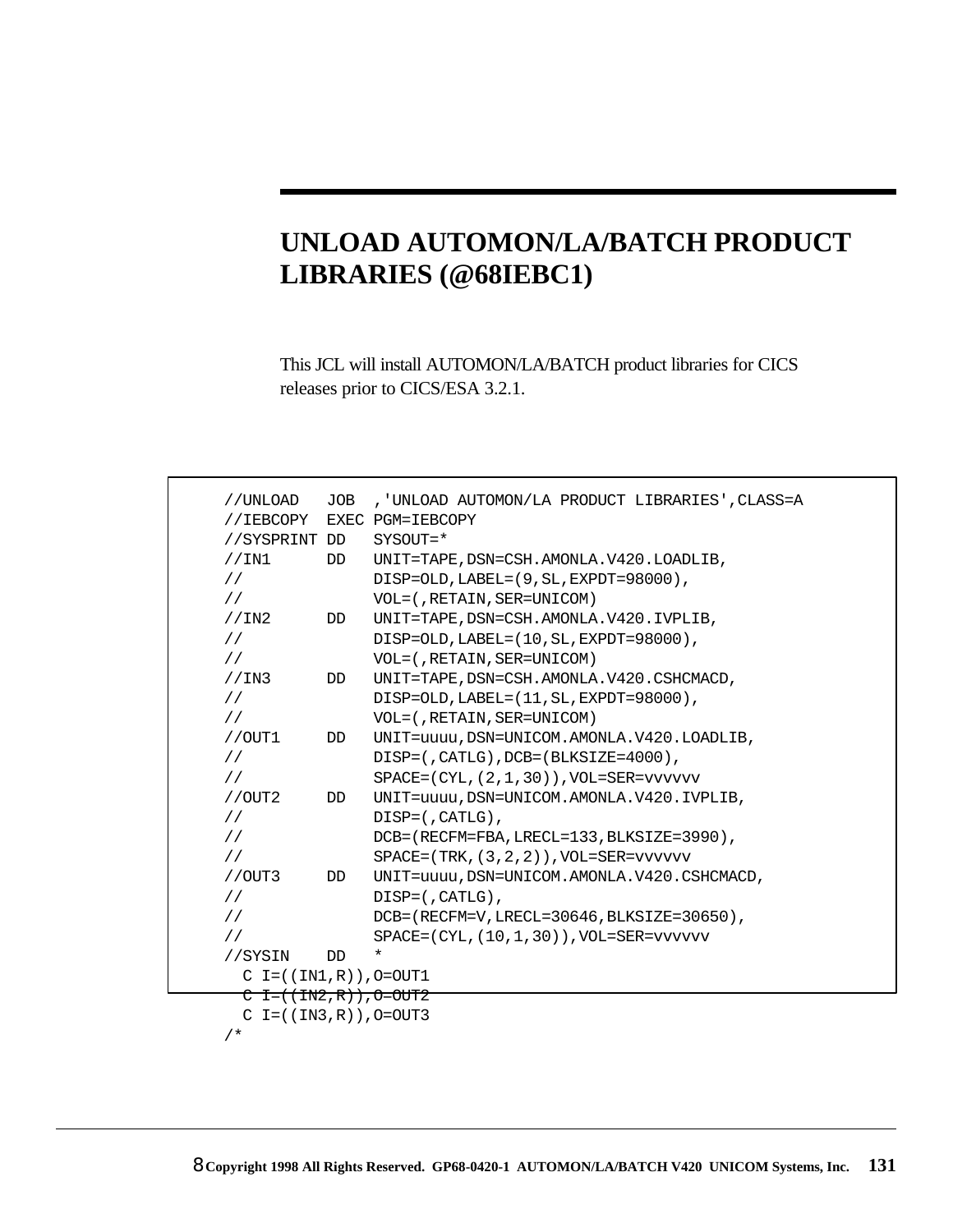## **DEFINE SYSTEM DEFINITION FILE (@68A501)**

This sample JCL can be used to define AUTOMON/LA/BATCH to a dummy UNICOM/CENTRAL Systems Definition File. This JCL should only be used by users who do not have UNICOM/CENTRAL at their installation. UNICOM/CENTRAL users should register the product through the ADMINISTRATION function of UNICOM/CENTRAL

```
 //CSHVSAM JOB ,'IDCAMS-AUTOMON/LA/BATCH',CLASS=A
 //DEFINE EXEC PGM=IDCAMS,REGION=4096K
 //SYSPRINT DD SYSOUT=*
 //SYSIN DD *
  DELETE UNICOM.CENTRAL.AMON501
  DEFINE CLUSTER (NAME(UNICOM.CENTRAL.AMON501) -
           SHR(3 3)) –
     DATA (NAME(UNICOM.CENTRAL.AMON501.DATA) UNIQUE -
           CYLINDERS(1 1) VOLUME(vvvvvv) CISZ(8192) -
           FSPC(10 10) KEYS(10 0) RECSZ(256 16000)) -
     INDEX (NAME(UNICOM.CENTRAL.AMON501.INDEX) UNIQUE -
           CYLINDERS(1 1) VOLUME(vvvvvv)
  REPRO INFILE(INITIAL) OUTDATASET(UNICOM.CENTRAL.AMON501)
 //INITIAL DD *
 L 68 072954F74684209408ME03/31/9512/31/9910030AS00
```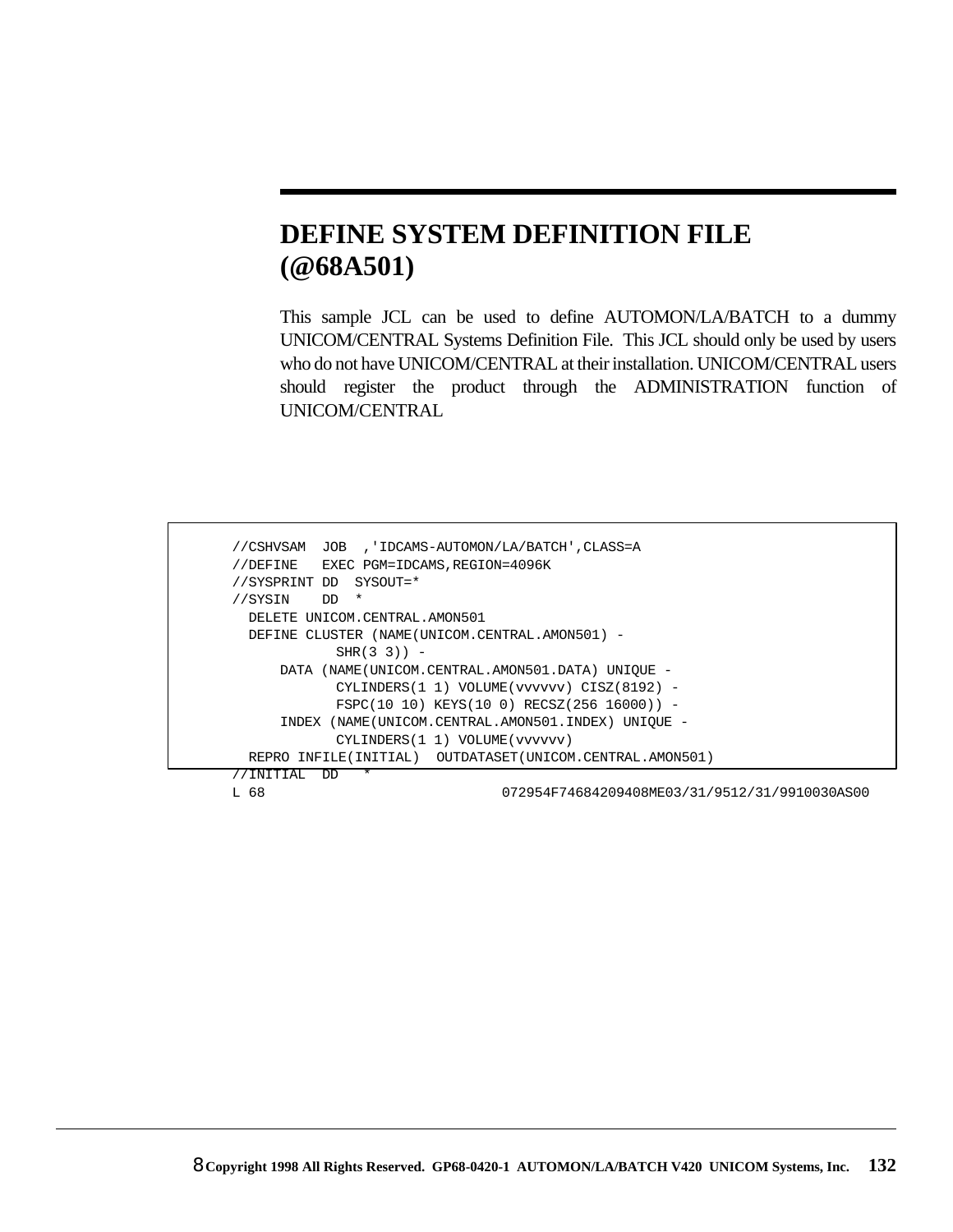### **CICS MESSAGE FILE (@68CMACD)**

This sample JCL can be used to define the CICS message database required by AUTOMON/LA/BATCH. This JCL should only be used if your installation's CICS release is prior to 3.2.1.

```
 //CSHCMACD JOB (0,0000),'IDCAMS AUTOMON/LA',CLASS=A,NOTIFY=AMON
 //*************************************************************
 //| THIS JCL CREATES THE DFHCMACD MESSAGE FILE |*
 //*************************************************************
 //CSHIDCAM EXEC PGM=IDCAMS,REGION=1M
 //SYSPRINT DD SYSOUT=*
 //SYSIN DD *
  DELETE CICSvvv.DFHCMACD
  SET MAXCC=0
 /*
 //CSHBR14 EXEC PGM=IEFBR14
 //DFHCMACD DD DISP=(NEW,CATLG,DELETE),DSN=CICSvvv.DFHCMACD,
 // UNIT=SYSDA,VOL=SER=vvvvvv,
 // DCB=(BLKSIZE=6160,LRECL=80,RECFM=FB,DSORG=PS),
 // SPACE=(TRK,(1,1))
 //CSHCMACD EXEC PGM=IDCAMS,REGION=1M
 //SYSPRINT DD SYSOUT=*
 //AMSDUMP DD SYSOUT=*
 //SYSIN DD *
  DELETE CICSvvv.DFHCMACD
  SET MAXCC=0
 DEFINE CLUSTER ( NAME ( CICSvvv.DFHCMACD )
               CYL(10, 2)KEYS( 9 0 )INDEXED
                 VOLUME ( vvvvvv ) -
               RECORDSIZE( 8192 30646 )
               FREESPACE( 5 5 )
               SHAREOPTIONS(2))
 INDEX (NAME(CICSvvv.DFHCMACD.INDEX)) -
 DATA (NAME(CICSvvv.DFHCMACD.DATA))
  REPRO INDATSET(CSH.AMONLA.V420.CSHCMACD(DFHCMACD)) -
        OUTDATASET(CICSvvv.DFHCMACD)
 /*
```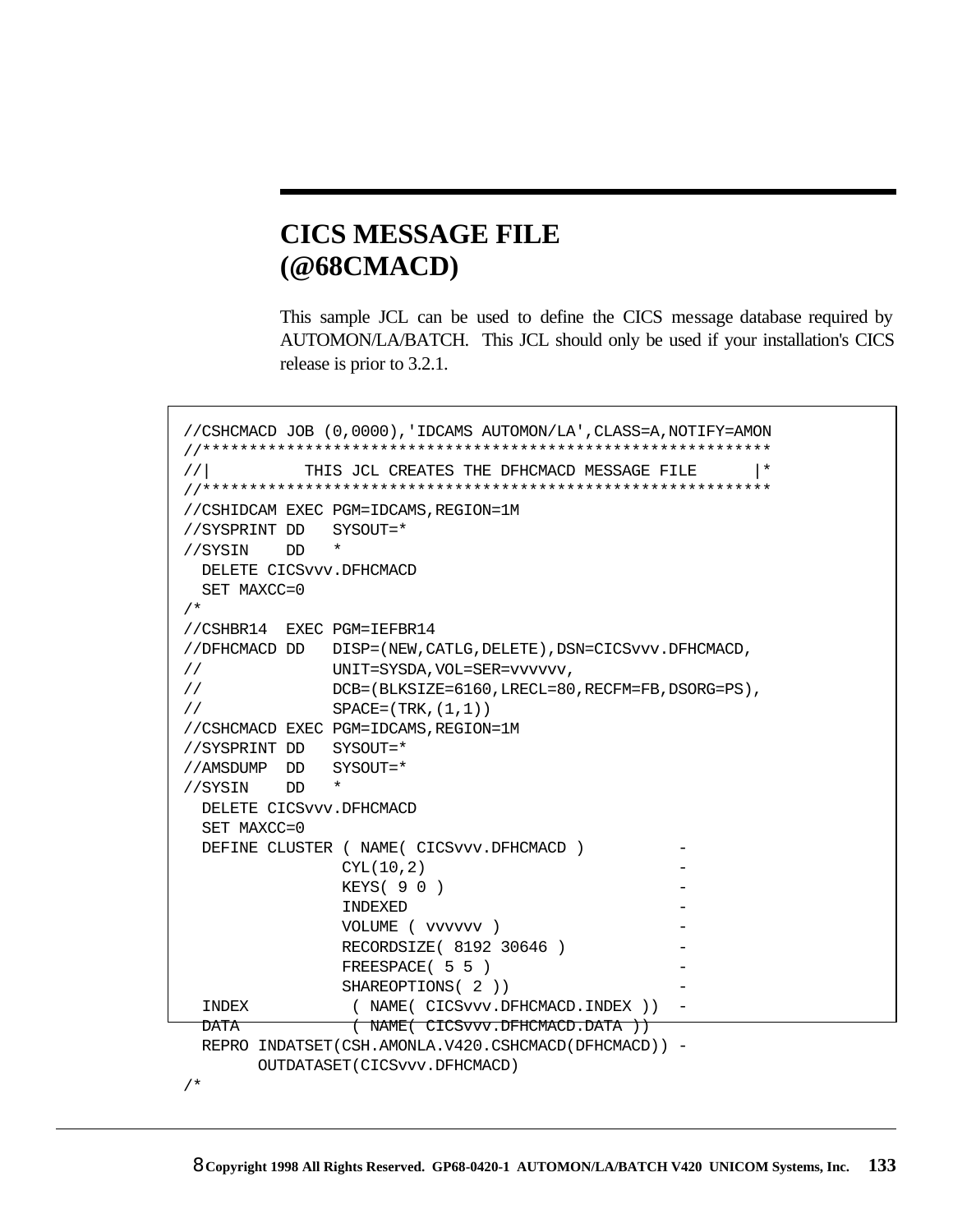## **UNICOM.INSTLIB(@68TRAN)**

This sample job stream can be used to print AUTOMON/LA/BATCH transaction abend reports.

```
//AMONLA JOB (0,0000),'AUTOMON/LA/BATCH',CLASS=0,NOTIFY=AMON 
//************************************************************* 
//*+=========================================================+* 
//*| ACCESS AUTOMON/CICS HISTORY DATABASE |* 
//*+=========================================================+* 
//************************************************************* 
//CSHLIST EXEC PGM=CSHLIST,REGION=4096K 
 //STEPLIB DD DISP=SHR,DSN=AUTOMON.V420.CICS311.LOADLIB 
//AMON001 DD DISP=SHR,DSN=AUTOMON.SYS001
//UMON001 DD DISP=SHR,DSN=UNIMON.SYS001 
//SYSPRINT DD SYSOUT=*,DCB=BLKSIZE=133 
//SYSOUT DD DISP=(,PASS),UNIT=uuuu,VOL=SER=vvvvvv,
// SPACE=(CYL,(20,1),RLSE),DSN=&&LOG
//SYSIN DD * 
 WTO(YES), - WRITE TO OPERATOR MSG....YES|NO
 APPLID(*), - APPLICATION ID(S)......UP TO 8
DETAIL(YES), - PRINT DETAIL REPORT......YES|NO
 SUMMARY(NO), - PRINT SUMMARY REPORT.....YES|NO
  FROM(1900/01/01,00:00:00), - FROM........YYYY/MM/DD,HH:MM:SS 
 TO(2099/12/31,23:59:59), - TO.........YYYY/MM/DD, HH:MM:SS
  COUNT(9999999), - MAX RECORD SELECTIONS.0-9999999 
 SKIP(0) BYPASS.................0-9999999
/*
//************************************************************* 
//*+=========================================================+* 
//*| SORT OUTPUT FROM CSHLIST BY APPLID, DATE AND TIME |*//*+=========================================================+* 
//************************************************************* 
//SORT EXEC PGM=SORT,REGION=40M,COND=(4,LT)
//SORTWK01 DD UNIT=uuuu,SPACE=(CYL,20),VOL=SER=vvvvvv
//SORTWK02 DD UNIT=uuuu,SPACE=(CYL,20),VOL=SER=vvvvvv
//SORTWK03 DD UNIT=uuuu,SPACE=(CYL,20),VOL=SER=vvvvvv
//SORTIN DD DISP=(OLD,DELETE,DELETE),DSN=&&LOG
//SORTOUT DD DISP=(,PASS),UNIT=uuuu,VOL=SER=vvvvvv,
// SPACE=(CYL,(20,1),RLSE),DSN=&&LOG1
//SYSPRINT DD SYSOUT=*
//SYSOUT DD SYSOUT=*
```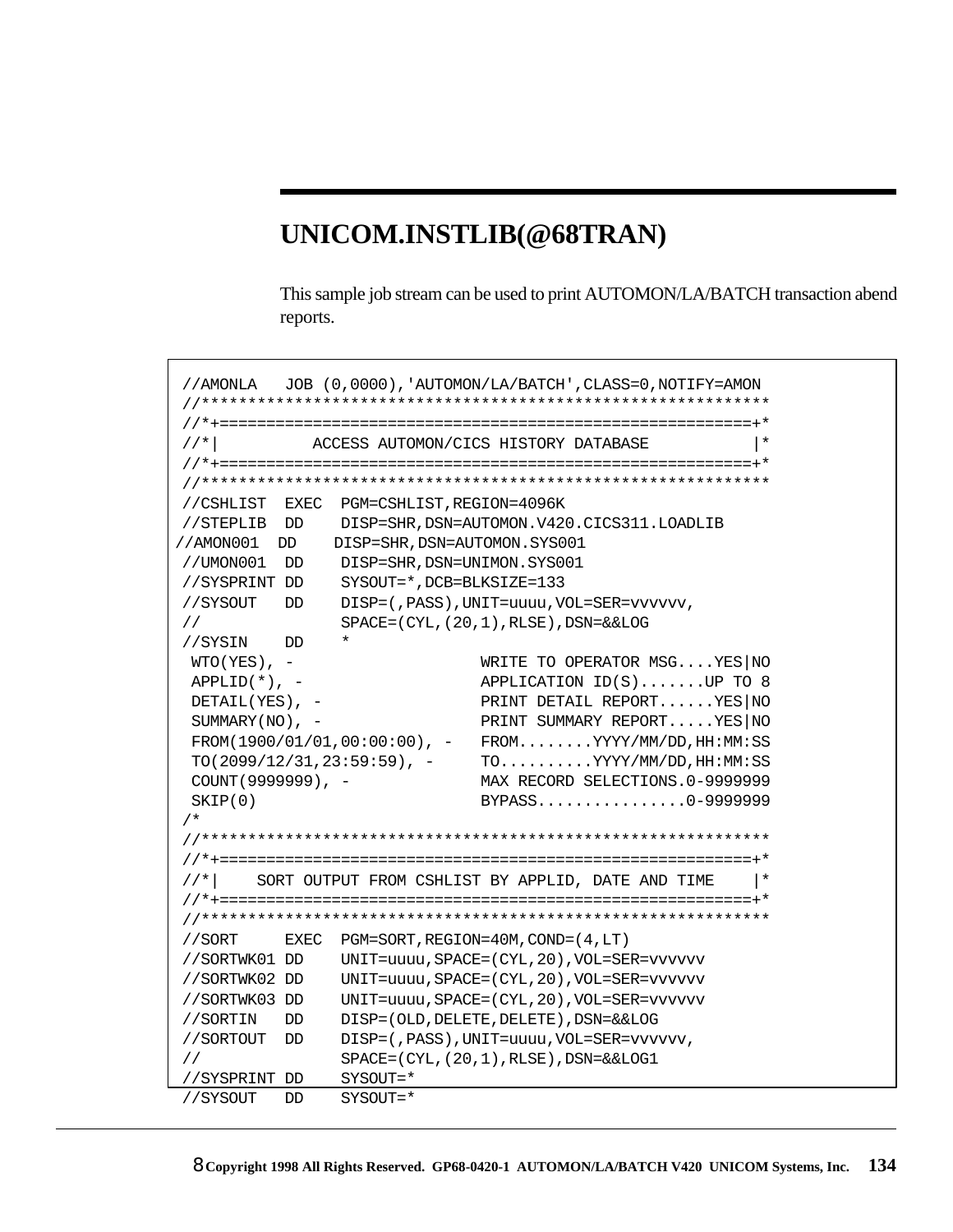```
//SYSIN DD *
 SORT FIELDS=(2,31,BI,A),EQUALS
/*
```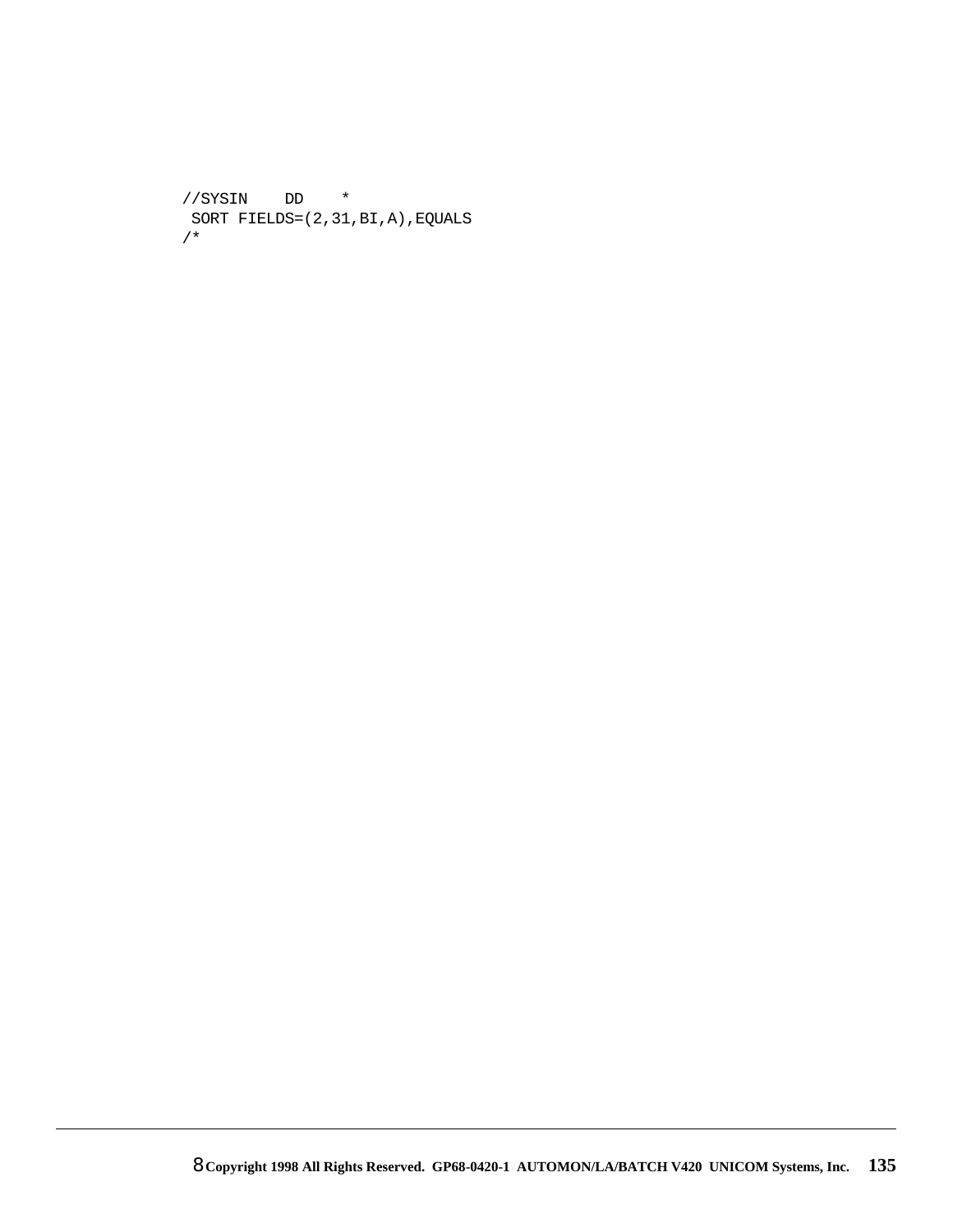# **UNICOM.INSTLIB(@68TRAN) cont.**

| $//*$                          |    |                                            | PRINT AUTOMON/LA/BATCH TRANSACTION ABEND REPORT                         |           |    |  |  |
|--------------------------------|----|--------------------------------------------|-------------------------------------------------------------------------|-----------|----|--|--|
|                                |    |                                            |                                                                         |           |    |  |  |
|                                |    |                                            |                                                                         |           |    |  |  |
|                                |    | //REPORT EXEC PGM=CSH68TA, COND= $(4, LT)$ |                                                                         |           |    |  |  |
|                                |    |                                            | //STEPLIB $DD$ $DISP=SHR$ , $DSN=AMONLA$ . $V420$ . $CICS311$ . LOADLIB | //AMON002 | DD |  |  |
|                                |    | DISP=(OLD, DELETE, DELETE), DSN=&&LOG1     |                                                                         |           |    |  |  |
| //AMON003                      | DD | DISP=SHR.DSN=CICS311.AMON501               |                                                                         |           |    |  |  |
| //DFHCMACD DD                  |    |                                            | DISP=SHR, DSN=CICSvvv. DFHCMACD                                         |           |    |  |  |
| //UMON001                      | DD |                                            | DISP=SHR, DSN=CICS311. UNIMON. SYS001                                   |           |    |  |  |
| //SYSPRINT DD                  |    | SYSOUT=*, DCB=BLKSIZE=133                  |                                                                         |           |    |  |  |
| //SYSDET                       | DD | SYSOUT=*, DCB=BLKSIZE=133                  |                                                                         |           |    |  |  |
| //SYSSUM DD                    |    | SYSOUT=*, DCB=BLKSIZE=133                  |                                                                         |           |    |  |  |
| //SYSPRO DD                    |    | SYSOUT=*, DCB=BLKSIZE=133                  |                                                                         |           |    |  |  |
| //SYSIN DD                     |    | $^\star$                                   |                                                                         |           |    |  |  |
| $WTO(YES)$ , -                 |    |                                            | WRITE TO OPERATOR MSGYES NO                                             |           |    |  |  |
|                                |    |                                            | COMPANY (YOUR COMPANY NAME), - YOUR COMPANY NAMEUP TO 42                |           |    |  |  |
| APPLID $(*)$ , -               |    |                                            | APPLICATION $ID(S)$ UP TO 8                                             |           |    |  |  |
| TRAN $(*)$ , -                 |    |                                            | TRANSACTION $ID(S)$ UP TO 12                                            |           |    |  |  |
| $TERM(*)$ , -                  |    |                                            | TERMINAL $ID(S)$ UP TO 12                                               |           |    |  |  |
| ABCD $(*)$ , -                 |    |                                            | ABEND $CODE(S) \ldots \ldots \ldots \ldots \text{UP}$ TO 12             |           |    |  |  |
| $PGM(*)$ , -                   |    |                                            | PROGRAM NAME $(S)$ UP TO 8                                              |           |    |  |  |
| $SYNOPSIS(YES)$ , -            |    |                                            | PRINT SYNOPSIS REPORTYES NO                                             |           |    |  |  |
| DETAIL $(YES)$ , -             |    |                                            | PRINT DETAIL REPORT YES NO                                              |           |    |  |  |
| SUMMARY (YES), $-$             |    |                                            | PRINT SUMMARY REPORTYES NO                                              |           |    |  |  |
|                                |    |                                            | $FROM(1900/01/01, 00:00:00)$ , - $FROM$ YYYY/MM/DD, HH:MM:SS            |           |    |  |  |
| $TO(2099/12/31, 23:59:59)$ , - |    |                                            | $TO.\dots\ YYYY/MM/DD, HH:MM:SS$                                        |           |    |  |  |
| $COUNT(9999999)$ , -           |    |                                            | MAX RECORD SELECTIONS. 0-9999999                                        |           |    |  |  |
| SKIP(0)                        |    |                                            | BYPASS0-9999999                                                         |           |    |  |  |
| $/$ *                          |    |                                            |                                                                         |           |    |  |  |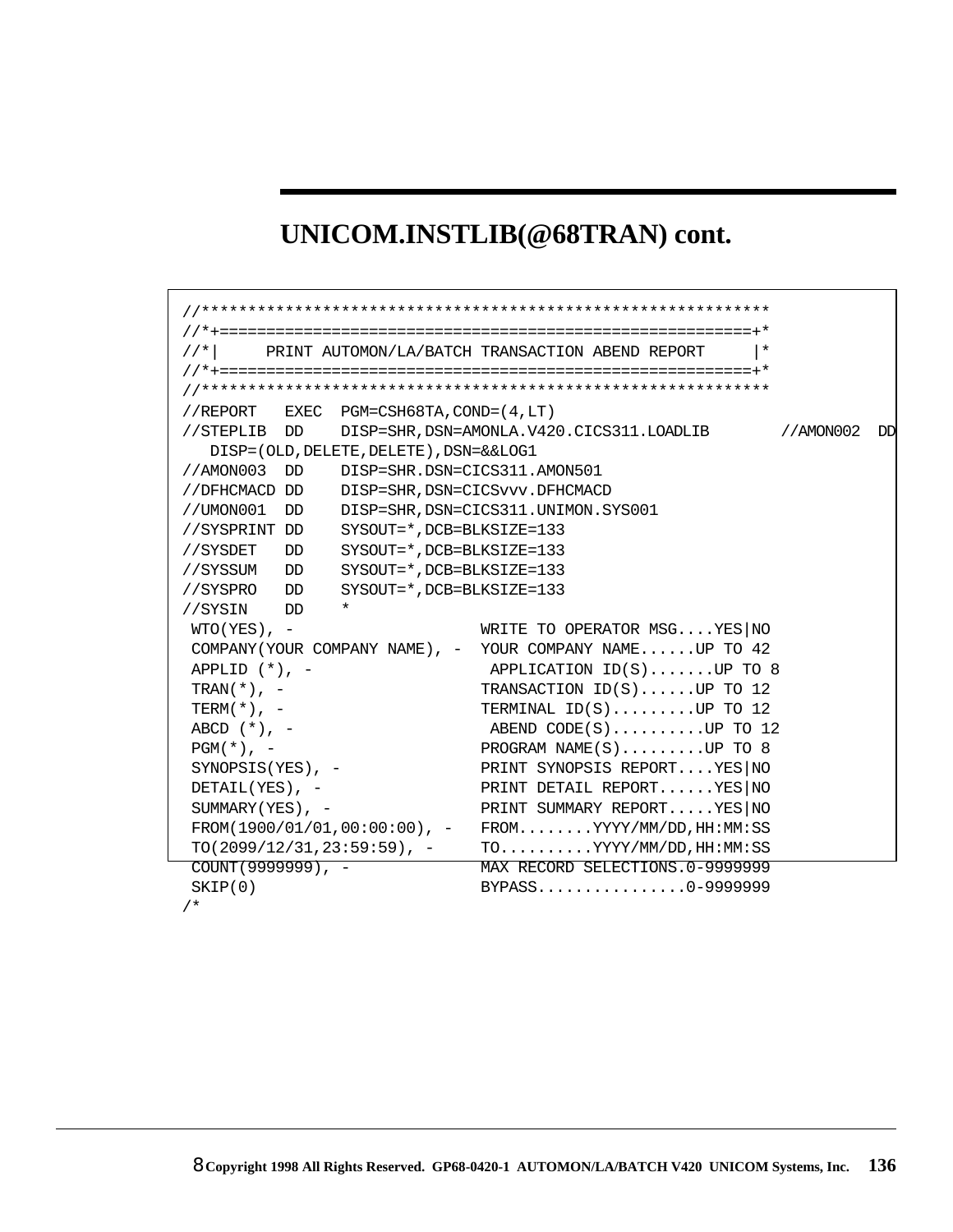# **UNICOM.INSTLIB(@68SVSA)**

This sample job stream can be used to print AUTOMON/LA/BATCH storage violation and system crash condition reports.

```
//AMONLA JOB (0,0000),'AUTOMON/LA/BATCH',CLASS=0,NOTIFY=AMON 
//************************************************************* 
//*+=========================================================+* 
//*| ACCESS AUTOMON/CICS HISTORY DATABASE |* 
//*+=========================================================+* 
//************************************************************* 
//CSHLIST EXEC PGM=CSHLIST,REGION=4096K 
//STEPLIB DD DISP=SHR,DSN=AUTOMON.V420.CICS311.LOADLIB
//AMON001 DD DISP=SHR, DSN=AUTOMON.SYS001
//UMON001 DD DISP=SHR,DSN=UNIMON.SYS001
//SYSPRINT DD SYSOUT=*,DCB=BLKSIZE=133 
//SYSOUT DD DISP=(,PASS),UNIT=uuuu,VOL=SER=vvvvvv,
// SPACE=(CYL,(20,1),RLSE),DSN=&&LOG
//SYSIN DD * 
WTO(YES), - WRITE TO OPERATOR MSG....YES|NO
APPLID (*), - APPLICATION ID(S)......UP TO 8
DETAIL(YES), - PRINT DETAIL REPORT......YES|NO
SUMMARY(NO), - PRINT SUMMARY REPORT.....YES|NO
\verb|FROM(1900/01/01,00:00:00)|, - \verb|FROM|, \verb|....YYYY/MM/DD,HH:MM:SSTO(2099/12/31, 23:59:59), - TO.........YYYY/MM/DD, HH:MM:SS
 COUNT(9999999), - MAX RECORD SELECTIONS.0-9999999 
SKIP(0) BYPASS.................0-9999999
/*
//************************************************************* 
//*+=========================================================+* 
//*| SORT OUTPUT FROM CSHLIST BY APPLID, DATE AND TIME |*//*+=========================================================+* 
//************************************************************* 
//SORT EXEC PGM=SORT,REGION=40M,COND=(4,LT)
//SORTWK01 DD UNIT=uuuu,SPACE=(CYL,20),VOL=SER=vvvvvv
//SORTWK02 DD UNIT=uuuu,SPACE=(CYL,20),VOL=SER=vvvvvv 
//SORTWK03 DD UNIT=uuuu,SPACE=(CYL,20),VOL=SER=vvvvvv
//SORTIN DD DISP=(OLD,DELETE,DELETE),DSN=&&LOG
//SORTOUT DD DISP=(,PASS),UNIT=uuuu,VOL=SER=vvvvvv,
// SPACE=(CYL,(20,1),RLSE),DSN=&&LOG1
//SYSPRINT DD SYSOUT=*
//SYSOUT DD SYSOUT=*
```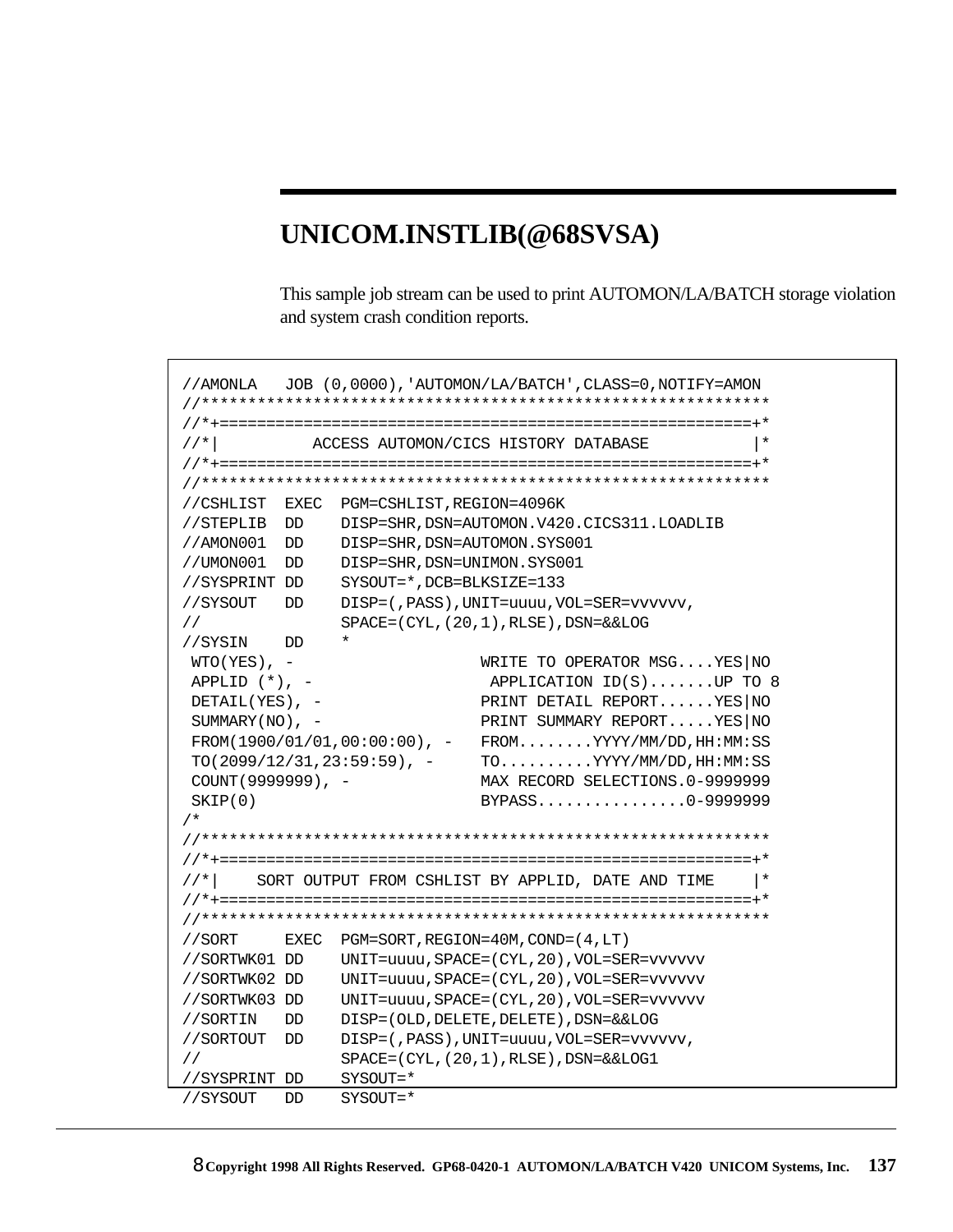```
//SYSIN
             \mathsf{DD}\starSORT FIELDS=(2,31,BI,A), EQUALS
/*
```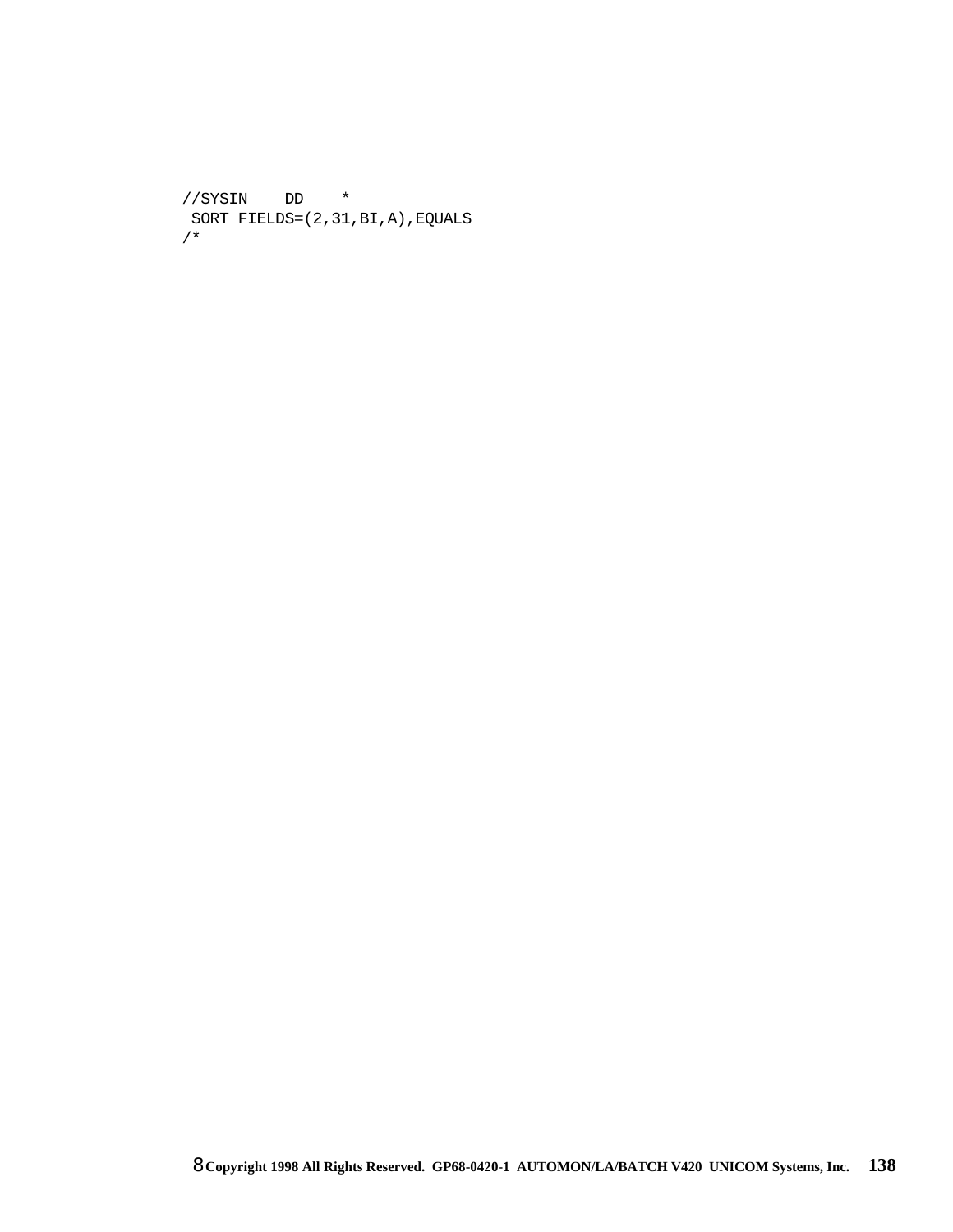# UNICOM.INSTLIB(@68SVSA) cont.

|                             |                                         | //*  PRINT AUTOMON/LA STORAGE VIOLATION/SYSTEM CRASH REPORT  |
|-----------------------------|-----------------------------------------|--------------------------------------------------------------|
|                             |                                         |                                                              |
|                             |                                         |                                                              |
|                             | //REPORT EXEC PGM=CSH68SV, COND=(4, LT) |                                                              |
| //STEPLIB DD                |                                         | DISP=SHR, DSN=AMONLA.V420.CICS311.LOADLIB                    |
| //AMON002<br>DD             |                                         | DISP=(OLD, DELETE, DELETE), DSN=&&LOG1                       |
| //AMON003<br>DD.            |                                         | DISP=SHR, DSN=CICS311.AMON501                                |
| //DFHCMACD DD               |                                         | DISP=SHR, DSN=CICSvvv.DFHCMACD                               |
| //UMON001<br>DD             |                                         | DISP=SHR, DSN=CICS311. UNIMON. SYS001                        |
| //SYSPRINT DD               |                                         | SYSOUT=*, DCB=BLKSIZE=133                                    |
| //SYSDET<br>DD              |                                         | SYSOUT=*, DCB=BLKSIZE=133                                    |
| //SYSSUM<br>DD DD           |                                         | SYSOUT=*.DCB=BLKSIZE=133                                     |
| //SYSPRO<br>DD <sub>D</sub> |                                         | SYSOUT=*, DCB=BLKSIZE=133                                    |
| //SYSIN<br>חת כ             | $\star$                                 |                                                              |
| $WTO(YES)$ , -              |                                         | WRITE TO OPERATOR MSGYES NO                                  |
|                             |                                         | COMPANY (YOUR COMPANY NAME), - YOUR COMPANY NAMEUP TO 42     |
| APPLID $(*)$ , $-$          |                                         | APPLICATION ID(S)UP TO 8                                     |
| $SABCD(*)$ , -              |                                         | SYSTEM ABENDS OR *SVD*.UP TO 12                              |
| $TRAN(*)$ , -               |                                         | TRANSACTION $ID(S) \ldots$ UP TO 12                          |
| $TERM(*)$ , -               |                                         | TERMINAL $ID(S)$ UP TO 12                                    |
| $PGM(*)$ , -                |                                         | PROGRAM NAME $(S)$ UP TO 8                                   |
| DETAIL $(YES)$ , -          |                                         | PRINT DETAIL REPORTYES NO                                    |
| SUMMARY (YES), -            |                                         | PRINT SUMMARY REPORTYES NO                                   |
|                             |                                         | $FROM(1900/01/01, 00:00:00)$ , - $FROM$ YYYY/MM/DD, HH:MM:SS |
|                             |                                         | $TO(2099/12/31, 23:59:59)$ , - TOYYYY/MM/DD, HH:MM:SS        |
| $COUNT(9999999)$ , -        |                                         | MAX RECORD SELECTIONS.0-9999999                              |
| SKIP(0)                     |                                         | BYPASS0-9999999                                              |
| $/$ *                       |                                         |                                                              |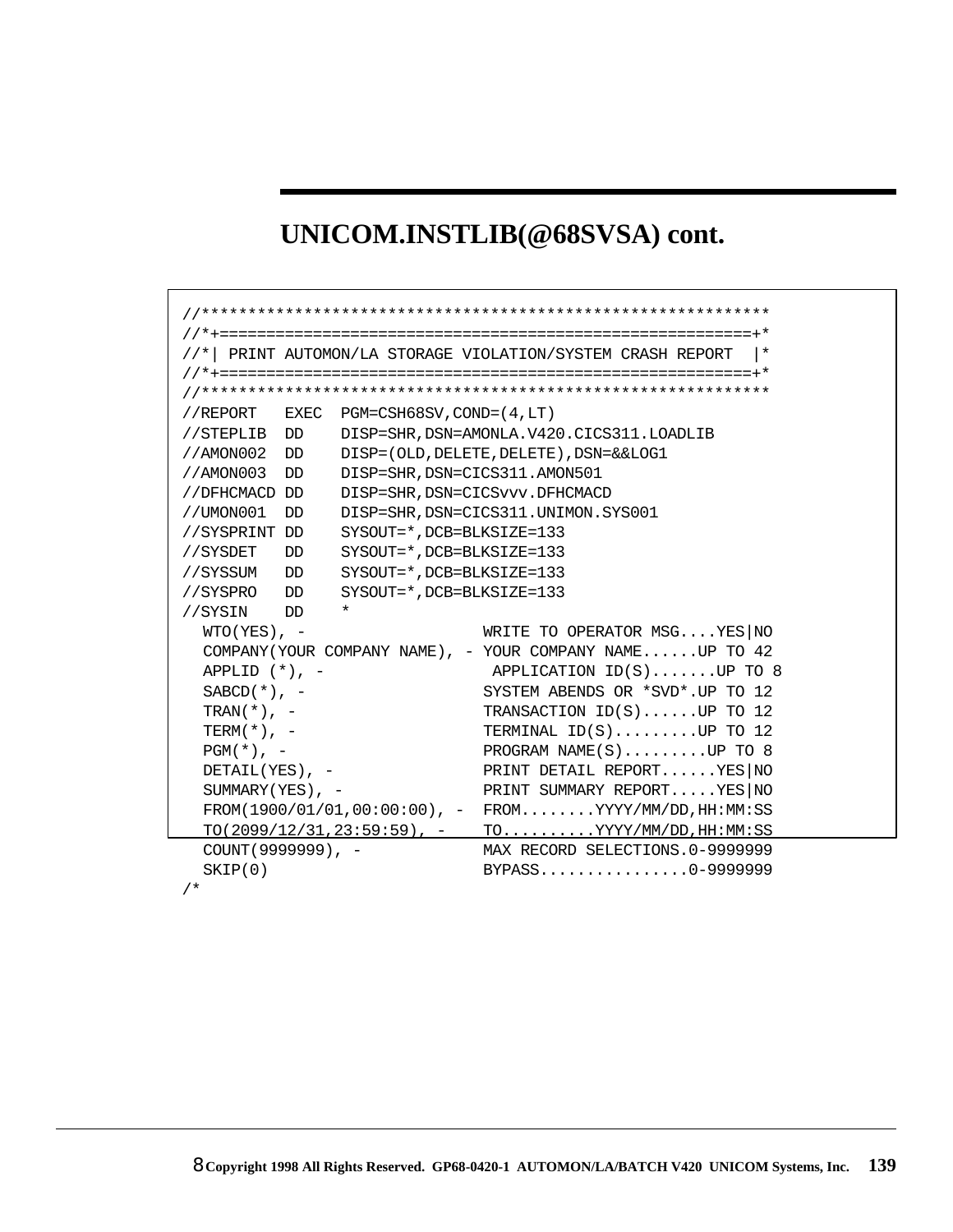### UNICOM.INSTLIB(@68MSG)

This sample Job stream can be used to print AUTOMON/LA/BATCH message analysis reports.

```
//AMONLA
        JOB (0,0000), 'AUTOMON/LA/BATCH', CLASS=0, NOTIFY=AMON
//*ACCESS AUTOMON/CICS HISTORY DATABASE
                                             \vert *//CSHLIST EXEC PGM=CSHLIST, REGION=4096K
//STEPLIB DD DISP=SHR, DSN=AUTOMON.V420.CICS311.LOADLIB
//AMON001 DD DISP=SHR, DSN=AUTOMON.SYS001
//UMON001 DD DISP=SHR, DSN=UNIMON.SYS001
//SYSPRINT DD SYSOUT=*, DCB=BLKSIZE=133
//SYSOUT DD DISP=(, PASS), UNIT=uuuu, VOL=SER=vvvvvv,
           SPACE = (CYL, (20, 1), RUSE), DSN = & LOG\frac{1}{2}//SYSIN DD *
                       WRITE TO OPERATOR MSG....YES NO
 WTO(YES), -
 APPLID(*), -
                       APPLICATION ID(S) \ldots \ldots \text{UP} TO 8
                       PRINT DETAIL REPORT......YES NO
 DETAIL(YES), -
                       PRINT SUMMARY REPORT.....YES NO
 SUMMARY(NO), -
 FROM(1900/01/01, 00:00:00), - FROM.......YYYY/MM/DD, HH:MM:SS
 TO(2099/12/31, 23:59:59), - TO.........YYYY/MM/DD, HH:MM:SS
 COUNT(9999999), -
                       MAX RECORD SELECTIONS.0-9999999
                       BYPASS...............0-9999999
 SKIP(0), -
 SCAN(FORWARD), -
                       DIRECTION.... (FORWARD | BACKWARD)
 TYPE(*)RECORD SELECTIONS... (A, E, I, W, O)
/*
SORT OUTPUT FROM CSHLIST BY APPLID, DATE AND TIME
1/* |
                                             \vert *//SORT
       EXEC PGM=SORT, REGION=40M, COND=(4, LT)
//SORTWK01 DD UNIT=uuuu, SPACE=(CYL, 20), VOL=SER=vvvvvv
//SORTWK02 DD UNIT=uuuu, SPACE=(CYL, 20), VOL=SER=vvvvvv
//SORTWK03 DD UNIT=uuuu, SPACE=(CYL, 20), VOL=SER=vvvvvv
//SORTIN DD DISP=(OLD, DELETE, DELETE), DSN=&&LOG
//SORTOUT DD DISP=(, PASS), UNIT=uuuu, VOL=SER=vvvvvv,
\frac{1}{2}SPACE = (CYL, (20, 1), RLSE), DSN = \&LOG1//SYSPRINT DD SYSOUT=*
```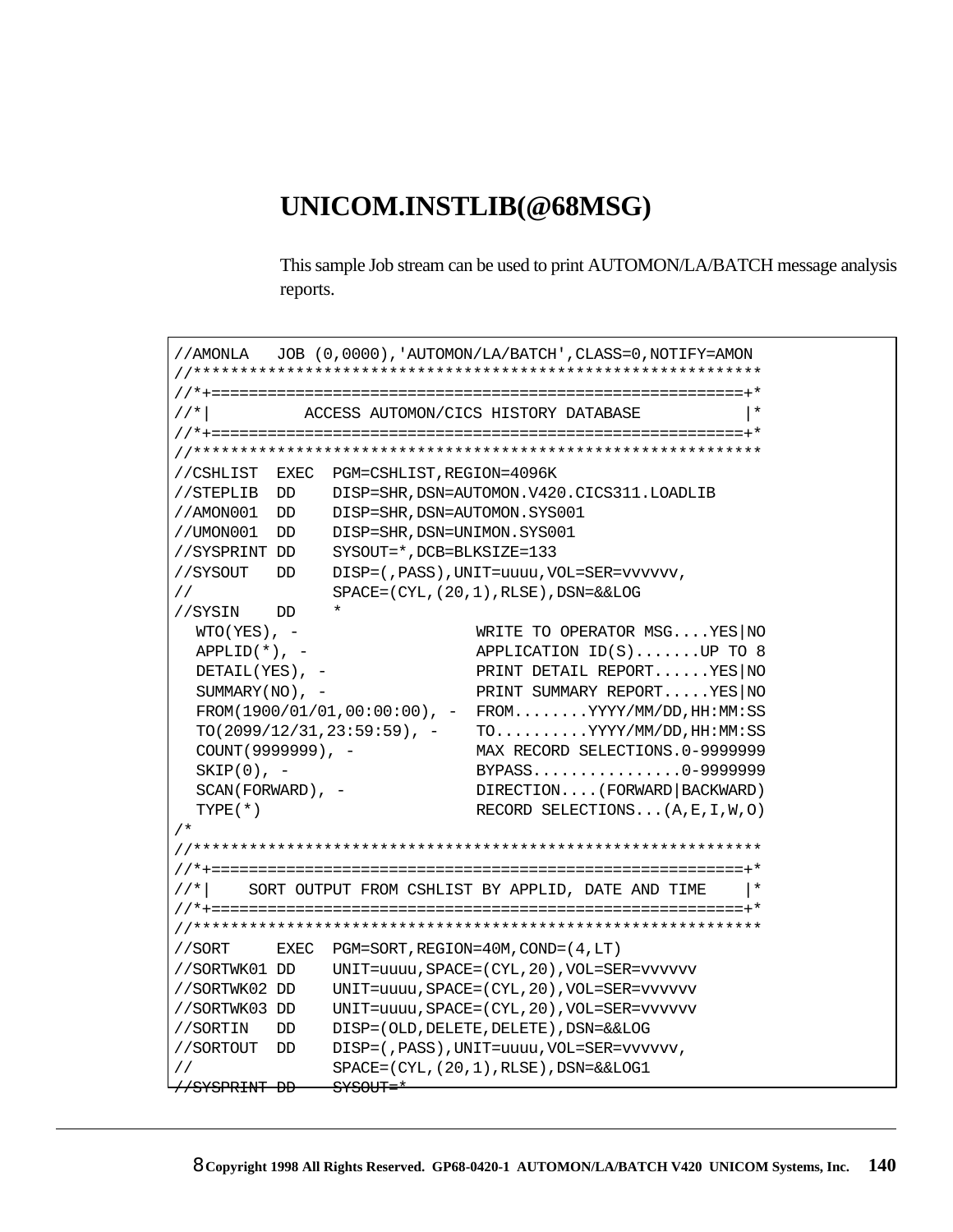```
//SYSOUT DD SYSOUT=*
//SYSIN DD *
 SORT FIELDS=(2,31,BI,A),EQUALS
/*
```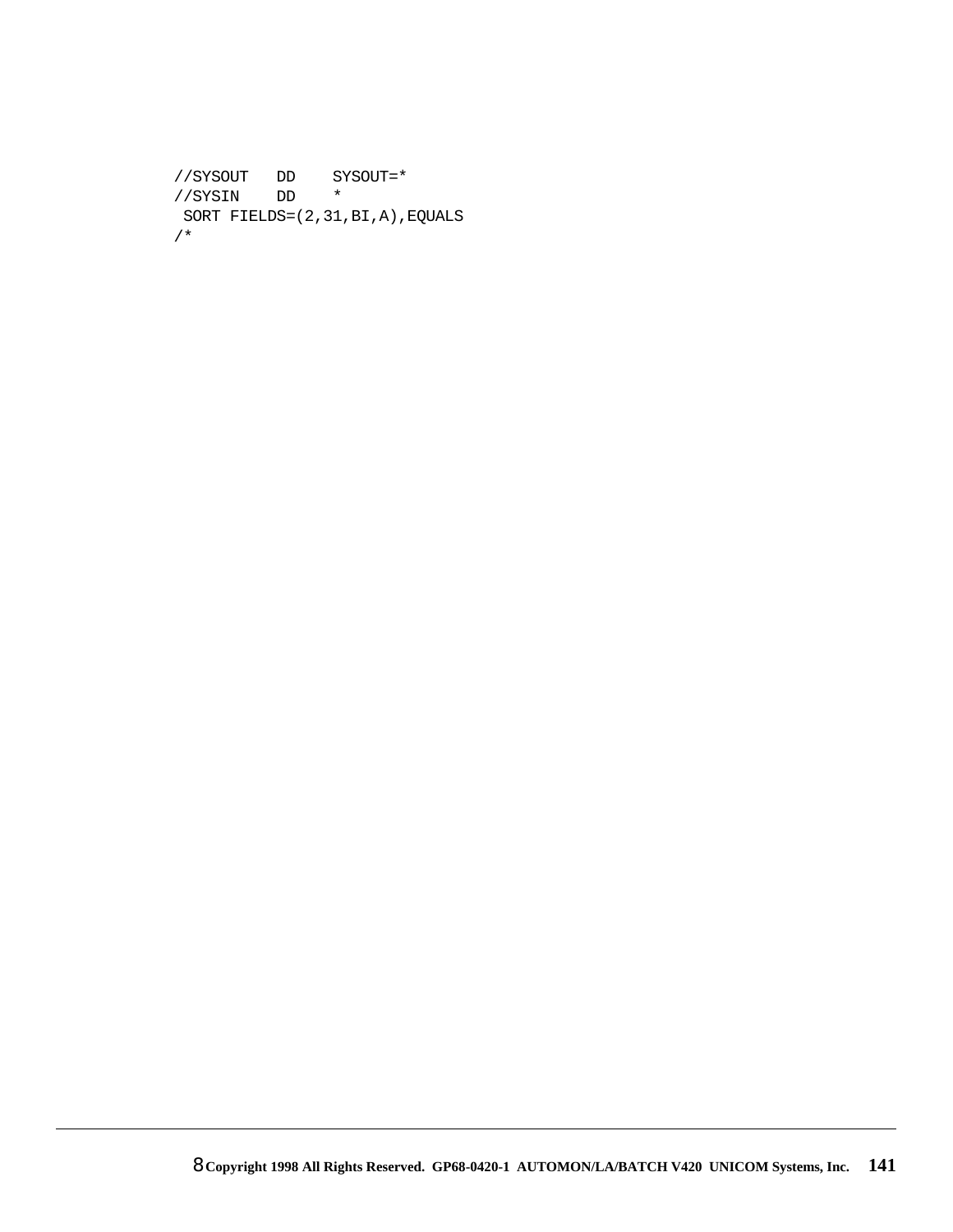# **UNICOM.INSTLIB(@68MSG) cont.**

| $//*$                      | PRINT AUTOMON/LA/BATCH MESSAGE ANALYSIS REPORT<br>$\vert *$  |
|----------------------------|--------------------------------------------------------------|
|                            |                                                              |
|                            | //REPORT EXEC PGM=CSH68AM, REGION=6M, COND=(4, LT)           |
| //STEPLIB DD               | DISP=SHR, DSN=AMONLA.V420.CICS311.LOADLIB                    |
| //AMON002 DD               | DISP=(OLD, DELETE, DELETE), DSN=&&LOG1                       |
| //AMON003<br>DD            | DISP=SHR, DSN=CICS311.AMON501                                |
| //UMON001<br>DD            | DISP=SHR, DSN=CICS311. UNIMON. SYS001                        |
| //SYSPRINT DD              | SYSOUT=*.DCB=BLKSIZE=133                                     |
| //SYSDET DD                | SYSOUT=*.DCB=BLKSIZE=133                                     |
| //SYSSUM<br>DD             | SYSOUT=*, DCB=BLKSIZE=133                                    |
| //SYSPRO DD                | SYSOUT=*.DCB=BLKSIZE=133                                     |
| //SYSIN DD                 | $\star$                                                      |
| $WTO(YES)$ , -             | WRITE TO OPERATOR MSGYES NO                                  |
|                            | COMPANY (YOUR COMPANY NAME), - YOUR COMPANY NAMEUP TO 42     |
| $APPLID(*)$ , -            | APPLICATION ID(S)UP TO 8                                     |
| $MSG(*)$ , -               | AUTOMON MESSAGE(S)UP TO 8                                    |
| SYNOPSIS (YES), $-$        | PRINT SYNOPSIS REPORT YES NO                                 |
| DETAIL $(YES)$ , -         | PRINT DETAIL REPORT YES NO                                   |
| $SUMMARY(YES)$ , -         | PRINT SUMMARY REPORTYES NO                                   |
|                            | $FROM(1900/01/01, 00:00:00)$ , - $FROM$ YYYY/MM/DD, HH:MM:SS |
|                            | $TO(2099/12/31, 23:59:59)$ , - $TO$ YYYY/MM/DD, HH:MM:SS     |
| <del>COUNT(9999999),</del> | MAX RECORD SELECTIONS.0-9999999                              |
| SKIP(0)                    | BYPASS0-9999999                                              |
|                            |                                                              |

/\*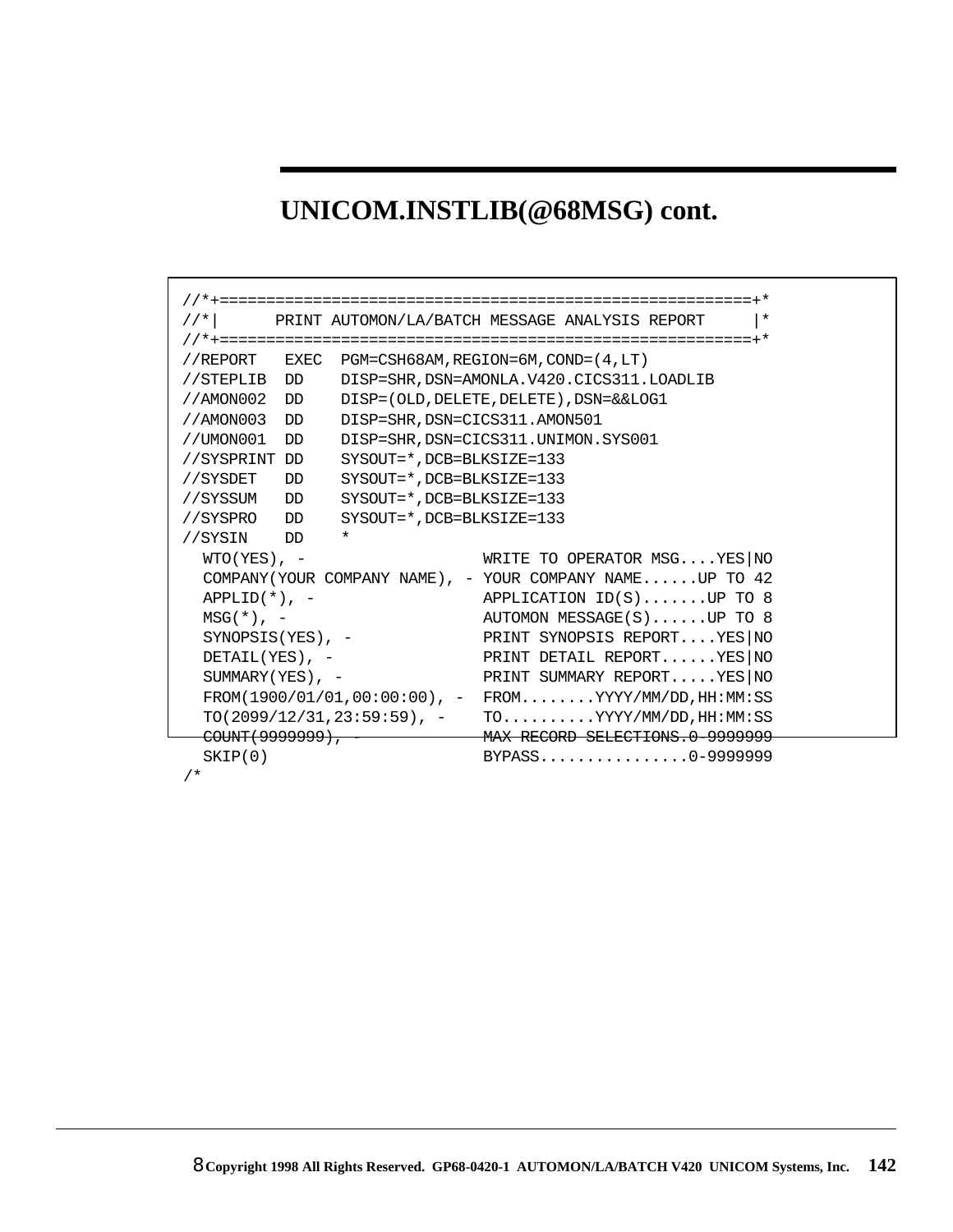## UNICOM.INSTLIB(@68MNP)

This sample Job stream can be used to print AUTOMON/LA/BATCH performance data analysis reports.

```
//AMONLA
        JOB (0,0000), 'AUTOMON/LA/BATCH', CLASS=0, NOTIFY=AMON
1/*|
           COLLECT PERFORMANCE AND CAPACITY PLANNING DATA
                                                     \vert *//CSHLIST EXEC PGM=CSHLIST, REGION=4096K
//STEPLIB DD DISP=SHR, DSN=AUTOMON.V420.CICS311.LOADLIB
//AMON001 DD DISP=SHR, DSN=AUTOMON.SYS001
//UMON001 DD DISP=SHR, DSN=UNIMON.SYS001
//SYSPRINT DD SYSOUT=*, DCB=BLKSIZE=133
//SYSOUT DD DISP=(,PASS), UNIT=uuuu, VOL=SER=vvvvvv,
\frac{1}{2}SPACE = (CYL, (20, 1), RLSE), DSN = & LOG//SYSIN DD *
                     APPLICATION ID(S)..............(UP TO 8)
APPLID(*), -
\verb|INCLUDE(CSH6693*)|,- \qquad \qquad \verb|MESSAGES TO EXCLUDE|, \ldots, \ldots, \ldots, \text{(UP TO 8)}PRINT DETAIL REPORT..............(YES3NO)
DETAIL(YES), -
                     PRINT SUMMARY REPORT.............(YES3NO)
SUMMARY(NO), -
FROM(1900/01/01, 00:00:00), - FROM.............(YYYY/MM/DD, HH:MM:SS)
TO(2099/12/31, 23:59:59), - TO.................(YYYY/MM/DD, HH:MM:SS)
                     MAX RECORD SELECTION...........(0-9999999)COUNT (9999999), -
                     PAGE SIZE....ONLY PRINT INITIAL REPORT HDR
PAGESTZE(0), -SKIP(0), -
                     # OF RECORDS TO BE BYPASSED.... (0-9999999)
                     DIRECTION.............(FORWARD<sup>3</sup>BACKWARD)
SCAN(FORWARD), -
                     RECORD SELECTIONS.............(A, E, I, W, O)
TYPE(*)/ *
1/* |
      SORT OUTPUT FROM CSHLIST BY APPLID, DATE AND TIME
                                              \vert *EXEC PGM=SORT, REGION=40M, COND=(4, LT)
//SORT
//SORTWK01 DD UNIT=uuuu, SPACE=(CYL, 20), VOL=SER=vvvvvv
//SORTWK02 DD UNIT=uuuu, SPACE=(CYL, 20), VOL=SER=vvvvvv
//SORTWK03 DD UNIT=uuuu, SPACE=(CYL, 20), VOL=SER=vvvvvv
//SORTIN DD DISP=(OLD, DELETE, DELETE), DSN=&&LOG
//SORTOUT    DD    DISP=(, PASS), UNIT=uuuu, VOL=SER=vvvvvv,
\frac{1}{2}SPACE = (CYL, (20, 1), RUSE), DSN = & LOG1//SYSPRINT DD SYSOUT=*
```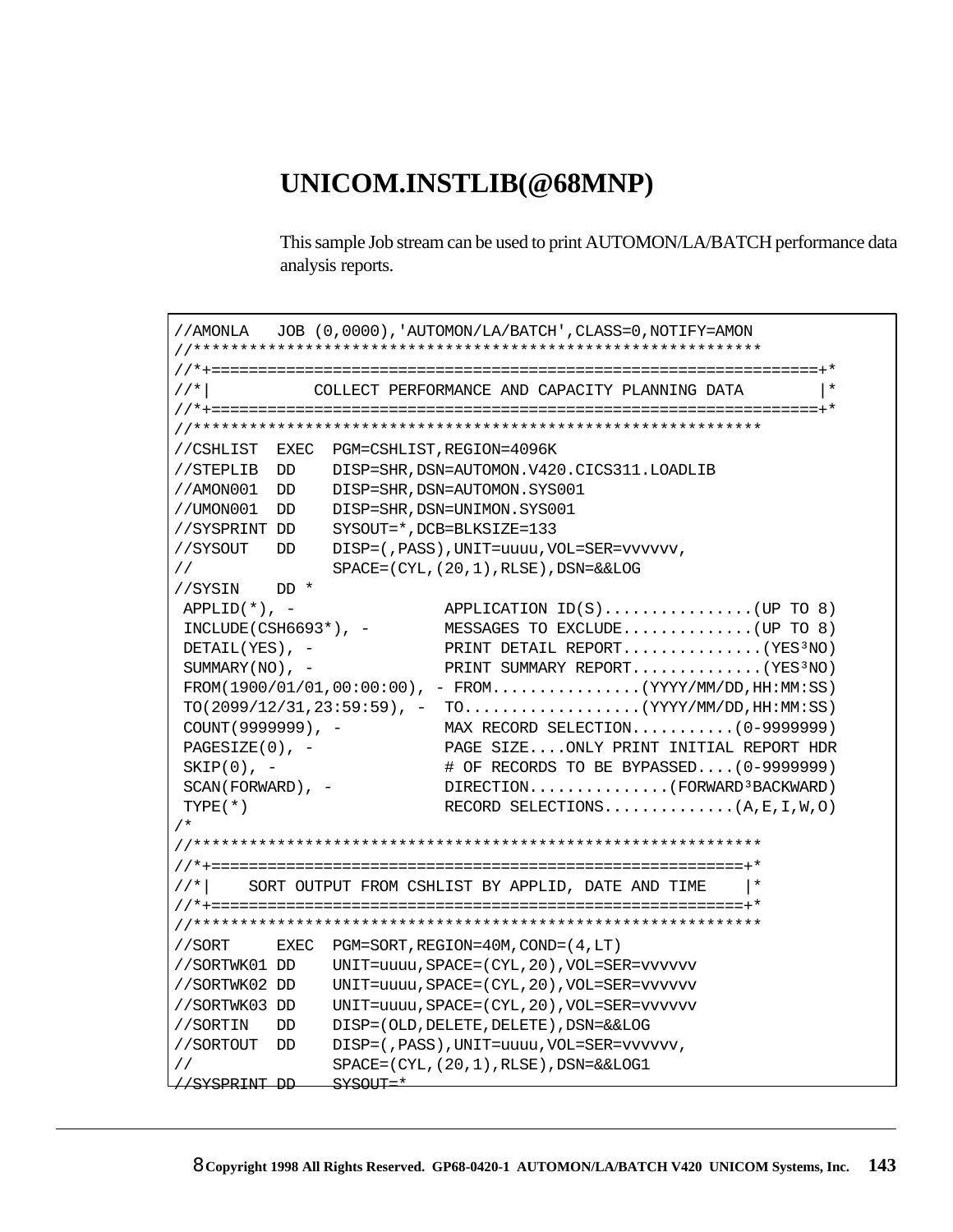```
//SYSOUT DD SYSOUT=*
//SYSIN DD *
 SORT FIELDS=(2,31,BI,A),EQUALS
/*
```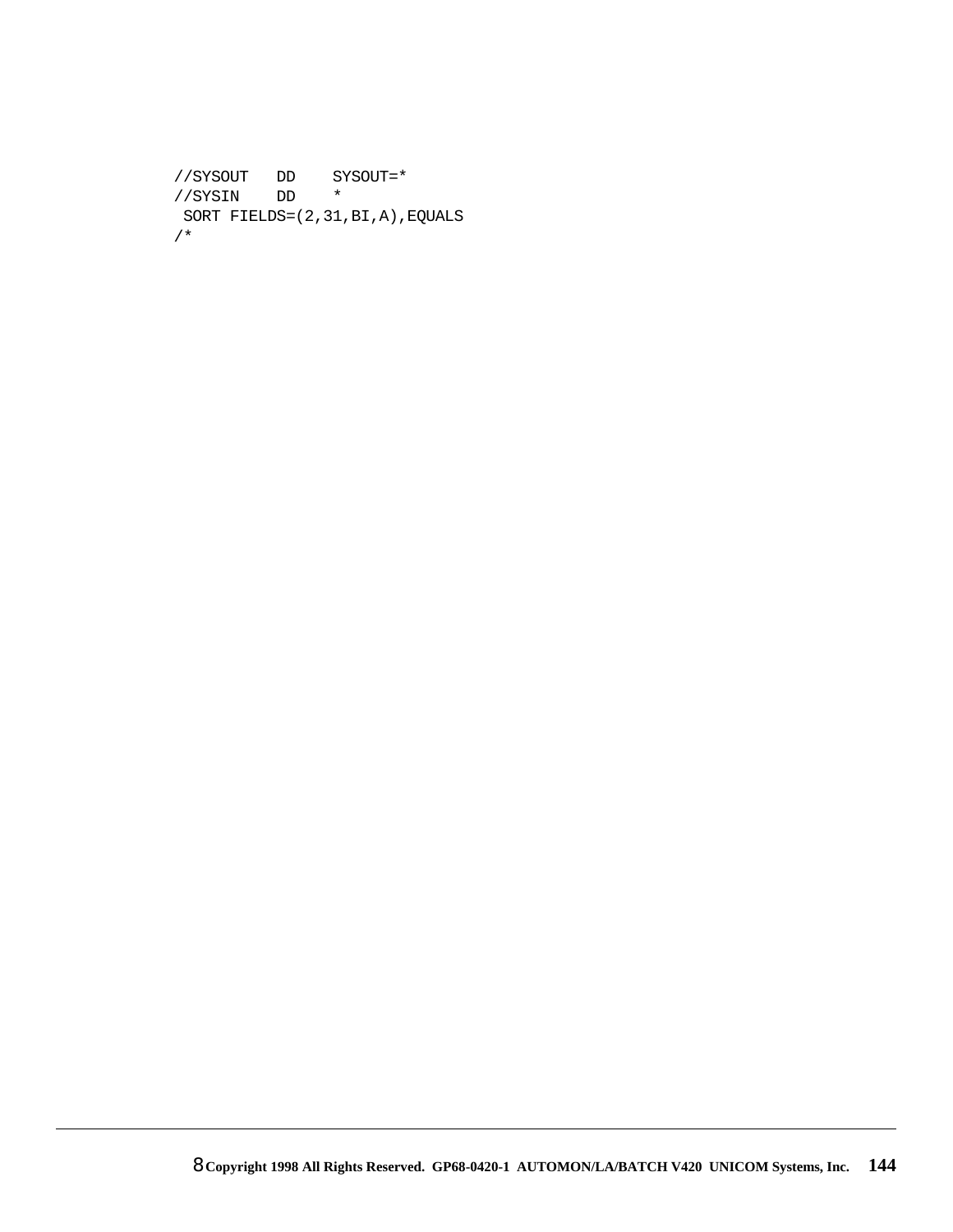# **UNICOM.INSTLIB(@68MNP) cont.**

| $//*$               |                                         | PRINT AMONLA/BATCH PERFORMANCE REPORT                                           | $\ast$             |
|---------------------|-----------------------------------------|---------------------------------------------------------------------------------|--------------------|
|                     |                                         |                                                                                 |                    |
|                     | //LA EXEC PGM=CSH68MN, REGION=40M       |                                                                                 |                    |
| $//*$               |                                         |                                                                                 |                    |
| //STEPLIB           |                                         | DD DISP=SHR, DSN=AUTOMON.LA.V420.LOADLIB                                        | <--AMON/LA LOADLIB |
| //AMON002           |                                         | DD $DISP = (OLD, DELETE, DELETE)$ , $DSN = & LOG1$ << INPUT TO AMONLA           |                    |
| //AMON003           |                                         | DD DISP=SHR, DSN=UNICOM. CENTRAL. AMON501 <---- LICENCE FILE                    |                    |
|                     | //SYSPRINT DD SYSOUT=*, DCB=BLKSIZE=133 |                                                                                 |                    |
| //SYSSUM            | DD SYSOUT=*, DCB=BLKSIZE=133            |                                                                                 |                    |
| //SYSDET            | DD SYSOUT=*, DCB=BLKSIZE=133            |                                                                                 |                    |
| //SYSDOWN           | DD SYSOUT=*, DCB=BLKSIZE=133            |                                                                                 |                    |
| //SYSIN             | $DD$ *                                  |                                                                                 |                    |
| $WTO(YES)$ , -      |                                         |                                                                                 |                    |
|                     | COMPANY (YOUR COMPANY NAME), -          |                                                                                 |                    |
| $APPLID(*)$ , -     |                                         | APPLICATION $ID(S)$ (UP TO 8)                                                   |                    |
| DETAIL( $NO$ ), -   |                                         | PRINT DETAIL REPORT (YES $ $ NO )                                               |                    |
| $SUMMARY(YES)$ , -  |                                         | PRINT SUMMARY REPORT(YES NO)                                                    |                    |
|                     |                                         | $FROM(1900/01/01, 00:00:00)$ , - $FROM$ (YYYY/MM/DD, HH:MM:SS)                  |                    |
|                     |                                         | $TO(2099/12/31, 23:59:59)$ , - TO(YYYY/MM/DD, HH:MM:SS)                         |                    |
| $BY(D)$ , -         |                                         |                                                                                 |                    |
|                     |                                         | SELECT (CPU, TRAN, $I/O$ , CONN), - DATA TYPEANY COMB (CPU, TRAN, $I/O$ , CONN) |                    |
| DOWNLOAD (YES), -   |                                         | DOWNLOAD TO FLATFILE(YES $ NO\rangle$                                           |                    |
|                     |                                         | $PAGESIZE(52)$ , - MAX RECORDS PER PAGE(0-999)                                  |                    |
| $COUT(9999999)$ , - |                                         | MAX RECORD SELECTION (0-9999999)                                                |                    |
| SKIP(0)             |                                         | # OF RECORDS TO BE BYPASSED (0-9999999)                                         |                    |
|                     |                                         |                                                                                 |                    |

/\*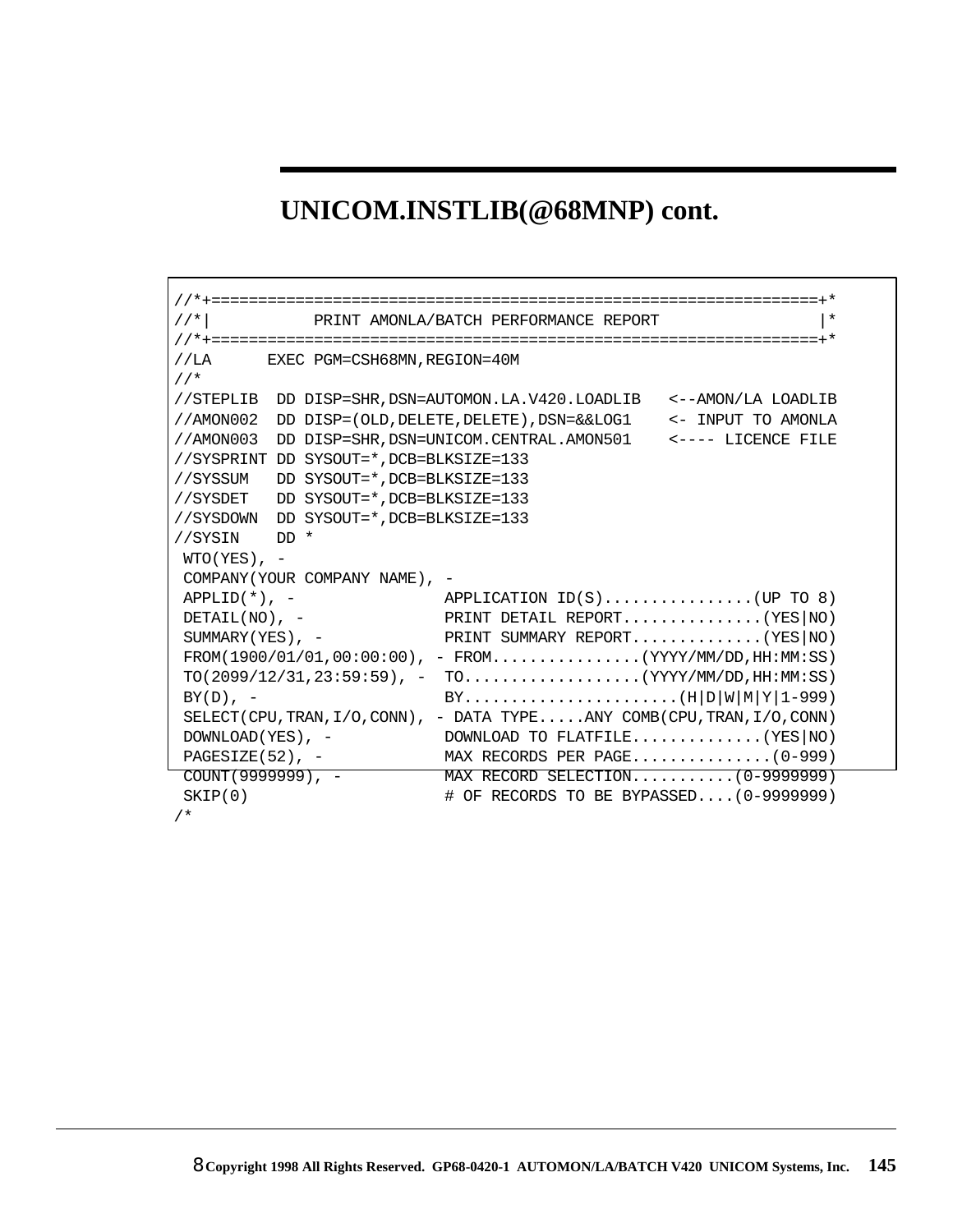# **INDEX**

#### $\pmb{A}$

| APPLID 20, 21, 26, 28, 37, 44, 46, 55, 62, 71, 76, 77, 79, 113 |  |
|----------------------------------------------------------------|--|
|                                                                |  |
| AUTOMON/LA/BATCH                                               |  |
|                                                                |  |
|                                                                |  |
|                                                                |  |
|                                                                |  |
|                                                                |  |
|                                                                |  |
|                                                                |  |
|                                                                |  |
|                                                                |  |

#### $\boldsymbol{B}$

**Batch Commands** 

| Batch Utility Command Language 20, 36, 54, 70 |  |
|-----------------------------------------------|--|
|                                               |  |

#### $\mathcal{C}$

#### $\boldsymbol{D}$

#### $\boldsymbol{E}$

| F |  |
|---|--|
|   |  |
| H |  |
|   |  |
|   |  |
|   |  |

| <b>Installation Considerations</b> |  |
|------------------------------------|--|
|                                    |  |
|                                    |  |
|                                    |  |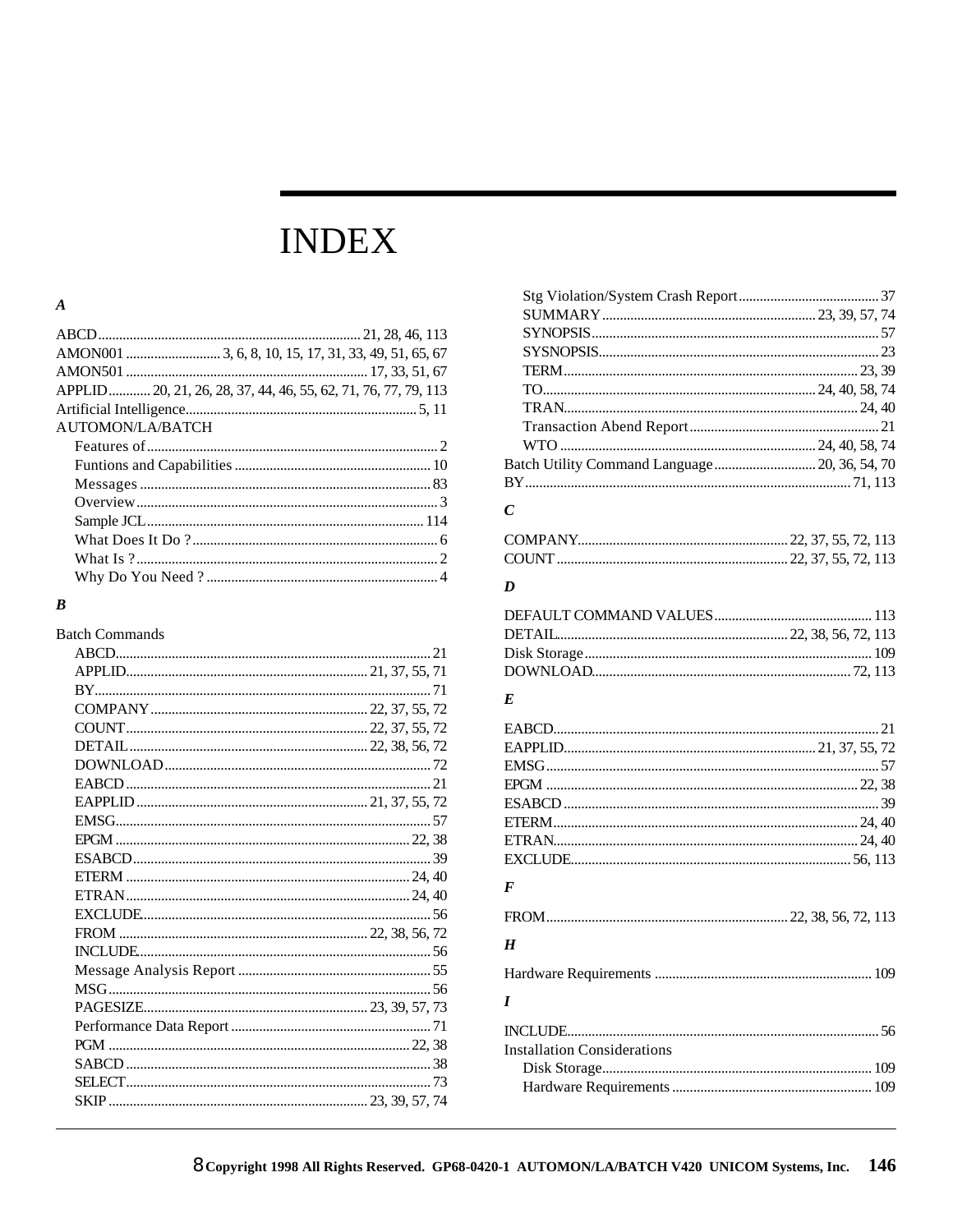### $\pmb{M}$

| Message Analysis |  |
|------------------|--|
|                  |  |
|                  |  |
|                  |  |
|                  |  |
|                  |  |
|                  |  |
|                  |  |
|                  |  |
|                  |  |

#### $\boldsymbol{P}$

| Performance Data Analysis |  |
|---------------------------|--|
|                           |  |
|                           |  |
|                           |  |
|                           |  |
|                           |  |
|                           |  |
|                           |  |
|                           |  |
|                           |  |
|                           |  |
|                           |  |
| R                         |  |

| <b>S</b> |  |
|----------|--|
|          |  |

| Stg. Violation/System Crash |  |
|-----------------------------|--|
|                             |  |
|                             |  |
|                             |  |
|                             |  |
|                             |  |
|                             |  |
|                             |  |
|                             |  |
|                             |  |
|                             |  |

### $\boldsymbol{T}$

| <b>Transaction Abend</b> |  |
|--------------------------|--|
|                          |  |
|                          |  |
|                          |  |
|                          |  |
|                          |  |
|                          |  |
|                          |  |
|                          |  |
|                          |  |
| W                        |  |
|                          |  |